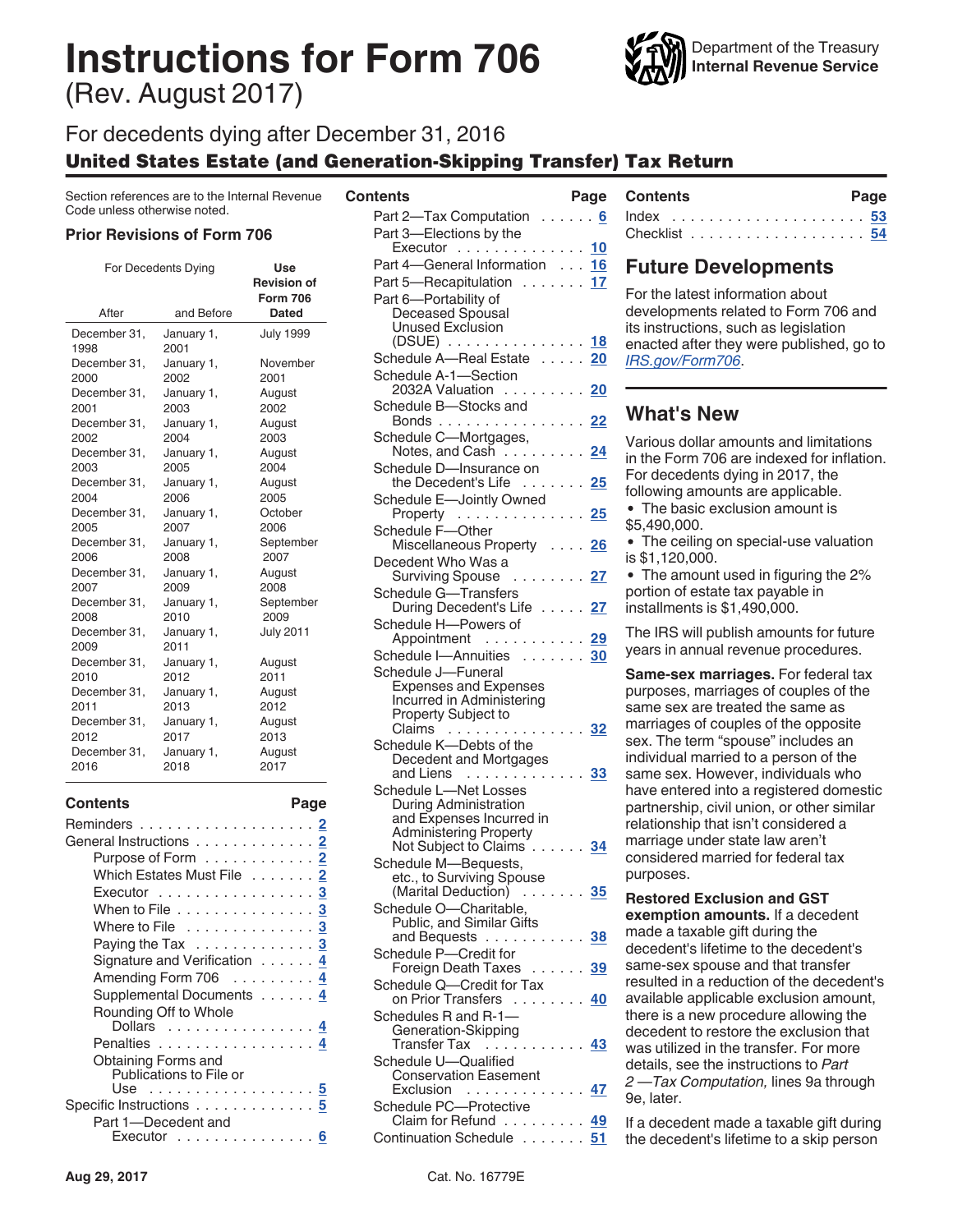<span id="page-1-0"></span>whose generation assignment is changed as a result of Notice 2017-15, any GST exemption amount allocated to the gift will be deemed void. For more details, see the instructions to *Schedules R and R-1—Generation – Skipping Transfer Tax.*

For more information about the Restored Exclusion Amount and GST transfers, see *[Notice 2017-15, 2017-06](https://www.irs.gov/pub/irs-irbs/irb17-06.pdf) [I.R.B. 783.](https://www.irs.gov/pub/irs-irbs/irb17-06.pdf)*

**Extension for executors filing to elect portability.** Executors who did not have a filing requirement under section 6018(a), but failed to timely file Form 706 to make the portability election, may be eligible for an extension under Rev. Proc. 2017–34, 2017–26 I.R.B. 1282. Executors filing to elect portability, may now file Form 706 on or before the later of January 2, 2018 or the second anniversary of the decedent's death. For more information see *[Rev. Proc. 2017–34.](https://www.irs.gov/pub/irs-irbs/irb17-26.pdf)*

# **Reminders**

Executors must provide documentation of their status.

• The credit for transfers made by lifetime gift(s) is reunified with the credit against transfers made at death. The applicable credit amount for 2017 is \$2,141,800 (based on the basic exclusion amount of \$5,490,000). This does not include any applicable credit resulting from a deceased spousal unused exclusion (DSUE) amount received from a predeceased spouse or any Restored Exclusion Amount on taxable transfers to a same-sex spouse. Executors of estates who are not

required to file Form 706 under section 6018(a) but who are filing to elect portability of DSUE amount to the surviving spouse are not required to report the value of certain property eligible for the marital deduction under section 2056 or 2056A or the charitable deduction under section 2055 under the special rule of Regulations section 20.2010-2(a)(7)(ii). However, the value of those assets must be estimated and included in the total value of the gross estate. The special rule does not apply to assets whose valuation is required for eligibility under section 2032, 2032A, 2652(a)(3), 6166 or other provision of the Code or Regulations.

A timely and complete Form 706 must be filed by the executor of any estate who intends to transfer the DSUE amount to the decedent's surviving spouse, regardless of the amount of the gross estate. See instructions for *Part 6—Portability of Deceased Spousal Unused Exclusion*, later.

Filing a timely and complete Form 706 with a DSUE amount will be considered an election to transfer the DSUE amount to the surviving spouse. An executor of an estate who files a Form 706 that does not elect to transfer the DSUE amount to the surviving spouse must affirmatively opt out of portability. See *Part 6—Portability of Deceased Spousal Unused Exclusion, Section A*.

**Consistent basis reporting.** On July 31, 2015, the Surface Transportation and Veterans Health Care Choice Improvement Act of 2015 (Public Law 114-41) was enacted. Section 2004 of the Act requires that certain estates report, both to the IRS and the recipient, the estate tax value of each asset included in the gross estate within 30 days of the due date (including extensions) of Form 706 or the date of filing Form 706 if the return is filed late. It also requires that the beneficiary's initial basis in certain assets be consistent with the estate tax value of the asset. Any estate required to file Form 706 under section 6018(a) or 6018(b) also must file Form 8971, Information Regarding Beneficiaries Acquiring Property From a Decedent, to satisfy the new consistent basis reporting requirement. Additional guidance and other information regarding consistent basis reporting are being developed. If you believe the new requirements impact this estate or its beneficiaries, please check *[IRS.gov/Form706](https://www.irs.gov/uac/Form-706,-United-States-Estate-(and-Generation-Skipping-Transfer)-Tax-Return)* for additional information.

**Closing letter procedure.** Effective for all estate tax returns filed on or after June 1, 2015, closing letters will not be issued unless requested by the executor of the estate or the designated power of attorney. To allow time for processing, please wait at least four months after filing Form 706 to request a closing letter.

Instead of an estate tax closing letter, the executor of the estate may request an account transcript, which reflects transactions including the acceptance of Form 706. Account transcripts are available to authorized representatives making requests using Form 4506-T. Transcripts are also available online to registered tax professionals using the Transcript Delivery System (TDS). Specific instructions are available for requesting online transcripts using the TDS or hardcopy transcripts using Form 4506-T at *[Transcripts in Lieu of Estate](https://www.irs.gov/irspup/businesses/small-businesses-self-employed/transcripts-in-lieu-of-estate-tax-closing-letters#tds) [Tax Closing Letters](https://www.irs.gov/irspup/businesses/small-businesses-self-employed/transcripts-in-lieu-of-estate-tax-closing-letters#tds)*. For questions about estate tax closing letter requests, call 866-699-4083 or see the *[Frequently](https://www.irs.gov/Businesses/Small-Businesses-&-Self-Employed/Frequently-Asked-Questions-on-Estate-Taxes)*  *[Asked Questions on Estate Tax](https://www.irs.gov/Businesses/Small-Businesses-&-Self-Employed/Frequently-Asked-Questions-on-Estate-Taxes)* at IRS.gov.

# **General Instructions**

# **Purpose of Form**

The executor of a decedent's estate uses Form 706 to figure the estate tax imposed by Chapter 11 of the Internal Revenue Code. This tax is levied on the entire taxable estate and not just on the share received by a particular beneficiary. Form 706 also is used to figure the generation-skipping transfer (GST) tax imposed by Chapter 13 on direct skips (transfers to skip persons of interests in property included in the decedent's gross estate).

# **Which Estates Must File**

For decedents who died in 2017, Form 706 must be filed by the executor of the estate of every U.S. citizen or resident:

a. Whose gross estate, plus adjusted taxable gifts and specific exemption, is more than \$5,490,000; or,

b. Whose executor elects to transfer the DSUE amount to the surviving spouse, regardless of the size of the decedent's gross estate. See instructions for *Part 6—Portability of Deceased Spousal Unused Exclusion* and sections 2010(c)(4) and  $(c)(5)$ , later.

To determine whether you must file a return for the estate under test "a" above, add:

1. The adjusted taxable gifts (as defined in section 2503) made by the decedent after December 31, 1976;

2. The total specific exemption allowed under section 2521 (as in effect before its repeal by the Tax Reform Act of 1976) for gifts made by the decedent after September 8, 1976; and

3. The decedent's gross estate valued as of the date of death.

#### **Gross Estate**

The gross estate includes all property in which the decedent had an interest (including real property outside the United States). It also includes:

Certain transfers made during the decedent's life without an adequate and full consideration in money or money's worth

• Annuities,

The includible portion of joint estates with right of survivorship (see instructions for Schedule E),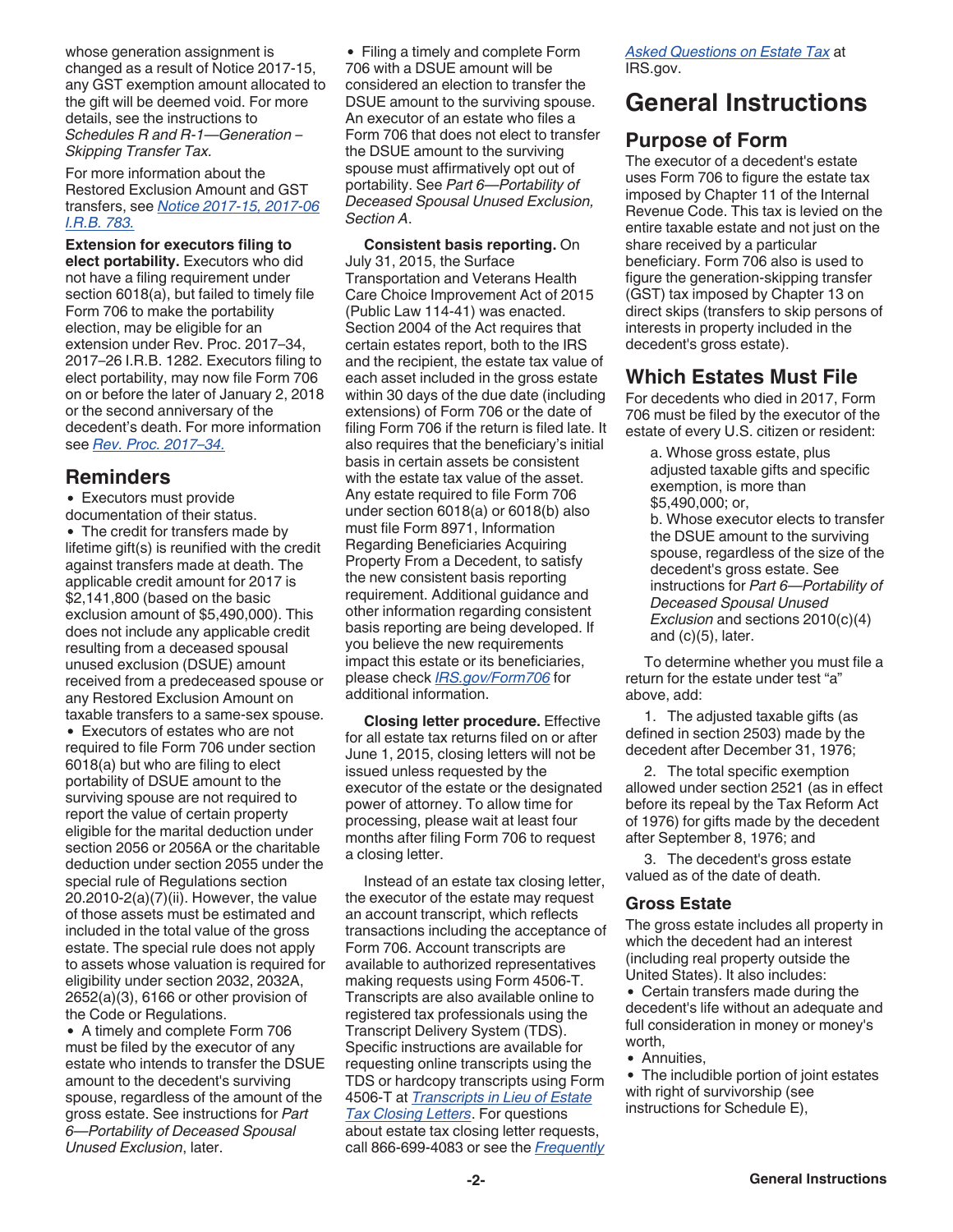<span id="page-2-0"></span>The includible portion of tenancies by the entirety (see instructions for Schedule E),

Certain life insurance proceeds (even though payable to beneficiaries other than the estate) (see instructions for Schedule D),

• Property over which the decedent possessed a general power of appointment,

Dower or curtesy (or statutory estate) of the surviving spouse, and

Community property to the extent of the decedent's interest as defined by applicable law.

**Note.** Under the special rule of Regulations section 20.2010-2(a)(7)(ii), executors of estates who are not required to file Form 706 under section 6018(a), but who are filing to elect portability of DSUE amount to the surviving spouse, are not required to report the value of certain property eligible for the marital deduction under section 2056 or 2056A or the charitable deduction under section 2055. However, the value of those assets must be estimated and included in the total value of the gross estate. See instructions for *Part 5—Recapitulation,*  lines 10 and 23, for more information.

For more specific information, see the instructions for Schedules A through I.

#### **U.S. Citizens or Residents; Nonresident Noncitizens**

File Form 706 for the estates of decedents who were either U.S. citizens or U.S. residents at the time of death. For estate tax purposes, a resident is someone who had a domicile in the United States at the time of death. A person acquires a domicile by living in a place for even a brief period of time, as long as the person had no intention of moving from that place.

Decedents who were neither U.S. citizens nor U.S. residents at the time of death, file Form 706-NA, United States Estate (and Generation-Skipping Transfer) Tax Return, for the estate of nonresident not a citizen of the United States.

### **Residents of U.S. Possessions**

All references to citizens of the United States are subject to the provisions of sections 2208 and 2209, relating to decedents who were U.S. citizens and residents of a U.S. possession on the date of death. If such a decedent became a U.S. citizen only because of his or her connection with a possession, then the decedent is considered a

nonresident not a citizen of the United States for estate tax purposes, and you should file Form 706-NA. If such a decedent became a U.S. citizen wholly independently of his or her connection with a possession, then the decedent is considered a U.S. citizen for estate tax purposes, and you should file Form 706.

### **Executor**

The term *executor* includes the executor, personal representative, or administrator of the decedent's estate. If none of these is appointed, qualified, and acting in the United States, every person in actual or constructive possession of any property of the decedent is considered an executor and must file a return.

Executors must provide documentation proving their status. Documentation will vary, but may include documents such as a certified copy of the will or a court order designating the executor(s). A statement by the executor attesting to their status is insufficient.

# **When to File**

You must file Form 706 to report estate and/or GST tax within 9 months after the date of the decedent's death. If you are unable to file Form 706 by the due date, you may receive an extension of time to file. Use Form 4768, Application for Extension of Time To File a Return and/or Pay U.S. Estate (and Generation-Skipping Transfer) Taxes, to apply for an automatic 6-month extension of time to file.

**Portability election.** An executor can only elect to transfer the DSUE amount to the surviving spouse if the Form 706 is filed timely; that is, within 9 months of the decedent's date of death or, if you have received an extension of time to file, before the 6-month extension period ends.

*Extension to elect portability.*  Executors who did not have a filing requirement under section 6018(a) but failed to timely file Form 706 to make the portability election, may be eligible for an extension under Rev. Proc. 2017–34, 2017–26 I.R.B. 1282. Executors filing to elect portability, may now file Form 706 on or before the later of January 2, 2018 or the second anniversary of the decedent's death.

An executor wishing to elect portability under this extension must state at the top of the Form 706 being filed that the return is "Filed Pursuant to Rev. Proc. 2017–34 to Elect Portability

under  $2010(c)(5)(A)$ . "For more information on this extension see *[Rev.](https://www.irs.gov/pub/irs-irbs/irb17-26.pdf)  [Proc. 2017–34.](https://www.irs.gov/pub/irs-irbs/irb17-26.pdf)*

**Note.** Any estate that is filing an estate tax return only to elect portability and did not file timely or within the extension provided in Rev. Proc. 2017–34, may seek relief under Regulations section 301.9100-3 to make the portability election.

**Private delivery services.** You can use certain private delivery services designated by the IRS to meet the "timely mailing as timely filing/paying" rule for tax returns and payments. These private delivery services include only the following.

Federal Express (FedEx): FedEx Priority Overnight, FedEx Standard Overnight, FedEx 2Day, FedEx International Priority, FedEx International First, FedEx First Overnight, FedEx International First Next Flight Out, and FedEx International Economy.

United Parcel Service (UPS): UPS Next Day Air, UPS Next Day Air Saver, UPS 2nd Day Air, UPS 2nd Day Air A.M., UPS Worldwide Express Plus, UPS Worldwide Express, and UPS Next Day Air Early AM.

DHL Express 9:00, DHL Express 10:30, DHL Express 12:00, DHL Express Worldwide, DHL Express Envelope, DHL Import Express 10:30, DHL Import Express 12:00, and DHL Import Express Worldwide.

The private delivery service can tell you how to get written proof of the mailing date.

# **Where to File**

File Form 706 at the following address.

Department of the Treasury Internal Revenue Service Center Cincinnati, OH 45999

If using a private delivery service, send Form 706 to the following address.

> 201 W. River Center Boulevard Covington, Kentucky 41011 Attn: Submission Processing, Stop 31

# **Paying the Tax**

The estate and GST taxes are due within 9 months of the date of the decedent's death. You may request an extension of time for payment by filing Form 4768. You also may elect under section 6166 to pay in installments or under section 6163 to postpone the part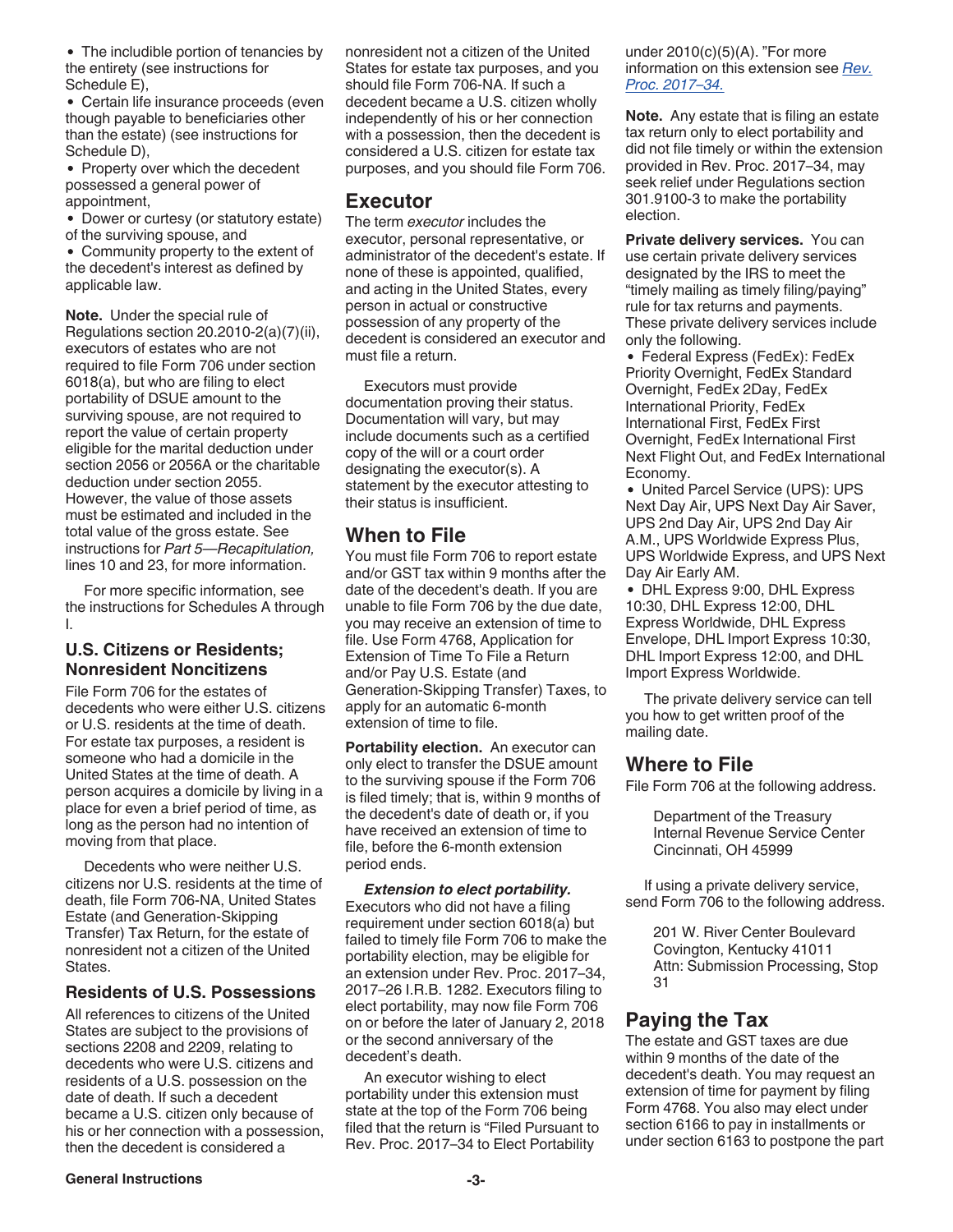<span id="page-3-0"></span>of the tax attributable to a reversionary or remainder interest. These elections are made by checking Yes on lines 3 and 4 (respectively) of *Part 3—Elections by the Executor,* and attaching the required statements.

If the tax paid with the return is different from the balance due as figured on the return, explain the difference in an attached statement. If you have made prior payments to the IRS, attach a statement to Form 706 including these facts.

**Paying by check.** Make the check payable to the "United States Treasury." Please write the decedent's name, social security number (SSN), and "Form 706" on the check to assist us in posting it to the proper account.

*No checks of \$100 million or more accepted.* The IRS cannot accept a single check (including a cashier's check) for amounts of \$100,000,000 (\$100 million) or more. If you're sending \$100 million or more by check, you'll need to spread the payments over two or more checks, with each check made out for an amount less than \$100 million. The \$100 million or more amount limit does not apply to other methods of payment (such as electronic payments), so please consider paying by means other than check.

**Paying electronically.** Payment of the tax due shown on Form 706 may be submitted electronically through the Electronic Federal Tax Payment System (EFTPS). EFTPS is a free service of the Department of Treasury.

To be considered timely, payments made through EFTPS must be completed no later than 8 p.m. Eastern time the day before the due date. All EFTPS payments must be scheduled in advance of the due date and, if necessary, may be changed or cancelled up to two business days before the scheduled payment date.

To get more information about EFTPS or to enroll, visit *[www.eftps.gov](https://www.eftps.gov/eftps/)*  or call 800-555-4477. Additional information about EFTPS is available in Pub. 966, Electronic Federal Tax Payment System: A Guide to Getting Started.

# **Signature and Verification**

*If there is more than one executor, all listed executors are*  **executor, all listed executors are return.** *However, it is sufficient for only one of the co-executors to sign the return.*

All executors are responsible for the return as filed and are liable for penalties imposed for erroneous or false returns.

If two or more persons are liable for filing the return, they should all join together in filing one complete return. However, if they are unable to join in making one complete return, each is required to file a return disclosing all the information the person has about the estate, including the name of every person holding an interest in the property and a full description of the property. If the appointed, qualified, and acting executor is unable to make a complete return, then every person holding an interest in the property must, on notice from the IRS, make a return regarding that interest.

The executor who files the return must, in every case, sign the declaration on page 1 under penalties of perjury.

Generally, anyone who is paid to prepare the return must sign the return in the space provided and fill in the Paid Preparer Use Only area. See section 7701(a)(36)(B) for exceptions.

In addition to signing and completing the required information, the paid preparer must give a copy of the completed return to the executor.

**Note.** A paid preparer may sign original or amended returns by rubber stamp, mechanical device, or computer software program.

# **Amending Form 706**

If you find that you must change something on a return that has already been filed, you should:

• File another Form 706;

Enter "Supplemental Information" across the top of page 1 of the form; and

• Attach a copy of pages 1, 2, 3, and 4 of the original Form 706 that has already been filed.

If you have already been notified that the return has been selected for examination, you should provide the additional information directly to the office conducting the examination.

# **Supplemental Documents**

**Note.** You must attach the death certificate to the return.

If the decedent was a citizen or resident of the United States and died testate (leaving a valid will), attach a certified copy of the will to the return. If you cannot obtain a certified copy,

attach a copy of the will and an explanation of why it is not certified. Other supplemental documents may be required as explained later. Examples include Forms 712, Life Insurance Statement; 709, United States Gift (and Generation-Skipping Transfer) Tax Return; and 706-CE, Certificate of Payment of Foreign Death Tax; trust and power of appointment instruments; and state certification of payment of death taxes. If you do not file these documents with the return, the processing of the return will be delayed.

If the decedent was a U.S. citizen but not a resident of the United States, you must attach the following documents to the return.

1. A copy of the inventory of property and the schedule of liabilities, claims against the estate, and expenses of administration filed with the foreign court of probate jurisdiction, certified by a proper official of the court;

2. A copy of the return filed under the foreign inheritance, estate, legacy, succession tax, or other death tax act, certified by a proper official of the foreign tax department, if the estate is subject to such a foreign tax; and

3. If the decedent died testate, a certified copy of the will.

# **Rounding Off to Whole Dollars**

You may show the money items on the return and accompanying schedules as whole-dollar amounts. To do so, drop the cents from any amount with less than 50 cents and increase any amount with 50 to 99 cents to the next dollar. For example, \$1.39 becomes \$1 and \$2.55 becomes \$3. If you have to add two or more amounts to compute an item's value, include the cents when adding the amounts and round off only the total.

# **Penalties**

**Late filing and late payment.** Section 6651 provides for penalties for both late filing and for late payment unless there is reasonable cause for the delay. The law also provides for penalties for willful attempts to evade payment of tax. The late filing penalty will not be imposed if the taxpayer can show that the failure to file a timely return is due to reasonable cause.

**Reasonable cause determinations.** If you receive a notice about penalties after you file Form 706, send an explanation and we will determine if you meet reasonable cause criteria. Do not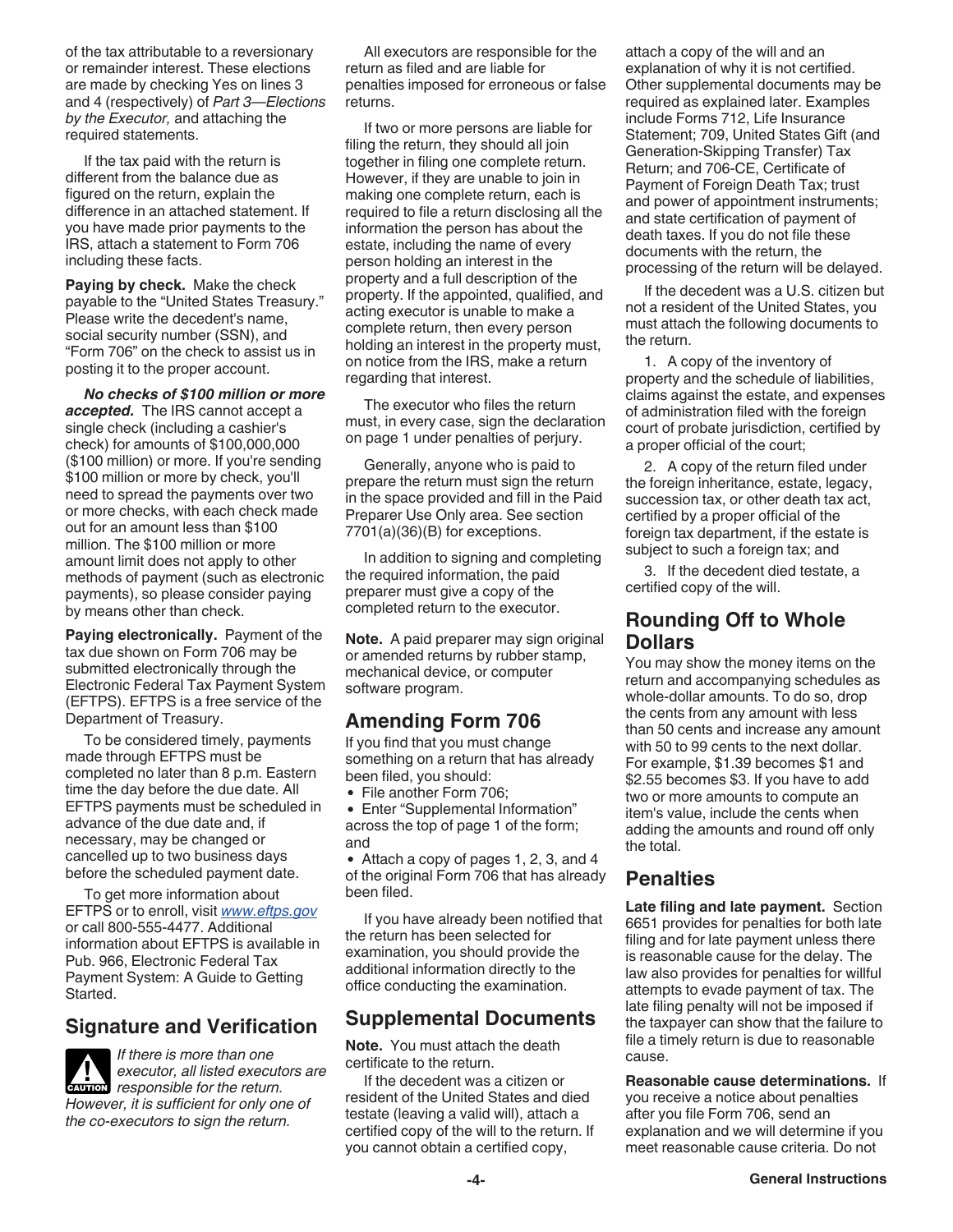<span id="page-4-0"></span>attach an explanation when you file Form 706. Explanations attached to the return at the time of filing will not be considered.

**Valuation understatement.** Section 6662 provides a 20% penalty for the underpayment of estate tax that exceeds \$5,000 when the underpayment is attributable to valuation understatements. A valuation understatement occurs when the value of property reported on Form 706 is 65% or less of the actual value of the property.

This penalty increases to 40% if there is a gross valuation understatement. A gross valuation understatement occurs if any property on the return is valued at 40% or less of the value determined to be correct.

Penalties also apply to late filing, late payment, and underpayment of GST taxes.

**Return preparer.** Estate tax return preparers who prepare any return or claim for refund which reflects an understatement of tax liability due to an unreasonable position are subject to a penalty equal to the greater of \$1,000 or 50% of the income earned (or to be earned) for the preparation of each such return. Estate tax return preparers who prepare a return or claim for refund which reflects an understatement of tax liability due to willful or reckless conduct, are subject to a penalty of \$5,000 or 75% of the income earned (or income to be earned), whichever is greater, for the preparation of each such return. See sections 6694(a) and 6694(b), the related regulations, and Ann. 2009-15, 2009-11 I.R.B. 687 (available at *[IRS.gov/pub/irs-irbs/](https://www.irs.gov/pub/irs-irbs/irb09-11.pdf) [irb09-11.pdf](https://www.irs.gov/pub/irs-irbs/irb09-11.pdf)*) for more information.

# **Obtaining Forms and Publications to File or Use**

**Internet.** You can access the IRS website 24 hours a day, 7 days a week at *[IRS.gov](https://www.irs.gov/)* to:

- Download forms, instructions, and publications;
- Order IRS products online;
- Research your tax questions online;
- Search publications online by topic or keyword; and

• Sign up to receive local and national tax news by email.

#### **Other forms that may be required.**

• Form SS-5, Application for a Social Security Card.

Form 706-CE, Certificate of Payment of Foreign Death Tax.

• Form 706-NA, United States Estate (and Generation-Skipping Transfer) Tax Return, Estate of nonresident not a citizen of the United States.

Form 709, United States Gift (and Generation-Skipping Transfer) Tax **Return** 

Form 712, Life Insurance Statement.

- Form 2848, Power of Attorney and
- Declaration of Representative.

• Form 4768, Application for Extension of Time To File a Return and/or Pay U.S. Estate (and Generation-Skipping Transfer) Taxes.

Form 4808, Computation of Credit for Gift Tax.

- Form 8821, Tax Information Authorization.
- Form 8822, Change of Address.

• Form 8971, Information Regarding Beneficiaries Acquiring Property From a Decedent.

**Additional Information.** Pub. 559, Survivors, Executors, and Administrators may assist you in learning about and preparing Form 706.

**Note.** For information about release of nonresident U.S. citizen decedents' assets using transfer certificates under Regulations section 20.6325-1, write to:

> Internal Revenue Service Cincinnati, OH 45999 Stop 824G

# **Specific Instructions**

You must file the first four pages of Form 706 and all required schedules. File Schedules A through I, as appropriate, to support the entries in items 1 through 9 of *Part 5—Recapitulation.*

*Make sure to complete the required pages and schedules*  **in their entirety. Returns filed** *without entries in each field will not be processed.*

| IF                                                                                                                                         | THEN                                                                                                                                                                                                                                                                                       |
|--------------------------------------------------------------------------------------------------------------------------------------------|--------------------------------------------------------------------------------------------------------------------------------------------------------------------------------------------------------------------------------------------------------------------------------------------|
| you enter zero on any<br>item of the<br>Recapitulation,                                                                                    | you need not file the<br>schedule (except for<br>Schedule F) referred to<br>on that item.                                                                                                                                                                                                  |
| you are estimating<br>the value of one or<br>more assets pursuant<br>to the special rule of<br>Regulations section<br>20.2010-2(a)(7)(ii), | you must report the<br>asset on the<br>appropriate schedule,<br>but you are not required<br>to enter a value for the<br>asset. Include the<br>estimated value of the<br>asset in the totals<br>entered on lines 10 and<br>23 of Part 5-<br>Recapitulation.                                 |
| you claim an<br>exclusion on item 12,                                                                                                      | complete and attach<br>Schedule U.                                                                                                                                                                                                                                                         |
| you claim any<br>deductions on items<br>14 through 22 of the<br>Recapitulation,                                                            | complete and attach<br>the appropriate<br>schedules to support<br>the claimed deductions.                                                                                                                                                                                                  |
| you claim credits for<br>foreign death taxes or<br>tax on prior transfers,                                                                 | complete and attach<br>Schedule P or Q.                                                                                                                                                                                                                                                    |
| there is not enough<br>space on a schedule<br>to list all the items,                                                                       | attach a Continuation<br>Schedule (or additional<br>sheets of the same<br>size) to the back of the<br>schedule (see the<br><b>Continuation Schedule</b><br>at the end of Form<br>706); photocopy the<br>blank schedule before<br>completing it, if you will<br>need more than one<br>copy. |

Also consider the following.

• Form 706 has 31 numbered pages.

• Number the items you list on each schedule, beginning with the number "1" each time, or using the numbering convention as indicated on the schedule (for example, Schedule M).

Total the items listed on the schedule and its attachments, Continuation Schedules, etc.

• Enter the total of all attachments, Continuation Schedules, etc., at the bottom of the printed schedule, but do not carry the totals forward from one schedule to the next.

• Enter the total, or totals, for each schedule on page 3, *Part* 

*5—Recapitulation.*

Do not complete the "Alternate valuation date" or "Alternate value" columns of any schedule unless you elected alternate valuation on line 1 of *Part 3—Elections by the Executor.*

When you complete the return, staple all the required pages together in the proper order.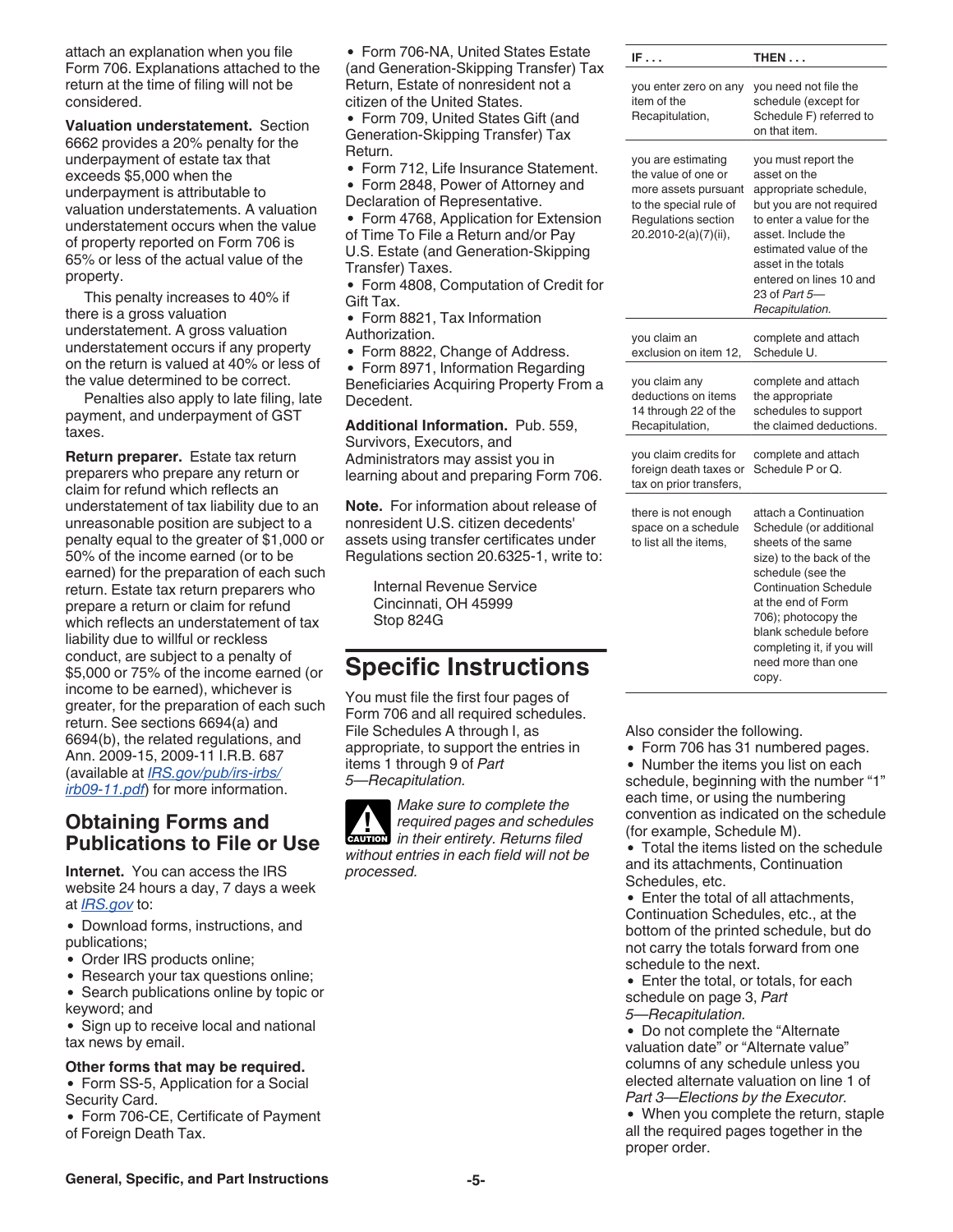# <span id="page-5-0"></span>**Part 1—Decedent and Executor**

#### **Line 2**

Enter the SSN assigned specifically to the decedent. You cannot use the SSN assigned to the decedent's spouse. If the decedent did not have an SSN, the executor should obtain one for the decedent by filing Form SS-5, with a local Social Security Administration office.

#### **Line 6a. Name of Executor**

If there is more than one executor, enter the name of the executor to be contacted by the IRS and see line 6d.

#### **Line 6b. Executor's Address**

Use Form 8822 to report a change of the executor's address.

#### **Line 6c. Executor's Social Security Number**

Only one executor should complete this line. If there is more than one executor, see line 6d.

#### **Line 6d. Multiple Executors**

Check here if there is more than one executor. On an attached statement, provide the names, addresses, telephone numbers, and SSNs of any executor other than the one named on line 6a.

### **Line 11. Special Rule**

If the estate is estimating the value of assets under the special rule of Regulations section 20.2010-2(a)(7)(ii), check here and see the instructions for lines 10 and 23 of *Part 5—Recapitulation.*

# **Part 2—Tax Computation**

In general, the estate tax is figured by applying the unified rates shown in Table A to the total of transfers both during life and at death, and then subtracting the gift taxes, as refigured based on the date of death rates. See Worksheet TG, Line 4 Worksheet, and Line 7 Worksheet.

**Note.** You must complete *Part 2—Tax Computation.*

#### **Line 1**

If you elected alternate valuation on line 1, *Part 3—Elections by the Executor,* enter the amount you entered in the "Alternate value" column of item 13 of *Part 5—Recapitulation.* Otherwise, enter the amount from the "Value at date of death" column.

| <b>Column A</b><br>Taxable amount over | <b>Column B</b><br>Taxable amount not<br>over | <b>Column C</b><br>Tax on amount in<br><b>Column A</b> | <b>Column D</b><br>Rate of tax on excess<br>over amount in<br><b>Column A</b> |
|----------------------------------------|-----------------------------------------------|--------------------------------------------------------|-------------------------------------------------------------------------------|
| \$0                                    | \$10,000                                      | \$0                                                    | 18%                                                                           |
| 10,000                                 | 20,000                                        | 1,800                                                  | 20%                                                                           |
| 20,000                                 | 40,000                                        | 3,800                                                  | 22%                                                                           |
| 40,000                                 | 60,000                                        | 8,200                                                  | 24%                                                                           |
| 60,000                                 | 80,000                                        | 13,000                                                 | 26%                                                                           |
| 80,000                                 | 100,000                                       | 18,200                                                 | 28%                                                                           |
| 100,000                                | 150,000                                       | 23,800                                                 | 30%                                                                           |
| 150,000                                | 250,000                                       | 38,800                                                 | 32%                                                                           |
| 250,000                                | 500,000                                       | 70,800                                                 | 34%                                                                           |
| 500,000                                | 750,000                                       | 155,800                                                | 37%                                                                           |
| 750,000                                | 1,000,000                                     | 248,300                                                | 39%                                                                           |
| 1,000,000                              |                                               | 345,800                                                | 40%                                                                           |
|                                        |                                               |                                                        |                                                                               |

# **Line 3b. State Death Tax Deduction**

You may take a deduction on line 3b for estate, inheritance, legacy, or succession taxes paid on any property included in the gross estate as the result of the decedent's death to any state or the District of Columbia.

You may claim an anticipated amount of deduction and figure the federal estate tax on the return before the state death taxes have been paid. However, the deduction cannot be finally allowed unless you pay the state death taxes and claim the deduction within 4 years after the return is filed, or later (see section 2058(b)) if:

A petition is filed with the Tax Court of the United States,

• You have an extension of time to pay. or

You file a claim for refund or credit of an overpayment which extends the deadline for claiming the deduction.

**Note.** The deduction is not subject to dollar limits.

If you make a section 6166 election to pay the federal estate tax in installments and make a similar election to pay the state death tax in installments, see section 2058(b) for exceptions and periods of limitation.

If you transfer property other than cash to the state in payment of state inheritance taxes, the amount you may claim as a deduction is the lesser of the state inheritance tax liability discharged or the fair market value (FMV) of the property on the date of the transfer. For more information on the application of such transfers, see the principles discussed in Rev. Rul. 86-117, 1986-2 C.B. 157, prior to the repeal of section 2011.

Send the following evidence to the IRS.

1. Certificate of the proper officer of the taxing state, or the District of Columbia, showing the:

a. Total amount of tax imposed (before adding interest and penalties and before allowing discount),

b. Amount of discount allowed,

c. Amount of penalties and interest imposed or charged,

d. Total amount actually paid in cash, and

e. Date of payment.

2. Any additional proof the IRS specifically requests.

File the evidence requested above with the return, if possible. Otherwise, send it as soon as possible after the return is filed.

#### **Line 6**

To figure the tentative tax on the amount on line 5, use Table A—Unified Rate Schedule, above, and put the result on this line.

#### **Lines 4 and 7**

Three worksheets are provided to help you figure the entries for these lines. Worksheet TG—Taxable Gifts Reconciliation allows you to reconcile the decedent's lifetime taxable gifts to figure totals that will be used for the Line 4 Worksheet and the Line 7 **Worksheet** 

You must have all of the decedent's gift tax returns (Forms 709) before completing Worksheet TG—Taxable Gifts Reconciliation. The amounts needed for Worksheet TG usually can be found on the filed returns that were subject to tax. However, if any of the

# **Table A — Unified Rate Schedule**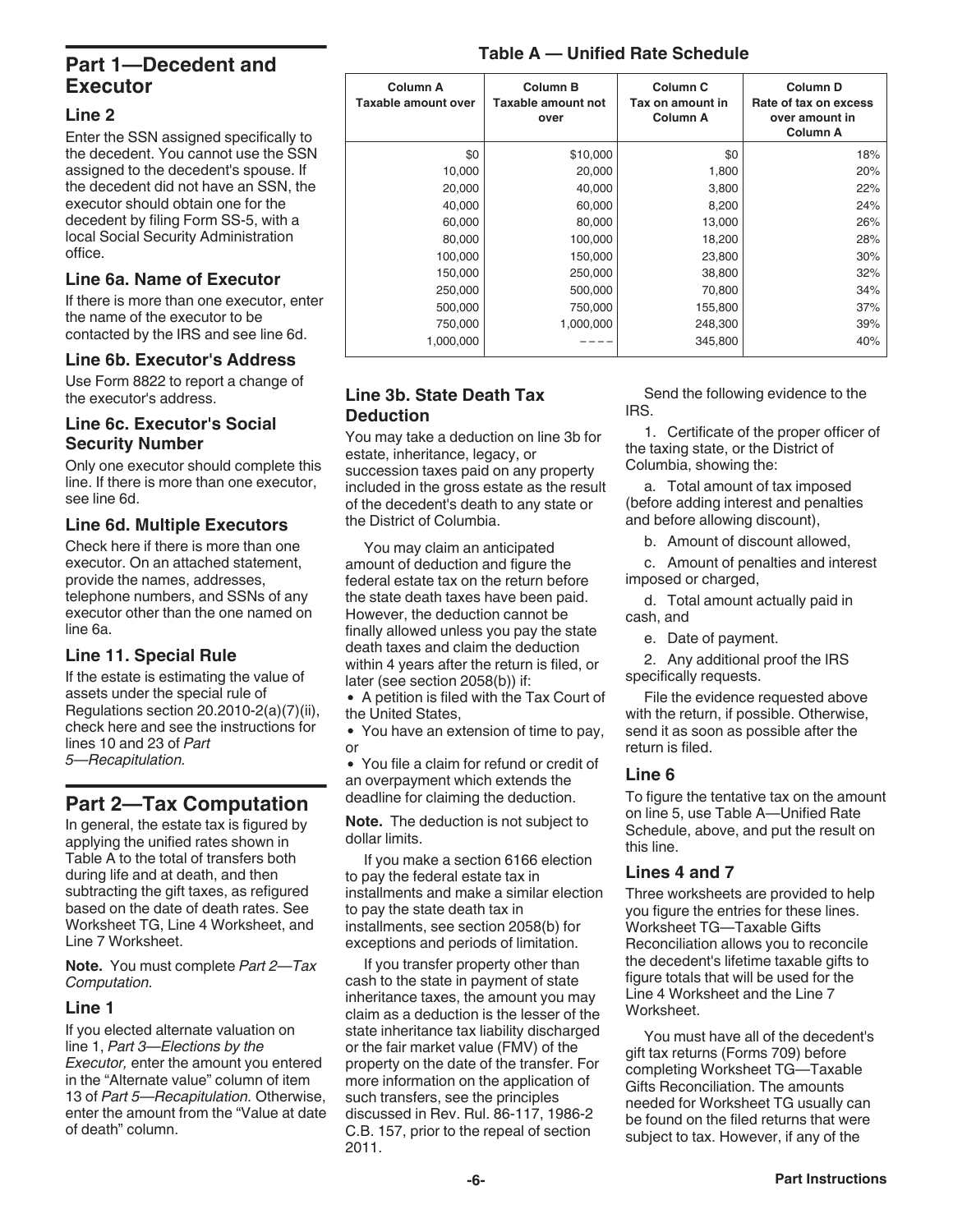#### Worksheet TG—Taxable Gifts Reconciliation (To be used for lines 4 and 7 of the Tax Computation)

| $\overline{10}$ be used for imes + and f or the Tax computation,             |                                               |                                                    |                                                                                                                                                                                                                                                                                                                                                                                    |                                                                                                                                      |                                                          |                                                                   |  |  |  |  |  |
|------------------------------------------------------------------------------|-----------------------------------------------|----------------------------------------------------|------------------------------------------------------------------------------------------------------------------------------------------------------------------------------------------------------------------------------------------------------------------------------------------------------------------------------------------------------------------------------------|--------------------------------------------------------------------------------------------------------------------------------------|----------------------------------------------------------|-------------------------------------------------------------------|--|--|--|--|--|
| ဖ<br>June<br>1977<br>made after J<br>and before<br>after<br>Gifts 1<br>1932, | a.<br>Calendar year or<br>calendar quarter    | b.<br>Total taxable gifts for<br>period (see Note) | Note. For the definition of a taxable gift, see section 2503. Follow Form 709. That<br>is, include only the decedent's one-half of split gifts, whether the gifts were made<br>by the decedent or the decedent's spouse. In addition to gifts reported on Form<br>709, you must include any taxable gifts in excess of the annual exclusion that<br>were not reported on Form 709. |                                                                                                                                      |                                                          |                                                                   |  |  |  |  |  |
|                                                                              | Total taxable gifts<br>1.<br>made before 1977 |                                                    | с.<br>Taxable amount<br>included in col. b<br>for gifts included<br>in the gross estate                                                                                                                                                                                                                                                                                            | d.<br>Taxable amount<br>included in col. b for<br>gifts that qualify for<br>"special treatment of<br>split gifts" described<br>below | e.<br>Gift tax paid by<br>decedent on gifts<br>in col. d | f.<br>Gift tax paid by<br>decedent's spouse on<br>gifts in col. c |  |  |  |  |  |
| made<br>1976<br>Gifts<br>after                                               |                                               |                                                    |                                                                                                                                                                                                                                                                                                                                                                                    |                                                                                                                                      |                                                          |                                                                   |  |  |  |  |  |
| Totals for gifts made after 1976<br>2.                                       |                                               |                                                    |                                                                                                                                                                                                                                                                                                                                                                                    |                                                                                                                                      |                                                          |                                                                   |  |  |  |  |  |

#### Line 4 Worksheet—Adjusted Taxable Gifts Made After 1976

| 1. Taxable gifts made after 1976. Enter the amount from Worksheet TG, line 2, column b $\ldots$ $\ldots$                                                                                                                                                                                                                           |                         |  |
|------------------------------------------------------------------------------------------------------------------------------------------------------------------------------------------------------------------------------------------------------------------------------------------------------------------------------------|-------------------------|--|
| 2. Taxable gifts made after 1976 reportable on Schedule G. Enter the amount<br>from Worksheet TG, line 2, column c. $\boxed{2}$                                                                                                                                                                                                    |                         |  |
| 3. Taxable gifts made after 1976 that qualify for "special treatment." Enter the<br>amount from Worksheet TG, line 2, column d 3                                                                                                                                                                                                   |                         |  |
| 4. Add lines 2 and 3 research and a series and a series are a series and a series of the series of the series of the series of the series of the series of the series of the series of the series of the series of the series<br>5. Adjusted taxable gifts. Subtract line 4 from line 1. Enter here and on Part 2-Tax Computation, | $\overline{\mathbf{4}}$ |  |
| line 4.<br>the contract of the contract of the contract of the contract of the contract of the contract of the contract of                                                                                                                                                                                                         | 5                       |  |

returns were audited by the IRS, use the amounts that finally were determined as a result of the audits.

In addition, you must make a reasonable effort to discover any gifts in excess of the annual exclusion made by the decedent (or on behalf of the decedent under a power of attorney) for which no Forms 709 were filed. Include the value of such gifts in column b of Worksheet TG. The annual exclusion per donee was \$3,000 for 1977 through 1981, \$10,000 for 1981 through 2001,

\$11,000 for 2002 through 2005, \$12,000 for 2006 through 2008, and \$13,000 for 2009 through 2012. For 2013 through 2017, the annual exclusion for gifts of present interest is \$14,000 per donee.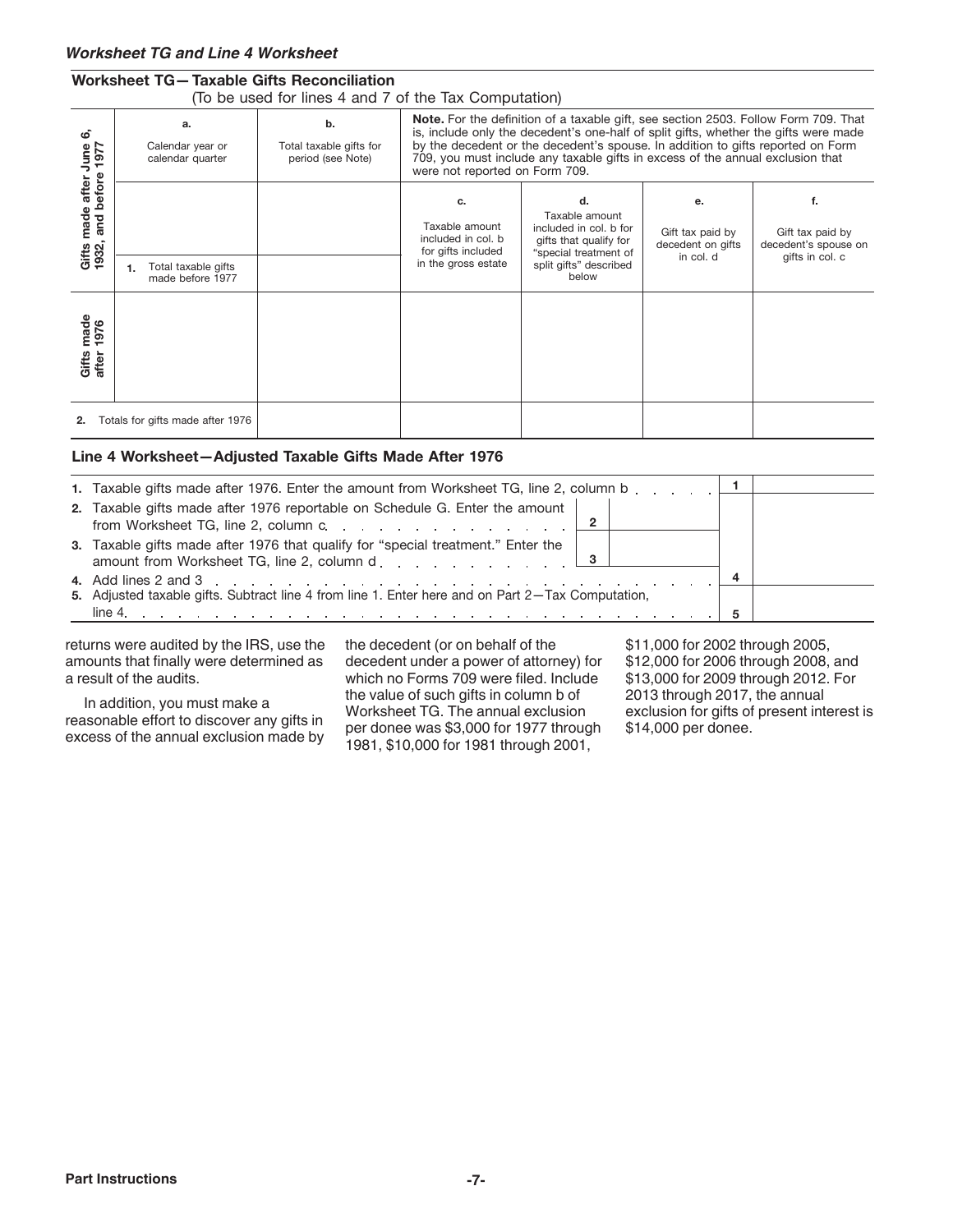|              | Line 7 Worksheet Part A- Used to determine Applicable Credit Allowable for Prior Periods after 1976                                                                                                                                                                                               |          |  |  |  |  |  |  |  |
|--------------|---------------------------------------------------------------------------------------------------------------------------------------------------------------------------------------------------------------------------------------------------------------------------------------------------|----------|--|--|--|--|--|--|--|
| (a)          | Tax Period <sup>1</sup>                                                                                                                                                                                                                                                                           | Pre-1977 |  |  |  |  |  |  |  |
| (b)          | Taxable Gifts for Applicable Period                                                                                                                                                                                                                                                               |          |  |  |  |  |  |  |  |
| (c)          | Taxable Gifts for Prior Periods <sup>2</sup>                                                                                                                                                                                                                                                      |          |  |  |  |  |  |  |  |
| (d)          | <b>Cumulative Taxable Gifts Including</b><br>Applicable Period (add Row (b) and<br>Pow(c)                                                                                                                                                                                                         |          |  |  |  |  |  |  |  |
| (e)          | Tax at Date of Death Rates for Prior<br>Gifts (from Row $(c)$ ) <sup>3</sup>                                                                                                                                                                                                                      |          |  |  |  |  |  |  |  |
| (f)          | Tax at Date of Death Rates for<br>Cumulative Taxable Gifts including<br>Applicable Period (from Row (d))                                                                                                                                                                                          |          |  |  |  |  |  |  |  |
| (g)          | Tax at Date of Death Rates for Gifts in<br>Applicable Period (subtract Row (e) from<br>Row(f)                                                                                                                                                                                                     |          |  |  |  |  |  |  |  |
| (h)          | <b>Total DSUE applied and Restorable</b><br><b>Exclusion Amount from Prior Periods</b><br>and Applicable Period (see instructions<br>later)                                                                                                                                                       |          |  |  |  |  |  |  |  |
| (i)          | Basic Exclusion for Applicable Period<br>(Enter the amount from the Table of<br>Basic Exclusion Amounts)                                                                                                                                                                                          |          |  |  |  |  |  |  |  |
| (j)          | Applicable Exclusion Amount (add Row<br>$(h)$ and Row $(i)$ )                                                                                                                                                                                                                                     |          |  |  |  |  |  |  |  |
| (k)          | Maximum Applicable Credit amount<br>based on Row (j) (Using Table<br>A-Unified Rate Schedule) <sup>4</sup>                                                                                                                                                                                        |          |  |  |  |  |  |  |  |
| (1)          | Applicable Credit amount used in Prior<br>Periods (add Row (I) and Row (n) from<br>prior period)                                                                                                                                                                                                  |          |  |  |  |  |  |  |  |
| (m)          | Available Credit in Applicable Period<br>(subtract Row (I) from Row (k))                                                                                                                                                                                                                          |          |  |  |  |  |  |  |  |
| (n)          | Credit Allowable (lesser of Row (g) or<br>Row(m)                                                                                                                                                                                                                                                  |          |  |  |  |  |  |  |  |
| (0)          | Tax paid or payable at Date of Death<br>rates for Applicable Period (subtract<br>Row (n) from Row $(g)$ )                                                                                                                                                                                         |          |  |  |  |  |  |  |  |
| (p)          | Tax on Cumulative Gifts less tax paid or<br>payable for Applicable Period (subtract<br>Row (o) from Row (f))                                                                                                                                                                                      |          |  |  |  |  |  |  |  |
| (q)          | Cumulative Taxable Gifts less Gifts in<br>the Applicable Period on which tax was<br>paid or payable based on Row (p)<br>(Using the Taxable Gift Amount Table)                                                                                                                                     |          |  |  |  |  |  |  |  |
| (r)          | Gifts in the Applicable Period on which<br>tax was payable (subtract Row (q) from<br>Row(d)                                                                                                                                                                                                       |          |  |  |  |  |  |  |  |
|              | <b>Line 7 Worksheet Part B</b>                                                                                                                                                                                                                                                                    |          |  |  |  |  |  |  |  |
| 1            | Total gift taxes payable on gifts after 1976 (sum of amounts in Row (o)).                                                                                                                                                                                                                         |          |  |  |  |  |  |  |  |
| $\mathbf{2}$ | Gift taxes paid by the decedent on gifts that qualify for "special treatment." Enter the amount from<br>Worksheet TG, line 2, col. (e).                                                                                                                                                           |          |  |  |  |  |  |  |  |
| 3            | Subtract line 2 from line 1.                                                                                                                                                                                                                                                                      |          |  |  |  |  |  |  |  |
| 4            | Gift tax paid by decedent's spouse on split gifts included on Schedule G. Enter amount from Worksheet<br>TG, line 2, col. (f).                                                                                                                                                                    |          |  |  |  |  |  |  |  |
| 5            | Add lines 3 and 4. Enter here and on Part 2-Tax Computation, line 7.                                                                                                                                                                                                                              |          |  |  |  |  |  |  |  |
| 6            | Cumulative lifetime gifts on which tax was paid or payable. Enter this amount on line 3, Section C, Part 6 of<br>Form 706 (sum of amounts in Row (r)).                                                                                                                                            |          |  |  |  |  |  |  |  |
|              | Footnotes:<br><sup>1</sup> Row (a): For annual returns, enter the tax period as (YYYY). For quarterly returns enter tax period as (YYYY–Q).<br><sup>2</sup> Row (c): Enter amount from Row (d) of the previous column.<br><sup>3</sup> Row (e): Enter amount from Row (f) of the previous column. |          |  |  |  |  |  |  |  |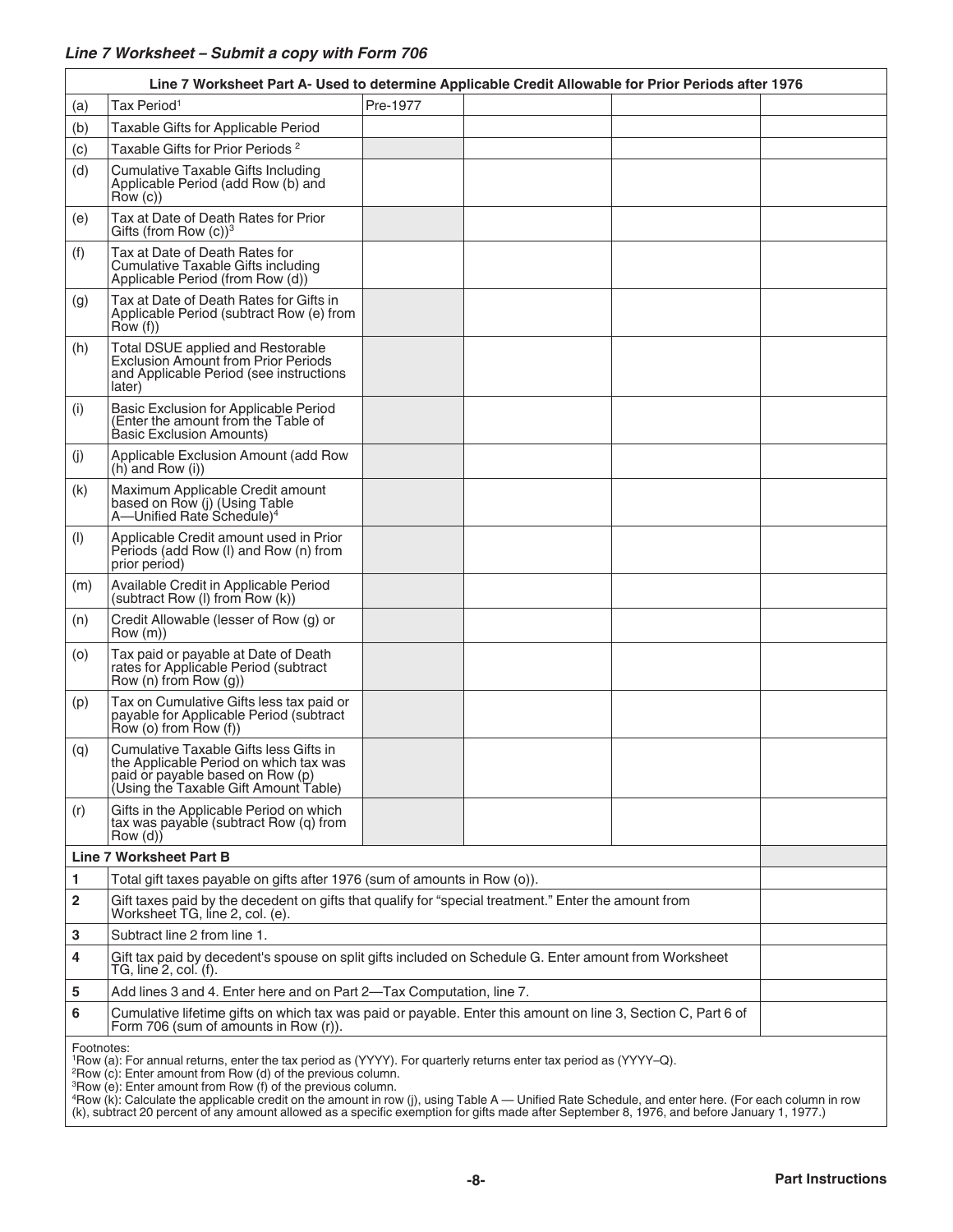| How to complete line 7 worksheet.<br>Row (a). Beginning with the earliest<br>year in which the taxable gifts were<br>made, enter the tax period of prior gifts.<br>If you filed returns for gifts made after<br>1981, enter the calendar year in Row (a)<br>as (YYYY). If you filed returns for gifts |         | <b>Row (j).</b> Enter the sum of Row (h) and<br>Row (i).<br>on the amount in Row (j) using Table<br>A — Unified Rate Schedule, and enter<br>here.<br><b>Note.</b> The entries in each column of | <b>Row (k).</b> Calculate the applicable credi |
|-------------------------------------------------------------------------------------------------------------------------------------------------------------------------------------------------------------------------------------------------------------------------------------------------------|---------|-------------------------------------------------------------------------------------------------------------------------------------------------------------------------------------------------|------------------------------------------------|
| 345,800                                                                                                                                                                                                                                                                                               |         | 1,000,000                                                                                                                                                                                       | 40%                                            |
| 248,300                                                                                                                                                                                                                                                                                               | 345,800 | 750,000                                                                                                                                                                                         | 39%                                            |
| 155,800                                                                                                                                                                                                                                                                                               | 248,300 | 500,000                                                                                                                                                                                         | 37%                                            |
| 70,800                                                                                                                                                                                                                                                                                                | 155,800 | 250,000                                                                                                                                                                                         | 34%                                            |
| 38,800                                                                                                                                                                                                                                                                                                | 70,800  | 150,000                                                                                                                                                                                         | 32%                                            |
| 23,800                                                                                                                                                                                                                                                                                                | 38,800  | 100,000                                                                                                                                                                                         | 30%                                            |
| 18,200                                                                                                                                                                                                                                                                                                | 23,800  | 80,000                                                                                                                                                                                          | 28%                                            |
| 13,000                                                                                                                                                                                                                                                                                                | 18,200  | 60,000                                                                                                                                                                                          | 26%                                            |
| 8,200                                                                                                                                                                                                                                                                                                 | 13,000  | 40,000                                                                                                                                                                                          | 24%                                            |

**Column A Column B Column C Column D**

0  $1,800$  0  $18\%$ 1,800 3,800 10,000 20% 3,800 8,200 20,000 22%

Property Value on Amount in Column A

Rate (Divisor) on excess of amount in Column A

Amount in Row (p) Line 7 Worksheet not over...

#### **Taxable Gift Amount Table**

Amount in Row (p) Line 7 Worksheet over...

made after 1976 and before 1982, enter the calendar quarters in Row (a) as (YYYY-Q).

**Row (b).** Enter all taxable gifts made in the specified year. Enter all pre-1977 gifts on the pre-1977 column.

**Row (c).** Enter the amount from Row (d) of the *previous* column.

**Row (d).** Enter the sum of Row (b) and Row (c) from the current column.

**Row (e).** Enter the amount from Row (f) of the *previous* column.

**Row (f).** Enter the tax based on the amount in Row (d) of the current column using Table A — Unified Rate Schedule, earlier.

**Row (g).** Subtract the amount in Row (e) from the amount in Row (f) for the current column.

**Row (h).** Complete this row only if a DSUE amount was received from predeceased spouse(s) and was applied to lifetime gifts or if a Restored Exclusion Amount on taxable gifts to a same-sex spouse was applied to lifetime gifts (or both). Enter the sum of lines 2 and 3 from Schedule C on the Form 709 filed for the year listed in Row (a) for the amount to be entered in this row.

**Row (i).** Enter the applicable amount from the Table of Basic Exclusion Amounts.

n each column of duced by 20% of the amount allowed as a specific exemption for gifts made after September 8, 1976, and before January 1, 1977 (but no more than \$6,000).

**Row (l).** Add the amounts in Row (l) and Row (n) from the *previous* column. **Row (m).** Subtract the amount in Row (l) from the amount in Row (k) to determine the amount of any available credit. Enter the result in Row (m).

**Row (n).** Enter the lesser of the amounts in Row (g) or Row (m). **Row (o).** Subtract the amount in Row (n) from the amount in Row (g) for the current column.

**Row (p).** Subtract the amount in Row (o) from the amount in Row (f) for the current column.

**Row (q).** Enter the Cumulative Taxable Gift amount based on the amount in Row (p) using the Taxable Gift Amount Table.

**Row (r).** If Row (o) is greater than zero in the applicable period, subtract Row (q) from Row (d). If Row (o) is not greater than zero, enter -0-. *Repeat for each year in which* 

# *taxable gifts were made.*

*Remember to submit a copy of the Line 7 Worksheet when you file Form 706. If additional space is needed to report prior gifts, please attach additional sheets.*

| <b>Period</b>              | <b>Basic</b><br><b>Exclusion</b><br>Amount | Credit<br><b>Equivalent</b><br>at 2017<br>rates |
|----------------------------|--------------------------------------------|-------------------------------------------------|
| 1977 (Quarters 1<br>and 2) | \$30,000                                   | \$6,000                                         |
| 1977 (Quarters 3<br>and 4) | \$120,667                                  | \$30,000                                        |
| 1978                       | \$134,000                                  | \$34,000                                        |
| 1979                       | \$147,333                                  | \$38,000                                        |
| 1980                       | \$161,563                                  | \$42,500                                        |
| 1981                       | \$175,625                                  | \$47,000                                        |
| 1982                       | \$225,000                                  | \$62,800                                        |
| 1983                       | \$275,000                                  | \$79,300                                        |
| 1984                       | \$325,000                                  | \$96,300                                        |
| 1985                       | \$400,000                                  | \$121,800                                       |
| 1986                       | \$500,000                                  | \$155,800                                       |
| 1987 through 1997          | \$600,000                                  | \$192,800                                       |
| 1998                       | \$625,000                                  | \$202,050                                       |
| 1999                       | \$650,000                                  | \$211,300                                       |
| 2000 and 2001              | \$675,000                                  | \$220,550                                       |
| 2002 through 2010          | \$1,000,000                                | \$345,800                                       |
| 2011                       | \$5,000,000                                | \$1,945,800                                     |
| 2012                       | \$5,120,000                                | \$1,993,800                                     |
| 2013                       | \$5,250,000                                | \$2,045,800                                     |
| 2014                       | \$5,340,000                                | \$2,081,800                                     |
| 2015                       | \$5,430,000                                | \$2,117,800                                     |
| 2016                       | \$5,450,000                                | \$2,125,800                                     |
| 2017                       | \$5,490,000                                | \$2,141,800                                     |

**Table of Basic Exclusion Amounts**

**Note.** In figuring the line 7 amount, do not include any tax paid or payable on gifts made before 1977. The line 7 amount is a hypothetical figure used to calculate the estate tax.

#### **Special treatment of split gifts.**

These special rules apply only if:

• The decedent's spouse predeceased the decedent;

• The decedent's spouse made gifts that were "split" with the decedent under the rules of section 2513;

• The decedent was the "consenting" spouse" for those split gifts, as that term is used on Form 709; and

The split gifts were included in the decedent's spouse's gross estate under section 2035.

If all four conditions above are met, do not include these gifts on line 4 of the Tax Computation and do not include the gift taxes payable on these gifts on line 7 of the Tax Computation. These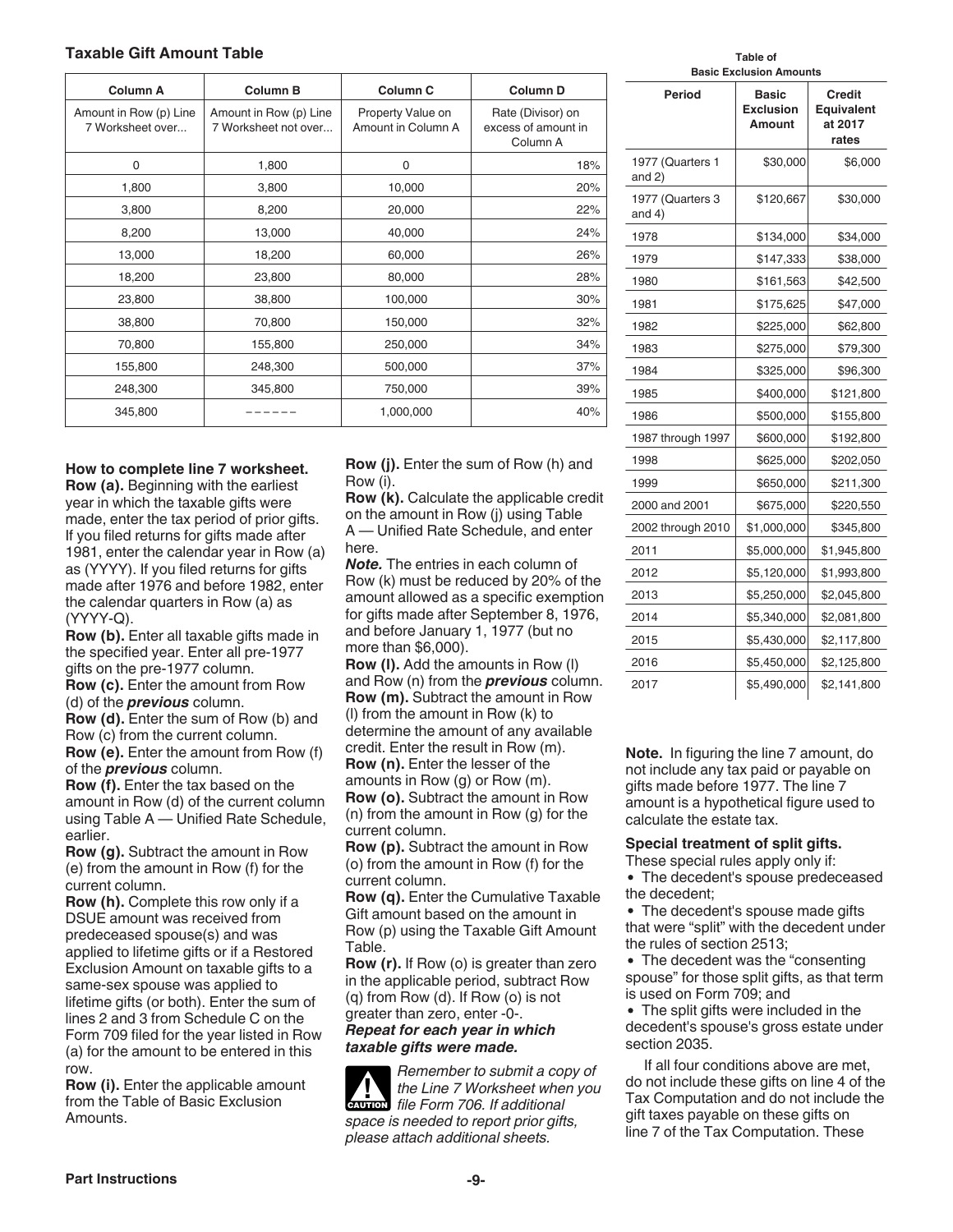<span id="page-9-0"></span>adjustments are incorporated into the worksheets.

#### **Lines 9a Through 9e. Applicable Credit Amount (Formerly Unified Credit Amount)**

The *applicable credit amount* is allowable credit against estate and gift taxes. It is calculated by determining the tentative tax on the *applicable exclusion amount*, which is the amount that can be transferred before an estate tax liability will be incurred.

The applicable exclusion amount equals the total of the following. • Line 9a: The basic exclusion amount. In 2017, the basic exclusion amount, as adjusted for inflation under section 2010(c)(3), is \$5,490,000.

Line 9b: The DSUE. If the decedent had a spouse who died after 2010, whose estate did not use all of its applicable exclusion against gift or estate tax liability, a DSUE amount may be available for use by the decedent's estate. If the predeceased spouse died in 2011, the DSUE amount was calculated and attached to his or her Form 706. If the predeceased spouse died in 2012 or after, this amount is found in Part 6, Section C, of the Form 706 filed by the estate of the decedent's predeceased spouse. The amount to be entered on line 9b is calculated in Part 6, Section D.

• Line 9c: The Restored Exclusion Amount. If a decedent made a taxable gift during the decedent's lifetime to the decedent's same-sex spouse and that transfer resulted in a reduction of the decedent's available applicable exclusion amount, the amount of the applicable exclusion that was reduced can be restored. If the applicable exclusion was previously restored on a Form 709, enter the value on Schedule C, line 3, of Form 709. If the applicable exclusion has not yet been previously restored, follow the directions in the instructions to Form 709, Schedule C, to determine the Restored Exclusion Amount. The Restored Exclusion Amount is entered on line 9c.

The total of lines 9a, 9b, and 9c is entered on line 9d. If the amounts entered on both lines 9b and 9c are zero, enter \$2,141,800 on line 9e. Otherwise, determine the applicable credit on the amount on line 9d by using Table A –Unified Rate Schedule, above and enter the result on line 9e.

### **Line 10. Adjustment to Applicable Credit**

If the decedent made gifts (including gifts made by the decedent's spouse and treated as made by the decedent by reason of gift splitting) after September 8, 1976, and before January 1, 1977, for which the decedent claimed a specific exemption, the applicable credit amount on this estate tax return must be reduced. The reduction is figured by entering 20% of the specific exemption claimed for these gifts.

**Note.** The specific exemption was allowed by section 2521 for gifts made before January 1, 1977.

If the decedent did not make any gifts between September 8, 1976, and January 1, 1977, or if the decedent made gifts during that period but did not claim the specific exemption, enter zero.

#### **Line 15. Total Credits**

Generally, line 15 is used to report the total of credit for foreign death taxes (line 13) and credit for tax on prior transfers (line 14).

However, you also may use line 15 to report credit taken for federal gift taxes imposed by Chapter 12 of the Code, and the corresponding provisions of prior laws, on certain transfers the decedent made before January 1, 1977, that are included in the gross estate. The credit cannot be more than the amount figured by the following formula.

Gross estate tax minus (the sum of the state death taxes and unified credit) x Value of included Value of gross estate minus gift (the sum of the deductions for charitable, public, and similar

gifts and bequests and marital

deduction)

When taking the credit for pre-1977 federal gift taxes:

• Include the credit in the amount on line 15, and

• Identify and enter the amount of the credit you are taking on the dotted line to the left of the entry space for line 15 on page 1 of Form 706 with a notation, "section 2012 credit."

For more information, see the regulations under section 2012. This computation may be made using Form 4808. Attach a copy of a completed Form 4808 or the computation of the credit. Also, attach all available copies of Forms 709 filed by the decedent to help verify the amounts entered on lines 4 and 7, and the amount of credit taken

(on line 15) for pre-1977 federal gift taxes.

**Canadian marital credit.** In addition to using line 15 to report credit for federal gift taxes on pre-1977 gifts, you also may use line 15 to claim the Canadian marital credit, where applicable.

When taking the marital credit under the 1995 Canadian Protocol:

• Include the credit in the amount on line 15, and

• Identify and enter the amount of the credit you are taking on the dotted line to the left of the entry space for line 15 on page 1 of Form 706 with a notation, "Canadian marital credit."

Also, attach a statement to the return that refers to the treaty, waives Qualifying Domestic Trust (QDOT) rights, and shows the computation of the marital credit. See the 1995 Canadian income tax treaty protocol for details on figuring the credit.

# **Part 3—Elections by the Executor**

**Note.** The election to allow the decedent's surviving spouse to use the decedent's unused exclusion amount is made by filing a timely and complete Form 706. See instructions for *Part 6—Portability of Deceased Spousal Unused Exclusion*, later, and sections  $2010(c)(4)$  and  $(c)(5)$ .

#### **Line 1. Alternate Valuation**



*See the example showing the use of Schedule B where the alternate valuation is adopted.*

Unless you elect at the time the return is filed to adopt alternate valuation as authorized by section 2032, value all property included in the gross estate as of the date of the decedent's death. Alternate valuation cannot be applied to only a part of the property.

You may elect special-use valuation (line 2) in addition to alternate valuation.

You may not elect alternate valuation unless the election will decrease both the value of the gross estate and the sum (reduced by allowable credits) of the estate and GST taxes payable by reason of the decedent's death for the property includible in the decedent's gross estate.

Elect alternate valuation by checking "Yes," on line 1 and filing Form 706. You may make a protective alternate valuation election by checking "Yes," on line 1, writing the word "protective," and filing Form 706 using regular values.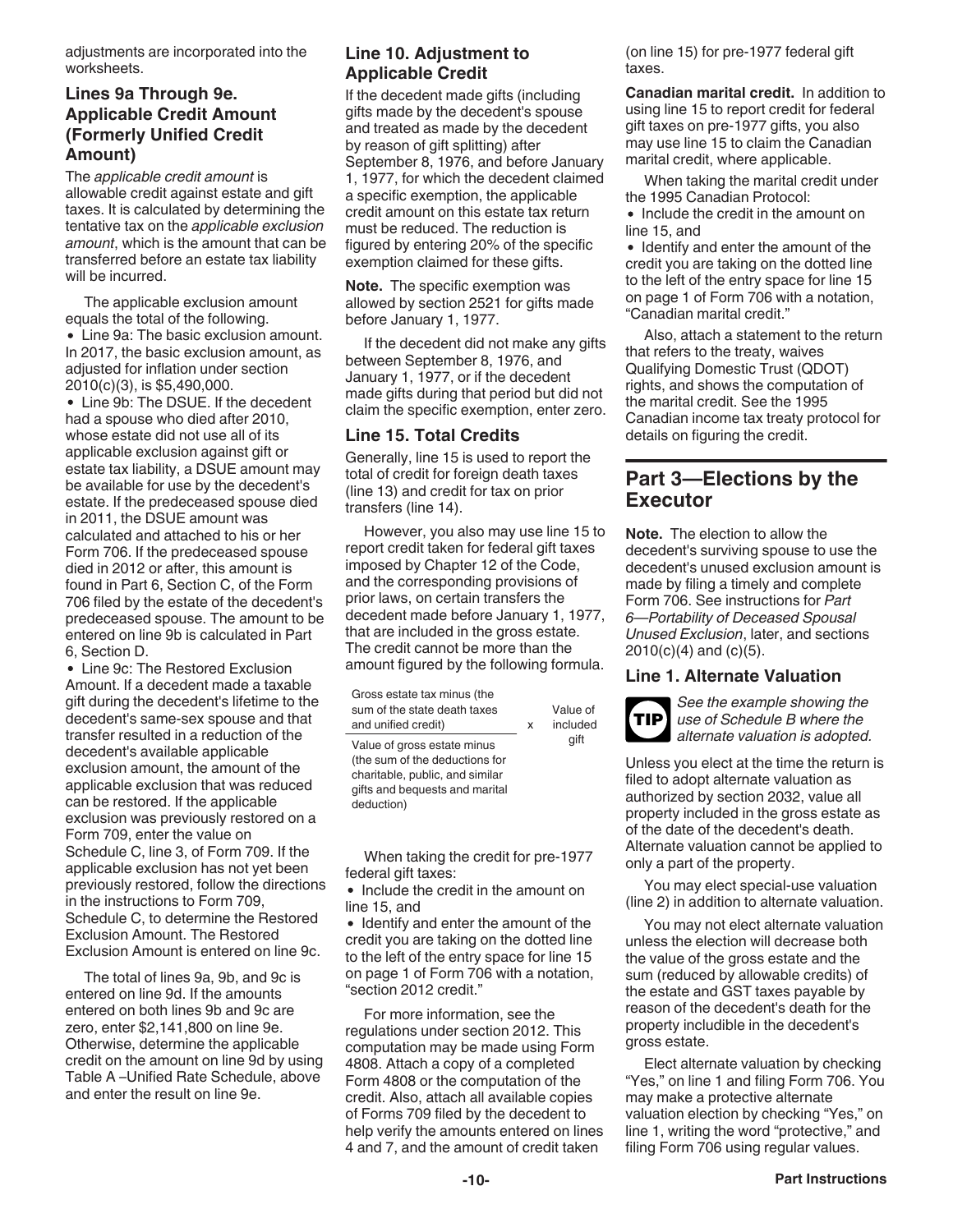<span id="page-10-0"></span>Once made, the election may not be revoked. The election may be made on a late-filed Form 706 provided it is not filed later than 1 year after the due date (including extensions actually granted). Relief under Regulations sections 301.9100-1 and 301.9100-3 may be available to make an alternate valuation election or a protective alternate valuation election, provided a Form 706 is filed no later than 1 year after the due date of the return (including extensions actually granted).

If alternate valuation is elected, value the property included in the gross estate as of the following dates as applicable. • Any property distributed, sold, exchanged, or otherwise disposed of or separated or passed from the gross estate by any method within 6 months after the decedent's death is valued on the date of distribution, sale, exchange, or other disposition. Value this property on the date it ceases to be a part of the gross estate; for example, on the date the title passes as the result of its sale, exchange, or other disposition.

• Any property not distributed, sold, exchanged, or otherwise disposed of within the 6-month period is valued as of 6 months after the date of the decedent's death.

Any property, interest, or estate that is *affected by mere lapse of time* is valued as of the date of decedent's death or on the date of its distribution, sale, exchange, or other disposition, whichever occurs first. However, you may change the date of death value to account for any change in value that is not due to a "mere lapse of time" on the date of its distribution, sale, exchange, or other disposition.

The property included in the alternate valuation and valued as of 6 months after the date of the decedent's death, or as of some intermediate date (as described above) is the property included in the gross estate on the date of the decedent's death. Therefore, you must first determine what property was part of the gross estate at the decedent's death.

**Interest.** Interest accrued to the date of the decedent's death on bonds, notes, and other interest-bearing obligations is property of the gross estate on the date of death and is included in the alternate valuation.

**Rent.** Rent accrued to the date of the decedent's death on leased real or personal property is property of the gross estate on the date of death and is included in the alternate valuation.

**Dividends.** Outstanding dividends that were declared to stockholders of record on or before the date of the decedent's death are considered property of the gross estate on the date of death, and are included in the alternate valuation. Ordinary dividends declared to stockholders of record after the date of the decedent's death are not included in the gross estate on the date of death and are not eligible for alternate valuation. However, if dividends are declared to stockholders of record after the date of the decedent's death so that the shares of stock at the later valuation date do not reasonably represent the same property at the date of the decedent's death, include those dividends (except dividends paid from earnings of the corporation after the date of the decedent's death) in the alternate valuation.

On Schedules A through I, you must show:

1. What property is included in the gross estate on the date of the decedent's death;

2. What property was distributed, sold, exchanged, or otherwise disposed of within the 6-month period after the decedent's death, and the dates of these distributions, etc. (These two items should be entered in the "Description" column of each schedule. Briefly explain the status or disposition governing the alternate valuation date, such as: "Not disposed of within 6 months following death," "Distributed," "Sold," "Bond paid on maturity," etc. In this same column, describe each item of principal and includible income);

3. The date of death value, entered in the appropriate value column with items of principal and includible income shown separately; and

4. The alternate value, entered in the appropriate value column with items of principal and includible income shown separately. (In the case of any interest or estate, the value of which is affected by lapse of time, such as patents, leaseholds, estates for the life of another, or remainder interests, the value shown under the heading "Alternate value" must be the adjusted value; for example, the value as of the date of death with an adjustment reflecting any difference in its value as of the later date not due to lapse of time.)

**Note.** If any property on Schedules A through I is being valued pursuant to the special rule of Regulations section 20.2010-2(a)(7)(ii), values for those

assets are not required to be reported on the Schedule. See *Part 5—Recapitulation,* line 10.

Distributions, sales, exchanges, and other dispositions of the property within the 6-month period after the decedent's death must be supported by evidence. If the court issued an order of distribution during that period, you must submit a certified copy of the order as part of the evidence. The IRS may require you to submit additional evidence, if necessary.

If the alternate valuation method is used, the values of life estates, remainders, and similar interests are figured using the age of the recipient on the date of the decedent's death and the value of the property on the alternate valuation date.

#### **Line 2. Special-Use Valuation of Section 2032A**

**In general.** Under section 2032A, you may elect to value certain farm and closely held business real property at its farm or business use value rather than its FMV. Both special-use valuation and alternate valuation may be elected.

To elect special-use valuation, check "Yes," on line 2 and complete and attach Schedule A-1 and its required additional statements. You must file Schedule A-1 and its required attachments with Form 706 for this election to be valid. You may make the election on a late-filed return so long as it is the first return filed.

The total value of the property valued under section 2032A may not be decreased from FMV by more than \$1,120,000 for decedents dying in 2017.

Real property may qualify for the section 2032A election if:

1. The decedent was a U.S. citizen or resident at the time of death;

2. The real property is located in the United States;

3. At the decedent's death, the real property was used by the decedent or a family member for farming or in a trade or business, or was rented for such use by either the surviving spouse or a lineal descendant of the decedent to a family member on a net cash basis;

4. The real property was acquired from or passed from the decedent to a qualified heir of the decedent;

5. The real property was owned and used in a qualified manner by the decedent or a member of the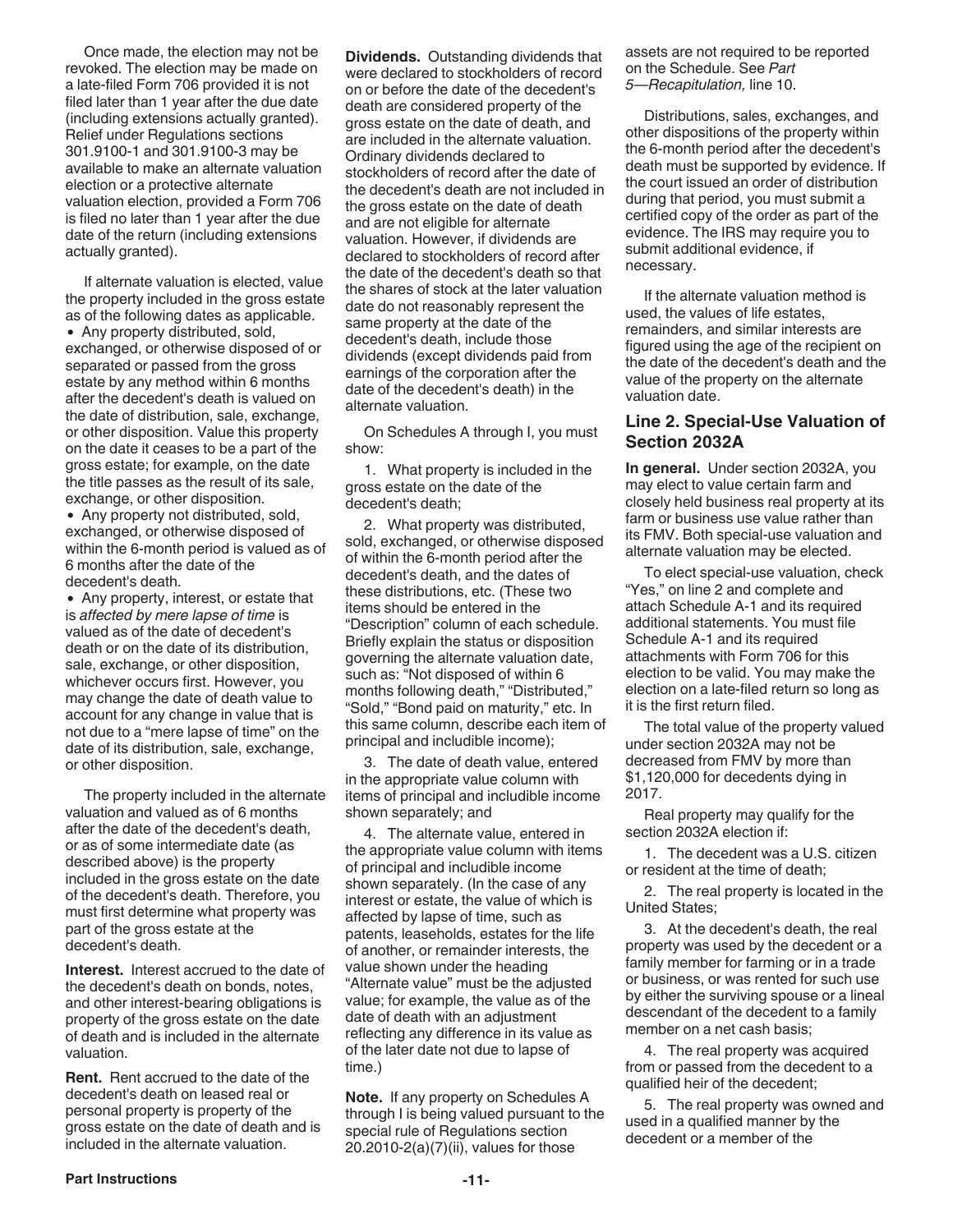<span id="page-11-0"></span>decedent's family during 5 of the 8 years before the decedent's death;

6. There was material participation by the decedent or a member of the decedent's family during 5 of the 8 years before the decedent's death; and

7. The property meets the following percentage requirements:

a. At least 50% of the adjusted value of the gross estate must consist of the adjusted value of real or personal property that was being used as a farm or in a closely held business and that was acquired from, or passed from, the decedent to a qualified heir of the decedent, and

b. At least 25% of the adjusted value of the gross estate must consist of the adjusted value of qualified farm or closely held business real property.

For this purpose, adjusted value is the value of property determined without regard to its special-use value. The value is reduced for unpaid mortgages on the property or any indebtedness against the property, if the full value of the decedent's interest in the property (not reduced by such mortgage or indebtedness) is included in the value of the gross estate. The adjusted value of the qualified real and personal property used in different businesses may be combined to meet the 50% and 25% requirements.

#### **Qualified Real Property**

**Qualified use.** *Qualified use* means use of the property as a farm for farming purposes or in a trade or business other than farming. Trade or business applies only to the active conduct of a business. It does not apply to passive investment activities or the mere passive rental of property to a person other than a member of the decedent's family. Also, no trade or business is present in the case of activities not engaged in for profit.

**Ownership.** To qualify as special-use property, the decedent or a member of the decedent's family must have owned and used the property in a qualified use for 5 of the last 8 years before the decedent's death. Ownership may be direct or indirect through a corporation, a partnership, or a trust.

If the ownership is indirect, the business must qualify as a closely held business under section 6166. The indirect ownership, when combined with periods of direct ownership, must meet the requirements of section 6166 on the date of the decedent's death and for a

period of time that equals at least 5 of the 8 years preceding death.

Directly owned property leased by the decedent to a separate closely held business, is considered qualified real property if the business entity to which it was rented was a closely held business (as defined by section 6166) for the decedent on the date of the decedent's death and for sufficient time to meet the "5 in 8 years" test explained above.

**Structures and other real property improvements.** Qualified real property includes residential buildings and other structures and real property improvements regularly occupied or used by the owner or lessee of real property (or by the employees of the owner or lessee) to operate a farm or other closely held business. A farm residence which the decedent occupied is considered to have been occupied for the purpose of operating the farm even when a family member and not the decedent was the person materially participating in the operation of the farm.

Qualified real property also includes roads, buildings, and other structures and improvements functionally related to the qualified use.

Elements of value such as mineral rights that are not related to the farm or business use are not eligible for special-use valuation.

**Property acquired from the decedent.** Property is considered to have been acquired from or to have passed from the decedent if one of the following applies.

• The property is considered to have been acquired from or to have passed from the decedent under section 1014(b) (relating to basis of property acquired from a decedent);

• The property is acquired by any person from the estate; or

• The property is acquired by any person from a trust, to the extent the property is includible in the gross estate.

**Qualified heir.** A person is a *qualified heir* of property if he or she is a member of the decedent's family and acquired or received the property from the decedent. If a qualified heir disposes of any interest in qualified real property to any member of his or her family, that person will then be treated as the qualified heir for that interest.

A *member of the family* includes only: • An ancestor (parent, grandparent, etc.) of the individual;

• The spouse of the individual:

• The lineal descendant (child, stepchild, grandchild, etc.) of the individual, the individual's spouse, or a parent of the individual; or

The spouse, widow, or widower of any lineal descendant described above. A legally adopted child of an individual is treated as a child of that individual by blood.

#### **Material Participation**

To elect special-use valuation, either the decedent or a member of his or her family must have materially participated in the operation of the farm or other business for at least 5 of the 8 years ending on the date of the decedent's death. The existence of *material participation* is a factual determination. Passively collecting rents, salaries, draws, dividends, or other income from the farm or other business is not sufficient for material participation, nor is merely advancing capital and reviewing a crop plan and financial reports each season or business year.

In determining whether the required participation has occurred, disregard brief periods (that is, 30 days or less) during which there was no material participation, as long as such periods were both preceded and followed by substantial periods (more than 120 days) during which there was uninterrupted material participation.

**Retirement or disability.** If, on the date of death, the time period for material participation could not be met because the decedent was retired or disabled, a substitute period may apply. The decedent must have retired on social security or been disabled for a continuous period ending with death. A person is disabled for this purpose if he or she was mentally or physically unable to materially participate in the operation of the farm or other business.

The substitute time period for material participation for these decedents is a period totaling at least 5 years out of the 8-year period that ended on the earlier of:

• The date the decedent began receiving social security benefits, or

The date the decedent became disabled.

**Surviving spouse.** A surviving spouse who received qualified real property from the predeceased spouse is considered to have materially participated if he or she was engaged in the active management of the farm or other business. If the surviving spouse died within 8 years of the first spouse's death, you may add the period of material participation of the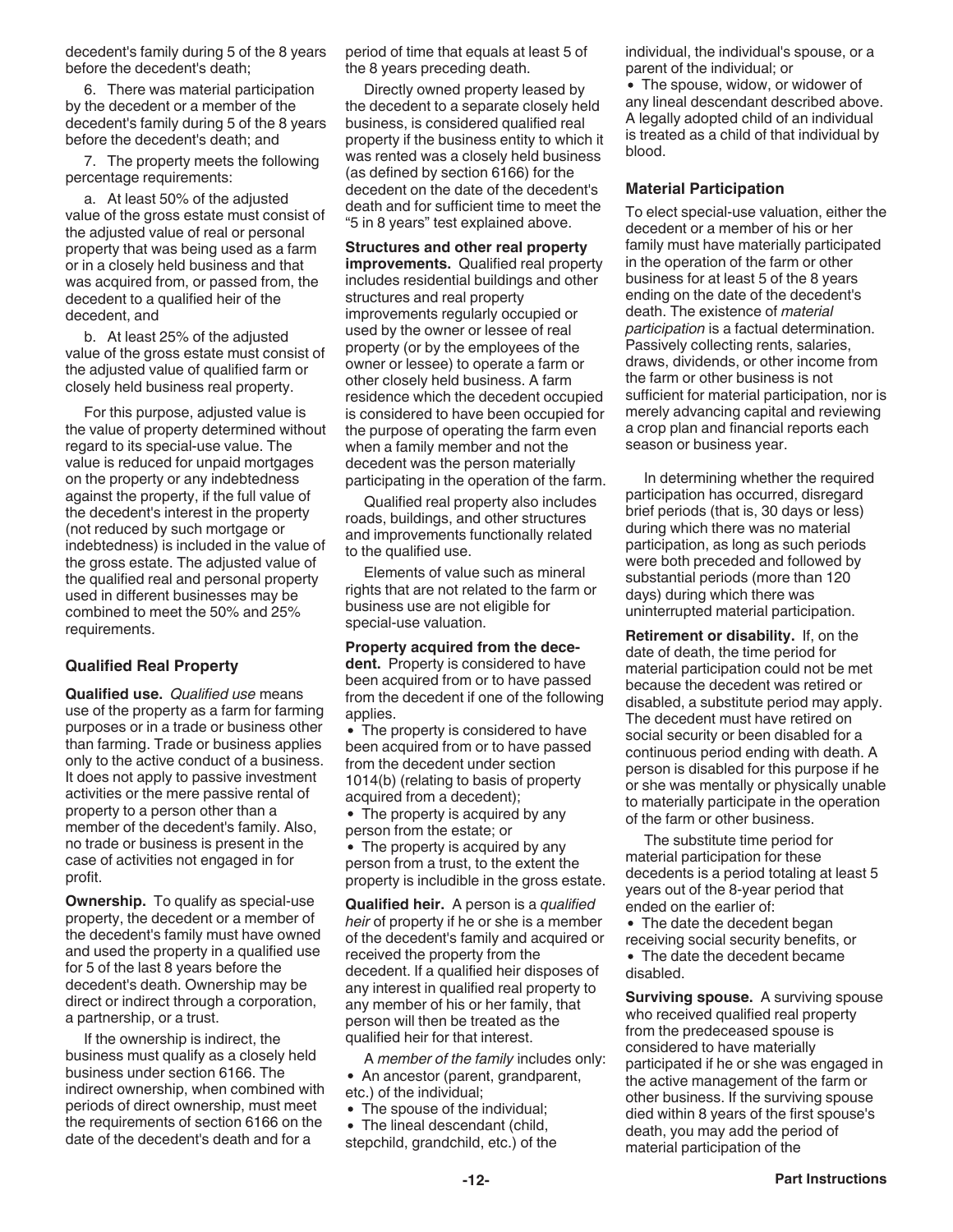<span id="page-12-0"></span>predeceased spouse to the period of active management by the surviving spouse to determine if the surviving spouse's estate qualifies for special-use valuation. To qualify for this, the property must have been eligible for special-use valuation in the predeceased spouse's estate, though it does not have to have been elected by that estate.

For additional details regarding material participation, see Regulations section 20.2032A-3(e).

#### **Valuation Methods**

The primary method of valuing special-use property that is used for farming purposes is the annual gross cash rental method. If comparable gross cash rentals are not available, you can substitute comparable average annual net share rentals. If neither of these is available, or if you so elect, you can use the method for valuing real property in a closely-held business.

**Average annual gross cash rental.**  Generally, the special-use value of property that is used for farming purposes is determined as follows.

1. Subtract the average annual state and local real estate taxes on actual tracts of comparable real property from the average annual gross cash rental for that same comparable property, and

2. Divide the result in (1) by the average annual effective interest rate charged for all new Federal Land Bank loans. See *Effective interest rate,* later.

The computation of each average annual amount is based on the 5 most recent calendar years ending before the date of the decedent's death.

*Gross cash rental.* Generally, gross cash rental is the total amount of cash received in a calendar year for the use of actual tracts of comparable farm real property in the same locality as the property being specially valued. You may not use:

Appraisals or other statements regarding rental value or areawide averages of rentals, or

• Rents paid wholly or partly in-kind, or

• Property for which the amount of rent is based on production.

The rental must have resulted from an arm's-length transaction and the amount of rent may not be reduced by the amount of any expenses or liabilities associated with the farm operation or the lease.

*Comparable property.*  Comparable property must be situated in the same locality as the qualified real property as determined by generally accepted real property valuation rules. The determination of comparability is based on a number of factors, none of which carries more weight than the others. It is often necessary to value land in segments where there are different uses or land characteristics included in the specially valued land.

The following list contains some of the factors considered in determining comparability.

- Similarity of soil;
- Whether the crops grown would
- deplete the soil in a similar manner;

Types of soil conservation techniques that have been practiced on the two properties;

- Whether the two properties are subject to flooding;
- Slope of the land;

• For livestock operations, the carrying capacity of the land;

• For timbered land, whether the timber is comparable;

Whether the property as a whole is unified or segmented. If segmented, the availability of the means necessary for movement among the different sections;

• Number, types, and conditions of all buildings and other fixed improvements located on the properties and their location as it affects efficient management, use, and value of the property; and

Availability and type of transportation facilities in terms of costs and of proximity of the properties to local markets.

You must specifically identify on the return the property being used as comparable property. Use the type of descriptions used to list real property on Schedule A.

*Effective interest rate.* See Tables 1 and 2 of Rev. Rul. 2017–16, 2017–35 I.R.B. 215, available at *[Rev, Rul.](https://www.irs.gov/pub/irs-irbs/irb17-35.pdf)  [2017–16](https://www.irs.gov/pub/irs-irbs/irb17-35.pdf)*, for the average annual effective interest rates in effect for 2017.

*Net share rental.* You may use average annual net share rental from comparable land only if there is no comparable land from which average annual gross cash rental can be determined. Net share rental is the difference between the gross value of produce received by the lessor from the comparable land and the cash operating expenses (other than real estate taxes) of growing the produce that, under the lease, are paid by the lessor. The production of the produce must be the business purpose of the farming

operation. For this purpose, produce includes livestock.

The gross value of the produce is generally the gross amount received if the produce was disposed of in an arm's-length transaction within the period established by the Department of Agriculture for its price support program. Otherwise, the value is the weighted average price for which the produce sold on the closest national or regional commodities market. The value is figured for the date or dates on which the lessor received (or constructively received) the produce.

**Valuing a real property interest in closely held business.** Use this method to determine the special-use

valuation for qualifying real property used in a trade or business other than farming. You also may use this method for qualifying farm property if there is no comparable land or if you elect to use it. Under this method, the following factors are considered:

The capitalization of income that the property can be expected to yield for farming or for closely held business purposes over a reasonable period of time with prudent management and traditional cropping patterns for the area, taking into account soil capacity, terrain configuration, and similar factors;

• The capitalization of the fair rental value of the land for farming or for closely held business purposes;

• The assessed land values in a state that provides a differential or use value assessment law for farmland or closely held business;

Comparable sales of other farm or closely-held business land in the same geographical area far enough removed from a metropolitan or resort area so that nonagricultural use is not a significant factor in the sales price; and Any other factor that fairly values the farm or closely held business value of the property.

#### **Making the Election**

Include the words "Section 2032A valuation" in the "Description" column of any Form 706 schedule if section 2032A property is included in the decedent's gross estate.

An election under section 2032A need not include all the property in an estate that is eligible for special-use valuation, but sufficient property to satisfy the threshold requirements of section 2032A(b)(1)(B) must be specially valued under the election.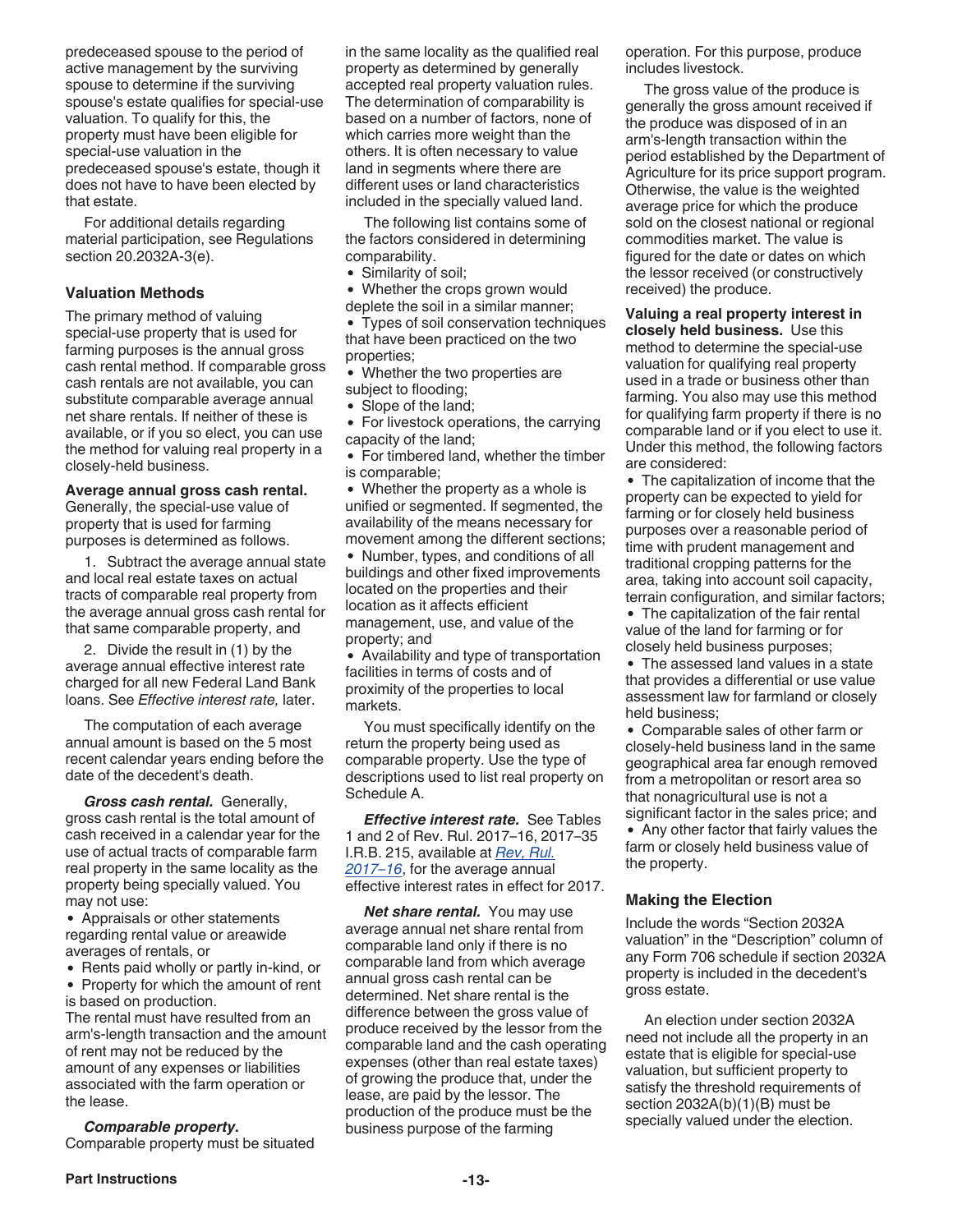<span id="page-13-0"></span>If joint or undivided interests (that is, interests as joint tenants or tenants in common) in the same property are received from a decedent by qualified heirs, an election for one heir's joint or undivided interest need not include any other heir's interest in the same property if the electing heir's interest plus other property to be specially valued satisfies the requirements of section 2032A(b)(1) (B).

If successive interests (that is, life estates and remainder interests) are created by a decedent in otherwise qualified property, an election under section 2032A is available only for that property (or part) in which qualified heirs of the decedent receive all of the successive interests, and such an election must include the interests of all of those heirs.

For example, if a surviving spouse receives a life estate in otherwise qualified property and the spouse's brother receives a remainder interest in fee, no part of the property may be valued under a section 2032A election.

Where successive interests in specially valued property are created, remainder interests are treated as being received by qualified heirs only if the remainder interests are not contingent on surviving a nonfamily member or are not subject to divestment in favor of a nonfamily member.

#### **Protective Election**

You may make a protective election to specially value qualified real property. Under this election, whether or not you may ultimately use special-use valuation depends upon final values (as shown on the return determined following examination of the return) meeting the requirements of section 2032A.

To make a protective election, check "Yes," on line 2 and complete Schedule A-1 according to the instructions for *Protective Election.*

If you make a protective election, complete the initial Form 706 by valuing all property at its FMV. Do not use special-use valuation. Usually, this will result in higher estate and GST tax liabilities than will be ultimately determined if special-use valuation is allowed. The protective election does not extend the time to pay the taxes shown on the return. If you wish to extend the time to pay the taxes, file Form 4768 in adequate time before the

due date of the return. See the instructions for Form 4768.

If the estate qualifies for special-use valuation based on the values as finally determined, you must file an amended Form 706 (with a complete section 2032A election) within 60 days after the date of this determination. Prepare the amended return using special-use values under the rules of section 2032A, complete Schedule A-1, and attach all of the required statements.

#### **Additional information**

For definitions and additional information, see section 2032A and the related regulations.

#### **Line 3. Section 6166 Installment Payments**

If the gross estate includes an interest in a closely held business, you may be able to elect to pay part of the estate tax in installments under section 6166.

The maximum amount that can be paid in installments is that part of the estate tax that is attributable to the closely held business; see *Determine how much of the estate tax may be paid in installments under section 6166*, later. In general, that amount is the amount of tax that bears the same ratio to the total estate tax that the value of the closely held business included in the gross estate bears to the adjusted gross estate.

**Bond or lien.** The IRS may require that an estate furnish a surety bond when granting the installment payment election. In the alternative, the executor may consent to elect the special lien provisions of section 6324A, in lieu of the bond. The IRS will contact you regarding the specifics of furnishing the bond or electing the special lien. The IRS will make this determination on a case-by-case basis, and you may be asked to provide additional information.

If you elect the lien provisions, section 6324A requires that the lien be placed on property having a value equal to the total deferred tax plus 4 years of interest. The property must be expected to survive the deferral period, and does not necessarily have to be property of the estate. In addition, all people with an interest in the designated property must consent to the creation of this lien.

**Percentage requirements.** To qualify for installment payments, the value of the interest in the closely held business that is included in the gross estate must be more than 35% of the adjusted gross estate (the gross estate less expenses, indebtedness, taxes, and losses – Schedules J, K, and L of Form 706 (do not include any portion of the state death tax deduction)).

Interests in two or more closely held businesses are treated as an interest in a single business if at least 20% of the total value of each business is included in the gross estate. For this purpose, include any interest held by the surviving spouse that represents the surviving spouse's interest in a business held jointly with the decedent as community property or as joint tenants, tenants by the entirety, or tenants in common.

*Value.* The value used for meeting the percentage requirements is the same value used for determining the gross estate. Therefore, if the estate is valued under alternate valuation or special-use valuation, you must use those values to meet the percentage requirements.

*Transfers before death.* Generally, gifts made before death are not included in the gross estate. However, the estate must meet the 35% requirement by both including in and excluding from the gross estate any gifts made by the decedent in the 3-year period ending on the date of death.

*Passive assets.* In determining the value of a closely held business and whether the 35% requirement is met, do not include the value of any passive assets held by the business. A passive asset is any asset not used in carrying on a trade or business. Any asset used in a qualifying lending and financing business is treated as an asset used in carrying on a trade or business; see section 6166(b)(10) for details. Stock in another corporation is a passive asset unless the stock is treated as held by the decedent because of the election to treat holding company stock as business company stock; see *Holding company stock*, later.

If a corporation owns at least 20% in value of the voting stock of another corporation, or the other corporation had no more than 45 shareholders and at least 80% of the value of the assets of each corporation is attributable to assets used in carrying on a trade or business, then these corporations will be treated as a single corporation, and the stock will not be treated as a passive asset. Stock held in the other corporation is not taken into account in determining the 80% requirement.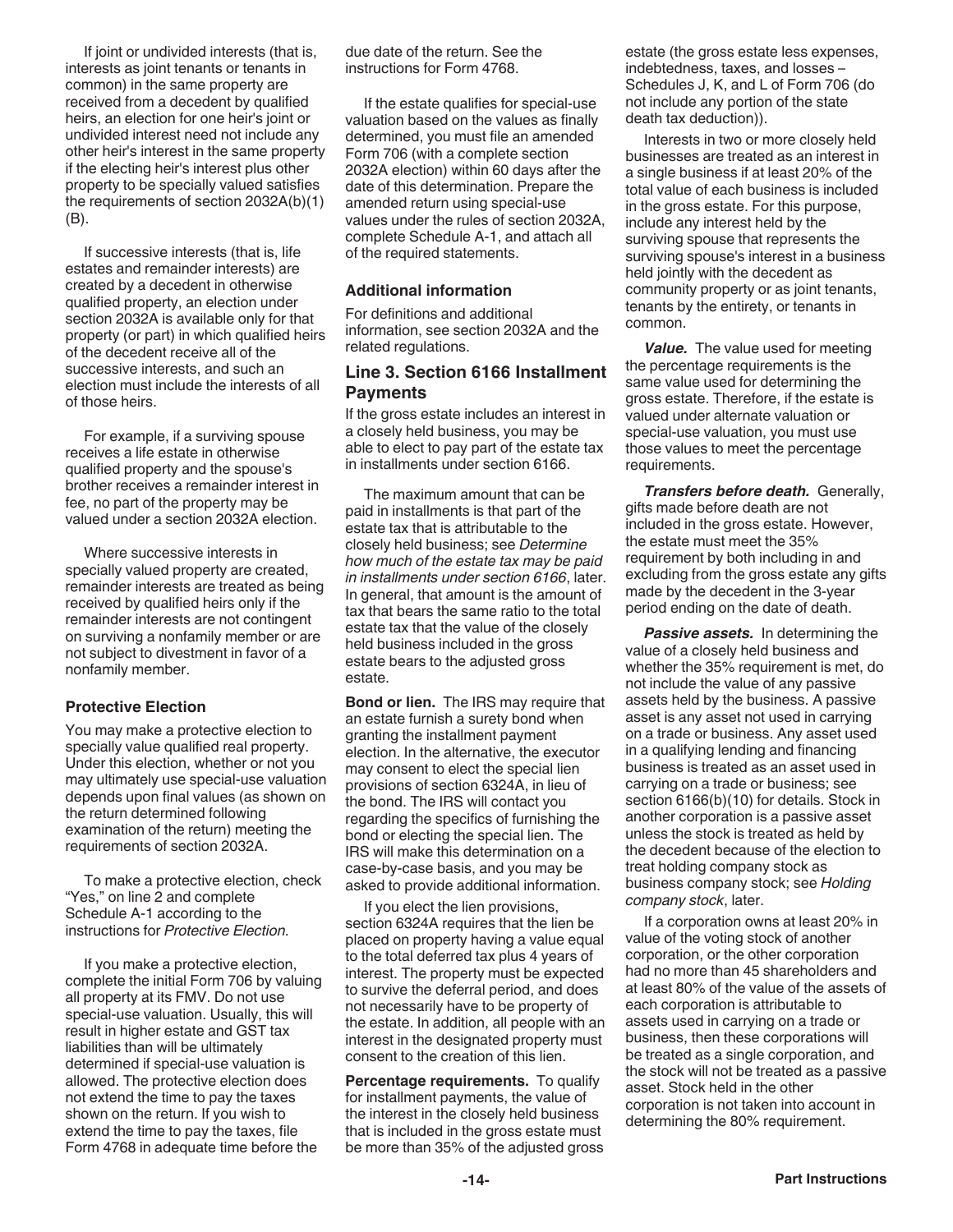#### **Interest in closely held business.**

For purposes of the installment payment election, an *interest in a closely held business* means:

• Ownership of a trade or business carried on as a proprietorship,

• An interest as a partner in a partnership carrying on a trade or business if 20% or more of the total capital interest was included in the gross estate of the decedent or the partnership had no more than 45 partners, or

• Stock in a corporation carrying on a trade or business if 20% or more in value of the voting stock of the corporation is included in the gross estate of the decedent or the corporation had no more than 45 shareholders.

The partnership or corporation must be carrying on a trade or business at the time of the decedent's death. For further information on whether certain partnerships or corporations owning real property interests constitute a closely held business, see Rev. Rul. 2006-34, 2006-26 I.R.B. 1171, available at *[IRS.gov/pub/irs-irbs/irb06-26.pdf](https://www.irs.gov/pub/irs-irbs/irb06-26.pdf)*.

In determining the number of partners or shareholders, a partnership or stock interest is treated as owned by one partner or shareholder if it is community property or held by a husband and wife as joint tenants, tenants in common, or as tenants by the entirety.

Property owned directly or indirectly by or for a corporation, partnership, estate, or trust is treated as owned proportionately by or for its shareholders, partners, or beneficiaries. For trusts, only beneficiaries with present interests are considered.

The interest in a closely held farm business includes the interest in the residential buildings and related improvements occupied regularly by the owners, lessees, and employees operating the farm.

*Holding company stock.* The executor may elect to treat as business company stock the portion of any holding company stock that represents direct ownership (or indirect ownership through one or more other holding companies) in a business company. A *holding company* is a corporation holding stock in another corporation. A *business company* is a corporation carrying on a trade or business.

In general, this election applies only to stock that is not readily tradable. However, the election can be made if the business company stock is readily tradable, as long as all of the stock of each holding company is not readily tradable.

For purposes of the 20% voting stock requirement, stock is treated as voting stock to the extent the holding company owns voting stock in the business company.

If the executor makes this election, the first installment payment is due when the estate tax return is filed. The 5-year deferral for payment of the tax, as discussed later under *Time for payment,* does not apply. In addition, the 2% interest rate, discussed later under *Interest computation,* will not apply. Also, if the business company stock is readily tradable, as explained above, the tax must be paid in five installments.

**Determine how much of the estate tax may be paid in installments under section 6166.** To determine whether the election may be made, you must calculate the adjusted gross estate. (See, *Line 3 Worksheet —Adjusted Gross Estate,*  later.) To determine the value of the adjusted gross estate, subtract the deductions (Schedules J, K, and L) from the value of the gross estate.

To determine over how many installments the estate tax may be paid, please refer to sections 6166(a), (b)(7), (b)(8), and (b)(10).

**Time for payment.** Under the installment method, the executor may elect to defer payment of the qualified estate tax, but not interest, for up to 5 years from the original payment due date. After the first installment of tax is paid, you must pay the remaining installments annually by the date 1 year after the due date of the preceding installment. There can be no more than 10 installment payments.

Interest on the unpaid portion of the tax is not deferred and must be paid annually. Interest must be paid at the same time as and as a part of each installment payment of the tax.

**Acceleration of payments.** If the estate fails to make payments of tax or interest within 6 months of the due date, the IRS may terminate the right to make installment payments and force an acceleration of payment of the tax upon notice and demand.

Generally, if any portion of the interest in the closely held business which qualifies for installment payments is distributed, sold, exchanged, or otherwise disposed of, or money and other property attributable to such an interest is withdrawn, and the aggregate of those events equals or exceeds 50% of the value of the interest, then the right to make installment payments will be terminated, and the unpaid portion of the tax will be due upon notice and demand. See section 6166(g)(1)(A).

**Interest computation.** A special interest rate applies to installment payments. For decedents dying in 2017, the interest rate is 2% on the lesser of: • \$596,000, or

• The amount of the estate tax that is attributable to the closely held business and that is payable in installments.

*2% portion.* The 2% portion is an amount equal to the amount of the tentative estate tax (on \$1,000,000 plus the applicable exclusion amount in effect) minus the applicable credit amount in effect. However, if the amount of estate tax extended under section 6166 is less than the amount

#### **Line 3 Worksheet—Adjusted Gross Estate**

| 1            | Enter the value of the decedent's interest in closely-held business(es)<br>included in the gross estate (less value of passive assets, as mentioned                                                                                                                                                                                                                                                                                                                                             |  |
|--------------|-------------------------------------------------------------------------------------------------------------------------------------------------------------------------------------------------------------------------------------------------------------------------------------------------------------------------------------------------------------------------------------------------------------------------------------------------------------------------------------------------|--|
| $\mathbf{2}$ | Enter the value of the gross estate (Form 706, page 3, Part 5,                                                                                                                                                                                                                                                                                                                                                                                                                                  |  |
| 3            | Add lines 18, 19, and 20 from Form 706, page 3, Part 5.                                                                                                                                                                                                                                                                                                                                                                                                                                         |  |
| 4            | Subtract line 3 from line 2 to calculate the adjusted gross estate.                                                                                                                                                                                                                                                                                                                                                                                                                             |  |
| 5            | Divide line 1 by line 4 to calculate the value the business interest bears<br>to the value of the adjusted gross estate. For purposes of this<br>calculation, carry the decimal to the sixth place; the IRS will make this<br>adjustment for purposes of determining the correct amount. If this<br>amount is less than 0.350000, the estate does not qualify to make the<br>election under section 6166. $\ldots$ , $\ldots$ , $\ldots$ , $\ldots$ , $\ldots$ , $\ldots$ , $\ldots$ , $\ldots$ |  |
| 6            | Multiply line 5 by the amount on line 16 of Form 706, page 1, Part 2. This<br>is the maximum amount of estate tax that may be paid in installments<br>under section 6166. (Certain GST taxes may be deferred as well; see                                                                                                                                                                                                                                                                       |  |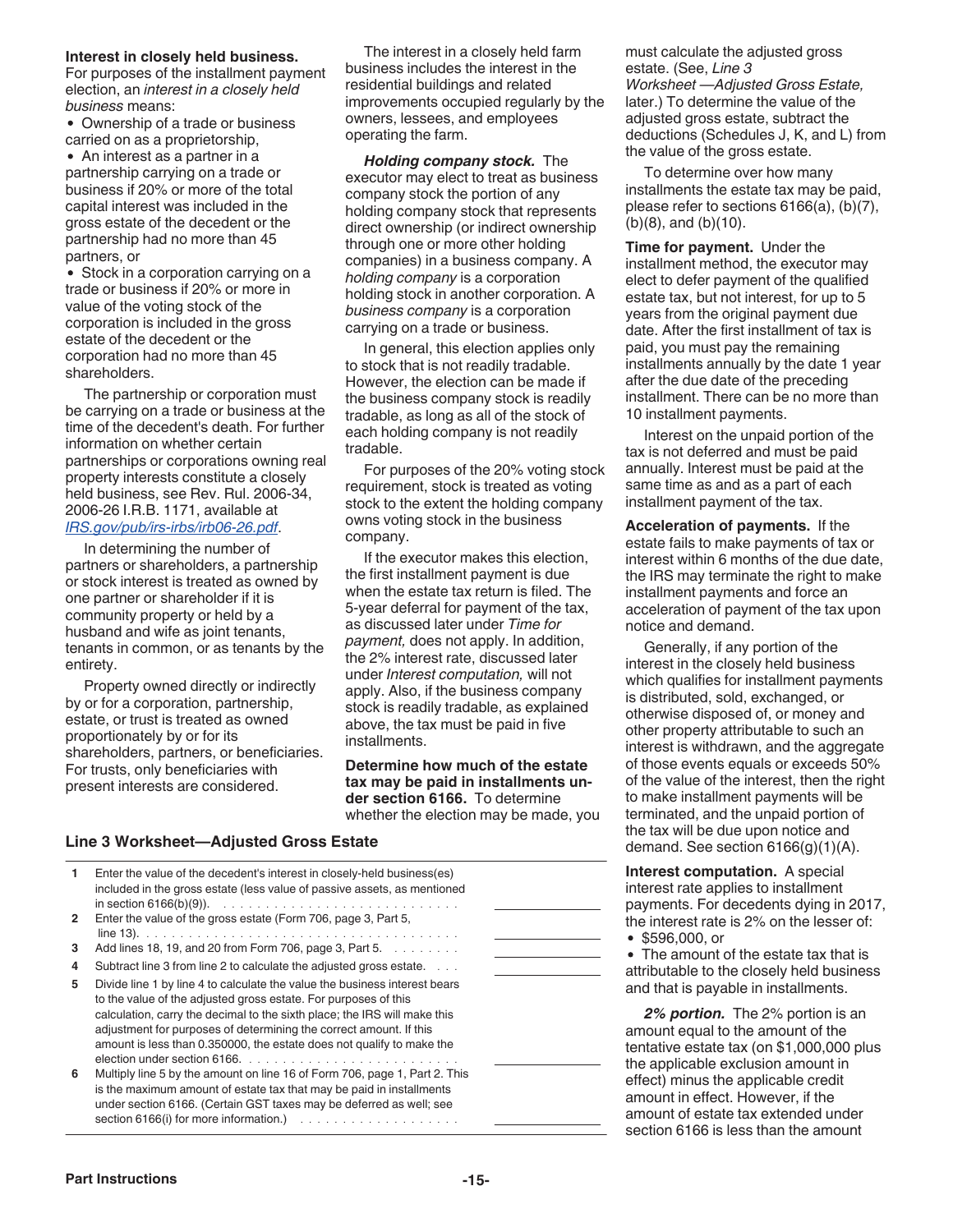<span id="page-15-0"></span>figured above, the 2% portion is the lesser amount.

*Inflation adjustment.* The \$1,000,000 amount used to calculate the 2% portion is indexed for inflation for the estates of decedents who died in a calendar year after 1998. For an estate of a decedent who died in 2017, the dollar amount used to determine the "2% portion" of the estate tax payable in installments under section 6166 is \$1,490,000.

*Computation.* Interest on the portion of the tax in excess of the 2% portion is figured at 45% of the annual rate of interest on underpayments. This rate is based on the federal short-term rate and is announced quarterly by the IRS in the Internal Revenue Bulletin.

If you elect installment payments and the estate tax due is more than the maximum amount to which the 2% interest rate applies, each installment payment is deemed to comprise both tax subject to the 2% interest rate and tax subject to 45% of the regular underpayment rate. The amount of each installment that is subject to the 2% rate is the same as the percentage of total tax payable in installments that is subject to the 2% rate.

*The interest paid on installment payments is not deductible as*  **z** *an administrative expense of the estate.*

**Making the election.** If you check this line to make a final election, you must attach the notice of election described in Regulations section 20.6166-1(b). If you check this line to make a protective election, you must attach a notice of protective election as described in Regulations section 20.6166-1(d). Regulations section 20.6166-1(b) requires that the notice of election is made by attaching to a timely filed estate tax return the following information.

The decedent's name and taxpayer identification number as they appear on the estate tax return.

• The amount of tax that is to be paid in installments.

• The date selected for payment of the first installment.

• The number of annual installments, including first installment, in which the tax is to be paid.

• The properties shown on the estate tax return that are the closely held business interest (identified by schedule and item number).

• The facts that formed the basis for the executor's conclusion that the estate

qualifies for payment of the estate tax in installments.

You also may elect to pay certain GST taxes in installments. See section 6166(i).

#### **Line 4. Reversionary or Remainder Interests**

For details of this election, see section 6163 and the related regulations.

# **Part 4—General Information**

#### **Authorization**

Completing the authorization will authorize one attorney, accountant, or enrolled agent to represent the estate and receive confidential tax information, but will not authorize the representative to enter into closing agreements for the estate. If you would like to authorize your representative to enter into agreements or perform other designated acts on behalf of the estate, you must file Form 2848 with Form 706.

**Note.** If you intend for the representative to represent the estate before the IRS, he or she must complete and sign this authorization.

Complete and attach Form 2848 if you would like to authorize:

• Persons other than attorneys, accountants, or enrolled agents to represent the estate; or

• More than one person to receive confidential information or represent the estate; or

• Someone to sign agreements, consents, waivers or other documents for the estate.

Filing a completed Form 2848 with this return may expedite processing of the Form 706.

If you wish only to authorize someone to inspect and/or receive confidential tax information (but not to represent you before the IRS), complete and file Form 8821.

#### **Line 3**

Enter the marital status of the decedent at the time of death by checking the appropriate box on line 3a. If the decedent was married at the time of death, complete line 4. If the decedent had one or more prior marriages, complete line 3b by providing the name and SSN of each former spouse, the date(s) the marriage ended, and specify whether the marriage ended by annulment, divorce decree, or death of spouse. If the prior marriage ended in death and the predeceased spouse

died after December 31, 2010, complete *Part 6 — Portability of Deceased Spousal Unused Exclusion, Section D* if the estate of the predeceased spouse elected to allow the decedent to use any unused exclusion amount. For more information, see section 2010(c)(4) and related regulations.

#### **Line 4**

Complete line 4 whether or not there is a surviving spouse and whether or not the surviving spouse received any benefits from the estate. If there was no surviving spouse on the date of decedent's death, enter "None" in line 4a and leave lines 4b and 4c blank. The value entered in line 4c need not be exact. See the instructions for "Amount" under line 5, below.

**Note.** Do not include any DSUE amount transferred to the surviving spouse in the total entered on line 4c.

#### **Line 5**

**Name.** Enter the name of each individual, trust, or estate that received (or will receive) benefits of \$5,000 or more from the estate directly as an heir, next-of-kin, devisee, or legatee; or indirectly (for example, as beneficiary of an annuity or insurance policy, shareholder of a corporation, or partner of a partnership that is an heir, etc.).

**Identifying number.** Enter the SSN of each individual beneficiary listed. If the number is unknown, or the individual has no number, please indicate "unknown" or "none." For trusts and other estates, enter the Employer Identification Number (EIN).

**Relationship.** For each individual beneficiary, enter the relationship (if known) to the decedent by reason of blood, marriage, or adoption. For trust or estate beneficiaries, indicate "TRUST" or "ESTATE."

**Amount.** Enter the amount actually distributed (or to be distributed) to each beneficiary including transfers during the decedent's life from Schedule G required to be included in the gross estate. The value to be entered need not be exact. A reasonable estimate is sufficient. For example, where precise values cannot readily be determined, as with certain future interests, a reasonable approximation should be entered. The total of these distributions should approximate the amount of gross estate reduced by funeral and administrative expenses, debts and mortgages, bequests to surviving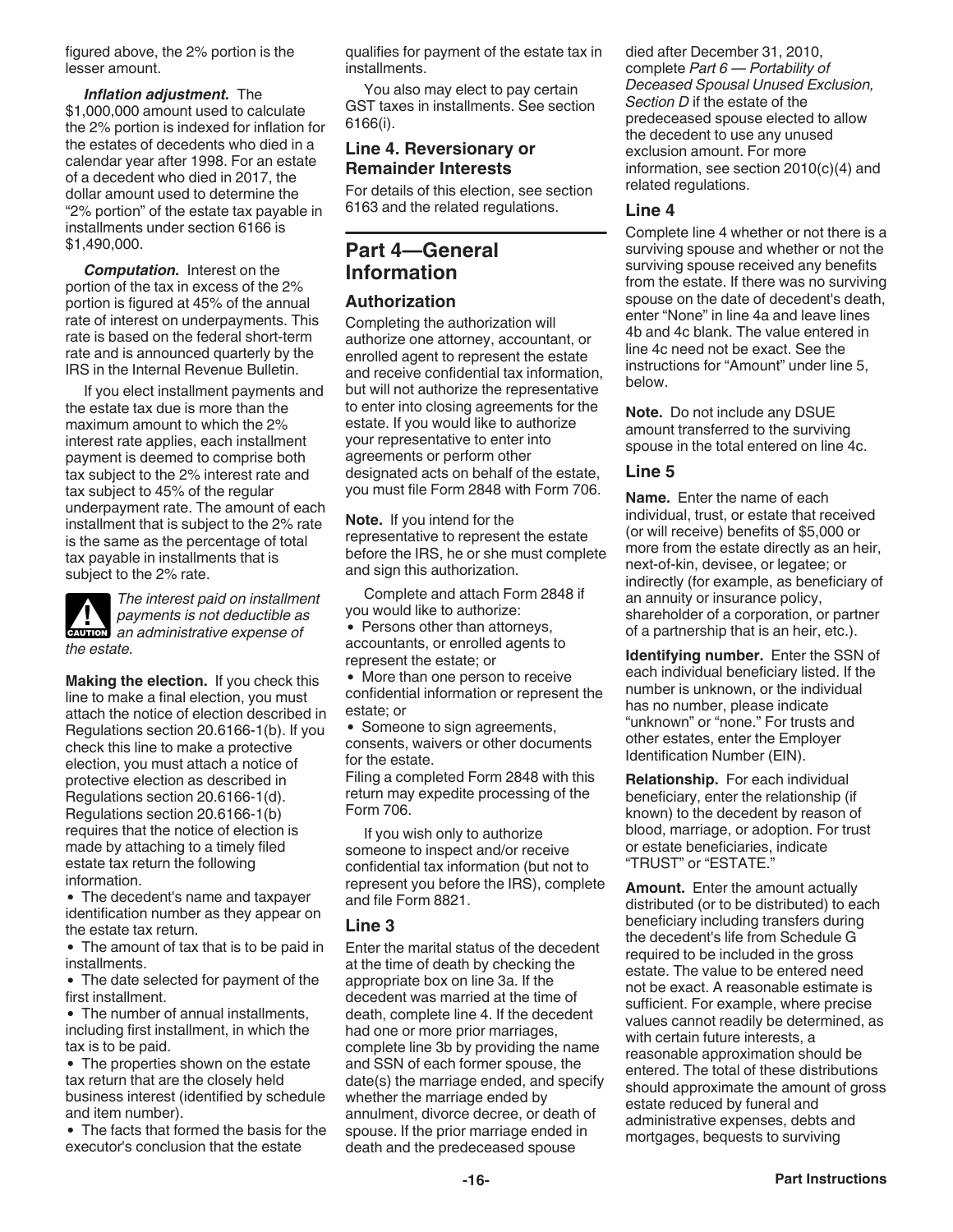<span id="page-16-0"></span>spouse, charitable bequests, and any federal and state estate and GST taxes paid (or payable) relating to the benefits received by the beneficiaries listed on lines 4 and 5.

All distributions of less than \$5,000 to specific beneficiaries may be included with distributions to unascertainable beneficiaries on the line provided.

#### **Line 6. Protective Claim for Refund**

If you answered "Yes," complete Schedule PC for each claim. Two copies of each Schedule PC must be filed with the return.

A protective claim for refund may be filed when there is an unresolved claim or expense that will not be deductible under section 2053 before the expiration of the period of limitation under section 6511(a). To preserve the estate's right to a refund once the claim or expense has been finally determined, the protective claim must be filed before the end of the limitations period. For more information on how to file a protective claim for refund with this Form 706, see the instructions for *Schedule PC,* later.

#### **Line 7. Section 2044 Property**

If you answered "Yes," these assets must be shown on Schedule F.

Section 2044 property is property for which a previous section 2056(b)(7) election (QTIP election) has been made, or for which a similar gift tax election (section 2523) has been made. For more information, see the instructions for Schedule F, later.

#### **Line 9. Insurance Not Included in the Gross Estate**

If you answered "Yes," to either line 9a or 9b, for each policy you must complete and attach Schedule D, Form 712, and an explanation of why the policy or its proceeds are not includible in the gross estate.

#### **Line 11. Partnership Interests and Stock in Close Corporations**

If you answered "Yes," on line 11a, you must include full details for partnerships (including family limited partnerships), unincorporated businesses, and limited liability companies on Schedule F (Schedule E if the partnership interest is jointly owned). Also include full details for fractional interests in real estate on Schedule A and for stock of inactive or close corporations on Schedule B.

Value these interests using the rules of Regulations section 20.2031-2 (stocks) or 20.2031-3 (other business interests).

A *close corporation* is a corporation whose shares are owned by a limited number of shareholders. Often, one family holds the entire stock issue. As a result, little, if any, trading of the stock takes place. There is, therefore, no established market for the stock, and those sales that do occur are at irregular intervals and seldom reflect all the elements of a representative transaction as defined by FMV.

#### **Line 13. Trusts**

If you answered "Yes," on either line 13a or line 13b, attach a copy of the trust instrument for each trust.

Complete Schedule G if you answered "Yes," on line 13a and Schedule F if you answered "Yes," on line 13b.

#### **Line 15. Foreign Accounts**

Check "Yes," on line 15 if the decedent at the time of death had an interest in or signature or other authority over a financial account in a foreign country, such as a bank account, securities account, an offshore trust, or other financial account.

# **Part 5—Recapitulation**

#### **Gross Estate—Items 1 Through 11**

**Items 1 through 9.** You must make an entry in each of items 1 through 9.

If the gross estate does not contain any assets of the type specified by a given item, enter zero for that item. Entering zero for any of items 1 through 9 is a statement by the executor, made under penalties of perjury, that the gross estate does not contain any includible assets covered by that item.

Do not enter any amounts in the "Alternate value" column unless you elected alternate valuation on line 1 of *Part 3—Elections by the Executor.*

**Note.** If estimating the value of one or more assets pursuant to the special rule of Regulations section 20.2010-2(a)(7) (ii), do not enter values for those assets in items 1 through 9. Total the estimated values for those assets and follow the instructions for item 10.

**Which schedules to attach for items 1 through 9.** You must attach: • Schedule F. Answer its questions even if you report no assets on it;

• Schedules A, B, and C, if the gross estate includes any (1) Real Estate, (2) Stocks and Bonds, or (3) Mortgages, Notes, and Cash, respectively;

• Schedule D, if the gross estate includes any life insurance or if you answered "Yes," to question 9a of Part 4—General Information;

• Schedule E, if the gross estate contains any jointly-owned property or if you answered "Yes," to question 10 of Part 4;

• Schedule G, if the decedent made any of the lifetime transfers to be listed on that schedule or if you answered "Yes," to question 12 or 13a of Part 4;

• Schedule H, if you answered "Yes," to question 14 of Part 4; and

• Schedule I, if you answered "Yes," to question 16 of Part 4.

**Item 10.** Under Regulations section 20.2010-2(a)(7)(ii), if the total value of the gross estate and adjusted taxable gifts is less than the basic exclusion amount (see section 6018(a)) and Form 706 is being filed only to elect portability of the DSUE amount, the estate is not required to report the value of certain property eligible for the marital or charitable deduction. For this property being reported on Schedules A, B, C, D, E, F, G, H, and I, the executor must calculate his or her best estimate of the value. Do not include the estimated value on the line corresponding to the schedule on which the property was reported. Instead, total the estimated value of the assets subject to the special rule and enter on line 10 the amount from the Table of Estimated Values, later, that corresponds to that total.

**Note.** The special rule does not apply if the valuation of the asset is needed to determine the estate's eligibility for the provisions of sections 2032, 2032A, 2652(a)(3), 6166, or any other provision of the Code or Regulations.

**Note.** As applies to all other values reported on Form 706, estimates of the value of property subject to the special rule of Regulations section 20.2010-2(a) (7)(ii) must result from the executor's exercise of due diligence and are subject to penalties of perjury.

#### **Exclusion — Item 12**

**Item 12. Conservation easement exclusion.** Complete and attach Schedule U (along with any required attachments) to claim the exclusion on this line.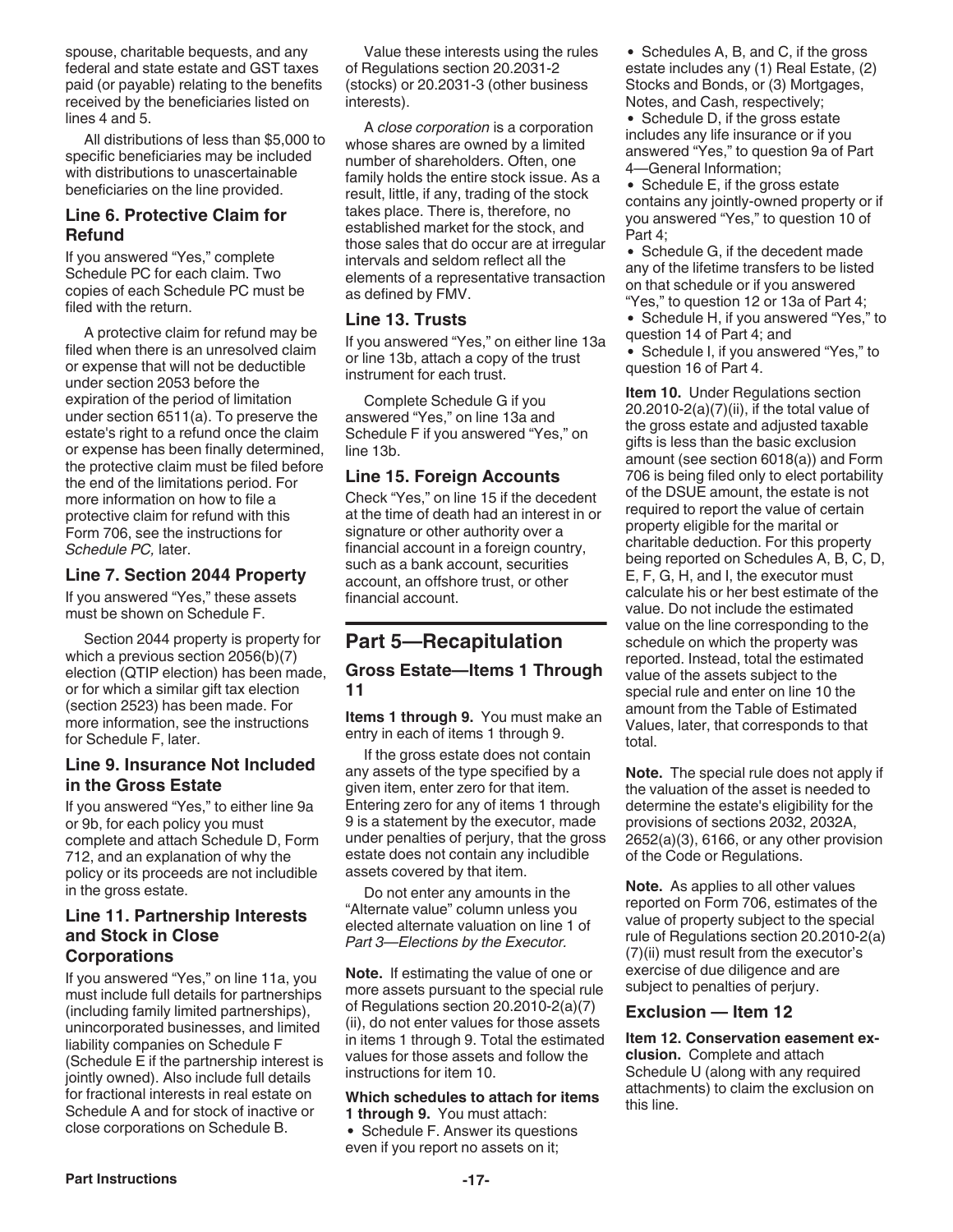#### <span id="page-17-0"></span>**Table of Estimated Values**

| If the total estimated value of<br>the assets eligible for the<br>special rule under Reg.<br>section 20.2010-2(a)(7)(ii) is<br>more than | But less than or equal to | Include this amount on lines<br>10 and 23: |
|------------------------------------------------------------------------------------------------------------------------------------------|---------------------------|--------------------------------------------|
| \$0                                                                                                                                      | \$250,000                 | \$250,000                                  |
| \$250,000                                                                                                                                | \$500,000                 | \$500,000                                  |
| \$500,000                                                                                                                                | \$750,000                 | \$750,000                                  |
| \$750,000                                                                                                                                | \$1,000,000               | \$1,000,000                                |
| \$1,000,000                                                                                                                              | \$1,250,000               | \$1,250,000                                |
| \$1,250,000                                                                                                                              | \$1,500,000               | \$1,500,000                                |
| \$1,500,000                                                                                                                              | \$1,750,000               | \$1,750,000                                |
| \$1,750,000                                                                                                                              | \$2,000,000               | \$2,000,000                                |
| \$2,000,000                                                                                                                              | \$2,250,000               | \$2,250,000                                |
| \$2,250,000                                                                                                                              | \$2,500,000               | \$2,500,000                                |
| \$2,500,000                                                                                                                              | \$2,750,000               | \$2,750,000                                |
| \$2,750,000                                                                                                                              | \$3,000,000               | \$3,000,000                                |
| \$3,000,000                                                                                                                              | \$3,250,000               | \$3,250,000                                |
| \$3,250,000                                                                                                                              | \$3,500,000               | \$3,500,000                                |
| \$3,500,000                                                                                                                              | \$3,750,000               | \$3,750,000                                |
| \$3,750,000                                                                                                                              | \$4,000,000               | \$4,000,000                                |
| \$4,000,000                                                                                                                              | \$4,250,000               | \$4,250,000                                |
| \$4,250,000                                                                                                                              | \$4,500,000               | \$4,500,000                                |
| \$4,500,000                                                                                                                              | \$4,750,000               | \$4,750,000                                |
| \$4,750,000                                                                                                                              | \$5,000,000               | \$5,000,000                                |
| \$5,000,000                                                                                                                              | \$5,250,000               | \$5,250,000                                |
| \$5,250,000                                                                                                                              | \$5,490,000               | \$5,490,000                                |

# **Deductions — Items 14 Through 23**

**Items 14 through 22.** Attach the appropriate schedules for the deductions claimed.

**Item 18.** If item 17 is less than or equal to the value (at the time of the decedent's death) of the property subject to claims, enter the amount from item 17 on item 18.

If the amount on item 17 is more than the value of the property subject to claims, enter the greater of:

• The value of the property subject to claims, or

The amount actually paid at the time the return is filed.

In no event should you enter more on item 18 than the amount on item 17. See section 2053 and the related regulations for more information.

**Item 23.** Under Regulations section  $20.2010-2(a)(7)$ (ii), if the total value of the gross estate and adjusted taxable gifts is less than the basic exclusion

amount (see section 6018(a)) and Form 706 is being filed only to elect portability of the DSUE amount, the estate is not required to report the value of certain property eligible for the marital or charitable deduction. For this property being reported on Schedule M or O, enter on line 23 the amount from line 10.

# **Part 6—Portability of Deceased Spousal Unused Exclusion (DSUE)**

Section 303 of the Tax Relief, Unemployment Insurance Reauthorization, and Job Creation Act of 2010 authorized estates of decedents dying after December 31, 2010, to elect to transfer any unused exclusion to the surviving spouse. The amount received by the surviving spouse is called the *deceased spousal unused exclusion*, or DSUE, amount. If the executor of the decedent's estate elects transfer, or portability, of the DSUE amount, the surviving spouse can apply the DSUE amount received from the estate of his or her last deceased spouse (defined

later) against any tax liability arising from subsequent lifetime gifts and transfers at death.

**Note.** A nonresident surviving spouse who is not a citizen of the United States may not take into account the DSUE amount of a deceased spouse, except to the extent allowed by treaty with his or her country of citizenship.

### **Last Deceased Spouse Limitation**

The *last deceased spouse* is the most recently deceased person who was married to the surviving spouse at the time of that person's death. The identity of the last deceased spouse is determined as of the day a taxable gift is made, or in the case of a transfer at death, the date of the surviving spouse's death. The identity of the last deceased spouse is not impacted by whether the decedent's estate elected portability or whether the last deceased spouse had any DSUE amount available. Remarriage also does not affect the designation of the last deceased spouse and does not prevent the surviving spouse from applying the DSUE amount to taxable transfers.

When a taxable gift is made, the DSUE amount received from the last deceased spouse is applied before the surviving spouse's basic exclusion amount. A surviving spouse may use the DSUE amount of the last deceased spouse to offset the tax on any taxable transfer made after the deceased spouse's death. A surviving spouse who has more than one predeceased spouse is not precluded from using the DSUE amount of each spouse in succession. A surviving spouse may not use the sum of DSUE amounts from multiple predeceased spouses at one time nor may the DSUE amount of a predeceased spouse be applied after the death of a subsequent spouse.

# **Making the Election**

A timely filed and complete Form 706 is required to elect portability of the DSUE amount to a surviving spouse. The filing requirement applies to all estates of decedents choosing to elect portability of the DSUE amount, regardless of the size of the estate. A timely filed return is one that is filed on or before the due date of the return, including extensions.

The timely filing of a complete Form 706 with DSUE will be deemed a portability election if there is a surviving spouse. The election is effective as of the decedent's date of death, so the DSUE amount received by a surviving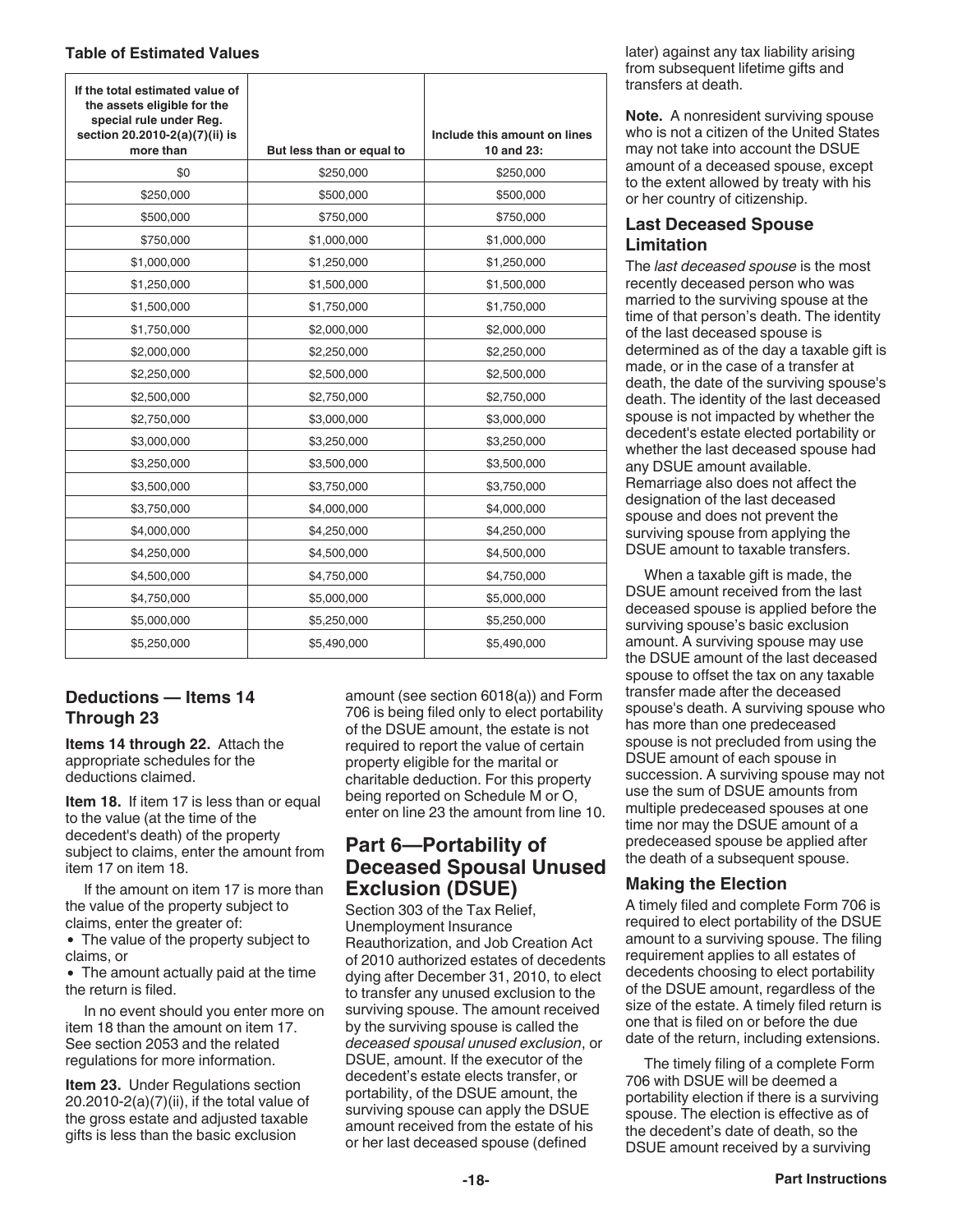<span id="page-18-0"></span>spouse may be applied to any transfer occurring after the decedent's death. A portability election is irrevocable, unless an adjustment or amendment to the election is made on a subsequent return filed on or before the due date.

**Note.** Under Regulations section 20.2010-2(a)(5), the executor of an estate of a nonresident decedent who was not a citizen of the United States at the time of death cannot make a portability election.

If an executor is appointed, qualified, and acting with the United States on behalf of the decedent's estate, only that executor may make or opt out of a portability election. If there is no executor, see Regulations section 20.2010-2(a)(6)(ii).

#### **Opting Out**

If an estate files a Form 706 but does not wish to make the portability election, the executor can opt out of the portability election by checking the box indicated in Section A of this Part. If no return is required under section 6018(a), not filing Form 706 will avoid making the election.

#### **Computing the DSUE Amount**

Regulations section 20.2010-2(b)(1) requires that a decedent's DSUE be computed on the estate tax return. The DSUE amount is the lesser of (A) the basic exclusion amount in effect on the date of death of the decedent whose DSUE is being computed, or (B) the decedent's applicable exclusion amount less the amount on line 5 of *Part 2–Tax Computation* on the Form 706 for the estate of the decedent. Amounts on which gift taxes were paid are excluded from adjusted taxable gifts for the purpose of this computation.

When a surviving spouse applies the DSUE amount to a lifetime gift or bequest at death, the IRS may examine any return of a predeceased spouse whose executor elected portability to verify the allowable DSUE amount. The DSUE amount may be adjusted or eliminated as a result of the examination; however, the IRS may only make an assessment of additional tax on the return of the predeceased spouse within the applicable limitations period under section 6501.

### **Special Rule Where Value of Certain Property Not Required To Be Reported on Form 706**

The regulations provide that executors of estates who are not otherwise required to file Form 706 under section 6018(a) do not have to report the value of certain property qualifying for the marital or charitable deduction. For such property, the executor may estimate the value in good faith and with the due diligence to be afforded all assets includible in the gross estate. The amount reported on Form 706 will correspond to a range of dollar values and will be included in the value of the gross estate shown on line 1 of *Part 2—Tax Computation.* See instructions for lines 10 and 23 of *Part 5—Recapitulation* above for more details.

#### **Specific Instructions**

**Portability Election.** If you intend to elect portability of the DSUE amount, timely filing a complete Form 706 is all that is required. Complete section B if any assets of the estate are being transferred to a qualified domestic trust and complete section C of this Part to calculate the DSUE amount that will be transferred to the surviving spouse.

**Section A. Opting Out of Portability.**  If you are filing Form 706 and do not wish to elect portability, then check the box indicated. Do not complete sections B or C.

**Section B. Portability and Qualified Domestic Trusts (QDOT).** A QDOT allows the estate of a decedent to bequeath property to a surviving spouse who is not a citizen of the United States and still receive a marital deduction. When property passes to a QDOT, estate tax is imposed under section 2056A as distributions are made from the trust. When a QDOT is established and there is a DSUE amount, the executor of the decedent's estate will determine a preliminary DSUE amount for the purpose of electing portability. This amount will decrease as section 2056A distributions are made. In estates with a QDOT, the DSUE amount generally may not be applied against tax arising from lifetime gifts because it will not be available to the surviving spouse until it is finally determined, usually upon the death of the surviving spouse or when the QDOT is terminated.

**Note.** If a surviving spouse who is not a citizen of the United States becomes a citizen and the section 2056A tax no longer applies to the assets of the QDOT, as of the date the surviving spouse becomes a U.S. citizen, the DSUE amount is considered final and is available for application by the surviving spouse. See Regulations sections

20.2010-2(c)(4), 20.2010-3(c)(3), and 25.2505-2(d)(3).

Check the appropriate box in this section and see the instructions for Schedule M if more information is needed about qualified domestic trusts.

#### **Section C. DSUE Amount Portable to Decedent's Surviving Spouse.**

Complete section C only if electing portability of the DSUE amount to the surviving spouse.

On line 1, enter the decedent's applicable exclusion amount from *Part 2—Tax Computation,* line 9d. The *applicable exclusion amount* is the sum of the basic exclusion amount for the year of death, any DSUE amount received from a predeceased spouse, if applicable, and any Restored Exclusion amount.

Line 2 is reserved.

On line 3, enter the value of the cumulative lifetime gifts on which gift tax was paid or payable. This amount is figured on line 6 of the Line 7 Worksheet Part B as the total of Row (r) from Line 7 Worksheet Part A. Enter the amount as it appears on line 6 of the Line 7 Worksheet Part B.

Figure the unused exclusion amount on line 9. The DSUE amount available to the surviving spouse will be the lesser of this amount or the basic exclusion amount shown on line 9a of *Part 2—Tax Computation.* Enter the DSUE amount as determined on line 10.

#### **Section D. DSUE Amount Received From Predeceased Spouse(s).**  Complete section D if the decedent was a surviving spouse who received a DSUE amount from one or more predeceased spouse(s).

Section D requests information on all DSUE amounts received from the decedent's last deceased spouse and any previously deceased spouses. Each line in the chart should reflect a different predeceased spouse; enter the calendar year(s) in column F. In Part 1, provide information on the decedent's last deceased spouse. In Part 2, provide information as requested if the decedent had any other predeceased spouse whose executor made the portability election. Any remaining DSUE amount which was not used prior to the death of a subsequent spouse is not considered in this calculation and cannot be applied against any taxable transfer. In column E, total only the amounts of DSUE received and used from spouses who died before the decedent's last deceased spouse. Add this amount to the amount from Part 1, column D, if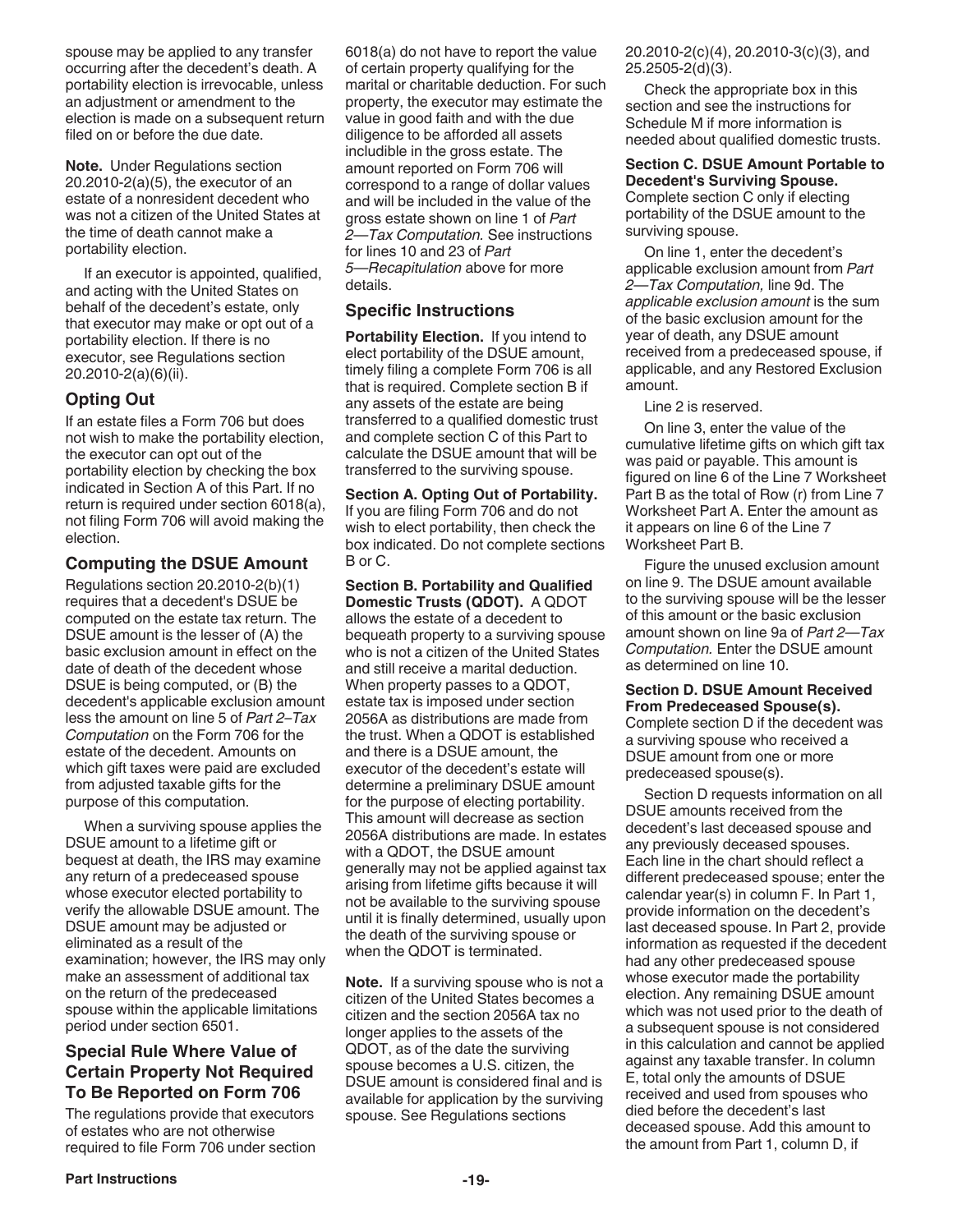#### <span id="page-19-0"></span>**Schedule A–Example 1**

|                | In this example, alternate valuation is not adopted; the date of death is January 1, 2017.                                                                                                                          |                                |                    |                              |  |  |
|----------------|---------------------------------------------------------------------------------------------------------------------------------------------------------------------------------------------------------------------|--------------------------------|--------------------|------------------------------|--|--|
| Item<br>number | <b>Description</b>                                                                                                                                                                                                  | Alternate<br>valuation<br>date | Alternate<br>value | Value at<br>date of<br>death |  |  |
|                | House and lot, 1921 William Street, NW, Washington, DC (lot 6, square 481). Rent of \$8,100 due<br>at the end of each quarter, February 1, May 1, August 1, and November 1. Value based on                          |                                |                    | \$550,000                    |  |  |
|                | Rent due on item 1 for quarter ending November 1, 2016, but not collected at date of death                                                                                                                          |                                |                    | 8.100                        |  |  |
|                | Rent accrued on Item 1 for November and December 2016                                                                                                                                                               |                                |                    | 5.400                        |  |  |
| $\overline{2}$ | House and lot, 304 Jefferson Street, Alexandria, VA (lot 18, square 40). Rent of \$1,800 payable<br>monthly. Value based on appraisal, copy of which is attached $\ldots \ldots \ldots \ldots \ldots \ldots \ldots$ |                                |                    | 375,000                      |  |  |
|                | Rent due on Item 2 for December 2016, but not collected at death response to the only the control of                                                                                                                |                                |                    | 1.800                        |  |  |

#### **Schedule A–Example 2**

|                | In this example, alternate valuation is adopted; the date of death is January 1, 2017.                                                                                                                                                                                                                             |                                       |                           |                              |  |  |  |
|----------------|--------------------------------------------------------------------------------------------------------------------------------------------------------------------------------------------------------------------------------------------------------------------------------------------------------------------|---------------------------------------|---------------------------|------------------------------|--|--|--|
| Item<br>number | <b>Description</b>                                                                                                                                                                                                                                                                                                 | <b>Alternate</b><br>valuation<br>date | <b>Alternate</b><br>value | Value at<br>date of<br>death |  |  |  |
|                | House and lot, 1921 William Street, NW, Washington, DC (lot 6, square 481). Rent of \$8,100 due at<br>the end of each quarter, February 1, May 1, August 1, and November 1. Value based on appraisal,<br>copy of which is attached. Not disposed of within 6 months of date of death $\ldots \ldots \ldots \ldots$ | 7/1/17                                | \$535,000                 | \$550,000                    |  |  |  |
|                | Rent due on item 1 for quarter ending November 1, 2016, but not collected until February 1,                                                                                                                                                                                                                        | 2/1/17                                | 8.100                     | 8.100                        |  |  |  |
|                | Rent accrued on Item 1 for November and December 2016, collected on February 1, 2017                                                                                                                                                                                                                               | 2/1/17                                | 5.400                     | 5.400                        |  |  |  |
| $\overline{2}$ | House and lot, 304 Jefferson Street, Alexandria, VA (lot 18, square 40). Rent of \$1,800 payable<br>monthly. Value based on appraisal, copy of which is attached. Property exchanged for farm on May<br>1. 2017                                                                                                    | 5/1/17                                | 369,000                   | 375,000                      |  |  |  |
|                | Rent due on Item 2 for December 2016, but not collected until February 1, 2017                                                                                                                                                                                                                                     | 2/1/17                                | 1.800                     | 1.800                        |  |  |  |

any, to determine the decedent's total DSUE amount.

# **Schedule A—Real Estate**

*If any assets to which the special rule of Regulations*  **Special rule of Regulations**<br> **Section 20.2010-2(a)(7)(ii)** *applies are reported on this schedule, do not enter any value in the last three columns. See instructions for line 10 of*  Part 5—Recapitulation *for information on how to estimate and report the value of these assets.*

If the total gross estate contains any real estate, complete Schedule A and file it with the return. On Schedule A, list real estate the decedent owned or had contracted to purchase. Number each parcel in the left-hand column.

Describe the real estate in enough detail so that the IRS can easily locate it for inspection and valuation. For each parcel of real estate, report the area and, if the parcel is improved, describe the improvements. For city or town property, report the street and number, ward, subdivision, block and lot, etc. For rural property, report the township, range, landmarks, etc.

If any item of real estate is subject to a mortgage for which the decedent's estate is liable, that is, if the indebtedness may be charged against other property of the estate that is not subject to that mortgage, or if the decedent was personally liable for that mortgage, you must report the full value of the property in the value column. Enter the amount of the mortgage under "Description" on this schedule. The unpaid amount of the mortgage may be deducted on Schedule K.

If the decedent's estate is not liable for the amount of the mortgage, report only the value of the equity of redemption (or value of the property less the indebtedness) in the value column as part of the gross estate. Do not enter any amount less than zero. Do not deduct the amount of indebtedness on Schedule K.

Also list on Schedule A real property the decedent contracted to purchase. Report the full value of the property and not the equity in the value column. Deduct the unpaid part of the purchase price on Schedule K.

Report the value of real estate without reducing it for homestead or other exemption, or the value of dower, curtesy, or a statutory estate created instead of dower or curtesy.

Explain how the reported values were determined and attach copies of any appraisals.

# **Schedule A-1—Section 2032A Valuation**

The election to value certain farm and closely held business property at its special-use value is made by checking "Yes," on Form 706, *Part 3—Elections by the Executor,* line 2. Schedule A-1 is used to report the additional information that must be submitted to support this election. In order to make a valid election, you must complete Schedule A-1 and attach all of the required statements and appraisals.

For definitions and additional information concerning special-use valuation, see section 2032A and the related regulations.

### **Part 1. Type of Election**

**Estate and GST tax elections.** If you elect special-use valuation for the estate tax, you also must elect special-use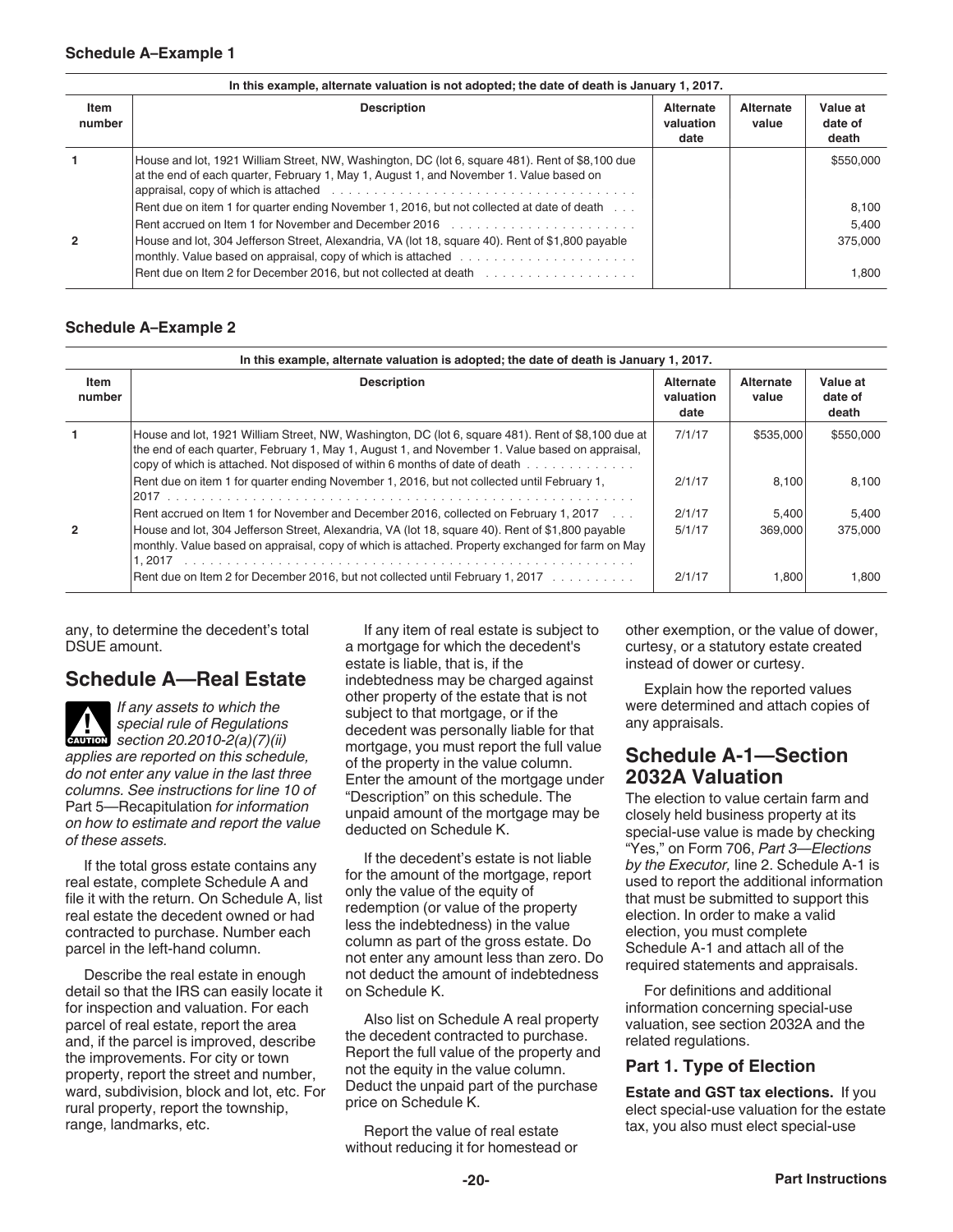valuation for the Generation-Skipping Transfer (GST) tax and vice versa.

**Protective election.** To make the protective election described in the separate instructions for *Part 3—Elections by the Executor,* line 2, you must check the box in Part 1. Type of Election, enter the decedent's name and SSN in the spaces provided at the top of Schedule A-1, and complete Part 2. Notice of Election, line 1 and lines 3 and 4, column A. For purposes of the protective election, list on line 3 all of the real property that passes to the qualified heirs even though some of the property will be shown on line 2 when the additional notice of election is subsequently filed. You need not complete columns B through D of lines 3 and 4. You need not complete any other line entries on Schedule A-1. Completing Schedule A-1 as described above constitutes a Notice of Protective Election as described in Regulations section 20.2032A-8(b).

#### **Part 2. Notice of Election**

**Line 10.** Because the special-use valuation election creates a potential tax liability for the recapture tax of section 2032A(c), you must list each person who receives an interest in the specially valued property on Schedule A-1. If there are more than eight persons who receive interests, use an additional sheet that follows the format of line 10. In the columns "Fair market value" and "Special-use value," enter the total respective values of all the specially valued property interests received by each person.

### **GST Tax Savings**

To figure the additional GST tax due upon disposition (or cessation of qualified use) of the property, each "skip person" (as defined in the instructions to Schedule R) who receives an interest in the specially valued property must know the total GST tax savings all interests in specially valued property received. The GST tax savings is the difference between the total GST tax that was imposed on all interests in specially valued property received by the skip person valued at their special-use value and the total GST tax that would have been imposed on the same interests received by the skip person had they been valued at their FMV.

Because the GST tax depends on the executor's allocation of the GST exemption and the grandchild exclusion, the skip person who receives the interests is unable to figure this GST tax savings. Therefore, for each skip

person who receives an interest in specially valued property, you must attach a calculation of the total GST tax savings attributable to that person's interests in specially valued property.

**How to figure the GST tax savings.**  Before figuring each skip person's GST tax savings, complete Schedules R and R-1 for the entire estate (using the special-use values).

For each skip person, complete two Schedules R (Parts 2 and 3 only) as worksheets, one showing the interests in specially valued property received by the skip person at their special-use value and one showing the same interests at their FMV.

If the skip person received interests in specially valued property that were shown on Schedule R-1, show these interests on the Schedule R, Parts 2 and 3 worksheets, as appropriate. Do not use Schedule R-1 as a worksheet.

*Completing the special-use value worksheets.* On Schedule R, Parts 2 and 3, lines 2 through 4 and 6, enter -0-.

#### *Completing the fair market value worksheets.*

*Schedule R, Parts 2 and 3, lines 2 and 3, fixed taxes and other charges.* If valuing the interests at FMV (instead of special-use value) causes any of these taxes and charges to increase, enter the increased amount (only) on these lines and attach an explanation of the increase. Otherwise, enter -0-.

*Schedule R, Parts 2 and 3, line 6—GST exemption allocation.* If you completed Schedule R, Part 1, line 10, enter on line 6 the amount shown for the skip person on the line 10 special-use allocation schedule you attached to Schedule R. If you did not complete Schedule R, Part 1, line 10, enter -0- on line 6.

**Total GST tax savings.** For each skip person, subtract the tax amount on line 10, Part 2, of the special-use value worksheet from the tax amount on line 10, Part 2, of the fair market value worksheet. This difference is the skip person's total GST tax savings.

### **Part 3. Agreement to Special Valuation Under Section 2032A**

The agreement to special valuation is required under sections 2032A(a)(1)(B) and (d)(2) and must be signed by all parties who have any interest in the property being valued based on its qualified use as of the date of the decedent's death.

An interest in property is an interest that, as of the date of the decedent's

death, can be asserted under applicable law so as to affect the disposition of the specially valued property by the estate. Any person who at the decedent's death has any such interest in the property, whether present, future, vested, or contingent, must enter into the agreement. Included are owners of remainder and executory interests; the holders of general or special powers of appointment; beneficiaries of a gift over in default of exercise of any such power; joint tenants and holders of similar undivided interests when the decedent held only a joint or undivided interest in the property or when only an undivided interest is specially valued; and trustees of trusts and representatives of other entities holding title to or any interests in the property. An heir who has the power under local law to challenge a will and thereby affect disposition of the property is not, however, considered to be a person with an interest in property under section 2032A solely by reason of that right. Likewise, creditors of an estate are not such persons solely by reason of their status as creditors.

If any person required to enter into the agreement either desires that an agent act for him or her or cannot legally bind himself or herself due to infancy or other incompetency, or due to death before the election under section 2032A is timely exercised, a representative authorized by local law to bind the person in an agreement of this nature may sign the agreement on his or her behalf.

The IRS will contact the agent designated in the agreement on all matters relating to continued qualification under section 2032A of the specially valued real property and on all matters relating to the special lien arising under section 6324B. It is the duty of the agent as attorney-in-fact for the parties with interests in the specially valued property to furnish the IRS with any requested information and to notify the IRS of any disposition or cessation of qualified use of any part of the property.

#### **Checklist for Section 2032A Election**

*When making the special-use valuation election on*  **CAUTION** Schedule A-1, please use this *checklist to ensure that you are providing everything necessary to make a valid election.*

To have a valid special-use valuation election under section 2032A, you must file, in addition to the federal estate tax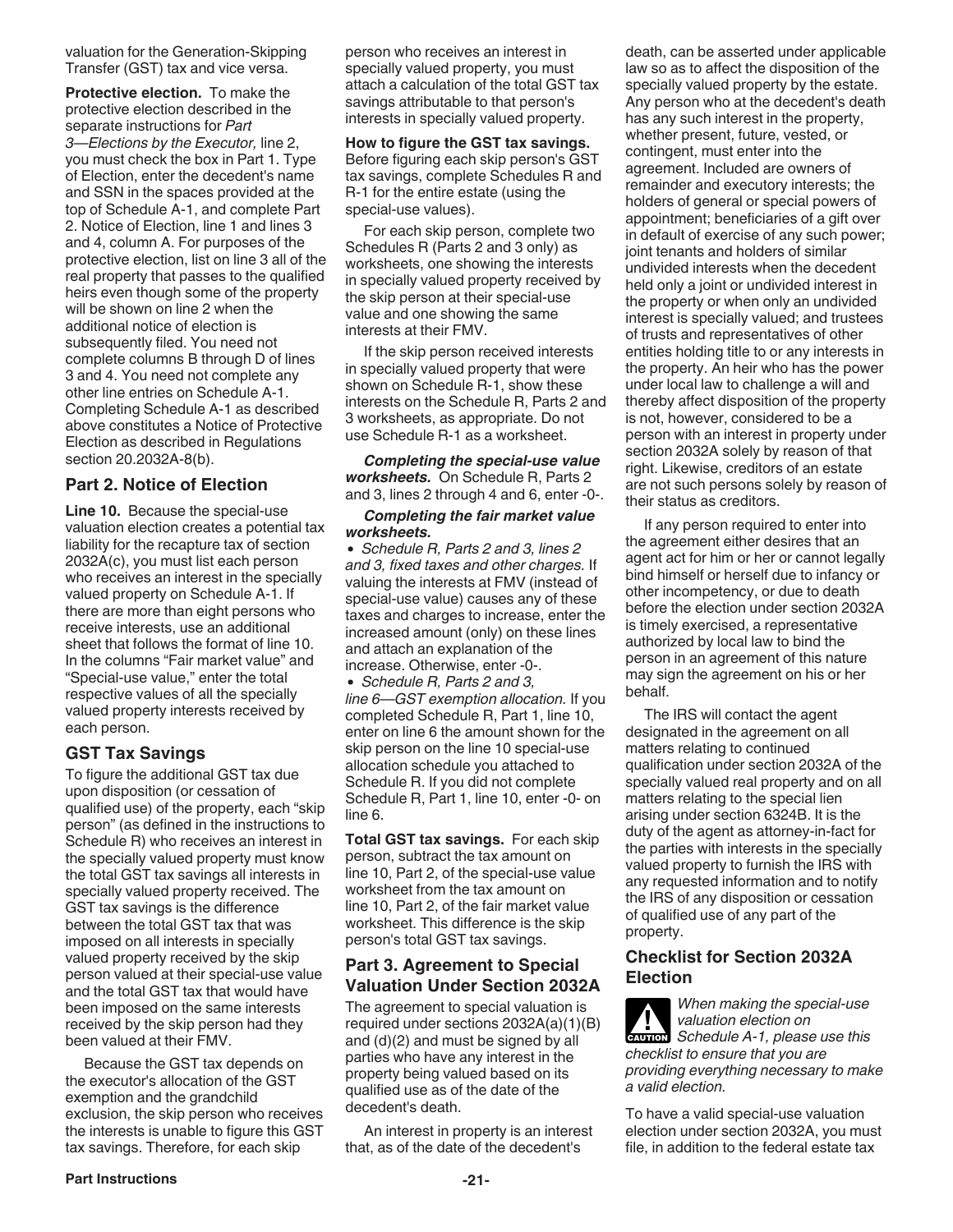<span id="page-21-0"></span>Does the notice of election include the decedent's name and SSN as they appear on the estate tax return?

Does the notice of election include the relevant qualified use of the property to be specially valued?

- Does the notice of election describe the items of real property shown on the estate tax return that are to be specially valued and identify the property by the Form 706 schedule and item number?
- Does the notice of election include the FMV of the real property to be specially valued and also include its value based on the qualified use (determined without the adjustments provided in section 2032A(b)(3)(B))?
- Does the notice of election include the adjusted value (as defined in section 2032A(b)(3) (B)) of (a) all real property that both passes from the decedent and is used in a qualified use, without regard to whether it is to be specially valued, and (b) all real property to be specially valued?
- Does the notice of election include (a) the items of personal property shown on the estate tax return that pass from the decedent to a qualified heir and that are used in qualified use and (b) the total value of such personal property adjusted under section 2032A(b)(3)(B)?
- Does the notice of election include the adjusted value of the gross estate? (See section 2032A(b)(3)(A).)
- Does the notice of election include the method used to determine the special-use value?
- Does the notice of election include copies of written appraisals of the FMV of the real property?
- Does the notice of election include a statement that the decedent and/or a member of his or her family has owned all of the specially valued property for at least 5 years of the 8 years immediately preceding the date of the decedent's death?
- Does the notice of election include a statement as to whether there were any periods during the 8-year period preceding the decedent's date of death during which the decedent or a member of his or her family did not (a) own the property to be specially valued, (b) use it in a qualified use, or (c) materially participate in the operation of the farm or other business? (See section 2032A(e)(6).)
- Does the notice of election include, for each item of specially valued property, the name of every person who has an interest in that item of specially valued property and the following information about each such person: (a) the person's address, (b) the person's taxpayer identification number, (c) the person's relationship to the decedent, and (d) the value of the property interest passing to that person based on both FMV and qualified use?
- Does the notice of election include affidavits describing the activities constituting material participation and the identity of the material participants?

Does the notice of election include a legal description of each item of specially valued property?

**(In the case of an election made for qualified woodlands, the information included in the notice of election must include the reason for entitlement to the woodlands election.)**

Any election made under section 2032A will not be valid unless a properly executed agreement (Schedule A-1, Part 3) is filed with the estate tax return. To ensure that the agreement satisfies the requirements for a valid election, use the following checklist. The checklist is for your use only. Do not file it with the return

- Has the agreement been signed by each qualified heir having an interest in the property being specially valued?
- Has every qualified heir expressed consent to personal liability under section 2032A(c) in the event of an early disposition or early cessation of qualified use?
- Is the agreement that is actually signed by the qualified heirs in a form that is binding on all of the qualified heirs having an interest in the specially valued property?
- Does the agreement designate an agent to act for the parties to the agreement in all dealings with the IRS on matters arising under section 2032A?
- Has the agreement been signed by the designated agent and does it give the address of the agent?

# **Schedule B—Stocks and Bonds**

*If any assets to which the special rule of Regulations*  **c** special rule of Regulations<br> **Section 20.2010-2(a)(7)(ii)** *applies are reported on this schedule, do not enter any value in the last three*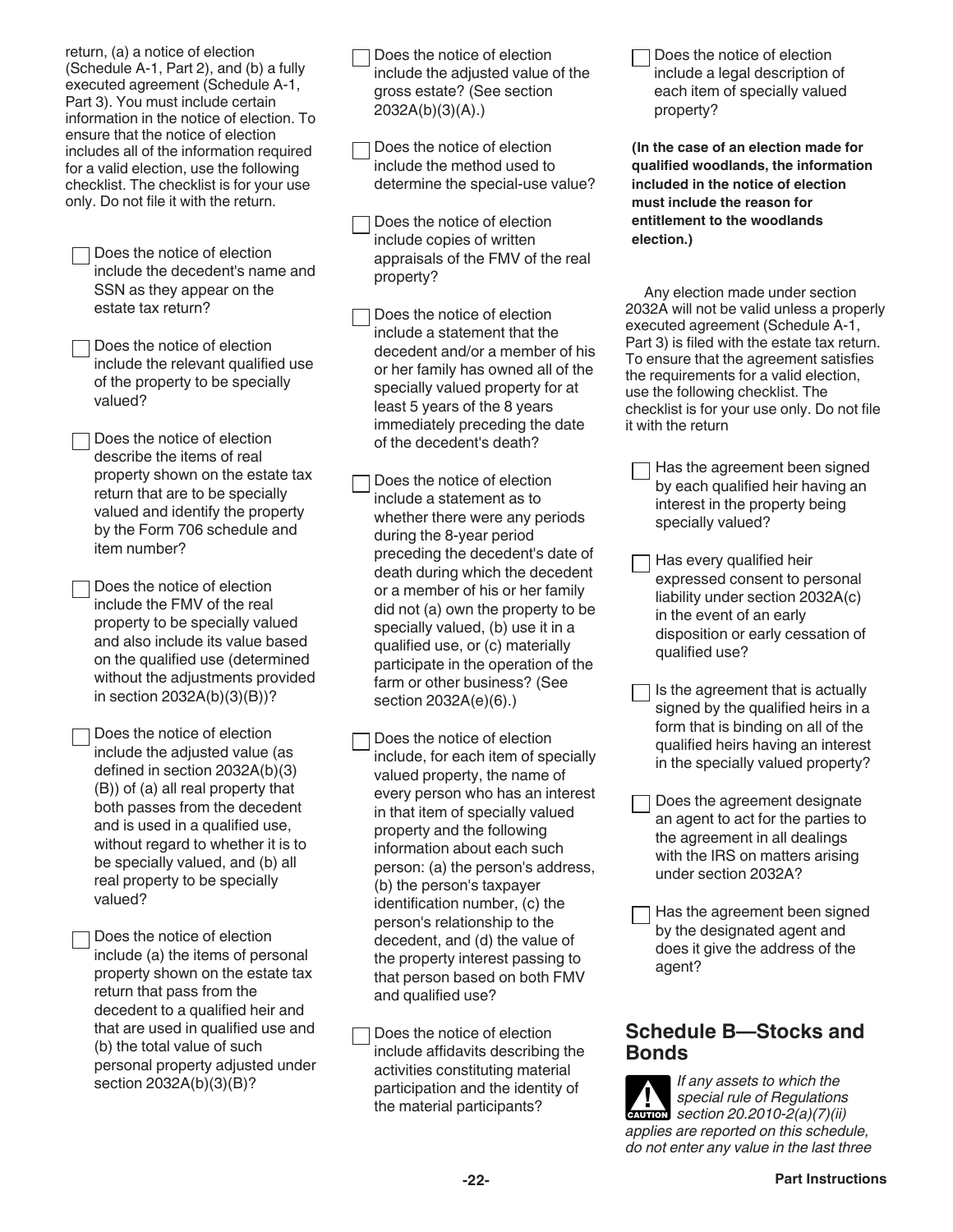*columns. See instructions for line 10 of*  Part 5—Recapitulation *for information on how to estimate and report the value of these assets.*



*Before completing Schedule B, see the examples illustrating the alternate valuation dates being adopted and not being adopted, later.*

If the total gross estate contains any stocks or bonds, you must complete Schedule B and file it with the return.

On Schedule B, list the stocks and bonds included in the decedent's gross estate. Number each item in the left-hand column.

**Note.** Unless specifically exempted by an estate tax provision of the Code, bonds that are exempt from federal income tax are not exempt from estate tax. You should list these bonds on Schedule B.

Public housing bonds includible in the gross estate must be included at their full value.

If you paid any estate, inheritance, legacy, or succession tax to a foreign country on any stocks or bonds included in this schedule, group those stocks and bonds together and label them "Subjected to Foreign Death Taxes."

List interest and dividends on each stock or bond on a separate line.

Indicate as a separate item dividends that have not been collected at death and are payable to the decedent or the estate because the decedent was a stockholder of record on the date of death. However, if the stock is being traded on an exchange and is selling ex-dividend on the date of the decedent's death, do not include the amount of the dividend as a separate item. Instead, add it to the ex-dividend quotation in determining the FMV of the stock on the date of the decedent's death. Dividends declared on shares of stock before the death of the decedent but payable to stockholders of record on a date after the decedent's death are not includible in the gross estate for federal estate tax purposes and should not be listed here.

#### **Description**

**Stocks.** For stocks, indicate:

- Number of shares:
- Whether common or preferred; • Issue:
- Par value where needed for identification;
- Price per share;
- Exact name of corporation;
- Principal exchange upon which sold,
- if listed on an exchange; and

• Nine-digit CUSIP number (defined later).

*Bonds.* For bonds, indicate: Quantity and denomination;

- Name of obligor;
- Date of maturity;
- Interest rate:
- Interest due date;
- Principal exchange, if listed on an exchange; and
- Nine-digit CUSIP number.

If the stock or bond is unlisted, show the company's principal business office.

If the gross estate includes any interest in a trust, partnership, or closely held entity, provide the employer identification number (EIN) of the entity in the description column on Schedules B, E, F, G, M, and O. You also must provide the EIN of an estate (if any) in the description column on the above-noted schedules, where applicable.

The CUSIP (Committee on Uniform Security Identification Procedure) number is a nine-digit number that is assigned to all stocks and bonds traded on major exchanges and many unlisted securities. Usually, the CUSIP number is printed on the face of the stock certificate. If you do not have a stock certificate, the CUSIP may be found on the broker's or custodian's statement or by contacting the company's transfer agent.

#### **Valuation**

List the FMV of the stocks or bonds. The FMV of a stock or bond (whether listed or unlisted) is the mean between the highest and lowest selling prices quoted on the valuation date. If only the closing selling prices are available, then the FMV is the mean between the quoted closing selling price on the valuation date and on the trading day before the valuation date.

If there were no sales on the valuation date, figure the FMV as follows.

1. Find the mean between the highest and lowest selling prices on the nearest trading date before and the nearest trading date after the valuation date. Both trading dates must be reasonably close to the valuation date.

2. Prorate the difference between the mean prices to the valuation date.

3. Add or subtract (whichever applies) the prorated part of the difference to or from the mean price figured for the nearest trading date before the valuation date.

If no actual sales were made reasonably close to the valuation date, make the same computation using the mean between the bona fide bid and asked prices instead of sales prices. If actual sales prices or bona fide bid and asked prices are available within a reasonable period of time before the valuation date but not after the valuation date, or vice versa, use the mean between the highest and lowest sales prices or bid and asked prices as the FMV.

For example, assume that sales of stock nearest the valuation date (June 15) occurred 2 trading days before (June 13) and 3 trading days after (June 18). On those days, the mean sale prices per share were \$10 and \$15, respectively. Therefore, the price of \$12 is considered the FMV of a share of stock on the valuation date. If, however, on June 13 and 18, the mean sale prices per share were \$15 and \$10, respectively, the FMV of a share of stock on the valuation date is \$13.

If only closing prices for bonds are available, see Regulations section 20.2031-2(b).

Apply the rules in the section 2031 regulations to determine the value of inactive stock and stock in close corporations. Attach to Schedule B complete financial and other data used to determine value, including balance sheets (particularly the one nearest to the valuation date) and statements of the net earnings or operating results and dividends paid for each of the 5 years immediately before the valuation date.

Securities reported as of no value, of nominal value, or obsolete should be listed last. Include the address of the company and the state and date of the incorporation. Attach copies of correspondence or statements used to determine the "no value."

If the security was listed on more than one stock exchange, use either the records of the exchange where the security is principally traded or the composite listing of combined exchanges, if available, in a publication of general circulation. In valuing listed stocks and bonds, you should carefully check accurate records to obtain values for the applicable valuation date.

If you get quotations from brokers, or evidence of the sale of securities from the officers of the issuing companies, attach to the schedule copies of the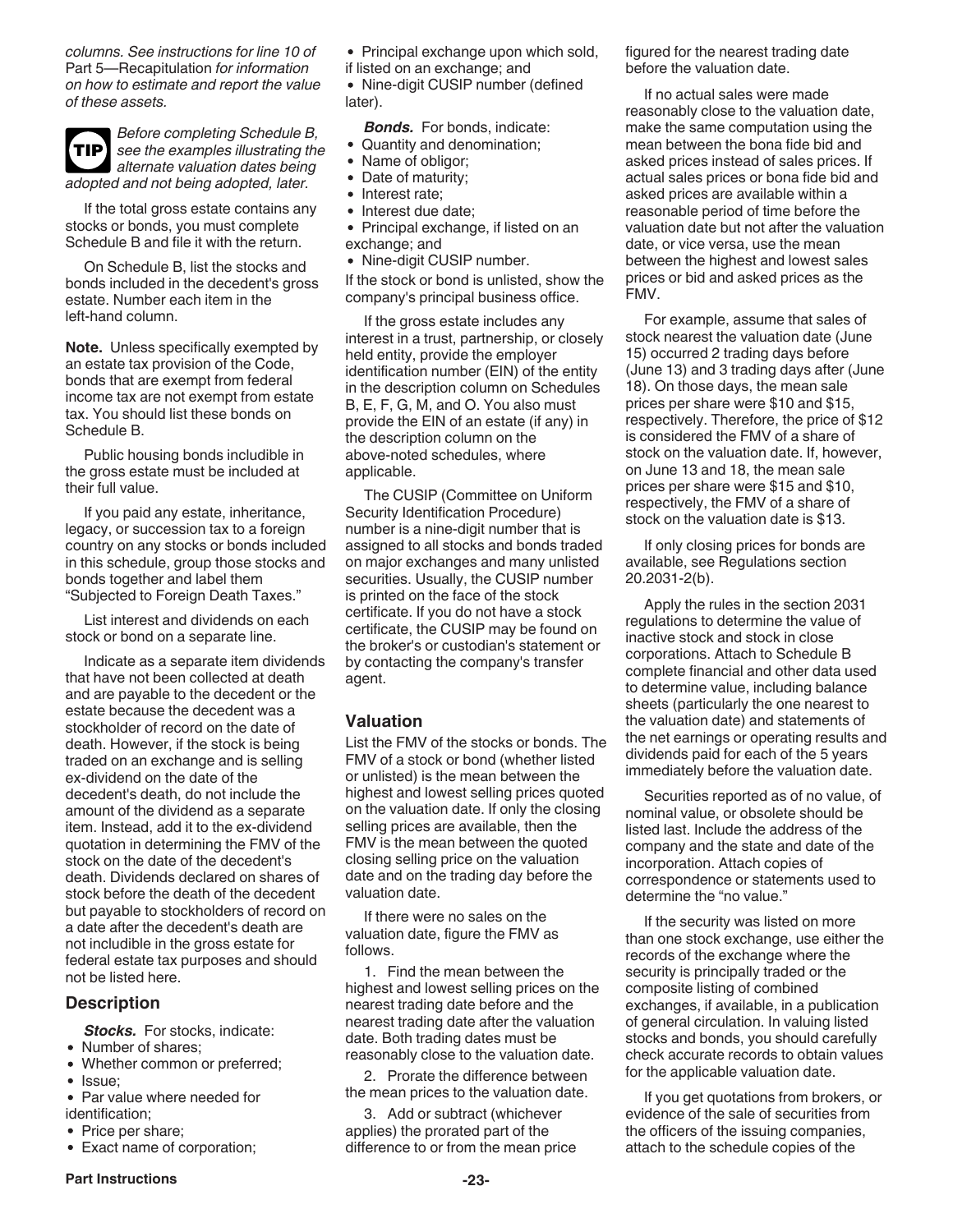#### <span id="page-23-0"></span>**Schedule B Examples**

| Example showing use of Schedule B where the alternate valuation is not adopted; date of death, January 1, 2017 |                                                                                                                                                                                                      |                  |     |                                |                    |                              |
|----------------------------------------------------------------------------------------------------------------|------------------------------------------------------------------------------------------------------------------------------------------------------------------------------------------------------|------------------|-----|--------------------------------|--------------------|------------------------------|
| Item<br>number                                                                                                 | Description, including face amount of bonds or number of shares and par value where<br>needed for identification. Give CUSIP number. If trust, partnership, or closely-held<br>entity, give EIN.     |                  |     | Alternate<br>valuation<br>date | Alternate<br>value | Value at<br>date of<br>death |
|                                                                                                                | CUSIP number or<br>EIN, where<br>applicable                                                                                                                                                          |                  |     |                                |                    |                              |
|                                                                                                                | \$60,000-Arkansas Railroad Co. first mortgage 4%, 20-year<br>bonds, due 2018. Interest payable quarterly on Feb. 1, May 1,<br>Aug. 1, and Nov. 1; N.Y. Exchange $\ldots \ldots \ldots \ldots \ldots$ | XXXXXXXXX        | 100 |                                |                    | \$60,000                     |
|                                                                                                                | Interest coupons attached to bonds, item 1, due and payable on<br>Nov. 1, 2016, but not cashed at date of death                                                                                      |                  |     |                                |                    | 600                          |
|                                                                                                                | Interest accrued on item 1, from Nov. 1, 2016, to Jan. 1,                                                                                                                                            |                  |     |                                |                    | 400                          |
| $\overline{2}$                                                                                                 | 500 shares Public Service Corp., common; N.Y. Exchange                                                                                                                                               | <b>XXXXXXXXX</b> | 110 |                                |                    | 55,000                       |
|                                                                                                                | Dividend on item 2 of \$2 per share declared Dec. 10, 2016,<br>payable on Jan. 9, 2017, to holders of record on Dec. 30,                                                                             |                  |     |                                |                    | 1,000                        |

| Example showing use of Schedule B where the alternate valuation is adopted; date of death, January 1, 2017 |                                                                                                                                                                                                                                  |                  |     |                                |                    |                              |
|------------------------------------------------------------------------------------------------------------|----------------------------------------------------------------------------------------------------------------------------------------------------------------------------------------------------------------------------------|------------------|-----|--------------------------------|--------------------|------------------------------|
| Item<br>number                                                                                             | Description, including face amount of bonds or number of shares and par value where<br>needed for identification. Give CUSIP number. If trust, partnership, or closely-held<br>entity, give EIN.                                 |                  |     | Alternate<br>valuation<br>date | Alternate<br>value | Value at<br>date of<br>death |
|                                                                                                            |                                                                                                                                                                                                                                  |                  |     |                                |                    |                              |
|                                                                                                            | \$60,000-Arkansas Railroad Co. first mortgage 4%, 20-year bonds,<br>due 2018. Interest payable quarterly on Feb. 1, May 1, Aug. 1, and<br>Nov. 1; N.Y. Exchange $\ldots \ldots \ldots \ldots \ldots \ldots \ldots \ldots \ldots$ | XXXXXXXXX        | 100 |                                | $S- - - - - -$     | \$60,000                     |
|                                                                                                            | \$30,000 of item 1 distributed to legatees on Apr. 1, 2017                                                                                                                                                                       |                  | 99  | 4/1/17                         | 29,700             |                              |
|                                                                                                            | \$30,000 of item 1 sold by executor on May 1, 2017                                                                                                                                                                               |                  | 98  | 5/1/17                         | 29,400             |                              |
|                                                                                                            | Interest coupons attached to bonds, item 1, due and payable on<br>Nov. 1, 2016, but not cashed at date of death. Cashed by                                                                                                       |                  |     | 2/2/17                         | 600                | 600                          |
|                                                                                                            | Interest accrued on item 1, from Nov. 1, 2016, to Jan. 1, 2017.                                                                                                                                                                  |                  |     | 2/2/17                         | 400                | 400                          |
| $\overline{2}$                                                                                             | 500 shares Public Service Corp., common; N.Y. Exchange                                                                                                                                                                           | <b>XXXXXXXXX</b> | 110 |                                |                    | 55,000                       |
|                                                                                                            | Not disposed of within 6 months following death<br>Dividend on item 2 of \$2 per share declared Dec. 10, 2016, paid                                                                                                              |                  | 90  | 7/1/17                         | 45,000             |                              |
|                                                                                                            | on Jan. 9, 2017, to holders of record on Dec. 30, 2016                                                                                                                                                                           |                  |     | 1/9/17                         | 1.000              | 1.000                        |

letters furnishing these quotations or evidence of sale.

# **Schedule C—Mortgages, Notes, and Cash**



*If any assets to which the special rule of Regulations*  **c** special rule of Regulations<br> **Section 20.2010-2(a)(7)(ii)** 

*applies are reported on this schedule, do not enter any value in the last three columns. See instructions for line 10 of*  Part 5—Recapitulation *for information on how to estimate and report the value of these assets.*

Complete Schedule C and file it with your return if the total gross estate contains any:

- Mortgages,
- Notes, or
- Cash.

List on Schedule C:

- Mortgages and notes payable **to the**
- **decedent** at the time of death.

Cash the decedent had at the date of death.

**Note.** Do not list mortgages and notes payable **by the decedent** on Schedule C. (If these are deductible, list them on Schedule K.)

List the items on Schedule C in the following order.

- 1. Mortgages.
- 2. Promissory notes.

3. Contracts by decedent to sell land.

4. Cash in possession.

5. Cash in banks, savings and loan associations, and other types of financial organizations.

#### **What to enter in the "Description" column:**

For mortgages, list:

• Face value,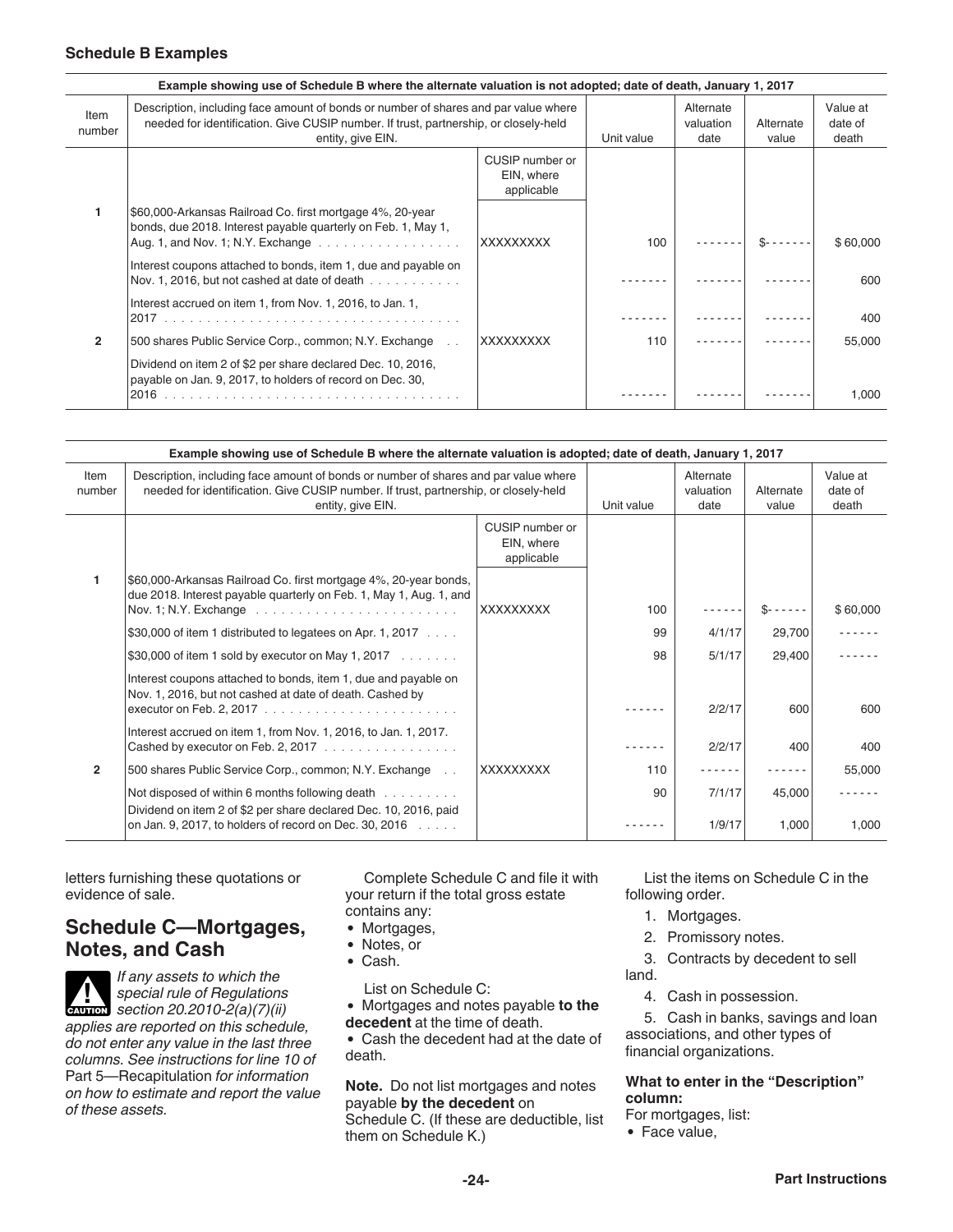- <span id="page-24-0"></span>Unpaid balance,
- Date of mortgage,
- Name of maker,
- Property mortgaged,
- Date of maturity,
- Interest rate, and
- Interest date.

#### **Example to enter in "Description"**

**column:** "Bond and mortgage of \$50,000, unpaid balance: \$17,000; dated: January 1, 1992; John Doe to Richard Roe; premises: 22 Clinton Street, Newark, NJ; due: January 1, 2017; interest payable at 10% a year—January 1 and July 1."

For promissory notes, list in the same way as mortgages.

For contracts by the decedent to sell land, list:

- Name of purchaser,
- Contract date,
- Property description,
- Sale price,
- Initial payment,
- Amounts of installment payment,
- Unpaid balance of principal, and
- Interest rate.

For cash on hand, list such cash separately from bank deposits.

For cash in banks, savings and loan associations, and other types of financial organizations, list:

• Name and address of each financial organization,

- Amount in each account,
- Serial or account number,
- Nature of account—checking, savings, time deposit, etc., and

Unpaid interest accrued from date of last interest payment to the date of death.

**Note.** If you obtain statements from the financial organizations, keep them for IRS inspection.

# **Schedule D—Insurance on the Decedent's Life**

*If any assets to which the special rule of Regulations*  **special rule of Regulations**<br> **Section 20.2010-2(a)(7)(ii)** *applies are reported on this schedule, do not enter any value in the last three columns. See instructions for line 10 of*  Part 5—Recapitulation *for information on how to estimate and report the value of these assets.*

If you are required to file Form 706 and there was any insurance on the decedent's life, whether or not included in the gross estate, you must complete Schedule D and file it with the return.

#### **Insurance you must include on**

**Schedule D.** Under section 2042, you must include in the gross estate: • Insurance on the decedent's life

receivable by or for the benefit of the estate; and

• Insurance on the decedent's life receivable by beneficiaries other than the estate, as described below.

The term "insurance" refers to life insurance of every description, including death benefits paid by fraternal beneficiary societies operating under the lodge system, and death benefits paid under no-fault automobile insurance policies if the no-fault insurer was unconditionally bound to pay the benefit in the event of the insured's death.

#### **Insurance in favor of the estate.**

Include on Schedule D the full amount of the proceeds of insurance on the life of the decedent receivable by the executor or otherwise payable to or for the benefit of the estate. Insurance in favor of the estate includes insurance used to pay the estate tax, and any other taxes, debts, or charges that are enforceable against the estate. The manner in which the policy is drawn is immaterial as long as there is an obligation, legally binding on the beneficiary, to use the proceeds to pay taxes, debts, or charges. You must include the full amount even though the premiums or other consideration may have been paid by a person other than the decedent.

#### **Insurance receivable by beneficiaries other than the estate.** Include on Schedule D the proceeds of all insurance on the life of the decedent not

receivable by, or for the benefit of, the decedent's estate if the decedent possessed at death any of the following incidents of ownership, exercisable either alone or in conjunction with any person or entity.

Incidents of ownership in a policy include the following.

The right of the insured or estate to its economic benefits,

• The power to change the beneficiary,

• The power to surrender or cancel the policy,

• The power to assign the policy or to revoke an assignment,

• The power to pledge the policy for a loan,

• The power to obtain from the insurer a loan against the surrender value of the policy, and

A reversionary interest if the value of the reversionary interest was more than 5% of the value of the policy

immediately before the decedent died. (An interest in an insurance policy is considered a reversionary interest if, for example, the proceeds become payable to the insured's estate or payable as the insured directs if the beneficiary dies before the insured.)

Life insurance not includible in the gross estate under section 2042 may be includible under some other section of the Code. For example, a life insurance policy could be transferred by the decedent in such a way that it would be includible in the gross estate under section 2036, 2037, or 2038. See the instructions to Schedule G for a description of these sections.

#### **Completing the Schedule**

You must list every insurance policy on the life of the decedent, whether or not it is included in the gross estate.

Under "Description," list:

- The name of the insurance company, and
- The number of the policy.

For every life insurance policy listed on the schedule, request a statement on Form 712 from the company that issued the policy. Attach the Form 712 to Schedule D.

**Note.** If the insurance company that issued the policy will not provide Form 712, you should attach evidence that verifies the amount includible on Schedule D, including but not limited to an attachment, rider, assignment, copy of insurance proceeds check, and other relevant material,

If the policy proceeds are paid in one sum, enter the net proceeds received (from Form 712, line 24) in the value (and alternate value) columns of Schedule D. If the policy proceeds are not paid in one sum, enter the value of the proceeds as of the date of the decedent's death (from Form 712, line 25).

If part or all of the policy proceeds are not included in the gross estate, explain why they were not included.

# **Schedule E—Jointly Owned Property**

*If any assets to which the special rule of Regulations*  **special rule of Regulations**<br> **Section 20.2010-2(a)(7)(ii)** *applies are reported on this schedule, do not enter any value in the last three columns. See instructions for line 10 of*  Part 5—Recapitulation *for information*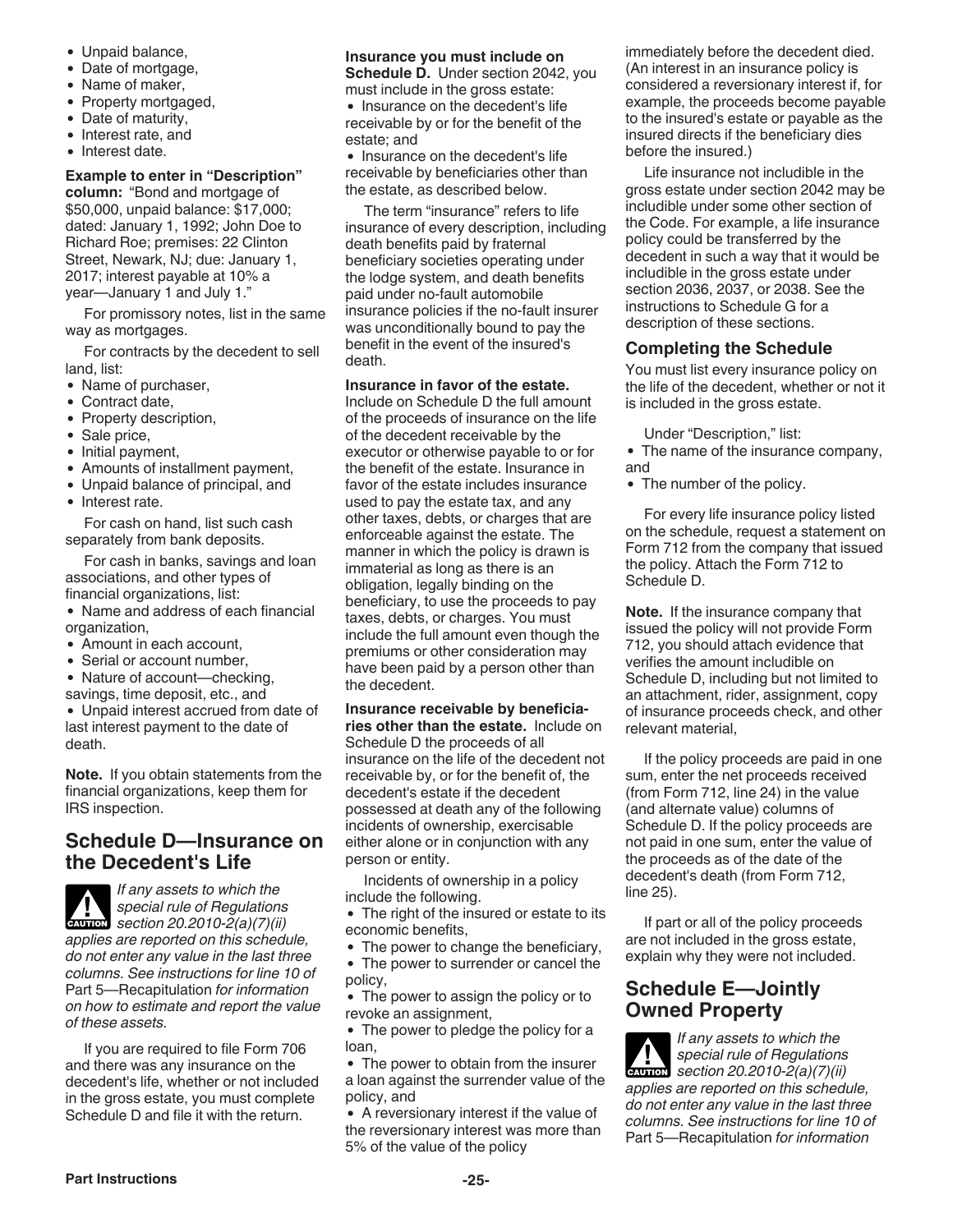#### <span id="page-25-0"></span>*on how to estimate and report the value of these assets.*

If you are required to file Form 706, complete Schedule E and file it with the return if the decedent owned any joint property at the time of death, whether or not the decedent's interest is includible in the gross estate.

Enter on this schedule all property of whatever kind or character, whether real estate, personal property, or bank accounts, in which the decedent held at the time of death an interest either as a joint tenant with right to survivorship or as a tenant by the entirety.

Do not list on this schedule property that the decedent held as a tenant in common, but report the value of the interest on Schedule A if real estate, or on the appropriate schedule if personal property. Similarly, community property held by the decedent and spouse should be reported on the appropriate Schedules A through I. The decedent's interest in a partnership should not be entered on this schedule unless the partnership interest itself is jointly owned. Solely owned partnership interests should be reported on Schedule F.

**Part 1. Qualified joint interests held by decedent and spouse.** Under section 2040(b)(2), a joint interest is a qualified joint interest if the decedent and the surviving spouse held the interest as:

• Tenants by the entirety, or

Joint tenants with right of survivorship if the decedent and the decedent's spouse are the only joint tenants.

Interests that meet either of the two requirements above should be entered in Part 1. Joint interests that do not meet either of the two requirements above should be entered in Part 2.

Under "Description," describe the property as required in the instructions for Schedules A, B, C, and F for the type of property involved. For example, jointly held stocks and bonds should be described using the rules given in the instructions to Schedule B.

Under "Alternate value" and "Value at date of death," enter the full value of the property.

**Note.** You cannot claim the special treatment under section 2040(b) for property held jointly by a decedent and a surviving spouse who is not a U.S. citizen. Report these joint interests on Part 2 of Schedule E, not Part 1.

**Part 2. All other joint interests.** All joint interests that were not entered in Part 1 must be entered in Part 2.

For each item of property, enter the appropriate letter A, B, C, etc., from line 2a to indicate the name and address of the surviving co-tenant.

Under "Description," describe the property as required in the instructions for Schedules A, B, C, and F for the type of property involved.

In the "Percentage includible" column, enter the percentage of the total value of the property included in the gross estate.

Generally, you must include the full value of the jointly owned property in the gross estate. However, the full value should not be included if you can show that a part of the property originally belonged to the other tenant or tenants and was never received or acquired by the other tenant or tenants from the decedent for less than adequate and full consideration in money or money's worth. Full value of jointly owned property also does not have to be included in the gross estate if you can show that any part of the property was acquired with consideration originally belonging to the surviving joint tenant or tenants. In this case, you may exclude from the value of the property an amount proportionate to the consideration furnished by the other tenant or tenants. Relinquishing or promising to relinquish dower, curtesy, or statutory estate created instead of dower or curtesy, or other marital rights in the decedent's property or estate is not consideration in money or money's worth. See the Schedule A instructions for the value to show for real property that is subject to a mortgage.

If the property was acquired by the decedent and another person or persons by gift, bequest, devise, or inheritance as joint tenants, and their interests are not otherwise specified by law, include only that part of the value of the property that is figured by dividing the full value of the property by the number of joint tenants.

If you believe that less than the full value of the entire property is includible in the gross estate for tax purposes, you must establish the right to include the smaller value by attaching proof of the extent, origin, and nature of the decedent's interest and the interest(s) of the decedent's co-tenant or co-tenants.

In the "Includible alternate value" and "Includible value at date of death" columns, enter only the values that you

believe are includible in the gross estate.

#### **Schedule F—Other Miscellaneous Property**

*If any assets to which the special rule of Regulations*  **c** special rule of Regulations<br> **Section 20.2010-2(a)(7)(ii)** *applies are reported on this schedule, do not enter any value in the last three columns. See instructions for line 10 of*  Part 5—Recapitulation *for information on how to estimate and report the value of these assets.*

**You must complete Schedule F and file it with the return**. On Schedule F, list all items that must be included in the gross estate that are not reported on any other schedule, including:

• Debts due the decedent (other than notes and mortgages included on Schedule C);

• Interests in business;

• Any interest in an Archer medical savings account (MSA) or health savings account (HSA), unless such interest passes to the surviving spouse; • Insurance on the life of another

(obtain and attach Form 712, for each policy);

**Note (for single premium or paid-up policies).** In certain situations (for example, where the surrender value of the policy exceeds its replacement cost), the true economic value of the policy will be greater than the amount shown on line 59 of Form 712. In these situations, report the full economic value of the policy on Schedule F. See Rev. Rul. 78–137, 1978–1 C.B. 280 for details.

Section 2044 property (see *Decedent Who Was a Surviving Spouse,* later); Claims (including the value of the

decedent's interest in a claim for refund of income taxes or the amount of the refund actually received);

- Rights;
- Royalties;
- Leaseholds;
- Judgments;
- Reversionary or remainder interests;

• Shares in trust funds (attach a copy of the trust instrument);

- Household goods and personal
- effects, including wearing apparel;
- Farm products and growing crops;
- Livestock:
- Farm machinery; and
- Automobiles.

**Interests.** If the decedent owned any interest in a partnership or unincorporated business, attach a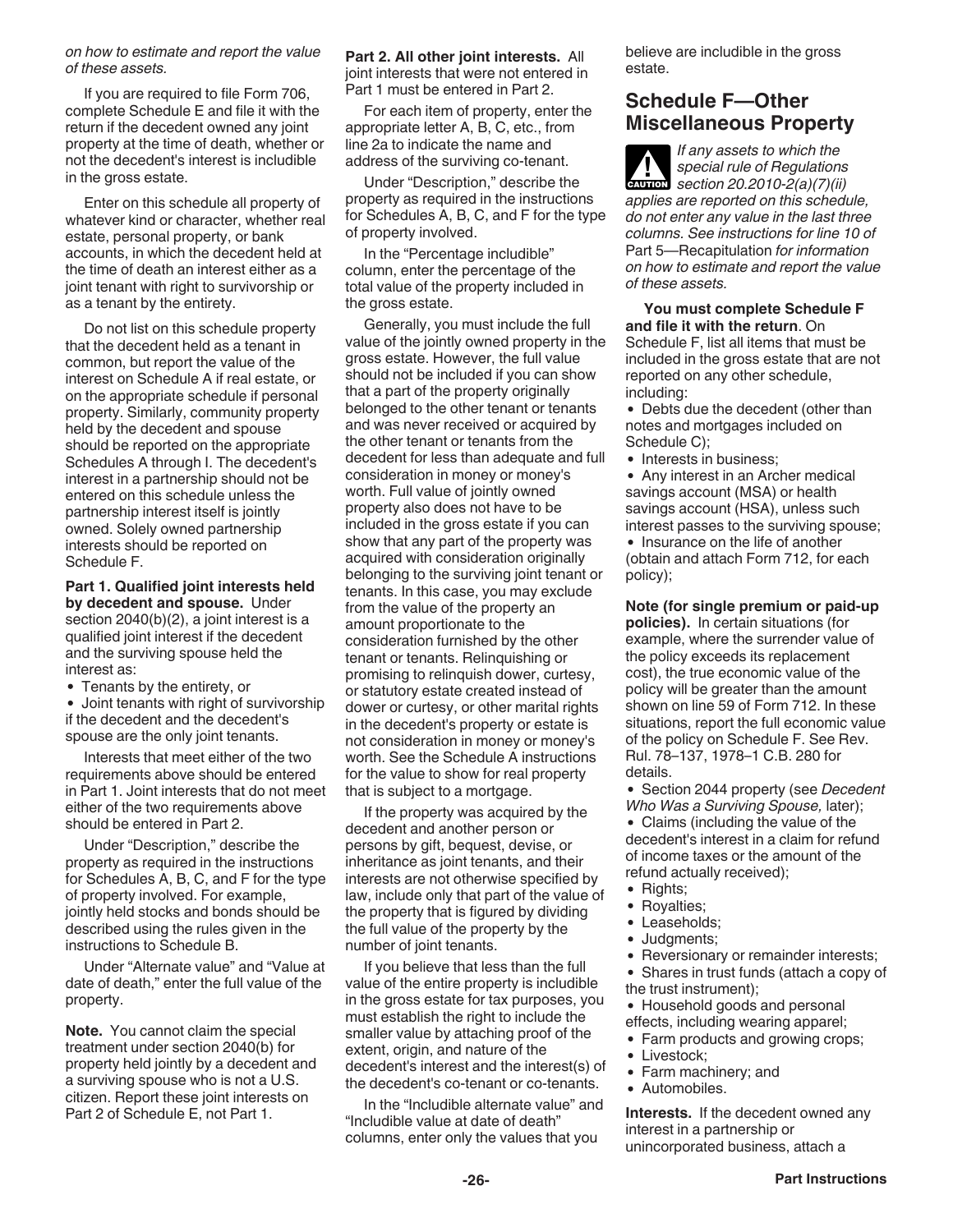<span id="page-26-0"></span>statement of assets and liabilities for the valuation date and for the 5 years before the valuation date. Also, attach statements of the net earnings for the same 5 years. Be sure to include the EIN of the entity. You must account for goodwill in the valuation. In general, furnish the same information and follow the methods used to value close corporations. See the instructions for Schedule B.

All partnership interests should be reported on Schedule F unless the partnership interest, itself, is jointly owned. Jointly owned partnership interests should be reported on Schedule E.

If real estate is owned by a sole proprietorship, it should be reported on Schedule F and not on Schedule A. Describe the real estate with the same detail required for Schedule A.

*Valuation discounts.* If you answered "Yes," to *Part 4—General Information,* line 11b for any interest in a partnership, an unincorporated business, a limited liability company, or stock in a closely held corporation, attach a statement that lists the item number from Schedule F and identifies the total effective discount taken (that is, XX.XX%) on such interest.

#### *Example of effective discount:*

| a  | Pro-rata value of limited liability<br>company (before any discounts)                  | \$100.00 |
|----|----------------------------------------------------------------------------------------|----------|
| b. | Minus: 10% discounts for lack of<br>control                                            | (10.00)  |
| c  | Marketable minority interest value<br>(as if freely traded minority interest<br>value) | \$90.00  |
| d  | Minus: 15% discount for lack of<br>marketability                                       | (13.50)  |
| e  | Non-marketable minority interest<br>value                                              | \$76.50  |

#### *Calculation of effective discount:*

| (a minus $e$ ) divided by $a$ = effective discount |
|----------------------------------------------------|
| $($100.00 - $76.50) \div $100.00 = 23.50\%$        |

**Note.** The amount of discounts are based on the factors pertaining to a specific interest and those discounts shown in the example are for demonstration purposes only.

If you answered "Yes," to line 11b for any transfer(s) described in (1) through (5) in the Schedule G instructions (and made by the decedent), **attach a statement to Schedule G** which lists

the item number from that schedule and identifies the total effective discount taken (that is, XX.XX%) on such transfer(s).

**Line 1.** If the decedent owned at the date of death works of art or items with collectible value (for example, jewelry, furs, silverware, books, statuary, vases, oriental rugs, coin or stamp collections), check the "Yes," box on line 1 and provide full details. If any item or collection of similar items is valued at more than \$3,000, attach an appraisal by an expert under oath and the required statement regarding the appraiser's qualifications (see Regulations section 20.2031-6(b)).

# **Decedent Who Was a Surviving Spouse**

If the decedent was a surviving spouse, he or she may have received qualified terminable interest property (QTIP) from the predeceased spouse for which the marital deduction was elected either on the predeceased spouse's estate tax return or on a gift tax return, Form 709. The election is available for transfers made and decedents dying after December 31, 1981. List such property on Schedule F.

If this election was made and the surviving spouse retained his or her interest in the QTIP property at death, the full value of the QTIP property is includible in his or her estate, even though the qualifying income interest terminated at death. It is valued as of the date of the surviving spouse's death, or alternate valuation date, if applicable. Do not reduce the value by any annual exclusion that may have applied to the transfer creating the interest.

The value of such property included in the surviving spouse's gross estate is treated as passing from the surviving spouse. It therefore qualifies for the charitable and marital deductions on the surviving spouse's estate tax return if it meets the other requirements for those deductions.

For additional details, see Regulations section 20.2044-1.

# **Schedule G—Transfers During Decedent's Life**

*If any assets to which the special rule of Regulations*  **c** special rule of Regulations<br> **Section 20.2010-2(a)(7)(ii)** *applies are reported on this schedule, do not enter any value in the last three columns. See instructions for line 10 of*  Part 5—Recapitulation *for information* 

#### *on how to estimate and report the value of these assets.*

Complete Schedule G and file it with the return if the decedent made any of the transfers described in (1) through (5) later, or if you answered "Yes," to question 12 or 13a of *Part 4—General Information.*

Report the following types of transfers on this schedule.

| IF.                                                 | AND                                                                                                                                                                                                                                                  | THEN                                                                                                                                                                                                                                 |
|-----------------------------------------------------|------------------------------------------------------------------------------------------------------------------------------------------------------------------------------------------------------------------------------------------------------|--------------------------------------------------------------------------------------------------------------------------------------------------------------------------------------------------------------------------------------|
| the decedent<br>made a<br>transfer from a<br>trust. | at the time of<br>the transfer,<br>the transfer<br>was from a<br>portion of the<br>trust that was<br>owned by the<br>grantor under<br>section 676<br>(other than by<br>reason of<br>section<br>672(e)) by<br>reason of a<br>power in the<br>grantor, | for purposes<br>of sections<br>2035 and<br>2038, treat the<br>transfer as<br>made directly<br>by the<br>decedent. Any<br>such transfer<br>within the<br>annual gift tax<br>exclusion is<br>not includible<br>in the gross<br>estate. |

1. **Certain gift taxes (section 2035(b)).** Enter at item A of Schedule G the total value of the gift taxes that were paid by the decedent or the estate on gifts made by the decedent or the decedent's spouse within 3 years of death.

The date of the gift, not the date of payment of the gift tax, determines whether a gift tax paid is included in the gross estate under this rule. Therefore, you should carefully examine the Forms 709 filed by the decedent and the decedent's spouse to determine what part of the total gift taxes reported on them was attributable to gifts made within 3 years of death.

For example, if the decedent died on July 10, 2017, you should examine gift tax returns for 2017, 2016, 2015, and 2014. However, the gift taxes on the 2014 return that are attributable to gifts made on or before July 10, 2014, are not included in the gross estate.

Explain how you figured the includible gift taxes if the entire gift taxes shown on any Form 709 filed for gifts made within 3 years of death are not included in the gross estate. Also attach copies of any relevant gift tax returns filed by the decedent's spouse for gifts made within 3 years of death.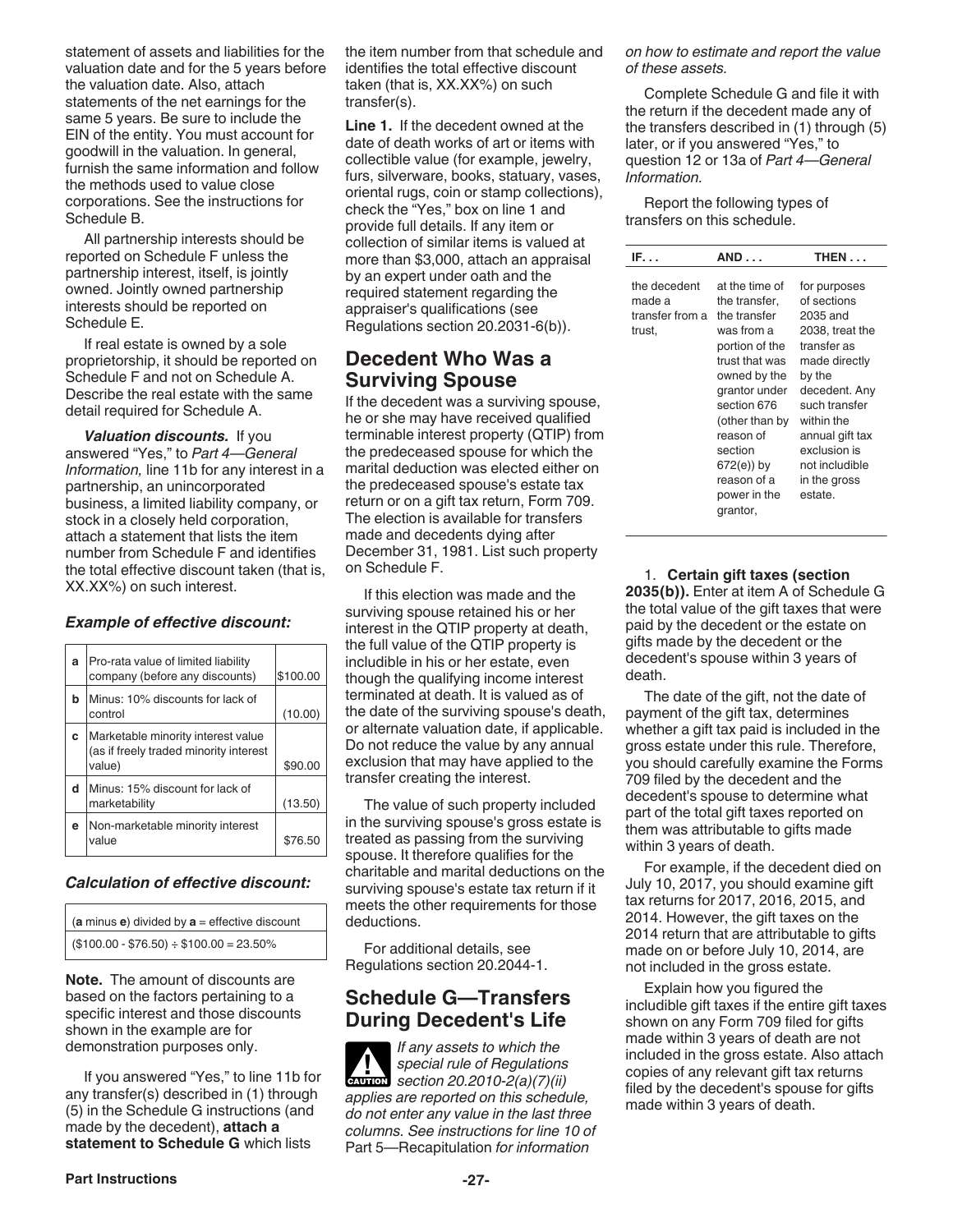2. **Other transfers within 3 years of death (section 2035(a)).** These transfers include only the following.

Any transfer by the decedent with respect to a life insurance policy within 3 years of death; or

Any transfer within 3 years of death of a retained section 2036 life estate, section 2037 reversionary interest, or section 2038 power to revoke, etc., if the property subject to the life estate, interest, or power would have been included in the gross estate had the decedent continued to possess the life estate, interest, or power until death.

These transfers are reported on Schedule G, regardless of whether a gift tax return was required to be filed for them when they were made. However, the amount includible and the information required to be shown for the transfers are determined:

• For insurance on the life of the decedent using the instructions to Schedule D (attach Form 712);

For insurance on the life of another using the instructions to Schedule F (attach Form 712); and

For sections 2036, 2037, and 2038 transfers, using paragraphs (3), (4), and (5) of these instructions.

3. **Transfers with retained life estate (section 2036).** These are transfers by the decedent in which the decedent retained an interest in the transferred property. The transfer can be in trust or otherwise, but excludes bona fide sales for adequate and full consideration.

*Interests or rights.* Section 2036 applies to the following retained interests or rights.

The right to income from the transferred property;

The right to the possession or enjoyment of the property; and

• The right, either alone or with any person, to designate the persons who shall receive the income from, possess, or enjoy, the property.

*Retained annuity, unitrust, and other income interests in trusts.* If a decedent transferred property into a trust and retained or reserved the right to use the property, or the right to an annuity, unitrust, or other interest in such trust for the property for the decedent's life, any period not ascertainable without reference to the decedent's death, or for a period that does not, in fact, end before the decedent's death, then the decedent's right to use the property or the retained annuity, unitrust, or other interest (whether payable from income and/or

principal) is the retention of the possession or enjoyment of, or the right to the income from, the property for purposes of section 2036. See Regulations section 20.2036-1(c)(2).

*Retained voting rights.* Transfers with a retained life estate also include transfers of stock in a controlled corporation made after June 22, 1976, if the decedent retained or acquired voting rights in the stock. If the decedent retained direct or indirect voting rights in a controlled corporation, the decedent is considered to have retained enjoyment of the transferred property. A corporation is a *controlled corporation* if the decedent owned (actually or constructively) or had the right (either alone or with any other person) to vote at least 20% of the total combined voting power of all classes of stock. See section 2036(b)(2). If these voting rights ceased or were relinquished within 3 years of the decedent's death, the corporate interests are included in the gross estate as if the decedent had actually retained the voting rights until death.

The amount includible in the gross estate is the value of the transferred property at the time of the decedent's death. If the decedent kept or reserved an interest or right to only a part of the transferred property, the amount includible in the gross estate is a corresponding part of the entire value of the property.

A retained life estate does not have to be legally enforceable. What matters is that a substantial economic benefit was retained. For example, if a mother transferred title to her home to her daughter but with the informal understanding that she was to continue living there until her death, the value of the home would be includible in the mother's estate even if the agreement would not have been legally enforceable.

4. **Transfers taking effect at death (section 2037).** A transfer that takes effect at the decedent's death is one under which possession or enjoyment can be obtained only by surviving the decedent. A transfer is not treated as one that takes effect at the decedent's death unless the decedent retained a reversionary interest (defined later) in the property that immediately before the decedent's death had a value of more than 5% of the value of the transferred property. If the transfer was made before October 8, 1949, the reversionary interest must have arisen

by the express terms of the instrument of transfer.

A *reversionary interest* is, generally, any right under which the transferred property will or may be returned to the decedent or the decedent's estate. It also includes the possibility that the transferred property may become subject to a power of disposition by the decedent. It does not matter if the right arises by the express terms of the instrument of transfer or by operation of law. For this purpose, reversionary interest does not include the possibility that the income alone from the property may return to the decedent or become subject to the decedent's power of disposition.

5. **Revocable transfers (section 2038).** The gross estate includes the value of any transferred property which was subject to the decedent's power to alter, amend, revoke, or terminate the transfer at the time of the decedent's death. A decedent's power to change beneficiaries and to increase any beneficiary's enjoyment of the property are examples of this.

It does not matter whether the power was reserved at the time of the transfer, whether it arose by operation of law, or whether it was later created or conferred. The rule applies regardless of the source from which the power was acquired, and regardless of whether the power was exercisable by the decedent alone or with any person (and regardless of whether that person had a substantial adverse interest in the transferred property).

The capacity in which the decedent could use a power has no bearing. If the decedent gave property in trust and was the trustee with the power to revoke the trust, the property would be included in his or her gross estate. For transfers or additions to an irrevocable trust after October 28, 1979, the transferred property is includible if the decedent reserved the power to remove the trustee at will and appoint another trustee.

If the decedent relinquished within 3 years of death any of the includible powers described above, figure the gross estate as if the decedent had actually retained the powers until death.

Only the part of the transferred property that is subject to the decedent's power is included in the gross estate.

For more detailed information on which transfers are includible in the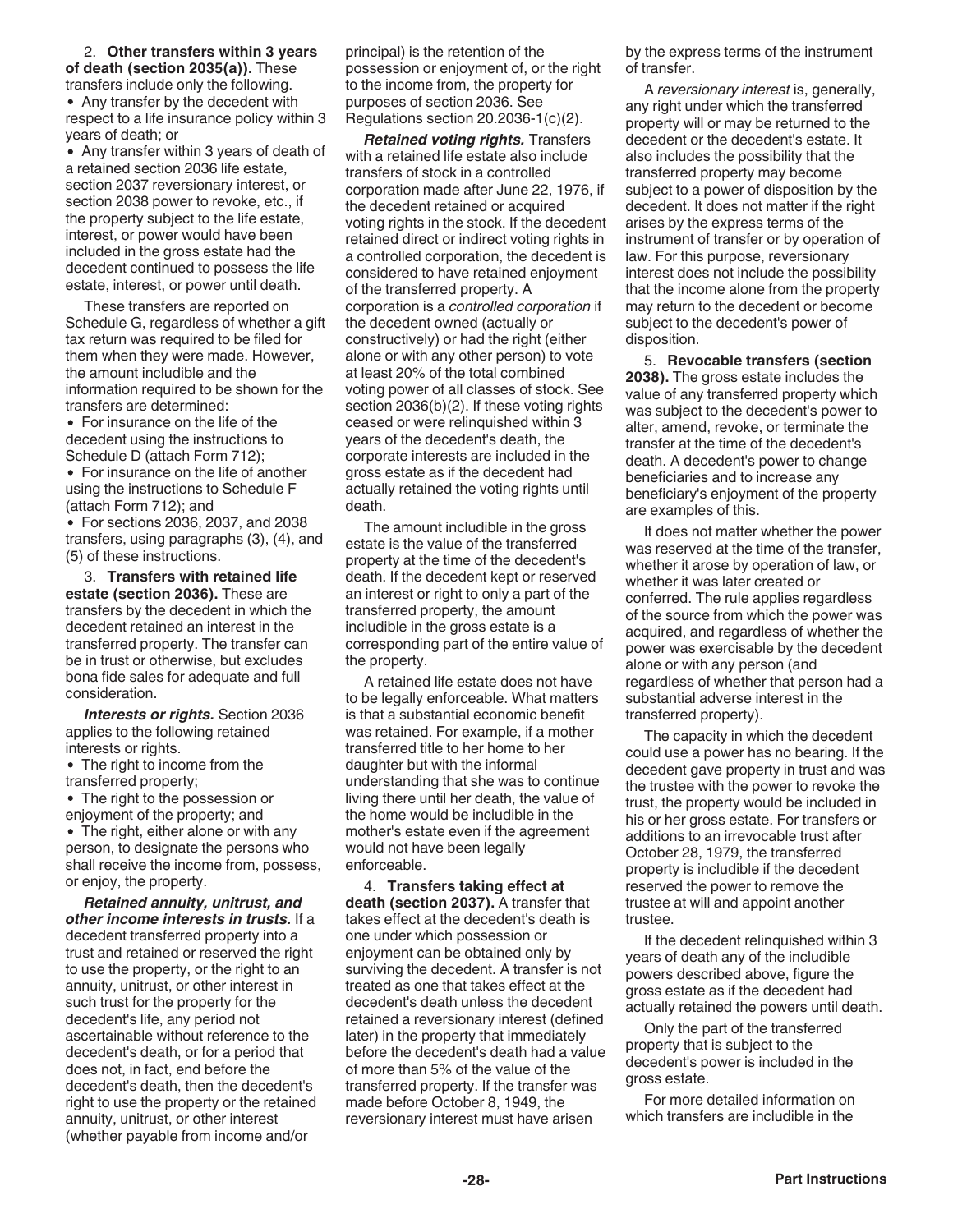<span id="page-28-0"></span>gross estate, see Regulations section 20.2038-1.

#### **Special Valuation Rules for Certain Lifetime Transfers**

Sections 2701 through 2704 provide rules for valuing certain transfers to family members.

Section 2701 deals with the transfer of an interest in a corporation or partnership while retaining certain distribution rights, or a liquidation, put, call, or conversion right.

Section 2702 deals with the transfer of an interest in a trust while retaining any interest other than a qualified interest. In general, a *qualified interest* is a right to receive certain distributions from the trust at least annually, or a noncontingent remainder interest if all of the other interests in the trust are distribution rights specified in section 2702.

Section 2703 provides rules for the valuation of property transferred to a family member but subject to an option, agreement, or other right to acquire or use the property at less than FMV. It also applies to transfers subject to restrictions on the right to sell or use the property.

Finally, section 2704 provides that in certain cases, the lapse of a voting or liquidation right in a family-owned corporation or partnership will result in a deemed transfer.

These rules have potential consequences for the valuation of property in an estate. If the decedent (or any member of his or her family) was involved in any such transactions, see sections 2701 through 2704 and the related regulations for additional details.

### **How To Complete Schedule G**

All transfers (other than outright transfers not in trust and bona fide sales) made by the decedent at any time during life must be reported on Schedule G, regardless of whether you believe the transfers are subject to tax. If the decedent made any transfers not described in these instructions, the transfers should not be shown on Schedule G. Instead, attach a statement describing these transfers by listing:

- The date of the transfer,
- The amount or value of the transferred property, and
- The type of transfer.

Complete the schedule for each transfer that is included in the gross estate under sections 2035(a), 2036, 2037, and 2038 as described in the Instructions for Schedule G.

In the "Item number" column, number each transfer consecutively beginning with "1." In the "Description" column, list the name of the transferee and the date of the transfer, and give a complete description of the property. Transfers included in the gross estate should be valued on the date of the decedent's death or, if alternate valuation is elected, according to section 2032.

If only part of the property transferred meets the terms of section 2035(a), 2036, 2037, or 2038, then only a corresponding part of the value of the property should be included in the value of the gross estate. If the transferee makes additions or improvements to the property, the increased value of the property at the valuation date should not be included on Schedule G. However, if only a part of the value of the property is included, enter the value of the whole under the column headed "Description" and explain what part was included.

**Attachments.** If a transfer, by trust or otherwise, was made by a written instrument, attach a copy of the instrument to Schedule G. If the copy of the instrument is of public record, it should be certified; if not of public record, the copy should be verified.

# **Schedule H—Powers of Appointment**

*If any assets to which the special rule of Regulations*  **c** special rule of Regulations<br> **Section 20.2010-2(a)(7)(ii)** *applies are reported on this schedule, do not enter any value in the last three columns. See instructions for line 10 of*  Part 5—Recapitulation *for information on how to estimate and report the value of these assets.*

Complete Schedule H and file it with the return if you answered "Yes," to question 14 of *Part 4—General Information.*

On Schedule H, include in the gross estate:

• The value of property for which the decedent possessed a general power of appointment (defined later) on the date of his or her death, and

• The value of property for which the decedent possessed a general power of appointment that he or she exercised or released before death by disposing of it in such a way that if it were a transfer of property owned by the decedent, the property would be includible in the decedent's gross estate as a transfer

with a retained life estate, a transfer taking effect at death, or a revocable transfer.

With the above exceptions, property subject to a power of appointment is not includible in the gross estate if the decedent released the power completely and the decedent held no interest in or control over the property.

If the failure to exercise a general power of appointment results in a lapse of the power, the lapse is treated as a release only to the extent that the value of the property that could have been appointed by the exercise of the lapsed power is more than the greater of \$5,000 or 5% of the total value, at the time of the lapse, of the assets out of which, or the proceeds of which, the exercise of the lapsed power could have been satisfied.

#### **Powers of Appointment**

A *power of appointment* determines who will own or enjoy the property subject to the power and when they will own or enjoy it. The power must be created by someone other than the decedent. It does not include a power created or held on property transferred by the decedent.

A power of appointment includes all powers which are, in substance and effect, powers of appointment regardless of how they are identified and regardless of local property laws. For example, if a settlor transfers property in trust for the life of his wife, with a power in the wife to appropriate or consume the principal of the trust, the wife has a power of appointment.

Some powers do not in themselves constitute a power of appointment. For example, a power to amend only administrative provisions of a trust that cannot substantially affect the beneficial enjoyment of the trust property or income is not a power of appointment. A power to manage, invest, or control assets, or to allocate receipts and disbursements, when exercised only in a fiduciary capacity, is not a power of appointment.

#### **General power of appointment.** A

*general power of appointment* is a power that is exercisable in favor of the decedent, the decedent's estate, the decedent's creditors, or the creditors of the decedent's estate, except the following.

1. A power to consume, invade, or appropriate property for the benefit of the decedent that is limited by an ascertainable standard relating to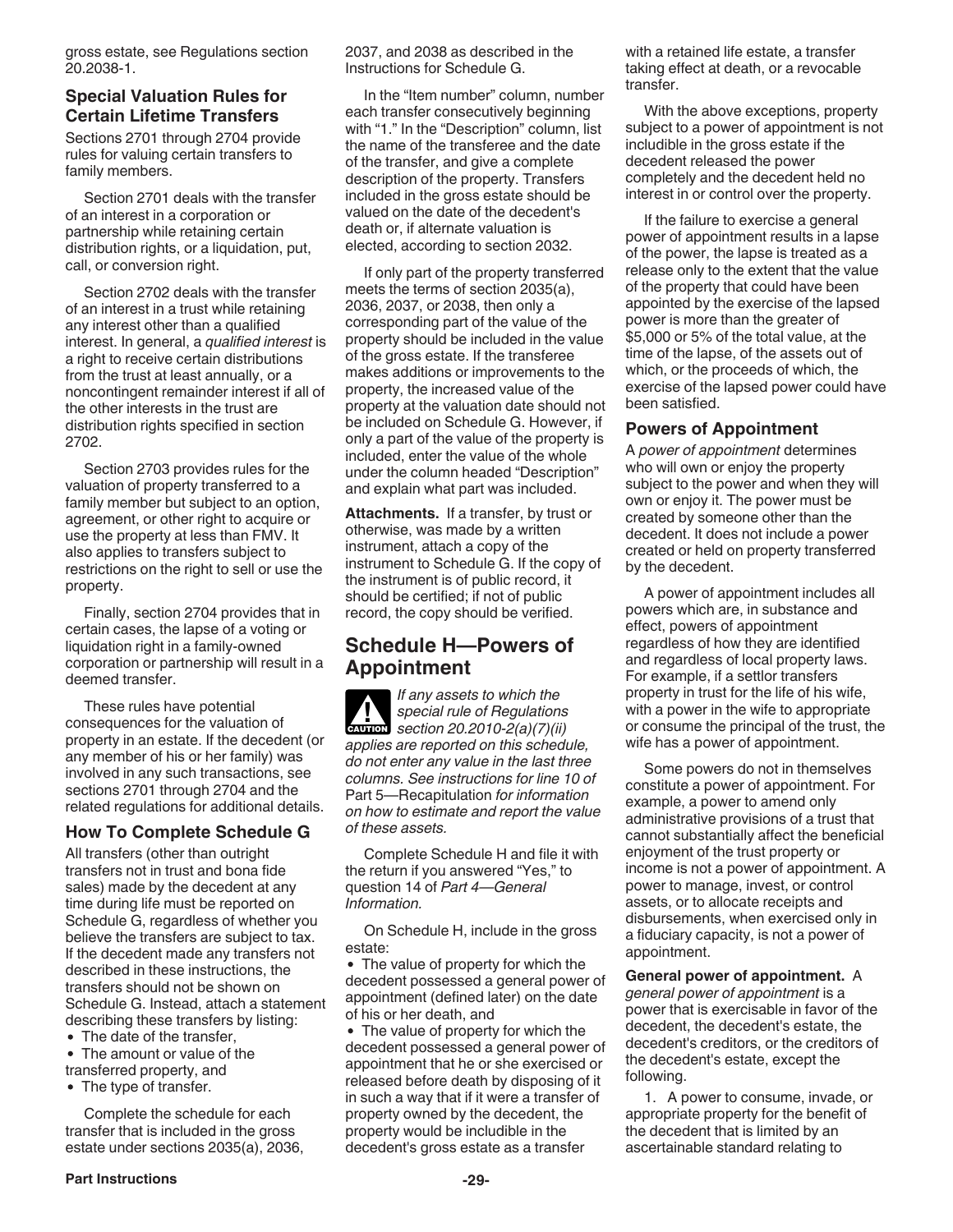<span id="page-29-0"></span>health, education, support, or maintenance of the decedent.

2. A power exercisable by the decedent only in conjunction with:

a. The creator of the power, or

b. A person who has a substantial interest in the property subject to the power, which is adverse to the exercise of the power in favor of the decedent.

A part of a power is considered a general power of appointment if the power:

1. May only be exercised by the decedent in conjunction with another person, and

2. Is also exercisable in favor of the other person (in addition to being exercisable in favor of the decedent, the decedent's creditors, the decedent's estate, or the creditors of the decedent's estate).

When there is a partial power, figure the amount included in the gross estate by dividing the value of the property by the number of persons (including the decedent) in favor of whom the power is exercisable.

**Date power was created.** Generally, a power of appointment created by will is considered created on the date of the testator's death.

A power of appointment created by an inter vivos instrument is considered created on the date the instrument takes effect. If the holder of a power exercises it by creating a second power, the second power is considered as created at the time of the exercise of the first.

#### **Attachments**

If the decedent ever possessed a power of appointment, attach a certified or verified copy of the instrument granting the power and a certified or verified copy of any instrument by which the power was exercised or released. You must file these copies even if you contend that the power was not a general power of appointment, and that the property is not otherwise includible in the gross estate.

# **Schedule I—Annuities**

*If any assets to which the special rule of Regulations*  **special rule of Regulations**<br> **Section 20.2010-2(a)(7)(ii)** *applies are reported on this schedule, do not enter any value in the last three columns. See instructions for line 10 of*  Part 5—Recapitulation *for information on how to estimate and report the value of these assets.*

Complete Schedule l and file it with the return if you answered "Yes," to question 16 of *Part 4—General Information.*

Enter on Schedule I every annuity that meets all of the conditions under *General,* later, and every annuity described in paragraphs (a) through (h) of *Annuities Under Approved Plans,*  even if the annuities are wholly or partially excluded from the gross estate.

For a discussion regarding the QTIP treatment of certain joint and survivor annuities, see the Schedule M, line 3 instructions.

#### **General**

These rules apply to all types of annuities, including pension plans, individual retirement arrangements, purchased commercial annuities, and private annuities.

In general, you must include in the gross estate all or part of the value of any annuity that meets the following requirements.

• It is receivable by a beneficiary following the death of the decedent and by reason of surviving the decedent; • The annuity is under a contract or agreement entered into after March 3, 1931;

The annuity was payable to the decedent (or the decedent possessed the right to receive the annuity) either alone or in conjunction with another, for the decedent's life or for any period not ascertainable without reference to the decedent's death or for any period that did not in fact end before the decedent's death; and

• The contract or agreement is not a policy of insurance on the life of the decedent.

**Note.** A *private annuity* is an annuity issued by a party not engaged in the business of writing annuity contracts, typically a junior generation family member or a family trust.

An annuity contract that provides periodic payments to a person for life and ceases at the person's death is not includible in the gross estate. Social security benefits are not includible in the gross estate even if the surviving spouse receives benefits.

An annuity or other payment that is not includible in the decedent's or the survivor's gross estate as an annuity may still be includible under some other applicable provision of the law. For example, see *Powers of Appointment*  and the instructions for

*Schedule G—Transfers During Decedent's Life*, earlier. See also Regulations section 20.2039-1(e).

If the decedent retired before January 1, 1985, see *Annuities Under Approved Plans,* later, for rules that allow the exclusion of part or all of certain annuities.

#### **Part Includible**

If the decedent contributed only part of the purchase price of the contract or agreement, include in the gross estate only that part of the value of the annuity receivable by the surviving beneficiary that the decedent's contribution to the purchase price of the annuity or agreement bears to the total purchase price.

For example, if the value of the survivor's annuity was \$20,000 and the decedent had contributed 75% of the purchase price of the contract, the amount includible is \$15,000 (0.75 × \$20,000).

Except as provided under *Annuities Under Approved Plans,* contributions made by the decedent's employer to the purchase price of the contract or agreement are considered made by the decedent if they were made by the employer because of the decedent's employment. For more information, see section 2039(b).

#### **Definitions**

**Annuity.** An *annuity* consists of one or more payments extending over any period of time. The payments may be equal or unequal, conditional or unconditional, periodic or sporadic.

**Examples.** The following are examples of contracts (but not necessarily the only forms of contracts) for annuities that must be included in the gross estate.

1. A contract under which the decedent immediately before death was receiving or was entitled to receive, for the duration of life, an annuity with payments to continue after death to a designated beneficiary, if surviving the decedent.

2. A contract under which the decedent immediately before death was receiving or was entitled to receive, together with another person, an annuity payable to the decedent and the other person for their joint lives, with payments to continue to the survivor following the death of either.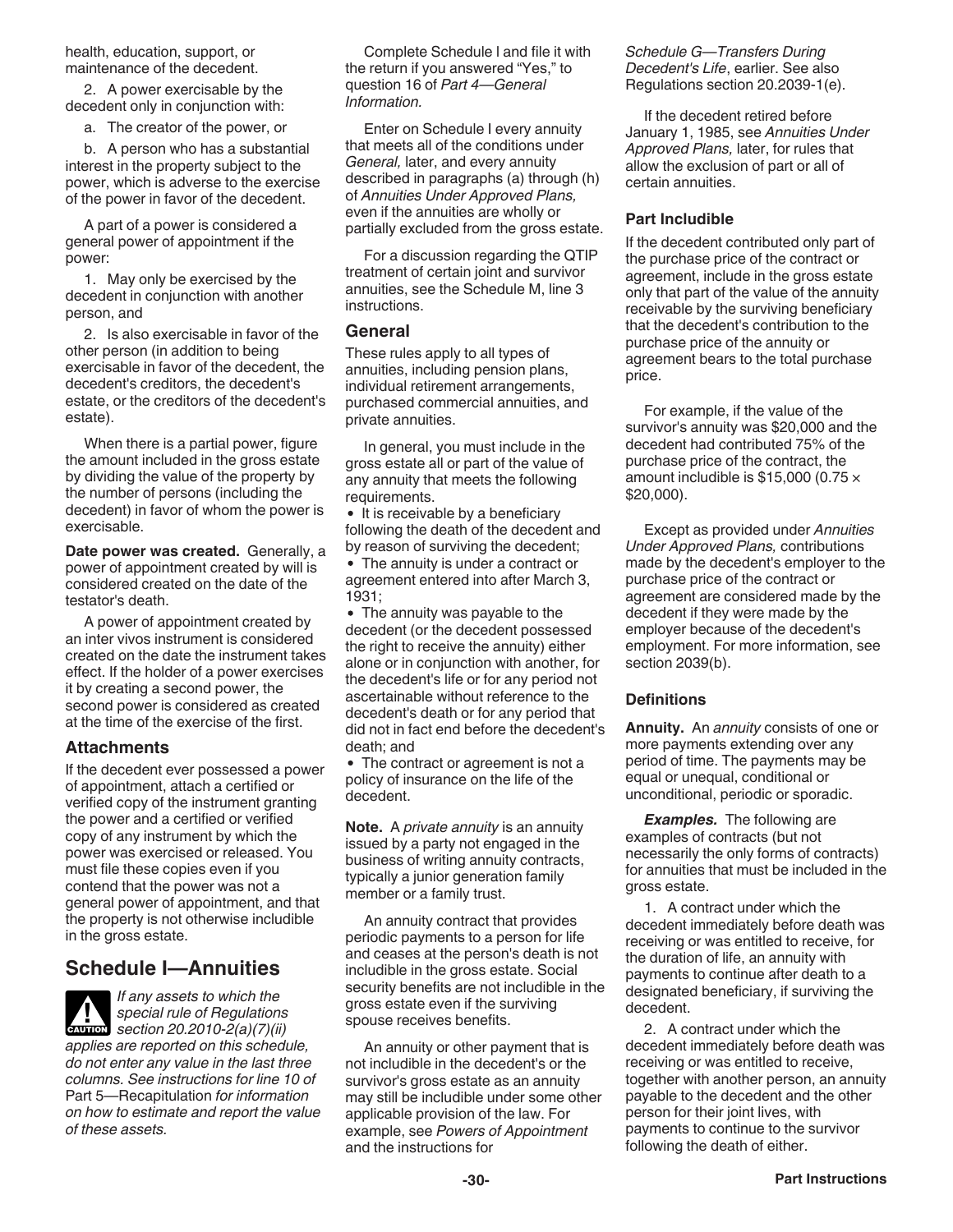3. A contract or agreement entered into by the decedent and employer under which the decedent immediately before death and following retirement was receiving, or was entitled to receive, an annuity payable to the decedent for life. After the decedent's death, if survived by a designated beneficiary, the annuity was payable to the beneficiary with payments either fixed by contract or subject to an option or election exercised or exercisable by the decedent. However, see *Annuities Under Approved Plans,* later.

4. A contract or agreement entered into by the decedent and the decedent's employer under which at the decedent's death, before retirement, or before the expiration of a stated period of time, an annuity was payable to a designated beneficiary, if surviving the decedent. However, see *Annuities Under Approved Plans,* later.

5. A contract or agreement under which the decedent immediately before death was receiving, or was entitled to receive, an annuity for a stated period of time, with the annuity to continue to a designated beneficiary, surviving the decedent, upon the decedent's death and before the expiration of that period of time.

6. An annuity contract or other arrangement providing for a series of substantially equal periodic payments to be made to a beneficiary for life or over a period of at least 36 months after the date of the decedent's death under an individual retirement account, annuity, or bond as described in section 2039(e) (before its repeal by P.L. 98-369).

**Payable to the decedent.** An annuity or other payment was payable to the decedent if, at the time of death, the decedent was in fact receiving an annuity or other payment, with or without an enforceable right to have the payments continued.

**Right to receive an annuity.** The decedent had the right to receive an annuity or other payment if, immediately before death, the decedent had an enforceable right to receive payments at some time in the future, whether or not at the time of death the decedent had a present right to receive payments.

#### **Annuities Under Approved Plans**

The following rules relate to whether part or all of an otherwise includible annuity may be excluded. These rules have been repealed and apply only if the decedent either:

• On December 31, 1984, was both a participant in the plan and in pay status (for example, had received at least one benefit payment on or before December 31, 1984) and had irrevocably elected the form of the benefit before July 18, 1984; or

• Had separated from service before January 1, 1985, and did not change the form of benefit before death.

The amount excluded cannot exceed \$100,000 unless either of the following conditions is met.

On December 31, 1982, the decedent was both a participant in the plan and in pay status (for example, had received at least one benefit payment on or before December 31, 1982) and the decedent irrevocably elected the form of the benefit before January 1, 1983; or

• The decedent separated from service before January 1, 1983, and did not change the form of benefit before death.

#### **Approved Plans**

Approved plans may be separated into two categories.

• Pension, profit-sharing, stock bonus, and other similar plans, and

• Individual retirement arrangements (IRAs) and retirement bonds.

Different exclusion rules apply to the two categories of plans.

**Pension, etc., plans.** The following plans are approved plans for the exclusion rules:

a. An employees' trust (or a contract purchased by an employees' trust) forming part of a pension, stock bonus, or profit-sharing plan that met all the requirements of section 401(a), either at the time of the decedent's separation from employment (whether by death or otherwise) or at the time of the termination of the plan (if earlier);

b. A retirement annuity contract purchased by the employer (but not by an employees' trust) under a plan that, at the time of the decedent's separation from employment (by death or otherwise), or at the time of the termination of the plan (if earlier), was a plan described in section 403(a);

c. A retirement annuity contract purchased for an employee by an employer that is an organization referred to in section 170(b)(1)(A)(ii) or (vi), or that is a religious organization (other than a trust), and that is exempt from tax under section 501(a);

d. Chapter 73 of Title 10 of the United States Code; or

e. A bond purchase plan described in section 405 (before its repeal by P.L. 98-369, effective for obligations issued after December 31, 1983).

*Exclusion rules for pension, etc., plans.* If an annuity under an *approved plan* described in (a) through (e) above is receivable by a beneficiary other than the executor and the decedent made no contributions under the plan toward the cost, no part of the value of the annuity, subject to the \$100,000 limitation (if applicable), is includible in the gross estate.

If the decedent made a contribution under a plan described in (a) through (e) above toward the cost, include in the gross estate on this schedule that proportion of the value of the annuity which the amount of the decedent's contribution under the plan bears to the total amount of all contributions under the plan. The remaining value of the annuity is excludable from the gross estate subject to the \$100,000 limitation (if applicable). For the rules to determine whether the decedent made contributions to the plan, see Regulations section 20.2039-1(c).

**IRAs and retirement bonds.** The following plans are approved plans for the exclusion rules.

f. An individual retirement account described in section 408(a),

g. An individual retirement annuity described in section 408(b), or

h. A retirement bond described in section 409(a) (before its repeal by P.L. 98-369).

*Exclusion rules for IRAs and retirement bonds.* These plans are approved plans only if they provide for a series of substantially equal periodic payments made to a beneficiary for life, or over a period of at least 36 months after the date of the decedent's death.

Subject to the \$100,000 limitation (if applicable), if an annuity under a "plan" described in (f) through (h) above is receivable by a beneficiary other than the executor, the entire value of the annuity is excludable from the gross estate even if the decedent made a contribution under the plan.

However, if any payment to or for an account or annuity described in paragraph (f), (g), or (h) earlier was not allowable as an income tax deduction under section 219 (and was not a rollover contribution as described in section 2039(e) before its repeal by P.L. 98-369), include in the gross estate on this schedule that proportion of the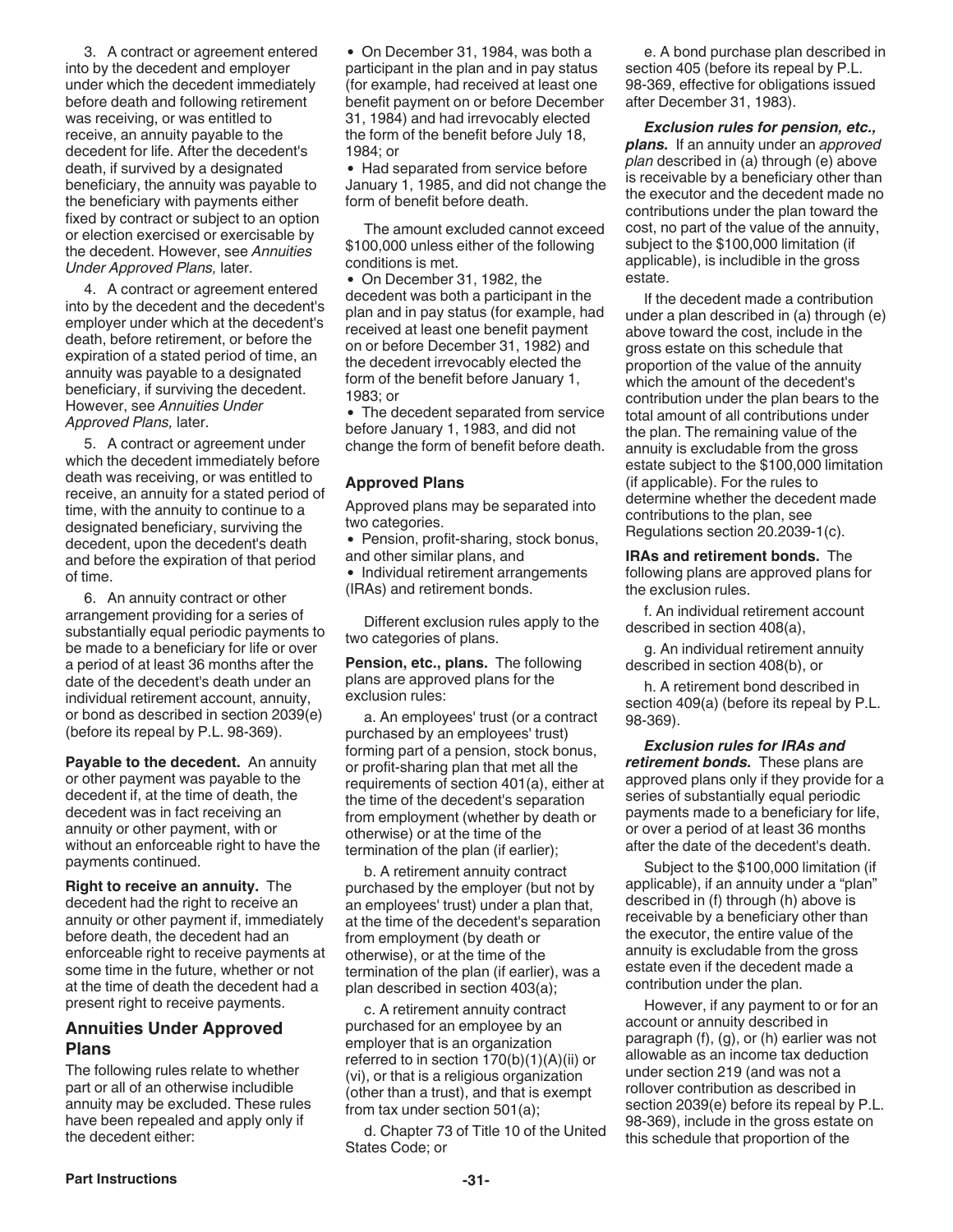<span id="page-31-0"></span>value of the annuity which the amount not allowable as a deduction under section 219 and not a rollover contribution bears to the total amount paid to or for such account or annuity. For more information, see Regulations section 20.2039-5.

**Rules applicable to all approved plans.** The following rules apply to all approved plans described in paragraphs (a) through (h), earlier.

If any part of an annuity under a "plan" described in (a) through (h), earlier is receivable by the executor, it is generally includible in the gross estate to the extent that it is receivable by the executor in that capacity. In general, the annuity is receivable by the executor if it is to be paid to the executor or if there is an agreement (expressed or implied) that it will be applied by the beneficiary for the benefit of the estate (such as in discharge of the estate's liability for death taxes or debts of the decedent, etc.) or that its distribution will be governed to any extent by the terms of the decedent's will or the laws of descent and distribution.

If data available to you does not indicate whether the plan satisfies the requirements of section 401(a), 403(a), 408(a), 408(b), or 409(a), you may obtain that information from the IRS office where the employer's principal place of business is located.

### **Line A. Lump Sum Distribution Election**

**Note.** The following rules have been repealed and apply only if the decedent:

On December 31, 1984, was both a participant in the plan and in pay status (for example, had received at least one benefit payment on or before December 31, 1984) and had irrevocably elected the form of the benefit before July 18, 1984, or

• Had separated from service before January 1, 1985, and did not change the form of benefit before death.

Generally, the entire amount of any lump sum distribution is included in the decedent's gross estate. However, under this special rule, all or part of a lump sum distribution from a qualified (approved) plan will be excluded if the lump sum distribution is included in the recipient's income for income tax purposes.

If the decedent was born before 1936, the recipient may be eligible to elect special "10-year averaging" rules (under repealed section 402(e)) and capital gain treatment (under repealed

section 402(a)(2)) in figuring the income tax on the distribution. For more information, see Pub. 575, Pension and Annuity Income. If this option is available, the estate tax exclusion cannot be claimed unless the recipient elects to forego the "10-year averaging" and capital gain treatment in figuring the income tax on the distribution. The recipient elects to forego this treatment by treating the distribution as taxable on his or her income tax return as described in Regulations section 20.2039-4(d). The election is irrevocable.

The amount excluded from the gross estate is the portion attributable to the employer contributions. The portion, if any, attributable to the employee-decedent's contributions is always includible. Also, you may not figure the gross estate in accordance with this election unless you check "Yes" on line A and attach the name, address, and identifying number of the recipients of the lump sum distributions. See Regulations section 20.2039-4(d) (2).

### **How To Complete Schedule I**

In describing an annuity, give the name and address of the grantor of the annuity. Specify if the annuity is under an approved plan.

| IF                                                                                                                                                                                                                                                                                     | THEN                                                                                                                                                                                                                                                                               |
|----------------------------------------------------------------------------------------------------------------------------------------------------------------------------------------------------------------------------------------------------------------------------------------|------------------------------------------------------------------------------------------------------------------------------------------------------------------------------------------------------------------------------------------------------------------------------------|
| the annuity is under an<br>approved plan,                                                                                                                                                                                                                                              | state the ratio of the<br>decedent's<br>contribution to the<br>total purchase price of<br>the annuity.                                                                                                                                                                             |
| the decedent was<br>employed at the time<br>of death and an<br>annuity as described<br>in Definitions, Annuity,<br>Example 4, above,<br>became payable to<br>any beneficiary<br>because the<br>beneficiary survived<br>the decedent,                                                   | state the ratio of the<br>decedent's<br>contribution to the<br>total purchase price of<br>the annuity.                                                                                                                                                                             |
| an annuity under an<br>individual retirement<br>account or annuity<br>became payable to<br>any beneficiary<br>because that<br>beneficiary survived<br>the decedent and is<br>payable to the<br>beneficiary for life or<br>for at least 36 months<br>following the<br>decedent's death, | state the ratio of the<br>amount paid for the<br>individual retirement<br>account or annuity<br>that was not allowable<br>as an income tax<br>deduction under<br>section 219 (other<br>than a rollover<br>contribution) to the<br>total amount paid for<br>the account or annuity. |
| the annuity is payable<br>out of a trust or other<br>fund,                                                                                                                                                                                                                             | the description should<br>be sufficiently<br>complete to fully<br>identify it.                                                                                                                                                                                                     |
| the annuity is payable<br>for a term of years,                                                                                                                                                                                                                                         | include the duration of<br>the term and the date<br>on which it began.                                                                                                                                                                                                             |
| the annuity is payable<br>for the life of a person<br>other than the<br>decedent.                                                                                                                                                                                                      | include the date of<br>birth of that person                                                                                                                                                                                                                                        |
| the annuity is wholly or<br>partially excluded from<br>the gross estate,                                                                                                                                                                                                               | enter the amount<br>excluded under<br>"Description" and<br>explain how you<br>figured the exclusion.                                                                                                                                                                               |

# **Schedule J—Funeral Expenses and Expenses Incurred in Administering Property Subject to Claims**

*Use Schedule PC to make a protective claim for refund for*  **Protective claim for refuration expenses which are not** *currently deductible under section 2053. For such a claim, report the expense on Schedule J but without a value in the last column.*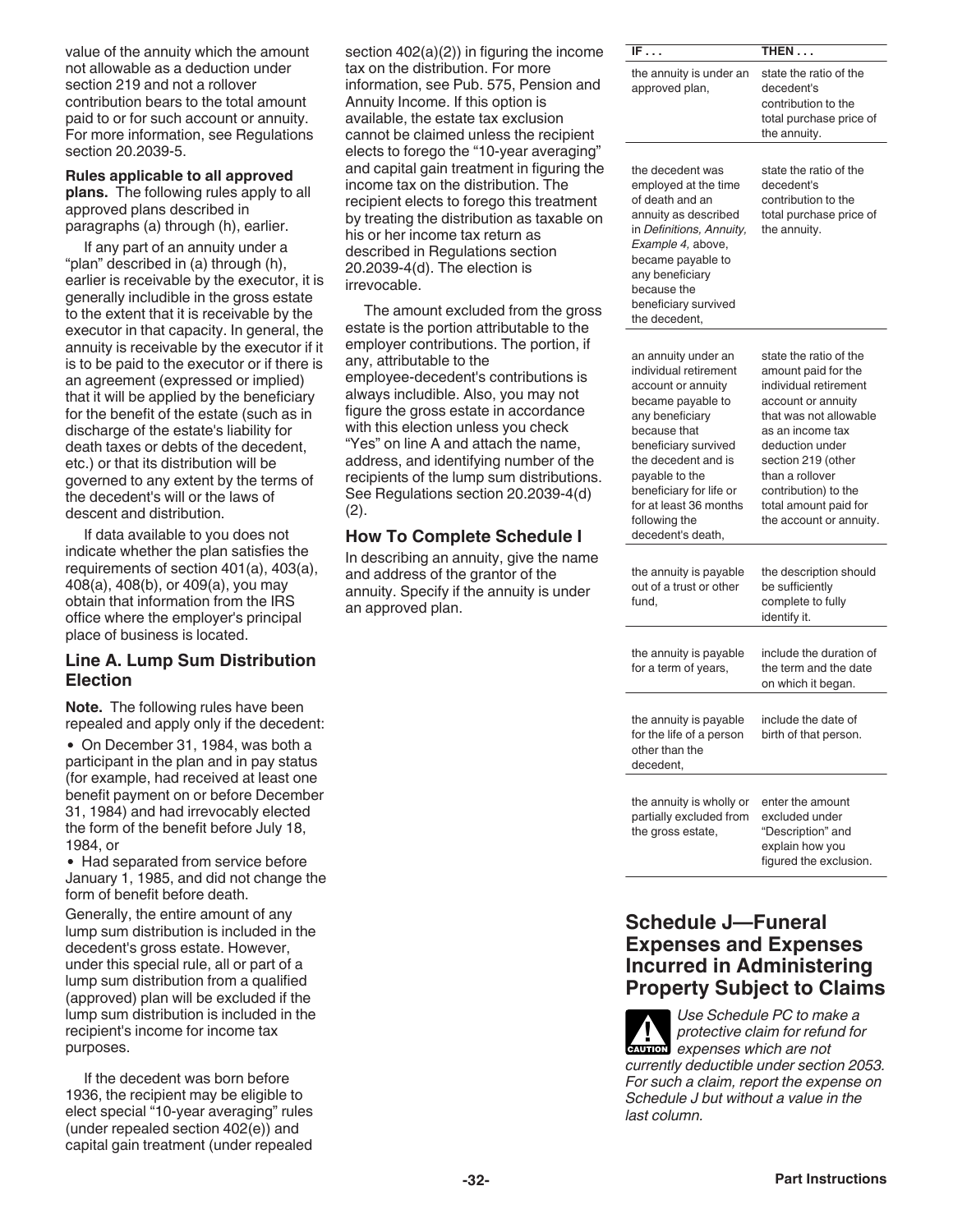<span id="page-32-0"></span>**General.** Complete and file Schedule J if you claim a deduction on item 14 of *Part 5—Recapitulation.*

On Schedule J, itemize funeral expenses and expenses incurred in administering property subject to claims. List the names and addresses of persons to whom the expenses are payable and describe the nature of the expense. **Do not list expenses incurred in administering property not subject to claims on this schedule. List them on Schedule L instead.**

The deduction is limited to the amount paid for these expenses that is allowable under local law but may not exceed:

1. The value of property subject to claims included in the gross estate, plus

2. The amount paid out of property included in the gross estate but not subject to claims. This amount must actually be paid by the due date of the estate tax return.

The applicable local law under which the estate is being administered determines which property is and is not subject to claims. If under local law a particular property interest included in the gross estate would bear the burden for the payment of the expenses, then the property is considered property subject to claims.

Unlike certain claims against the estate for debts of the decedent (see the instructions for Schedule K), you cannot deduct expenses incurred in administering property subject to claims on both the estate tax return and the estate's income tax return. If you choose to deduct them on the estate tax return, you cannot deduct them on a Form 1041, U.S. Income Tax Return for Estate and Trusts, filed for the estate. Funeral expenses are only deductible on the estate tax return.

**Funeral expenses.** Itemize funeral expenses on line A. Deduct from the expenses any amounts that were reimbursed, such as death benefits payable by the Social Security Administration or the Veterans Administration.

**Executors' commissions.** When you file the return, you may deduct commissions that have actually been paid to you or that you expect will be paid. Do not deduct commissions if none will be collected. If the amount of the commissions has not been fixed by decree of the proper court, the

deduction will be allowed on the final examination of the return, provided that: • The Chief, Estate and Gift Tax, is reasonably satisfied that the commissions claimed will be paid;

The amount entered as a deduction is within the amount allowable by the laws of the jurisdiction where the estate is being administered; and

• It is in accordance with the usually accepted practice in that jurisdiction for estates of similar size and character.

If you have not been paid the commissions claimed at the time of the final examination of the return, you must support the amount you deducted with an affidavit or statement signed under the penalties of perjury that the amount has been agreed upon and will be paid.

You may not deduct a bequest or devise made to you instead of commissions. If, however, the decedent fixed by will the compensation payable to you for services to be rendered in the administration of the estate, you may deduct this amount to the extent it is not more than the compensation allowable by the local law or practice.

Do not deduct on this schedule amounts paid as trustees' commissions whether received by you acting in the capacity of a trustee or by a separate trustee. If such amounts were paid in administering property not subject to claims, deduct them on Schedule L.

**Note.** Executors' commissions are taxable income to the executors. Therefore, be sure to include them as income on your individual income tax return.

**Attorney fees.** Enter the amount of attorney fees that have actually been paid or that you reasonably expect to be paid. If, on the final examination of the return, the fees claimed have not been awarded by the proper court and paid, the deduction will be allowed provided the Chief, Estate and Gift Tax Examinations, is reasonably satisfied that the amount claimed will be paid and that it does not exceed a reasonable payment for the services performed, taking into account the size and character of the estate and the local law and practice. If the fees claimed have not been paid at the time of final examination of the return, the amount deducted must be supported by an affidavit, or statement signed under the penalties of perjury, by the executor or the attorney stating that the amount has been agreed upon and will be paid.

Do not deduct attorney fees incidental to litigation incurred by the beneficiaries. These expenses are charged against the beneficiaries personally and are not administration expenses authorized by the Code.

**Interest expense.** Interest expenses incurred after the decedent's death are generally allowed as a deduction if they are reasonable, necessary to the administration of the estate, and allowable under local law.

Interest incurred as the result of a federal estate tax deficiency is a deductible administrative expense. Penalties on estate tax deficiencies are not deductible even if they are allowable under local law.

**Note.** If you elect to pay the tax in installments under section 6166, you may not deduct the interest payable on the installments.

#### **Miscellaneous expenses.**

Miscellaneous administration expenses necessarily incurred in preserving and distributing the estate are deductible. These expenses include appraiser's and accountant's fees, certain court costs, and costs of storing or maintaining assets of the estate.

The expenses of selling assets are deductible only if the sale is necessary to pay the decedent's debts, the expenses of administration, or taxes, or to preserve the estate or carry out distribution.

# **Schedule K—Debts of the Decedent and Mortgages and Liens**

*Use Schedule PC to make a protective claim for refund for*  **Protective claim for refunding the expenses which are not** *currently deductible under section 2053. For such a claim, report the expense on Schedule K but without a value in the last column.*

You must complete and attach Schedule K if you claimed deductions on either item 15 or item 16 of *Part 5—Recapitulation.*

#### **Income vs. estate tax deduction.**

Taxes, interest, and business expenses accrued at the date of the decedent's death are deductible both on Schedule K and as deductions in respect of the decedent on the income tax return of the estate.

If you choose to deduct medical expenses of the decedent only on the estate tax return, they are fully deductible as claims against the estate. If, however, they are claimed on the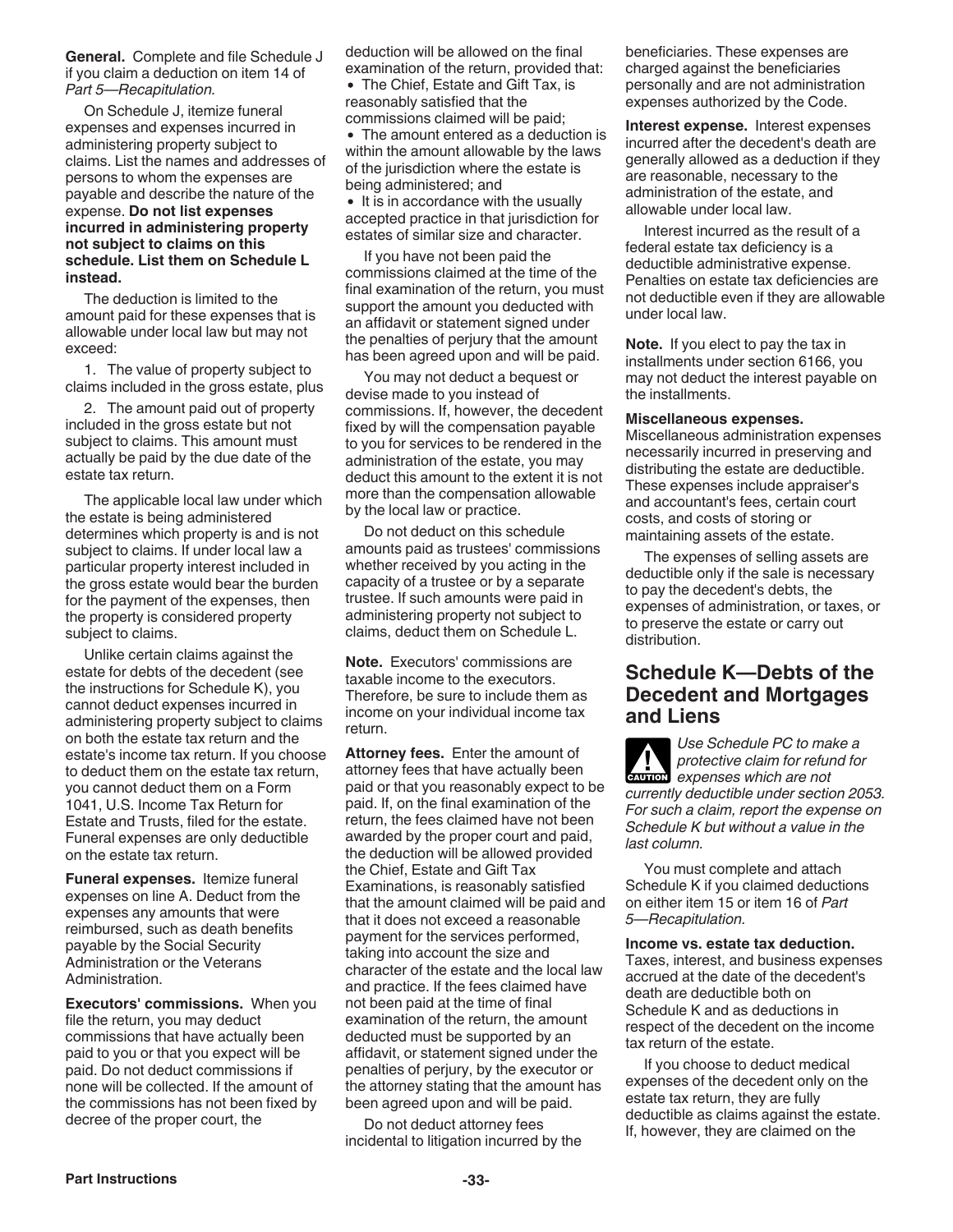<span id="page-33-0"></span>decedent's final income tax return under section 213(c), they also may not be claimed on the estate tax return. In this case, you also may not deduct on the estate tax return any amounts that were not deductible on the income tax return because of the percentage limitations.

#### **Debts of the Decedent**

List under *Debts of the Decedent* only valid debts the decedent owed at the time of death. List any indebtedness secured by a mortgage or other lien on property of the gross estate under *Mortgages and Liens.* If the amount of the debt is disputed or the subject of litigation, deduct only the amount the estate concedes to be a valid claim.

Generally, if the claim against the estate is based on a promise or agreement, the deduction is limited to the extent that the liability was contracted bona fide and for an adequate and full consideration in money or money's worth. However, any enforceable claim based on a promise or agreement of the decedent to make a contribution or gift (such as a pledge or a subscription) to or for the use of a charitable, public, religious, etc., organization is deductible to the extent that the deduction would be allowed as a bequest under the statute that applies.

Certain claims of a former spouse against the estate based on the relinquishment of marital rights are deductible on Schedule K. For these claims to be deductible, all of the following conditions must be met.

The decedent and the decedent's spouse must have entered into a written agreement relative to their marital and property rights.

• The decedent and the spouse must have been divorced before the decedent's death and the divorce must have occurred within the 3-year period beginning on the date 1 year before the agreement was entered into. It is not required that the agreement be approved by the divorce decree.

The property or interest transferred under the agreement must be transferred to the decedent's spouse in settlement of the spouse's marital rights.

You may not deduct a claim made against the estate by a remainderman relating to section 2044 property. Section 2044 property is described in the instructions to line 7 in *Part 4—General Information.*

Include in this schedule notes unsecured by mortgage or other lien and give full details, including: Name of payee,

- Face and unpaid balance,
- Date and term of note,
- Interest rate, and

• Date to which interest was paid before death.

Include the exact nature of the claim as well as the name of the creditor. If the claim is for services performed over a period of time, state the period covered by the claim.

*Example.* Edison Electric Illuminating Co., for electric service during December 2016, \$150.

If the amount of the claim is the unpaid balance due on a contract for the purchase of any property included in the gross estate, indicate the schedule and item number where you reported the property. If the claim represents a joint and separate liability, give full facts and explain the financial responsibility of the co-obligor.

**Property and income taxes.** The deduction for property taxes is limited to the taxes accrued before the date of the decedent's death. Federal taxes on income received during the decedent's lifetime are deductible, but taxes on income received after death are not deductible.

Keep all vouchers or original records for inspection by the IRS.

**Allowable death taxes.** If you elect to take a deduction for foreign death taxes under section 2053(d) rather than a credit under section 2014, the deduction is subject to the limitations described in section 2053(d) and its regulations. If you have difficulty figuring the deduction, you may request a computation of it. Send your request within a reasonable amount of time before the due date of the return to:

Department of the Treasury Commissioner of Internal Revenue Washington, DC 20224.

Attach to your request a copy of the will and relevant documents, a statement showing the distribution of the estate under the decedent's will, and a computation of the state or foreign death tax showing any amount payable by a charitable organization.

#### **Mortgages and Liens**

Under *Mortgages and Liens* list only obligations secured by mortgages or other liens on property included in the gross estate at its full value or at a value that was undiminished by the amount of the mortgage or lien. If the debt is

enforceable against other property of the estate not subject to the mortgage or lien, or if the decedent was personally liable for the debt, include the full value of the property subject to the mortgage or lien in the gross estate under the appropriate schedule and deduct the mortgage or lien on the property on this schedule.

However, if the decedent's estate is not liable, include in the gross estate only the value of the equity of redemption (or the value of the property less the amount of the debt), and do not deduct any portion of the indebtedness on this schedule.

Notes and other obligations secured by the deposit of collateral, such as stocks, bonds, etc., also should be listed under *Mortgages and Liens.*

#### **Description**

Include under the *Description* column the particular schedule and item number where the property subject to the mortgage or lien is reported in the gross estate.

Include the name and address of the mortgagee, payee, or obligee, and the date and term of the mortgage, note, or other agreement by which the debt was established. Also include the face amount, the unpaid balance, the rate of interest, and date to which the interest was paid before the decedent's death.

# **Schedule L—Net Losses During Administration and Expenses Incurred in Administering Property Not Subject to Claims**

*Use Schedule PC to make a protective claim for refund for*  **Protective claim for refunding the expenses which are not** *currently deductible under section 2053. For such a claim, report the expense on Schedule L but without a value in the last column.*

Complete Schedule L and file it with the return if you claim deductions on either item 19 or item 20 of *Part 5—Recapitulation.*

#### **Net Losses During Administration**

You may deduct only those losses from thefts, fires, storms, shipwrecks, or other casualties that occurred during the settlement of the estate. Deduct only the amount not reimbursed by insurance or otherwise.

Describe in detail the loss sustained and the cause. If you received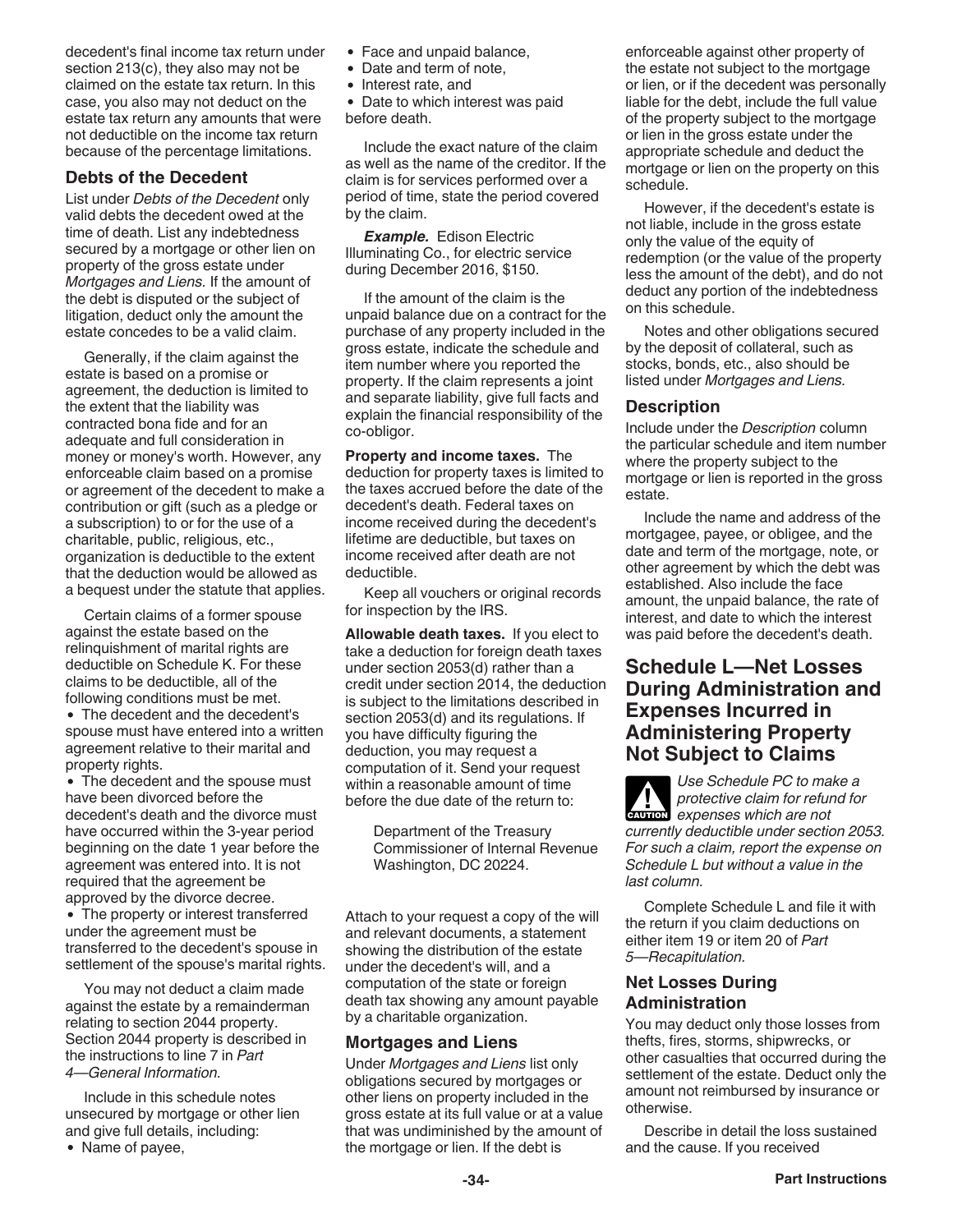<span id="page-34-0"></span>insurance or other compensation for the loss, state the amount collected. Identify the property for which you are claiming the loss by indicating the schedule and item number where the property is included in the gross estate.

If you elect alternate valuation, do not deduct the amount by which you reduced the value of an item to include it in the gross estate.

Do not deduct losses claimed as a deduction on a federal income tax return or depreciation in the value of securities or other property.

#### **Expenses Incurred in Administering Property Not Subject to Claims**

You may deduct expenses incurred in administering property that is included in the gross estate but that is not subject to claims. Only deduct these expenses if they were paid before the section 6501 period of limitations for assessment expired.

The expenses deductible on this schedule usually are expenses incurred in the administration of a trust established by the decedent before death. They also may be incurred in the collection of other assets or the transfer or clearance of title to other property included in the decedent's gross estate for estate tax purposes, but not included in the decedent's probate estate.

The expenses deductible on this schedule are limited to those that are the result of settling the decedent's interest in the property or of vesting good title to the property in the beneficiaries. Expenses incurred on behalf of the transferees (except those described earlier) are not deductible. Examples of deductible and nondeductible expenses are provided in Regulations section 20.2053-8(d).

List the names and addresses of the persons to whom each expense was payable and the nature of the expense. Identify the property for which the expense was incurred by indicating the

schedule and item number where the property is included in the gross estate. If you do not know the exact amount of the expense, you may deduct an estimate, provided that the amount may be verified with reasonable certainty and will be paid before the period of limitations for assessment (referred to earlier) expires. Keep all vouchers and receipts for inspection by the IRS.

# **Schedule M—Bequests, etc., to Surviving Spouse (Marital Deduction)**

*If any assets to which the special rule of Regulations*  **special rule of Regulations**<br> **Section 20.2010-2(a)(7)(ii)** *applies are reported on this schedule, do not enter any value in the last three columns. See instructions for line 23 of*  Part 5—Recapitulation *for information on how to estimate and report the value of these assets.*

#### **General**

You must complete Schedule M and file it with the return if you claim a deduction on Part 5—Recapitulation, item 21.

The marital deduction is authorized by section 2056 for certain property interests that pass from the decedent to the surviving spouse. You may claim the deduction only for property interests that are included in the decedent's gross estate (Schedules A through I).

**Note.** The marital deduction generally is not allowed if the surviving spouse is not a U.S. citizen. The marital deduction is allowed for property passing to such a surviving spouse in a qualified domestic trust (QDOT) or if such property is transferred or irrevocably assigned to such a trust before the estate tax return is filed. The executor must elect QDOT status on the return. See the instructions that follow for details on the election.

### **Property Interests That You May List on Schedule M**

Generally, you may list on Schedule M all property interests that pass from the decedent to the surviving spouse and are included in the gross estate. However, do not list any *nondeductible terminable interests* (described later) on Schedule M unless you are making a QTIP election. The property for which you make this election must be included on Schedule M. See *Qualified terminable interest property,* later.

For the rules on common disaster and survival for a limited period, see section 2056(b)(3).

You may list on Schedule M only those interests that the surviving spouse takes:

1. As the decedent's legatee, devisee, heir, or donee;

2. As the decedent's surviving tenant by the entirety or joint tenant;

3. As an appointee under the decedent's exercise of a power or as a taker in default at the decedent's nonexercise of a power;

4. As a beneficiary of insurance on the decedent's life;

5. As the surviving spouse taking under dower or curtesy (or similar statutory interest); and

6. As a transferee of a transfer made by the decedent at any time.

#### **Property Interests That You May Not List on Schedule M**

Do not list on Schedule M:

1. The value of any property that does not pass from the decedent to the surviving spouse;

2. Property interests that are not included in the decedent's gross estate;

3. The full value of a property interest for which a deduction was claimed on Schedules J through L. The value of the property interest should be reduced by the deductions claimed with respect to it;

4. The full value of a property interest that passes to the surviving spouse subject to a mortgage or other encumbrance or an obligation of the surviving spouse. Include on

#### **Example—Listing Property Interests on Schedule M**

| Item<br>number | Description of property interests passing to surviving spouse.<br>For securities, give CUSIP number. If trust, partnership, or closely held entity, give EIN.                                                                 | Amount    |
|----------------|-------------------------------------------------------------------------------------------------------------------------------------------------------------------------------------------------------------------------------|-----------|
| <b>B1</b>      | All other property:<br>One-half the value of a house and lot, 256 South West Street, held by decedent and surviving spouse as joint tenants                                                                                   | \$182,500 |
| <b>B2</b>      | Proceeds of Metropolitan Life Insurance Company Policy No. 104729, payable in one sum to surviving spouse                                                                                                                     | 200,000   |
| B <sub>3</sub> | Cash bequest under Paragraph Six of will with a state of the context of the context of the context of the context of the context of the context of the context of the context of the context of the context of the context of | 100.000   |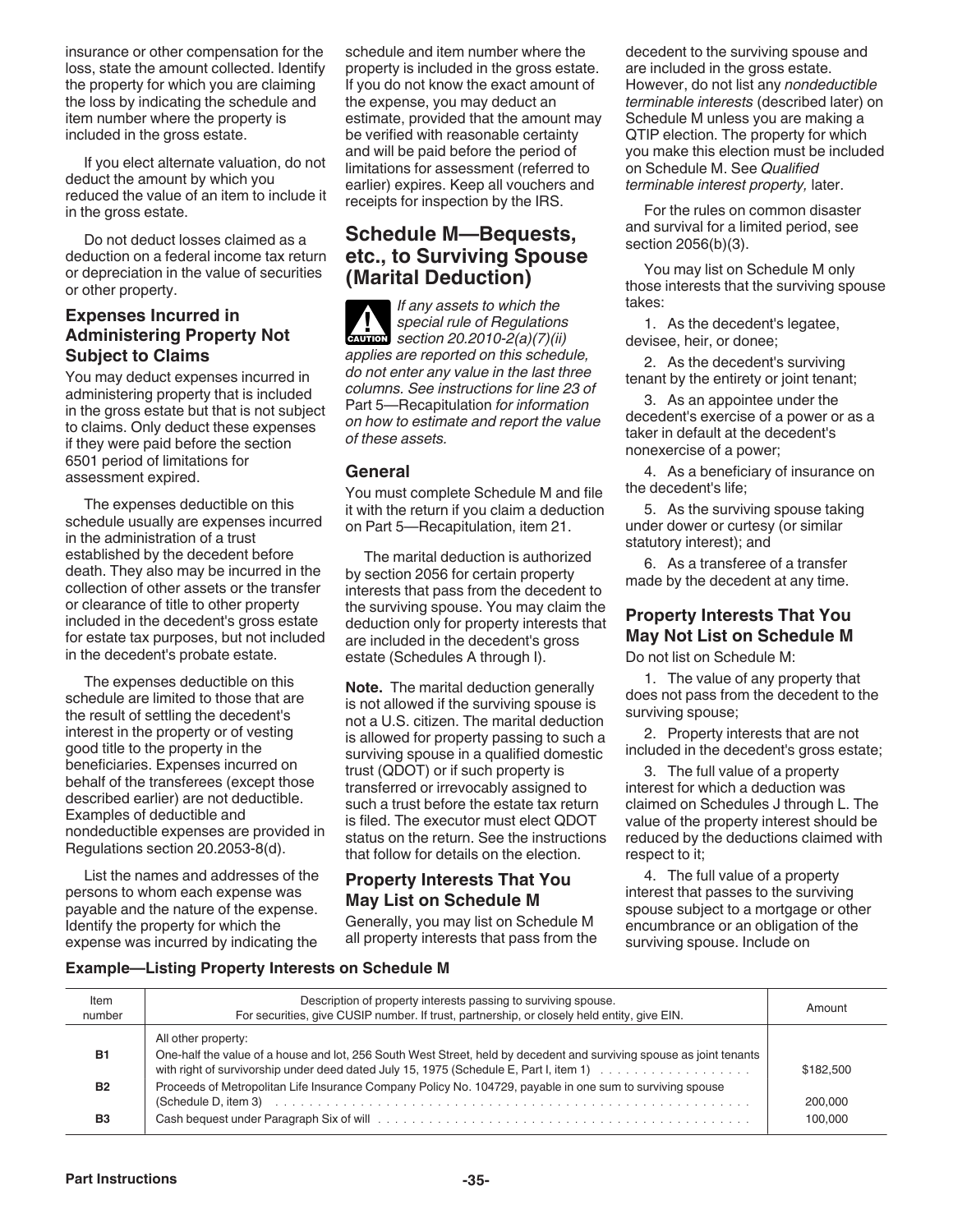<span id="page-35-0"></span>Schedule M only the net value of the interest after reducing it by the amount of the mortgage or other debt;

5. Nondeductible terminable interests (described later); or

6. Any property interest disclaimed by the surviving spouse.

#### **Terminable Interests**

Certain interests in property passing from a decedent to a surviving spouse are referred to as *terminable interests.*  These are interests that will terminate or fail after the passage of time, or on the occurrence or nonoccurrence of a designated event. Examples are: life estates, annuities, estates for terms of years, and patents.

The ownership of a bond, note, or other contractual obligation, which when discharged would not have the effect of an annuity for life or for a term, is not considered a terminable interest.

**Nondeductible terminable interests.**  Unless you are making a QTIP election, do not enter a terminable interest on Schedule M if:

1. Another interest in the same property passed from the decedent to some other person for less than adequate and full consideration in money or money's worth; and

2. By reason of its passing, the other person or that person's heirs may enjoy part of the property after the termination of the surviving spouse's interest.

This rule applies even though the interest that passes from the decedent to a person other than the surviving spouse is not included in the gross estate, and regardless of when the interest passes. The rule also applies regardless of whether the surviving spouse's interest and the other person's interest pass from the decedent at the same time.

Property interests that are considered to pass to a person other than the surviving spouse are any property interest that: (a) passes under a decedent's will or intestacy; (b) was transferred by a decedent during life; or (c) is held by or passed on to any person as a decedent's joint tenant, as appointee under a decedent's exercise of a power, as taker in default at a decedent's release or nonexercise of a power, or as a beneficiary of insurance on the decedent's life. See Regulations section 20.2056(c)-3.

For example, a decedent devised real property to his wife for life, with

remainder to his children. The life interest that passed to the wife does not qualify for the marital deduction because it will terminate at her death and the children will thereafter possess or enjoy the property.

However, if the decedent purchased a joint and survivor annuity for himself and his wife who survived him, the value of the survivor's annuity, to the extent that it is included in the gross estate, qualifies for the marital deduction because even though the interest will terminate on the wife's death, no one else will possess or enjoy any part of the property.

The marital deduction is not allowed for an interest that the decedent directed the executor or a trustee to convert, after death, into a terminable interest for the surviving spouse. The marital deduction is not allowed for such an interest even if there was no interest in the property passing to another person and even if the terminable interest would otherwise have been deductible under the exceptions described later for life estates, life insurance, and annuity payments with powers of appointment. For more information, see Regulations sections 20.2056(b)-1(f) and 20.2056(b)-1(g), *Example (7)*.

If any property interest passing from the decedent to the surviving spouse may be paid or otherwise satisfied out of any of a group of assets, the value of the property interest is, for the entry on Schedule M, reduced by the value of any asset or assets that, if passing from the decedent to the surviving spouse, would be nondeductible terminable interests. Examples of property interests that may be paid or otherwise satisfied out of any of a group of assets are a bequest of the residue of the decedent's estate, or of a share of the residue, and a cash legacy payable out of the general estate.

*Example.* A decedent bequeathed \$100,000 to the surviving spouse. The general estate includes a term for years (valued at \$10,000 in determining the value of the gross estate) in an office building, which interest was retained by the decedent under a deed of the building by gift to a son. Accordingly, the value of the specific bequest entered on Schedule M is \$90,000.

**Life estate with power of appointment in the surviving spouse.** A property interest, whether or not in trust, will be treated as passing to the surviving spouse, and will not be treated as a nondeductible terminable interest

if: (a) the surviving spouse is entitled for life to all of the income from the entire interest; (b) the income is payable annually or at more frequent intervals; (c) the surviving spouse has the power, exercisable in favor of the surviving spouse or the estate of the surviving spouse, to appoint the entire interest; (d) the power is exercisable by the surviving spouse alone and (whether exercisable by will or during life) is exercisable by the surviving spouse in all events; and (e) no part of the entire interest is subject to a power in any other person to appoint any part to any person other than the surviving spouse (or the surviving spouse's legal representative or relative if the surviving spouse is disabled. See Regulations section 20.2056(b)-5(a) and Rev. Rul. 85-35, 1985-1 C.B. 328). If these five conditions are satisfied only for a specific portion of the entire interest, see Regulations sections 20.2056(b)-5(b) and -5(c) to determine the amount of the marital deduction.

**Life insurance, endowment, or annuity payments, with power of appointment in surviving spouse.** A property interest consisting of the entire proceeds under a life insurance, endowment, or annuity contract is treated as passing from the decedent to the surviving spouse, and will not be treated as a nondeductible terminable interest if: (a) the surviving spouse is entitled to receive the proceeds in installments, or is entitled to interest on them, with all amounts payable during the life of the spouse, payable only to the surviving spouse; (b) the installment or interest payments are payable annually, or more frequently, beginning not later than 13 months after the decedent's death; (c) the surviving spouse has the power, exercisable in favor of the surviving spouse or of the estate of the surviving spouse, to appoint all amounts payable under the contract; (d) the power of appointment is exercisable by the surviving spouse alone and (whether exercisable by will or during life) is exercisable by the surviving spouse in all events; and (e) no part of the amount payable under the contract is subject to a power in any other person to appoint any part to any person other than the surviving spouse. If these five conditions are satisfied only for a specific portion of the proceeds, see Regulations section 20.2056(b)-6(b) to determine the amount of the marital deduction.

**Charitable remainder trusts.** An interest in a charitable remainder trust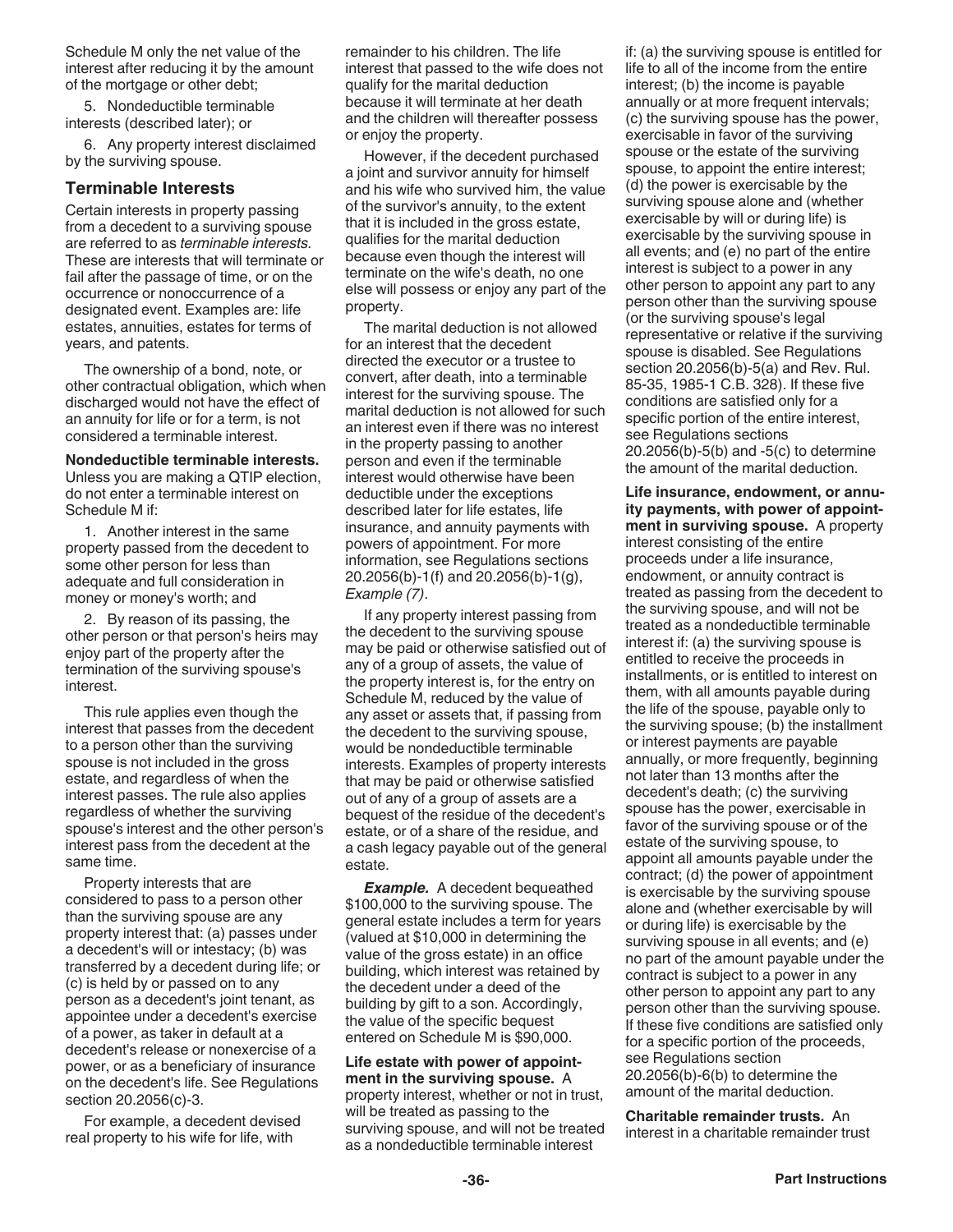<span id="page-36-0"></span>will not be treated as a nondeductible terminable interest if:

1. The interest in the trust passes from the decedent to the surviving spouse, and

2. The surviving spouse is the only beneficiary of the trust other than charitable organizations described in section 170(c).

A *charitable remainder trust* is either a charitable remainder annuity trust or a charitable remainder unitrust. See section 664 for descriptions of these trusts.

#### **Election To Deduct Qualified Terminable Interests (QTIP)**

You may elect to claim a marital deduction for qualified terminable interest property or property interests. You make the QTIP election simply by listing the qualified terminable interest property on Part A of Schedule M and inserting its value. You are presumed to have made the QTIP election if you list the property and insert its value on Schedule M. If you make this election, the surviving spouse's gross estate will include the value of the qualified terminable interest property. See the instructions for *Part 4—General Information,* line 7, for more details. **The election is irrevocable.**

If you file a Form 706 in which you do not make this election, you may not file an amended return to make the election unless you file the amended return on or before the due date for filing the original Form 706.

The effect of the election is that the property (interest) will be treated as passing to the surviving spouse and will not be treated as a nondeductible terminable interest. All of the other marital deduction requirements must still be satisfied before you may make this election. For example, you may not make this election for property or property interests that are not included in the decedent's gross estate.

#### **Qualified terminable interest proper-**

**ty.** *Qualified terminable interest property* is property (a) that passes from the decedent, (b) in which the surviving spouse has a qualifying income interest for life, and (c) for which election under section 2056(b)(7) has been made.

The surviving spouse has a *qualifying income interest for life* if the surviving spouse is entitled to all of the income from the property payable annually or at more frequent intervals, or has a usufruct interest for life in the property, and during the surviving

spouse's lifetime no person has a power to appoint any part of the property to any person other than the surviving spouse. An annuity is treated as an income interest regardless of whether the property from which the annuity is payable can be separately identified.

Regulations sections 20.2044-1 and 20.2056(b)-7(d)(3) state that an interest in property is eligible for QTIP treatment if the income interest is contingent upon the executor's election even if that portion of the property for which no election is made will pass to or for the benefit of beneficiaries other than the surviving spouse.

The QTIP election may be made for all or any part of qualified terminable interest property. A partial election must relate to a fractional or percentile share of the property so that the elective part will reflect its proportionate share of the increase or decline in the whole of the property when applying section 2044 or 2519. Thus, if the interest of the surviving spouse in a trust (or other property in which the spouse has a qualified life estate) is qualified terminable interest property, you may make an election for a part of the trust (or other property) only if the election relates to a defined fraction or percentage of the entire trust (or other property). The fraction or percentage may be defined by means of a formula.

**Election to deduct qualified terminable interest property under section 2056(b)(7).** If a trust (or other property) meets the requirements of qualified terminable interest property under section 2056(b)(7), and

1. The trust or other property is listed on Schedule M, and

2. The value of the trust (or other property) is entered in whole or in part as a deduction on Schedule M,

then unless the executor specifically identifies the trust (all or a fractional portion or percentage) or other property to be excluded from the election, the executor shall be deemed to have made an election to have such trust (or other property) treated as qualified terminable interest property under section 2056(b) (7).

If less than the entire value of the trust (or other property) that the executor has included in the gross estate is entered as a deduction on Schedule M, the executor shall be considered to have made an election only as to a fraction of the trust (or other property). The numerator of this fraction is equal to the amount of the trust (or

other property) deducted on Schedule M. The denominator is equal to the total value of the trust (or other property).

#### **Qualified Domestic Trust Election (QDOT)**

The marital deduction is allowed for transfers to a surviving spouse who is not a U.S. citizen only if the property passes to the surviving spouse in a QDOT or if such property is transferred or irrevocably assigned to a QDOT before the decedent's estate tax return is filed.

A QDOT is any trust:

1. That requires at least one trustee to be either a citizen of the United States or a domestic corporation,

2. That requires that no distribution of corpus from the trust can be made unless such a trustee has the right to withhold from the distribution the tax imposed on the QDOT,

3. That meets the requirements of any applicable regulations, and

4. For which the executor has made an election on the estate tax return of the decedent.

**Note.** For trusts created by an instrument executed before November 5, 1990, paragraphs 1 and 2 above will be treated as met if the trust instrument requires that all trustees be individuals who are citizens of the United States or domestic corporations.

You make the QDOT election simply by listing the qualified domestic trust or the entire value of the trust property on Schedule M and deducting its value. You are presumed to have made the QDOT election if you list the trust or trust property and insert its value on Schedule M. **Once made, the election is irrevocable.**

If an election is made to deduct qualified domestic trust property under section 2056A(d), provide the following information for each qualified domestic trust on an attachment to this schedule.

1. The name and address of every trustee,

2. A description of each transfer passing from the decedent that is the source of the property to be placed in trust, and

3. The employer identification number (EIN) for the trust.

The election must be made for an entire QDOT trust. In listing a trust for which you are making a QDOT election, **unless you specifically identify the**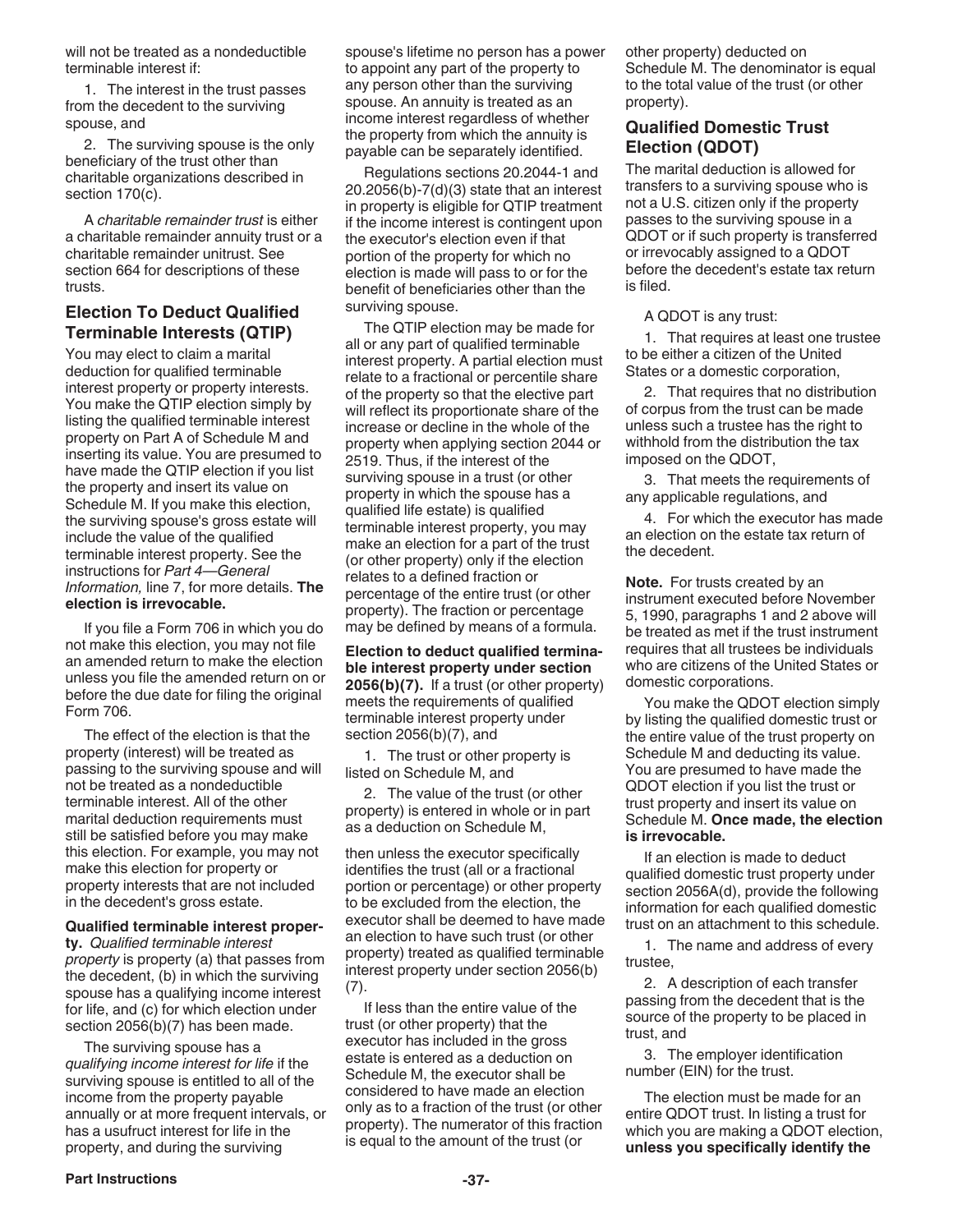#### <span id="page-37-0"></span>**trust as not subject to the election, the election will be considered made for the entire trust.**

The determination of whether a trust qualifies as a QDOT will be made as of the date the decedent's Form 706 is filed. If, however, judicial proceedings are brought before the Form 706's due date (including extensions) to have the trust revised to meet the QDOT requirements, then the determination will not be made until the court-ordered changes to the trust are made.

#### **Election to deduct qualified domestic trust property under section**

**2056A.** If a trust meets the requirement of a qualified domestic trust under section 2056A(a), the return is filed no later than 1 year after the time prescribed by law (including extensions), and the entire value of the trust or trust property is listed and entered as a deduction on Schedule M, then unless the executor specifically identifies the trust to be excluded from the election, the executor shall be deemed to have made an election to have the entire trust treated as qualified domestic trust property.

#### **Line 1**

If property passes to the surviving spouse as the result of a qualified disclaimer, check "Yes," and attach a copy of the written disclaimer required by section 2518(b).

#### **Line 3**

Section 2056(b)(7)(C)(ii) creates an automatic QTIP election for certain joint and survivor annuities that are includible in the estate under section 2039. To qualify, only the surviving spouse can have the right to receive payments before the death of the surviving spouse.

The executor can elect out of QTIP treatment, however, by checking the "Yes," box on line 3. **Once made, the election is irrevocable.** If there is more than one such joint and survivor annuity, you are not required to make the election for all of them.

If you make the election out of QTIP treatment by checking "Yes," on line 3, you cannot deduct the amount of the annuity on Schedule M. If you do not elect out, you must list the joint and survivor annuities on Schedule M.

#### **Listing Property Interests on Schedule M**

List each property interest included in the gross estate that passes from the decedent to the surviving spouse and

for which a marital deduction is claimed. This includes otherwise nondeductible terminable interest property for which you are making a QTIP election. Number each item in sequence and describe each item in detail. Describe the instrument (including any clause or paragraph number) or provision of law under which each item passed to the surviving spouse. Indicate the schedule and item number of each asset.

In listing otherwise nondeductible property for which you are making a QTIP election, unless you specifically identify a fractional portion of the trust or other property as not subject to the election, the election will be considered made for the entire interest.

Enter the value of each interest before taking into account the federal estate tax or any other death tax. The valuation dates used in determining the value of the gross estate also apply on Schedule M.

If Schedule M includes a bequest of the residue or a part of the residue of the decedent's estate, attach a copy of the computation showing how the value of the residue was determined. Include a statement showing:

• The value of all property that is included in the decedent's gross estate (Schedules A through I) but is not a part of the decedent's probate estate, such as lifetime transfers, jointly owned property that passed to the survivor on the decedent's death, and the insurance payable to specific beneficiaries;

The values of all specific and general legacies or devises, with reference to the applicable clause or paragraph of the decedent's will or codicil. (If legacies are made to each member of a class, for example, \$1,000 to each of the decedent's employees, only the number in each class and the total value of property received by them need be furnished);

The date of birth of all persons, the length of whose lives may affect the value of the residuary interest passing to the surviving spouse; and

• Any other important information such as that relating to any claim to any part of the estate not arising under the will.

**Lines 5a, 5b, and 5c.** The total of the values listed on Schedule M must be reduced by the amount of the federal estate tax, the federal GST tax, and the amount of state or other death and GST taxes paid out of the property interest involved. If you enter an amount for state or other death or GST taxes on line 5b or 5c, identify the taxes and attach your computation of them.

**Attachments.** If you list property interests passing by the decedent's will on Schedule M, attach a certified copy of the order admitting the will to probate. If, when you file the return, the court of probate jurisdiction has entered any decree interpreting the will or any of its provisions affecting any of the interests listed on Schedule M, or has entered any order of distribution, attach a copy of the decree or order. In addition, the IRS may request other evidence to support the marital deduction claimed.

# **Schedule O—Charitable, Public, and Similar Gifts and Bequests**

*If any assets to which the special rule of Regulations*  **c** special rule of Regulations<br> **Section 20.2010-2(a)(7)(ii)** *applies are reported on this schedule, do not enter any value in the last three columns. See instructions for line 23 of*  Part 5—Recapitulation *for information on how to estimate and report the value of these assets.*

#### **General**

You must complete Schedule O and file it with the return if you claim a deduction on item 22 of *Part 5—Recapitulation.*

You can claim the charitable deduction allowed under section 2055 for the value of property in the decedent's gross estate that was transferred by the decedent during life or by will to or for the use of any of the following.

• The United States, a state, a political subdivision of a state, or the District of Columbia, for exclusively public purposes.

Any corporation or association organized and operated exclusively for religious, charitable, scientific, literary, or educational purposes, including the encouragement of art, or to foster national or international amateur sports competition (but only if none of its activities involve providing athletic facilities or equipment, unless the organization is a qualified amateur sports organization) and the prevention of cruelty to children and animals. No part of the net earnings may benefit any private individual and no substantial activity may be undertaken to carry on propaganda, or otherwise attempt to influence legislation or participate in any political campaign on behalf of any candidate for public office.

A trustee or a fraternal society, order, or association operating under the lodge system, if the transferred property is to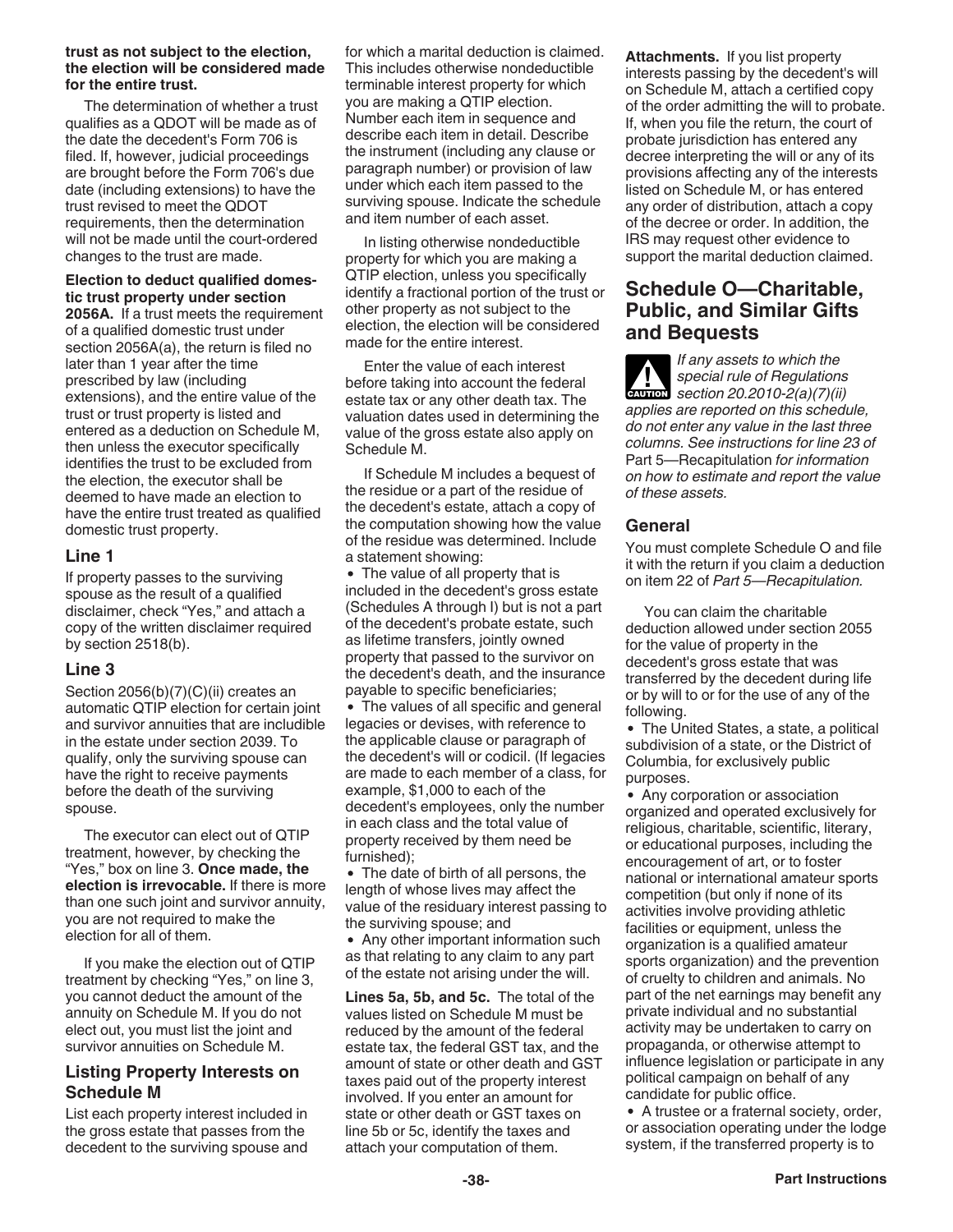<span id="page-38-0"></span>be used exclusively for religious, charitable, scientific, literary, or educational purposes, or for the prevention of cruelty to children or animals. No substantial activity may be undertaken to carry on propaganda or otherwise attempt to influence legislation, or participate in any political campaign on behalf of any candidate for public office.

Any veterans organization incorporated by an Act of Congress or any of its departments, local chapters, or posts, for which none of the net earnings benefits any private individual. Employee stock ownership plans, if the transfer qualifies as a qualified gratuitous transfer of qualified employer securities within the meaning provided in section 664(g).

For this purpose, certain Indian tribal governments are treated as states and transfers to them qualify as deductible charitable contributions. See section 7871 and Rev. Proc. 2008-55, 2008-39 I.R.B. 768, available at *[IRS.gov/pub/irs](https://www.irs.gov/pub/irs-irbs/irb08-39.pdf)[irbs/irb08-39.pdf](https://www.irs.gov/pub/irs-irbs/irb08-39.pdf)*, as modified and supplemented by subsequent revenue procedures, for a list of qualifying Indian tribal governments.

You also may claim a charitable contribution deduction for a qualifying conservation easement granted after the decedent's death under the provisions of section 2031(c)(9).

The charitable deduction is allowed for amounts that are transferred to charitable organizations as a result of either a qualified disclaimer (see *Line 2. Qualified Disclaimer,* later) or the complete termination of a power to consume, invade, or appropriate property for the benefit of an individual. It does not matter whether termination occurs because of the death of the individual or in any other way. The termination must occur within the period of time (including extensions) for filing the decedent's estate tax return and before the power has been exercised.

The deduction is limited to the amount actually available for charitable uses. Therefore, if under the terms of a will or the provisions of local law, or for any other reason, the federal estate tax, the federal GST tax, or any other estate, GST, succession, legacy, or inheritance tax is payable in whole or in part out of any bequest, legacy, or devise that would otherwise be allowed as a charitable deduction, the amount you may deduct is the amount of the bequest, legacy, or devise reduced by the total amount of the taxes.

If you elected to make installment payments of the estate tax, and the interest is payable out of property transferred to charity, you must reduce the charitable deduction by an estimate of the maximum amount of interest that will be paid on the deferred tax.

For split-interest trusts or pooled income funds, only the figure that is passing to the charity should be entered in the "Amount" column. Do not enter the entire amount that passes to the trust or fund.

If you are deducting the value of the residue or a part of the residue passing to charity under the decedent's will, attach a copy of the computation showing how you determined the value, including any reduction for the taxes described earlier.

#### Also include:

A statement that shows the values of all specific and general legacies or devises for both charitable and noncharitable uses. For each legacy or devise, indicate the paragraph or section of the decedent's will or codicil that applies. If legacies are made to each member of a class (for example, \$1,000 to each of the decedent's employees), show only the number of each class and the total value of property they received;

The date of birth of all life tenants or annuitants, the length of whose lives may affect the value of the interest passing to charity under the decedent's will;

• A statement showing the value of all property that is included in the decedent's gross estate but does not pass under the will, such as transfers, jointly owned property that passed to the survivor on the decedent's death, and insurance payable to specific beneficiaries;

• Any agreements with charitable beneficiaries, whether entered before or after the date of death of the decedent;

Verification of the sale or purchase of property that is the subject of a charitable deduction; and

• Any other important information such as that relating to any claim, not arising under the will, to any part of the estate (that is, a spouse claiming dower or curtesy, or similar rights).

#### **Line 2. Qualified Disclaimer**

The charitable deduction is allowed for amounts that are transferred to charitable organizations as a result of a qualified disclaimer. To be a *qualified disclaimer*, a refusal to accept an interest in property must meet the

conditions of section 2518. These are explained in Regulations sections 25.2518-1 through 25.2518-3. If property passes to a charitable beneficiary as the result of a qualified disclaimer, check the "Yes," box on line 2 and attach a copy of the written disclaimer required by section 2518(b).

#### **Attachments**

If the charitable transfer was made by will, attach a certified copy of the order admitting the will to probate, in addition to the copy of the will. If the charitable transfer was made by any other written instrument, attach a copy. If the instrument is of record, the copy should be certified; if not, the copy should be verified.

#### **Value**

The valuation dates used in determining the value of the gross estate also apply on Schedule O.

# **Schedule P—Credit for Foreign Death Taxes**

#### **General**

If you claim a credit on line 13 of *Part 2—Tax Computation*, complete Schedule P and file it with the return. Attach Form(s) 706-CE to Form 706 to support any credit you claim.

If the foreign government refuses to certify Form 706-CE, file it directly with the IRS as instructed on the Form 706-CE. See Form 706-CE for instructions on how to complete the form and a description of the items that must be attached to the form when the foreign government refuses to certify it.

The credit for foreign death taxes is allowable only if the decedent was a citizen or resident of the United States. However, see section 2053(d) and the related regulations for exceptions and limitations if the executor has elected, in certain cases, to deduct these taxes from the value of the gross estate. For a resident, not a citizen, who was a citizen or subject of a foreign country for which the President has issued a proclamation under section 2014(h), the credit is allowable only if the country of which the decedent was a national allows a similar credit to decedents who were U.S. citizens residing in that country.

The credit is authorized either by statute or by treaty. If a credit is authorized by a treaty, whichever of the following is the most beneficial to the estate is allowed.

• The credit figured under the treaty;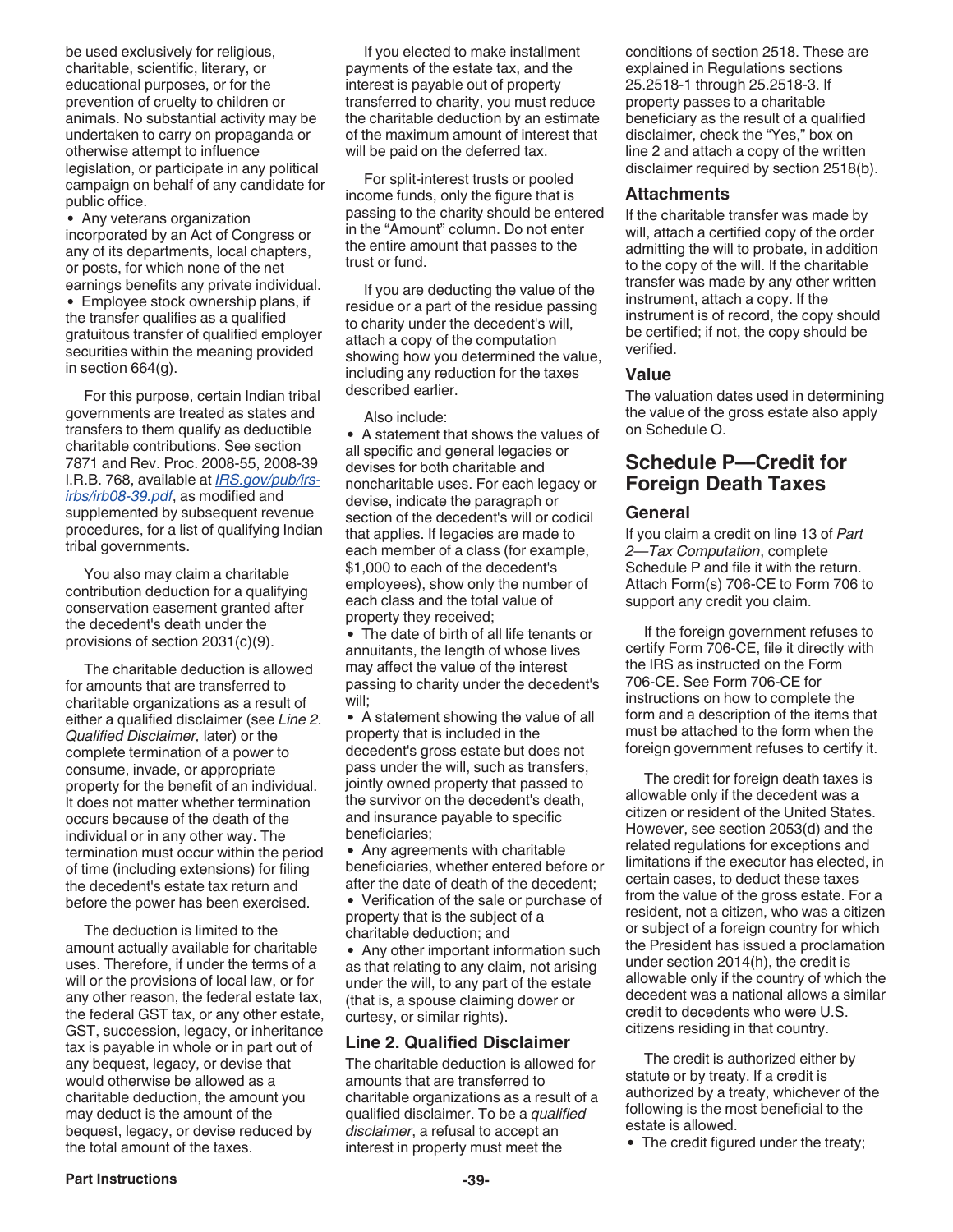<span id="page-39-0"></span>• The credit figured under the statute; or

• The credit figured under the treaty, plus the credit figured under the statute for death taxes paid to each political subdivision or possession of the treaty country that are not directly or indirectly creditable under the treaty.

Under the statute, the credit is authorized for all death taxes (national and local) imposed in the foreign country. Whether local taxes are the basis for a credit under a treaty depends upon the provisions of the particular treaty.

If a credit for death taxes paid in more than one foreign country is allowable, a separate computation of the credit must be made for each foreign country. The copies of Schedule P on which the additional computations are made should be attached to the copy of Schedule P provided in the return.

The total credit allowable for any property, whether subjected to tax by one or more than one foreign country, is limited to the amount of the federal estate tax attributable to the property. The anticipated amount of the credit may be figured on the return, but the credit cannot finally be allowed until the foreign tax has been paid and a Form 706-CE evidencing payment is filed. Section 2014(g) provides that for credits for foreign death taxes, each U.S. possession is deemed a foreign country.

Convert death taxes paid to the foreign country into U.S. dollars by using the rate of exchange in effect at the time each payment of foreign tax is made.

If a credit is claimed for any foreign death tax that is later recovered, see Regulations section 20.2016-1 for the notice required within 30 days.

#### **Limitation Period**

The credit for foreign death taxes is limited to those taxes that were actually paid and for which a credit was claimed within the later of 4 years after the filing of the estate tax return, before the date of expiration of any extension of time for payment of the federal estate tax, or 60 days after a final decision of the Tax Court on a timely filed petition for a redetermination of a deficiency.

#### **Credit Under the Statute**

For the credit allowed by the statute, the question of whether particular property is situated in the foreign country

imposing the tax is determined by the same principles that would apply in determining whether similar property of a nonresident not a U.S. citizen is situated within the United States for purposes of the federal estate tax. See the Instructions for Form 706-NA.

#### **Computation of Credit Under the Statute**

**Item 1.** Enter the amount of the estate, inheritance, legacy, and succession taxes paid to the foreign country and its possessions or political subdivisions, attributable to property that is:

- Situated in that country,
- Subjected to these taxes, and

• Included in the gross estate. The amount entered at item 1 should not include any tax paid to the foreign country for property not situated in that country and should not include any tax paid to the foreign country for property not included in the gross estate. If only a part of the property subjected to foreign taxes is both situated in the foreign country and included in the gross estate, it will be necessary to determine the portion of the taxes attributable to that part of the property. Also, attach the computation of the amount entered at item 1.

**Item 2.** Enter the value of the gross estate, less the total of the deductions on items 21 and 22 of *Part 5—Recapitulation.*

**Item 3.** Enter the value of the property situated in the foreign country that is subjected to the foreign taxes and included in the gross estate, less those portions of the deductions taken on Schedules M and O that are attributable to the property.

**Item 4.** Subtract any credit claimed on line 15 for federal gift taxes on pre-1977 gifts (section 2012) from line 12 of *Part 2—Tax Computation*, and enter the balance at item 4 of Schedule P.

### **Credit Under Treaties**

If you are reporting any items on this return based on the provisions of a death tax treaty, you may have to attach a statement to this return disclosing the return position that is treaty based. See Regulations section 301.6114-1 for details.

**In general.** If the provisions of a treaty apply to the estate of a U.S. citizen or resident, a credit is authorized for payment of the foreign death tax or taxes specified in the treaty. Treaties with death tax conventions are in effect with the following countries: Australia,

Austria, Canada, Denmark, Finland, France, Germany, Greece, Ireland, Italy, Japan, Netherlands, Norway, South Africa, Switzerland, and the United Kingdom.

A credit claimed under a treaty is in general figured on Schedule P in the same manner as the credit is figured under the statute with the following principal exceptions.

The situs rules contained in the treaty apply in determining whether property was situated in the foreign country.

• The credit may be allowed only for payment of the death tax or taxes specified in the treaty (but see the instructions earlier for credit under the statute for death taxes paid to each political subdivision or possession of the treaty country that are not directly or indirectly creditable under the treaty).

• If specifically provided, the credit is proportionately shared for the tax applicable to property situated outside both countries, or that was deemed in some instances situated within both countries.

• The amount entered at item 4 of Schedule P is the amount shown on line 12 of *Part 2—Tax Computation*, less the total of the credits claimed for federal gift taxes on pre-1977 gifts (section 2012) and for tax on prior transfers (line 14 of *Part 2—Tax Computation*). (If a credit is claimed for tax on prior transfers, it will be necessary to complete Schedule Q before completing Schedule P.) For examples of computation of credits under the treaties, see the applicable regulations.

**Computation of credit in cases where property is situated outside both countries or deemed situated within both countries.** See the appropriate treaty for details.

# **Schedule Q—Credit for Tax on Prior Transfers**

#### **General**

Complete Schedule Q and file it with the return if you claim a credit on *Part 2—Tax Computation*, line 14.

The term *transferee* means the decedent for whose estate this return is filed. If the transferee received property from a transferor who died within 10 years before, or 2 years after, the transferee, a credit is allowable on this return for all or part of the federal estate tax paid by the transferor's estate for the transfer. There is no requirement that the property be identified in the estate of the transferee or that it exist on the date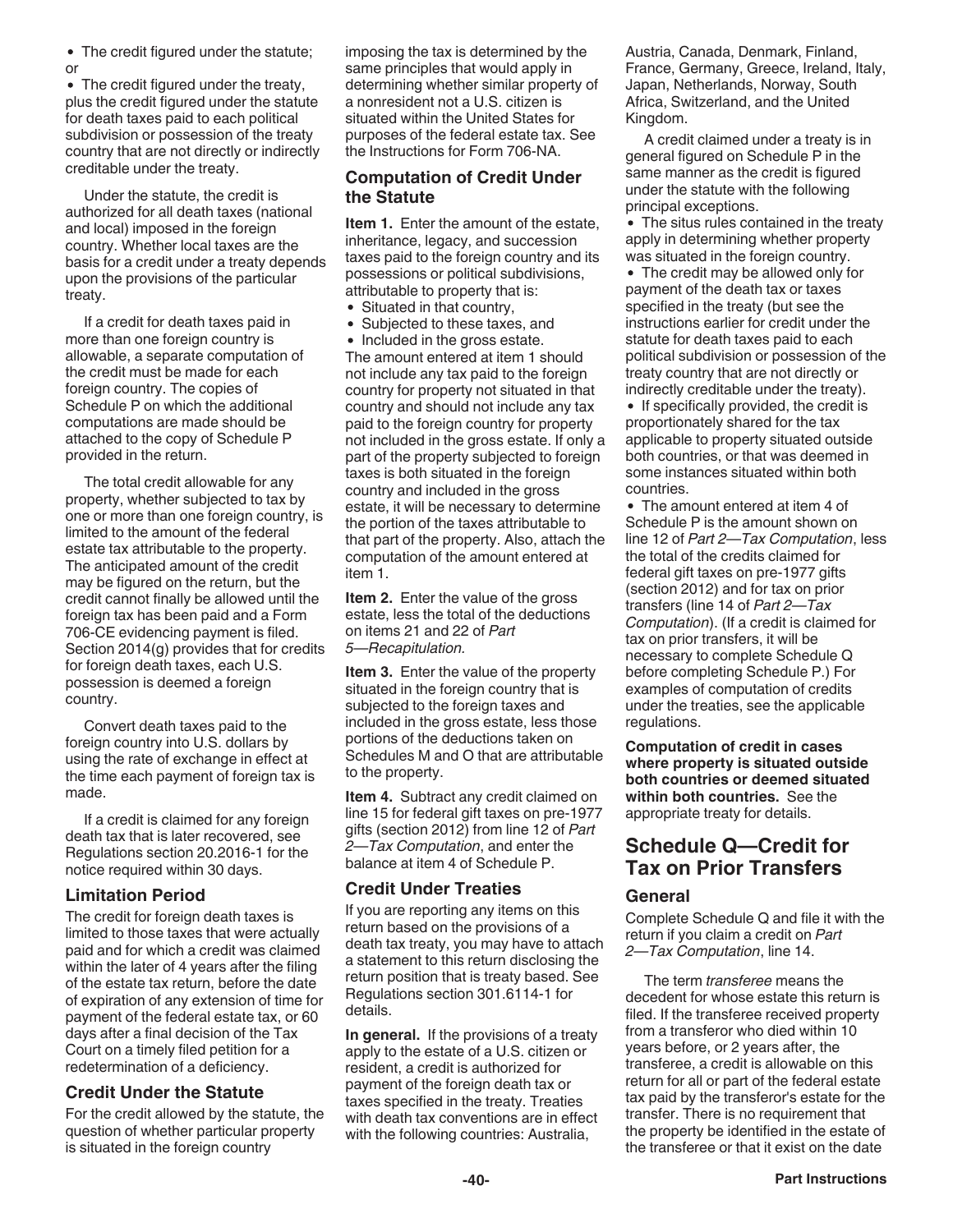<span id="page-40-0"></span>of the transferee's death. It is sufficient for the allowance of the credit that the transfer of the property was subjected to federal estate tax in the estate of the transferor and that the specified period of time has not elapsed. A credit may be allowed for property received as the result of the exercise or nonexercise of a power of appointment when the property is included in the gross estate of the donee of the power.

If the transferee was the transferor's surviving spouse, no credit is allowed for property received from the transferor to the extent that a marital deduction was allowed to the transferor's estate for the property. There is no credit for tax on prior transfers for federal gift taxes paid in connection with the transfer of the property to the transferee.

If you are claiming a credit for tax on prior transfers on Form 706-NA, you should first complete and attach *Part 5—Recapitulation* from Form 706 before figuring the credit on Schedule Q from Form 706.

Section 2056(d)(3) contains specific rules for allowing a credit for certain transfers to a spouse who was not a U.S. citizen where the property passed outright to the spouse, or to a qualified domestic trust.

#### **Property**

The term *property* includes any interest (legal or equitable) of which the transferee received the beneficial ownership. The transferee is considered the beneficial owner of property over which the transferee received a general power of appointment. Property does not include interests to which the transferee received only a bare legal title, such as that of a trustee. Neither does it include an interest in property over which the transferee received a power of appointment that is not a general power of appointment. In addition to interests in which the transferee received the complete ownership, the credit may be allowed for annuities, life estates, terms for years, remainder interests (whether contingent or vested), and any other interest that is less than the complete ownership of the property, to the extent that the transferee became the beneficial owner of the interest.

#### **Maximum Amount of the Credit**

The *maximum amount of the credit* is the smaller of:

1. The amount of the estate tax of the transferor's estate attributable to the transferred property, or

2. The amount by which:

a. An estate tax on the transferee's estate determined without the credit for tax on prior transfers exceeds

b. An estate tax on the transferee's estate determined by excluding from the gross estate the net value of the transfer.

If credit for a particular foreign death tax may be taken under either the statute or a death duty convention, and on this return the credit actually is taken under the convention, then no credit for that foreign death tax may be taken into consideration in figuring estate tax (a) or estate tax (b), above.

#### **Percent Allowable**

**Where transferee predeceased the transferor.** If not more than 2 years elapsed between the dates of death, the credit allowed is 100% of the maximum amount. If more than 2 years elapsed between the dates of death, no credit is allowed.

### **Where transferor predeceased the**

**transferee.** The percent of the maximum amount that is allowed as a credit depends on the number of years that elapsed between dates of death. It is determined using the following table.

| Period of<br><b>Time</b><br><b>Exceeding</b> | Not<br><b>Exceeding</b> | Percent<br><b>Allowable</b> |
|----------------------------------------------|-------------------------|-----------------------------|
|                                              | 2 years                 | 100                         |
| 2 years                                      | 4 years                 | 80                          |
| 4 years                                      | 6 years                 | 60                          |
| 6 years                                      | 8 years                 | 40                          |
| 8 years                                      | 10 years                | 20                          |
| 10 years                                     |                         | none                        |

# **How To Figure the Credit**

A worksheet for Schedule Q is provided to allow you to figure the limits before completing Schedule Q. Transfer the appropriate amounts from the worksheet to Schedule Q as indicated on the schedule. You do not need to file the worksheet with Form 706, but keep it for your records.

**Cases involving transfers from two or more transferors.** Part I of the worksheet and Schedule Q enable you to figure the credit for as many as three transferors. The number of transferors is irrelevant to Part II of the worksheet. If you are figuring the credit for more than three transferors, use more than one worksheet and Schedule Q, Part I, and combine the totals for the appropriate lines.

**Section 2032A additional tax.** If the transferor's estate elected special-use valuation and the additional estate tax of section 2032A(c) was imposed at any time up to 2 years after the death of the decedent for whom you are filing this return, check the box on Schedule Q. On lines 1 and 9 of the worksheet, include the property subject to the additional estate tax at its FMV rather than its special-use value. On line 10 of the worksheet, include the additional estate tax paid as a federal estate tax paid.

#### **How To Complete the Schedule Q Worksheet**

Most of the information to complete Part I of the worksheet should be obtained from the transferor's Form 706.

**Line 5.** Enter on line 5 the applicable marital deduction claimed for the transferor's estate (from the transferor's Form 706).

**Lines 10 through 18.** Enter on these lines the appropriate taxes paid by the transferor's estate.

If the transferor's estate elected to pay the federal estate tax in installments, enter on line 10 only the total of the installments that have actually been paid at the time you file this Form 706. See Rev. Rul. 83-15, 1983-1 C.B. 224, for more details.

**Line 21.** Add lines 11 (allowable applicable credit) and 13 (foreign death taxes credit) of *Part 2—Tax Computation* to the amount of any credit taken (on line 15) for federal gift taxes on pre-1977 gifts (section 2012). Subtract this total from *Part 2—Tax Computation*, line 8. Enter the result on line 21 of the worksheet.

**Line 26.** If you figured the marital deduction using the unlimited marital deduction in effect for decedents dying after 1981, for purposes of determining the marital deduction for the reduced gross estate, see Rev. Rul. 90-2, 1990-1 C.B. 169. To determine the "reduced adjusted gross estate," subtract the amount on line 25 of the Schedule Q Worksheet from the amount on line 24 of the worksheet. If community property is included in the amount on line 24 of the worksheet, figure the reduced adjusted gross estate using the rules of Regulations section 20.2056(c)-2 and Rev. Rul. 76-311, 1976-2 C.B. 261.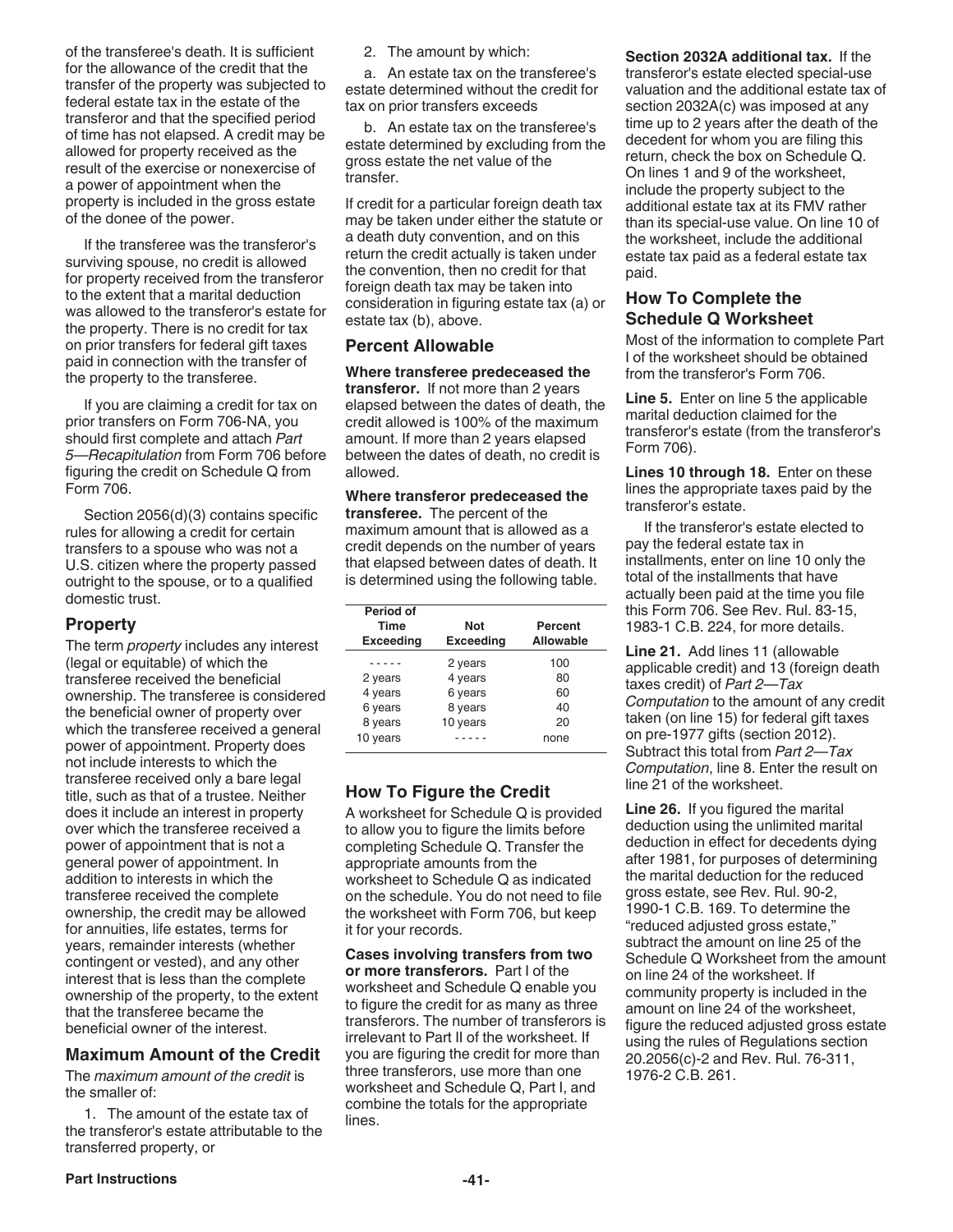#### Worksheet for Schedule Q—Credit for Tax on Prior Transfers

| Part   Transferor's tax on prior transfers<br>Transferor (From Schedule Q) |                                                                                                                                                                                                                                |                                     |                             |                                        | <b>Total for all transfers</b> |                |                 |
|----------------------------------------------------------------------------|--------------------------------------------------------------------------------------------------------------------------------------------------------------------------------------------------------------------------------|-------------------------------------|-----------------------------|----------------------------------------|--------------------------------|----------------|-----------------|
|                                                                            | Item                                                                                                                                                                                                                           | Α                                   |                             | в                                      | C                              |                | (line $8$ only) |
| 1.                                                                         | Gross value of prior transfer to this transferee                                                                                                                                                                               |                                     |                             |                                        |                                |                |                 |
| 2.                                                                         | Death taxes payable from prior transfer                                                                                                                                                                                        |                                     |                             |                                        |                                |                |                 |
| з.                                                                         | Encumbrances allocable to prior transfer                                                                                                                                                                                       |                                     |                             |                                        |                                |                |                 |
| 4.                                                                         | Obligations allocable to prior transfer.                                                                                                                                                                                       |                                     |                             |                                        |                                |                |                 |
| 5.                                                                         | Marital deduction applicable to line 1 above,<br>as shown on transferor's Form 706                                                                                                                                             |                                     |                             |                                        |                                |                |                 |
| 6.                                                                         | <b>TOTAL.</b> Add lines 2, 3, 4, and 5                                                                                                                                                                                         |                                     |                             |                                        |                                |                |                 |
|                                                                            | 7. Net value of transfers. Subtract<br>line 6 from line $1 \quad \ldots \quad \ldots$                                                                                                                                          |                                     |                             |                                        |                                |                |                 |
|                                                                            | 8. Net value of transfers. Add columns<br>A, B, and C of line 7. $\ldots$ $\ldots$                                                                                                                                             |                                     |                             |                                        |                                |                |                 |
|                                                                            | 9. Transferor's tentative taxable estate (see<br>line 3a, page 1, Form 706) $\ldots$                                                                                                                                           |                                     |                             |                                        |                                |                |                 |
| 10.                                                                        | Federal estate tax paid                                                                                                                                                                                                        |                                     |                             |                                        |                                |                |                 |
| 11.                                                                        | State death taxes paid                                                                                                                                                                                                         |                                     |                             |                                        |                                |                |                 |
| 12.                                                                        | Foreign death taxes paid                                                                                                                                                                                                       |                                     |                             |                                        |                                |                |                 |
| 13.                                                                        | Other death taxes paid                                                                                                                                                                                                         |                                     |                             |                                        |                                |                |                 |
| 14.                                                                        | <b>TOTAL taxes paid.</b> Add lines 10, 11, 12, and 13                                                                                                                                                                          |                                     |                             |                                        |                                |                |                 |
| 15.                                                                        | Value of transferor's estate. Subtract<br>$line 14 from line 9$ $\ldots$                                                                                                                                                       |                                     |                             |                                        |                                |                |                 |
|                                                                            | 16. Net federal estate tax paid on transferor's<br>estate                                                                                                                                                                      |                                     |                             |                                        |                                |                |                 |
|                                                                            | 17. Credit for gift tax paid on transferor's estate<br>with respect to pre-1977 gifts (section 2012)                                                                                                                           |                                     |                             |                                        |                                |                |                 |
|                                                                            | 18. Credit allowed transferor's estate for tax on<br>prior transfers from prior transferor(s) who died<br>within 10 years before death of decedent.                                                                            |                                     |                             |                                        |                                |                |                 |
|                                                                            | 19. Tax on transferor's estate. Add lines 16, 17, and 18                                                                                                                                                                       |                                     |                             |                                        |                                |                |                 |
| 20.                                                                        | Transferor's tax on prior transfers ((line $7 \div$<br>line $15$ $\times$ line 19 of respective estates).                                                                                                                      |                                     |                             |                                        |                                |                |                 |
|                                                                            | <b>Part II</b> Transferee's tax on prior transfers                                                                                                                                                                             |                                     |                             |                                        |                                |                |                 |
|                                                                            |                                                                                                                                                                                                                                | Item                                |                             |                                        |                                |                | Amount          |
| 21.                                                                        | Transferee's actual tax before allowance of credit for prior transfers (see instructions) enterstanding that i                                                                                                                 |                                     |                             |                                        |                                | 21             |                 |
| 22.                                                                        | Total gross estate of transferee from line 1 of the Tax Computation, page 1, Form 706.                                                                                                                                         |                                     |                             |                                        |                                | 22             |                 |
| 23.                                                                        | Net value of all transfers from line 8 of this worksheet                                                                                                                                                                       |                                     |                             | design and a state of the state of the |                                | 23<br>24       |                 |
| 24.                                                                        | Transferee's reduced gross estate. Subtract line 23 from line 22 manus and contact the contract of the contract of the 23 from line 22 manus and contact the contact of the contact of the contact of the contact of the conta |                                     |                             |                                        |                                |                |                 |
| 25.                                                                        | Total debts and deductions (not including marital and charitable deductions)<br>(line 3b of Part 2-Tax Computation, page 1 and items 18, 19, and 20 of<br>the Recapitulation, page 3, Form 706)                                |                                     |                             | $25$                                   |                                |                |                 |
| 26.                                                                        | Marital deduction from item 21, Recapitulation, page 3, Form 706<br>(see instructions).<br>the contract of the contract of the contract of the contract of the contract of the contract of the contract of                     |                                     |                             | 26                                     |                                |                |                 |
| 27.                                                                        | Charitable bequests from item 22, Recapitulation, page 3, Form 706.                                                                                                                                                            |                                     |                             | 27                                     |                                |                |                 |
| 28.                                                                        | Charitable deduction proportion (   line $23 \div$ (line $22 -$ line $25$ )   $\times$ line 27 )                                                                                                                               |                                     |                             | 28                                     |                                |                |                 |
| 29.                                                                        | Reduced charitable deduction. Subtract line 28 from line 27.                                                                                                                                                                   |                                     |                             | 29                                     |                                |                |                 |
| 30.                                                                        | Transferee's deduction as adjusted. Add lines 25, 26, and 29                                                                                                                                                                   |                                     |                             |                                        |                                | 30             |                 |
| 31.                                                                        | (a) Transferee's reduced taxable estate. Subtract line 30 from line 24                                                                                                                                                         |                                     |                             |                                        |                                | 31(a)          |                 |
|                                                                            |                                                                                                                                                                                                                                |                                     |                             |                                        |                                | 31(b)<br>31(c) |                 |
|                                                                            | (c) Total reduced taxable estate. Add lines $31(a)$ and $31(b)$ , , , , , ,                                                                                                                                                    |                                     |                             | 32                                     |                                |                |                 |
| 32.                                                                        | Tentative tax on reduced taxable estate.                                                                                                                                                                                       | 33(a)                               | and a state of the state of |                                        |                                |                |                 |
| 33.                                                                        | (a) Post-1976 gift taxes paid<br>(b) Unified credit (applicable credit amount)                                                                                                                                                 | 33(b)                               |                             |                                        |                                |                |                 |
|                                                                            | (c) Section 2012 gift tax credit                                                                                                                                                                                               | 33(c)                               |                             |                                        |                                |                |                 |
|                                                                            | (d) Section 2014 foreign death tax credit                                                                                                                                                                                      | 33(d)                               |                             |                                        |                                |                |                 |
|                                                                            | (e) Total credits. Add lines 33(a) through 33(d).                                                                                                                                                                              | the contract of the contract of the |                             | 33(e)                                  |                                |                |                 |
| 34.                                                                        | Net tax on reduced taxable estate. Subtract line 33(e) from line 32                                                                                                                                                            |                                     |                             | $\alpha$ . $\alpha$ , $\alpha$         |                                | 34             |                 |
| 35.                                                                        | Transferee's tax on prior transfers. Subtract line 34 from line 21                                                                                                                                                             |                                     |                             |                                        |                                | 35             |                 |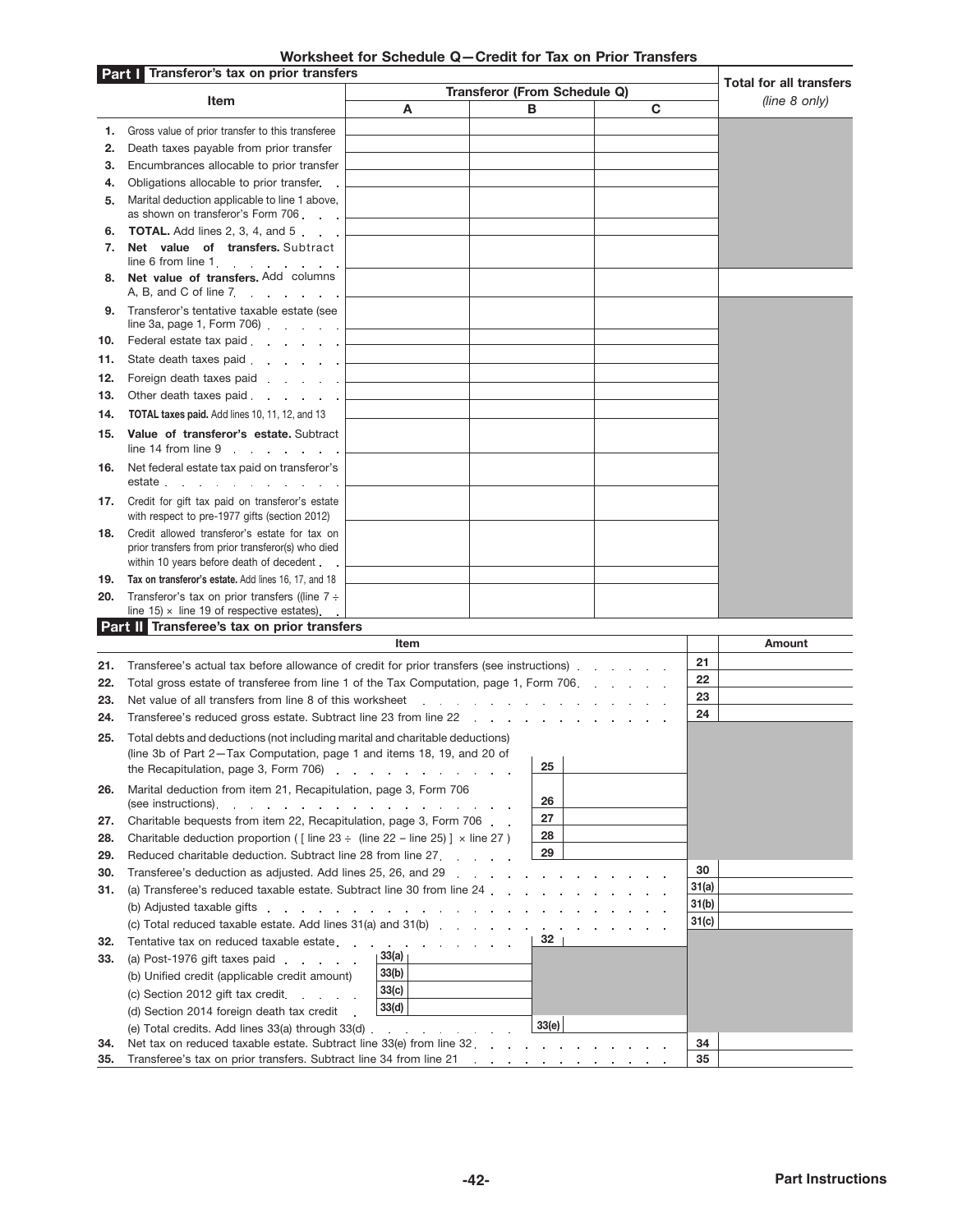# <span id="page-42-0"></span>**Schedules R and R-1—Generation-Skipping Transfer Tax**

#### **Introduction and Overview**

Schedule R is used to figure the generation-skipping transfer (GST) tax that is payable by the estate. Schedule R-1 is used to figure the GST tax that is payable by certain trusts that are includible in the gross estate.

The GST tax reported on Form 706 is imposed on only direct skips occurring at death. Unlike the estate tax, which is imposed on the value of the entire taxable estate regardless of who receives it, the GST tax is imposed on only the value of interests in property, wherever located, that actually pass to certain transferees, who are referred to as *skip persons* (defined later).

For purposes of Form 706, the property interests transferred must be includible in the gross estate before they are subject to the GST tax. Therefore, the first step in figuring the GST tax liability is to determine the property interests includible in the gross estate by completing Schedules A through I of Form 706.

The second step is to determine who the skip persons are. To do this, assign each transferee to a generation and determine whether each transferee is a *natural person* or a *trust* for GST purposes. See section 2613 and Regulations section 26.2612–1(d) for details.

The third step is to determine which skip persons are transferees of *interests in property.* If the skip person is a natural person, anything transferred is an interest in property. If the skip person is a trust, make this determination using the rules under *Interest in property*, later. These first three steps are described in detail under the main heading, *Determining Which Transfers Are Direct Skips,* later.

The fourth step is to determine whether to enter the transfer on Schedule R or on Schedule R-1. See the rules under the main heading, *Dividing Direct Skips Between Schedules R and R-1*.

The fifth step is to complete Schedules R and R-1 using the *How To Complete* instructions for each schedule.

#### **Determining Which Transfers Are Direct Skips**

**Effective dates.** The rules below apply only for the purpose of determining if a

transfer is a direct skip that should be reported on Schedule R or R-1 of Form 706.

*In general.* The GST tax is effective for the estates of decedents dying after October 22, 1986.

*Irrevocable trusts.* The GST tax will not apply to any transfer under a trust that was irrevocable on September 25, 1985, but only to the extent that the transfer was not made out of corpus added to the trust after September 25, 1985. An addition to the corpus after that date will cause a proportionate part of future income and appreciation to be subject to the GST tax. For more information, see Regulations section 26.2601-1(b)(1).

*Mental disability.* If, on October 22, 1986, the decedent was under a mental disability to change the disposition of his or her property and did not regain the competence to dispose of property before death, the GST tax will not apply to any property included in the gross estate (other than property transferred on behalf of the decedent during life and after October 21, 1986). The GST tax also will not apply to any transfer under a trust to the extent that the trust consists of property included in the gross estate (other than property transferred on behalf of the decedent during life and after October 21, 1986).

*Under a mental disability* means the decedent lacked the competence to execute an instrument governing the disposition of his or her property, regardless of whether there was an adjudication of incompetence or an appointment of any other person charged with the care of the person or property of the transferor.

If the decedent had been adjudged mentally incompetent, a copy of the judgment or decree must be filed with this return.

If the decedent had not been adjudged mentally incompetent, the executor must file with the return a certification from a qualified physician stating that in his opinion the decedent had been mentally incompetent at all times on and after October 22, 1986, and that the decedent had not regained the competence to modify or revoke the terms of the trust or will prior to his death or a statement as to why no such certification may be obtained from a physician.

**Direct skip.** The GST tax reported on Form 706 and Schedule R-1 is imposed only on direct skips. For purposes of

Form 706, a *direct skip* is a transfer that is:

- Subject to the estate tax,
- Of an interest in property, and
- To a skip person.

All three requirements must be met before the transfer is subject to the GST tax. A transfer is subject to the estate tax if you are required to list it on any of Schedules A through I of Form 706. To determine if a transfer is of an interest in property and to a skip person, you must first determine if the transferee is a natural person or a trust as defined later.

**Trust.** For purposes of the GST tax, a *trust* includes not only an ordinary trust (as defined in *Special rule for trusts other than ordinary trusts,* later), but also any other arrangement (other than an estate) which, although not explicitly a trust, has substantially the same effect as a trust. For example, a trust includes life estates with remainders, terms for years, and insurance and annuity contracts.

Substantially separate and independent shares of different beneficiaries in a trust are treated as separate trusts.

**Interest in property.** If a transfer is made to a natural person, it is always considered a transfer of *an interest in property* for purposes of the GST tax.

If a transfer is made to a trust, a person will have an interest in the property transferred to the trust if that person either has a present right to receive income or corpus from the trust (such as an income interest for life) or is a permissible current recipient of income or corpus from the trust (that is, may receive income or corpus at the discretion of the trustee).

**Skip person.** A transferee who is a natural person is a *skip person* if that transferee is assigned to a generation that is two or more generations below the generation assignment of the decedent. See *Determining the generation of a transferee,* later.

A transferee who is a trust is a skip person if all the interests in the property (as defined above) transferred to the trust are held by skip persons. Thus, whenever a non-skip person has an interest in a trust, the trust will not be a skip person even though a skip person also has an interest in the trust.

A trust also will be a skip person if there are no interests in the property transferred to the trust held by any person, and future distributions or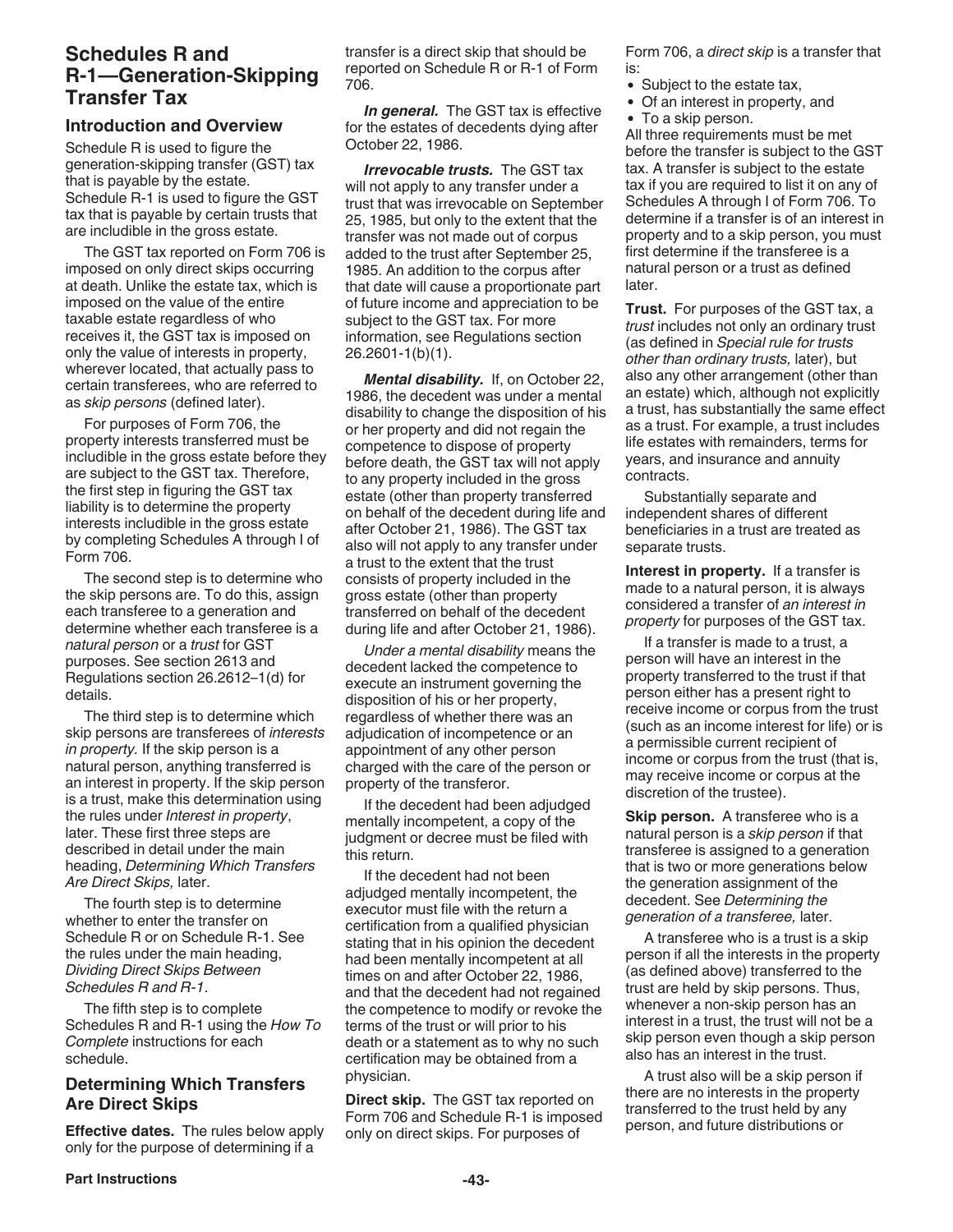terminations from the trust can be made only to skip persons.

**Non-skip person.** A *non-skip person* is any transferee who is not a skip person.

**Determining the generation of a transferee.** Generally, a generation is determined along family lines as follows.

1. Where the beneficiary is a lineal descendant of a grandparent of the decedent (that is, the decedent's cousin, niece, nephew, etc.), the number of generations between the decedent and the beneficiary is determined by subtracting the number of generations between the grandparent and the decedent from the number of generations between the grandparent and the beneficiary.

2. Where the beneficiary is a lineal descendant of a grandparent of a spouse (or former spouse) of the decedent, the number of generations between the decedent and the beneficiary is determined by subtracting the number of generations between the grandparent and the spouse (or former spouse) from the number of generations between the grandparent and the beneficiary.

3. A person who at any time was married to a person described in (1) or (2) above is assigned to the generation of that person. A person who at any time was married to the decedent is assigned to the decedent's generation.

4. A relationship by adoption or half-blood is treated as a relationship by whole-blood.

5. A person who is not assigned to a generation according to (1), (2), (3), or (4) above is assigned to a generation based on his or her birth date, as follows.

a. A person who was born not more than 12**<sup>1</sup> <sup>2</sup>** years after the decedent is in the decedent's generation.

b. A person born more than 12**<sup>1</sup>** years, but not more than 37**<sup>1</sup> <sup>2</sup>** years, after the decedent is in the first generation younger than the decedent.

c. A similar rule applies for a new generation every 25 years.

If more than one of the rules for assigning generations applies to a transferee, that transferee is generally assigned to the youngest of the generations that would apply.

If an estate, trust, partnership, corporation, or other entity (other than certain charitable organizations and trusts described in sections 511(a)(2)

and  $511(b)(2)$ ) is a transferee, then each person who indirectly receives the property interests through the entity is treated as a transferee and is assigned to a generation as explained in the above rules. However, this look-through rule does not apply for the purpose of determining whether a transfer to a trust is a direct skip.

*Generation assignment where intervening parent is deceased.* A special rule may apply in the case of the death of a parent of the transferee. For terminations, distributions, and transfers after December 31, 1997, the existing rule that applied to grandchildren of the decedent has been extended to apply to other lineal descendants.

If property is transferred to an individual who is a descendant of a parent of the transferor, and that individual's parent (who is a lineal descendant of the parent of the transferor) is deceased at the time the transfer is subject to gift or estate tax, then for purposes of generation assignment, the individual is treated as if he or she is a member of the generation that is one generation below the lower of:

The transferor's generation, or • The generation assignment of the youngest living ancestor of the individual, who is also a descendant of the parent of the transferor.

The same rules apply to the generation assignment of any descendant of the individual.

This rule does not apply to a transfer to an individual who is not a lineal descendant of the transferor if the transferor has any living lineal descendants.

If any transfer of property to a trust would have been a direct skip except for this generation assignment rule, then the rule also applies to transfers from the trust attributable to such property.

**2** See examples in Regulations section 26.2651–1(c).

> *Generation assignment under Notice 2017–15.* Notice 2017-15 permits a taxpayer to reduce his or her GST exemption allocated to transfers that were made to or for the benefit of transferees whose generation assignment is changed as a result of the Windsor decision. A taxpayer's GST exemption that was allocated to a transfer to (or to a trust for the sole benefit of) one or more transferees whose generation assignment should have been determined on the basis of a familial relationship as the result of the

Windsor decision, and are non-skip persons, is deemed void. For additional information go to *[Estate and Gift taxes](https://www.irs.gov/businesses/small-businesses-self-employed/estate-and-gift-taxes) [at www.irs.gov.](https://www.irs.gov/businesses/small-businesses-self-employed/estate-and-gift-taxes)*

*Ninety-day rule.* For purposes of determining if an individual's parent is deceased at the time of a testamentary transfer, an individual's parent who dies no later than 90 days after a transfer occurring by reason of the death of the transferor is treated as having predeceased the transferor. The 90-day rule applies to transfers occurring on or after July 18, 2005. See Regulations section 26.2651-1, for more information.

*Charitable organizations.*  Charitable organizations and trusts described in sections 511(a)(2) and 511(b)(2) are assigned to the decedent's generation. Transfers to such organizations are therefore not

subject to the GST tax.

*Charitable remainder trusts.*  Transfers to or in the form of charitable remainder annuity trusts, charitable remainder unitrusts, and pooled income funds are not considered made to skip persons and, therefore, are not direct skips even if all of the life beneficiaries are skip persons.

**Estate tax value.** Estate tax value is the value shown on Schedules A through I of this Form 706.

*Examples.* The rules above can be illustrated by the following examples.

1. Under the will, the decedent's house is transferred to the decedent's daughter for her life with the remainder passing to her children. This transfer is made to a "trust" even though there is no explicit trust instrument. The interest in the property transferred (the present right to use the house) is transferred to a non-skip person (the decedent's daughter). Therefore, the trust is not a skip person because there is an interest in the transferred property that is held by a non-skip person. The transfer is not a direct skip.

2. The will bequeaths \$100,000 to the decedent's grandchild. This transfer is a direct skip that is not made in trust and should be shown on Schedule R.

3. The will establishes a trust that is required to accumulate income for 10 years and then pay its income to the decedent's grandchildren for the rest of their lives and, upon their deaths, distribute the corpus to the decedent's great-grandchildren. Because the trust has no current beneficiaries, there are no present interests in the property transferred to the trust. All of the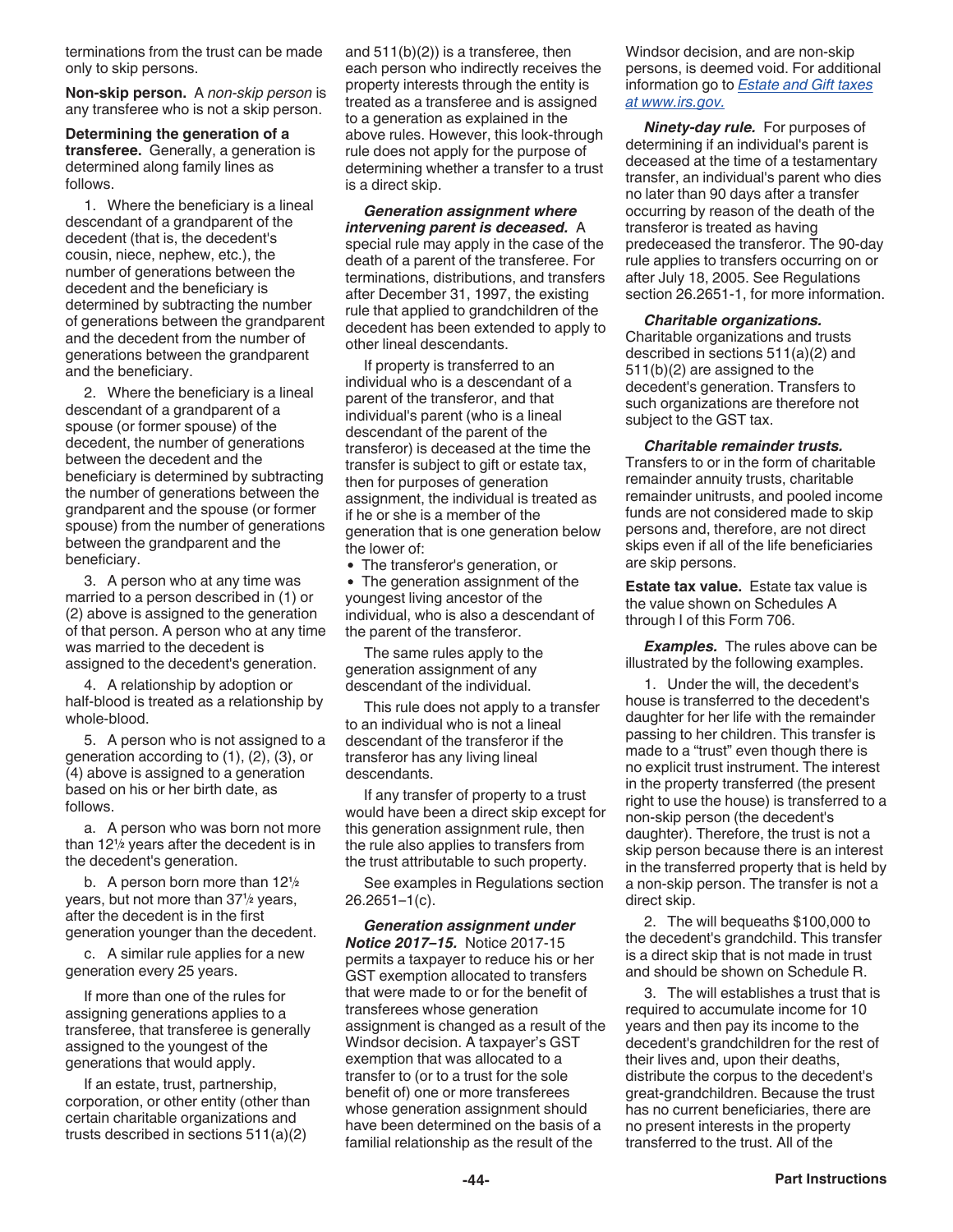persons to whom the trust can make future distributions (including distributions upon the termination of interests in property held in trust) are skip persons (for example, the decedent's grandchildren and great-grandchildren). Therefore, the trust itself is a skip person and you should show the transfer on Schedule R.

4. The will establishes a trust that is to pay all of its income to the decedent's grandchildren for 10 years. At the end of 10 years, the corpus is to be distributed to the decedent's children. All of the present interests in this trust are held by skip persons. Therefore, the trust is a skip person and you should show this transfer on Schedule R. You should show the estate tax value of all the property transferred to the trust even though the trust has some ultimate beneficiaries who are non-skip persons.

#### **Dividing Direct Skips Between Schedules R and R-1**

*Report all generation-skipping transfers on Schedule R unless the rules below specifically provide that they are to be reported on Schedule R-1.* **TIP**

Under section 2603(a)(2), the GST tax on direct skips from a trust (as defined for GST tax purposes) is to be paid by the trustee and not by the estate. Schedule R-1 serves as a notification from the executor to the trustee that a GST tax is due.

For a direct skip to be reportable on Schedule R-1, the trust must be includible in the decedent's gross estate.

If the decedent was a surviving spouse receiving benefits for his or her lifetime from a marital deduction power of appointment (or QTIP) trust created by the decedent's spouse, then transfers caused by reason of the decedent's death from that trust to skip persons are direct skips required to be reported on Schedule R-1.

If a direct skip is made "from a trust" under these rules, it is reportable on Schedule R-1 even if it also is made "to a trust" rather than to an individual.

Similarly, if property in a trust (as defined for GST tax purposes) is included in the decedent's gross estate under sections 2035, 2036, 2037, 2038, 2039, 2041, or 2042 and such property is, by reason of the decedent's death, transferred to skip persons, the transfers are direct skips required to be reported on Schedule R-1.

**Special rule for trusts other than ordinary trusts.** An *ordinary trust* is defined in Regulations section 301.7701-4(a) as "an arrangement created by a will or by an inter vivos declaration whereby trustees take title to property for the purpose of protecting or conserving it for the beneficiaries under the ordinary rules applied in chancery or probate courts." Direct skips from ordinary trusts are required to be reported on Schedule R-1 regardless of their size unless the executor also is a trustee (see *Executor as trustee,*  below).

Direct skips from trusts that are trusts for GST tax purposes but are not ordinary trusts are to be shown on Schedule R-1 only if the total of all tentative maximum direct skips from the entity is \$250,000 or more. If this total is less than \$250,000, the skips should be shown on Schedule R. For purposes of the \$250,000 limit, *tentative maximum direct skips* is the amount you would enter on line 5 of Schedule R-1 if you were to file that schedule.

A liquidating trust (such as a bankruptcy trust) under Regulations section 301.7701-4(d) is not treated as an ordinary trust for the purposes of this special rule.

If the proceeds of a life insurance policy are includible in the gross estate and are payable to a beneficiary who is a skip person, the transfer is a direct skip from a trust that is not an ordinary trust. It should be reported on Schedule R-1 if the total of all the tentative maximum direct skips from the company is \$250,000 or more. Otherwise, it should be reported on Schedule R.

Similarly, if an annuity is includible on Schedule I and its survivor benefits are payable to a beneficiary who is a skip person, then the estate tax value of the annuity should be reported as a direct skip on Schedule R-1 if the total tentative maximum direct skips from the entity paying the annuity is \$250,000 or more.

**Executor as trustee.** If any of the executors of the decedent's estate are trustees of the trust, then all direct skips for that trust must be shown on Schedule R and not on Schedule R-1, even if they would otherwise have been required to be shown on Schedule R-1. This rule applies even if the trust has other trustees who are not executors of the decedent's estate.

#### **How To Complete Schedules R and R-1**

**Valuation.** Enter on Schedules R and R-1 the estate tax value of the property interests subject to the direct skips. If you elected alternate valuation (section 2032) and/or special-use valuation (section 2032A), you must use the alternate and/or special-use values on Schedules R and R-1.

#### **How To Complete Schedule R**

#### **Part 1. GST Exemption Reconciliation**

Part 1, line 6, of both Parts 2 and 3, and line 4 of Schedule R-1 are used to allocate the decedent's GST exemption. This allocation is made by filing Form 706 and attaching a completed Schedule R and/or R-1. Once made, the allocation is irrevocable. You are not required to allocate all of the decedent's GST exemption. However, the portion of the exemption that you do not allocate will be allocated by the IRS under the deemed allocation of unused GST exemption rules of section 2632(e).

For transfers made through 1998, the GST exemption was \$1 million. The current GST exemption is \$5,490,000. The exemption amounts for 1999 through 2016 are as follows.

| <b>Year of transfer</b> | <b>GST</b> exemption |
|-------------------------|----------------------|
| 1999                    | \$1,010,000          |
| 2000                    | \$1.030.000          |
| 2001                    | \$1.060.000          |
| 2002                    | \$1,100,000          |
| 2003                    | \$1.120.000          |
| 2004 and 2005           | \$1,500,000          |
| 2006, 2007, and 2008    | \$2,000,000          |
| 2009                    | \$3,500,000          |
| 2010 and 2011           | \$5,000,000          |
| 2012                    | \$5,120,000          |
| 2013                    | \$5.250.000          |
| 2014                    | \$5.340.000          |
| 2015                    | \$5.430.000          |
| 2016                    | \$5.450.000          |
|                         |                      |

The amount of each increase can only be allocated to transfers made (or appreciation that occurred) during or after the year of the increase. The following example shows the application of this rule.

*Example.* In 2003, G made a direct skip of \$1,120,000 and applied her full \$1,120,000 of GST exemption to the transfer. G made a \$450,000 taxable direct skip in 2004 and another of \$90,000 in 2006. For 2004, G can only apply \$380,000 of exemption (\$380,000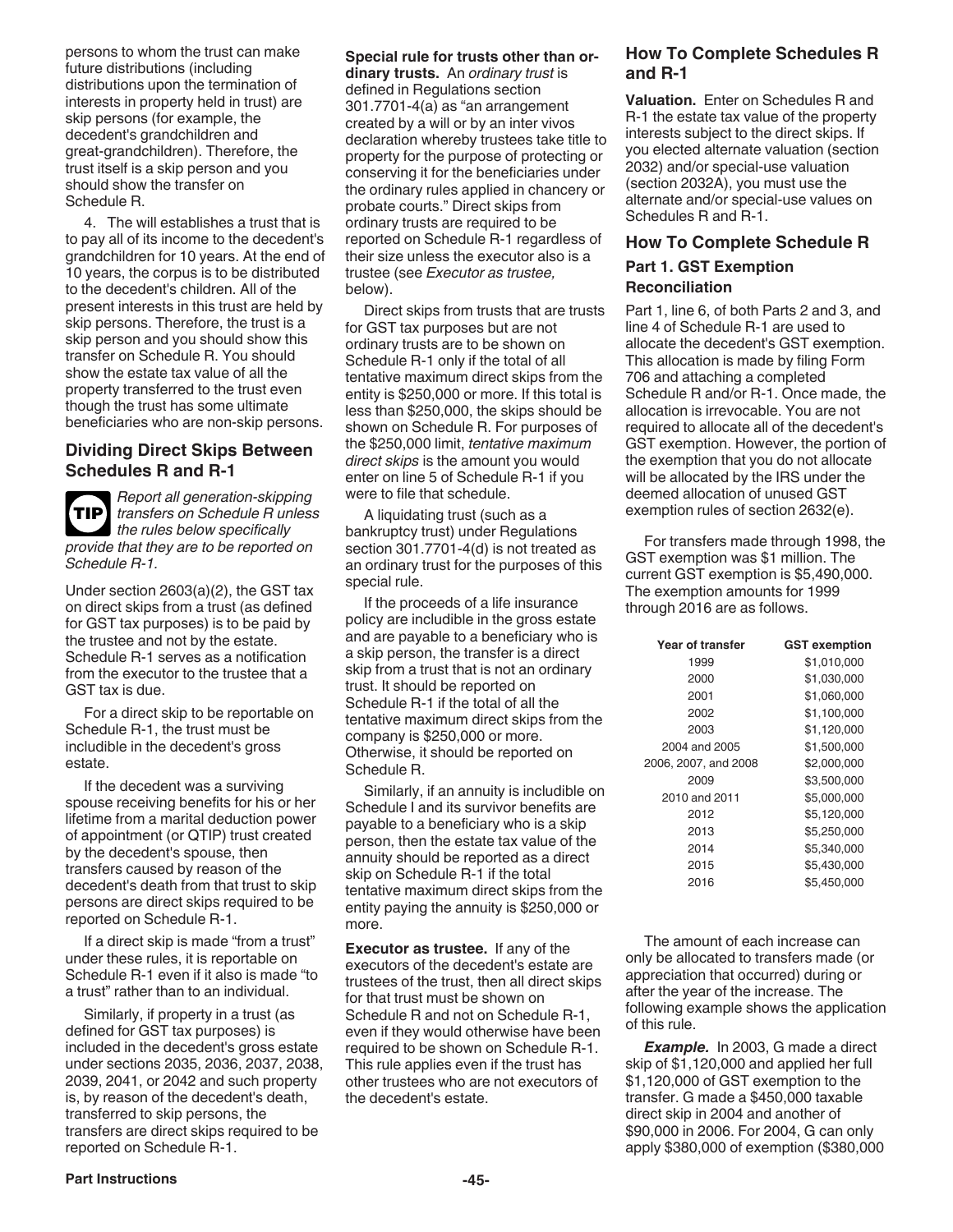<span id="page-45-0"></span>inflation adjustment from 2004) to the \$450,000 transfer in 2004. For 2006, G can apply \$90,000 of exemption to the 2006 transfer, but nothing to the transfer made in 2004. At the end of 2006, G would have \$410,000 of unused exemption that she can apply to future transfers (or appreciation) starting in 2007.

**Special QTIP election.** In the case of property for which a marital deduction is allowed to the decedent's estate under section 2056(b)(7) (QTIP election), section 2652(a)(3) allows you to treat such property for purposes of the GST tax as if the election to be treated as qualified terminable interest property had not been made.

The section 2652(a)(3) election must include the value of all property in the trust for which a QTIP election was allowed under section 2056(b)(7).

If a section 2652(a)(3) election is made, then the decedent will, for GST tax purposes, be treated as the transferor of all the property in the trust for which a marital deduction was allowed to the decedent's estate under section 2056(b)(7). In this case, the executor of the decedent's estate may allocate part or all of the decedent's GST exemption to the property.

You make the election simply by listing qualifying property on line 9 of Part 1.

**Line 2.** These allocations will have been made either on Forms 709 filed by the decedent or on Notices of Allocation made by the decedent for inter vivos transfers that were not direct skips but to which the decedent allocated the GST exemption. These allocations by the decedent are irrevocable.

Also include on this line allocations deemed to have been made by the decedent under the rules of section 2632. Unless the decedent elected out of the deemed allocation rules, allocations are deemed to have been made in the following order.

1. To inter vivos direct skips, and

2. Beginning with transfers made after December 31, 2000, to lifetime transfers to certain trusts, by the decedent, that constituted indirect skips that were subject to the gift tax.

For more information, see section 2632 and related regulations.

**Line 3.** Make an entry on this line if you are filing Form(s) 709 for the decedent and wish to allocate any exemption.

**Lines 4, 5, and 6.** These lines represent your allocation of the GST exemption to direct skips made by reason of the decedent's death. Complete Parts 2 and 3 and Schedule R-1 before completing these lines.

**Line 9.** Line 9 is used to allocate the remaining unused GST exemption (from line 8) and to help you figure the trust's inclusion ratio. Line 9 is a Notice of Allocation for allocating the GST exemption to trusts as to which the decedent is the transferor and from which a generation-skipping transfer could occur after the decedent's death.

If line 9 is not completed, the deemed allocation at death rules will apply to allocate the decedent's remaining unused GST exemption. The exemption will be first allocated to property that is the subject of a direct skip occurring at the decedent's death, and then to trusts as to which the decedent is the transferor. To avoid the application of the deemed allocation rules, you should enter on line 9 every trust (except certain trusts entered on Schedule R-1, as described later) to which you wish to allocate any part of the decedent's GST exemption. Unless you enter a trust on line 9, the unused GST exemption will be allocated to it under the deemed allocation rules.

If a trust is entered on Schedule R-1, the amount you entered on line 4 of Schedule R-1 serves as a Notice of Allocation and you need not enter the trust on line 9 unless you wish to allocate more than the Schedule R-1, line 4 amount to the trust. However, you must enter the trust on line 9 if you wish to allocate any of the unused GST exemption amount to it. Such an additional allocation would not ordinarily be appropriate in the case of a trust entered on Schedule R-1 when the trust property passes outright (rather than to another trust) at the decedent's death. However, where section 2032A property is involved, it may be appropriate to allocate additional exemption amounts to the property. See the instructions for line 10, later.

*To avoid application of the deemed allocation rules, Form*  **z** *deemed allocation rules, Form*<br> *706 and Schedule R should be filed to allocate the exemption to trusts that may later have taxable terminations or distributions under section 2612 even if the form is not required to be filed to report estate or GST tax.*

*Line 9, column C.* Enter the GST exemption, included on lines 2 through 6 of Part 1 of Schedule R (discussed above), that was allocated to the trust.

*Line 9, column D.* Allocate the amount on line 8 of Part 1 of Schedule R in line 9, column D. This amount may be allocated to transfers into trusts that are not otherwise reported on Form 706. For example, the line 8 amount may be allocated to an inter vivos trust established by the decedent during his or her lifetime and not included in the gross estate. This allocation is made by identifying the trust on line 9 and making an allocation to it using column D. If the trust is not included in the gross estate, value the trust as of the date of death. Inform the trustee of each trust listed on line 9 of the total GST exemption you allocated to the trust. The trustee will need this information to figure the GST tax on future distributions and terminations.

*Line 9, column E. Trust's inclusion ratio.* The trustee must know

the trust's inclusion ratio to figure the trust's GST tax for future distributions and terminations. You are not required to inform the trustee of the inclusion ratio and may not have enough information to figure it. Therefore, you are not required to make an entry in column E. However, column E and the worksheet later are provided to assist you in figuring the inclusion ratio for the trustee if you wish to do so.

Inform the trustee of the amount of the GST exemption you allocated to the trust. Line 9, columns C and D, may be used to figure this amount for each trust.

**Note.** This worksheet will figure an accurate inclusion ratio only if the decedent was the only settlor of the trust. Use a separate worksheet for each trust (or a separate share of a trust that is treated as a separate trust).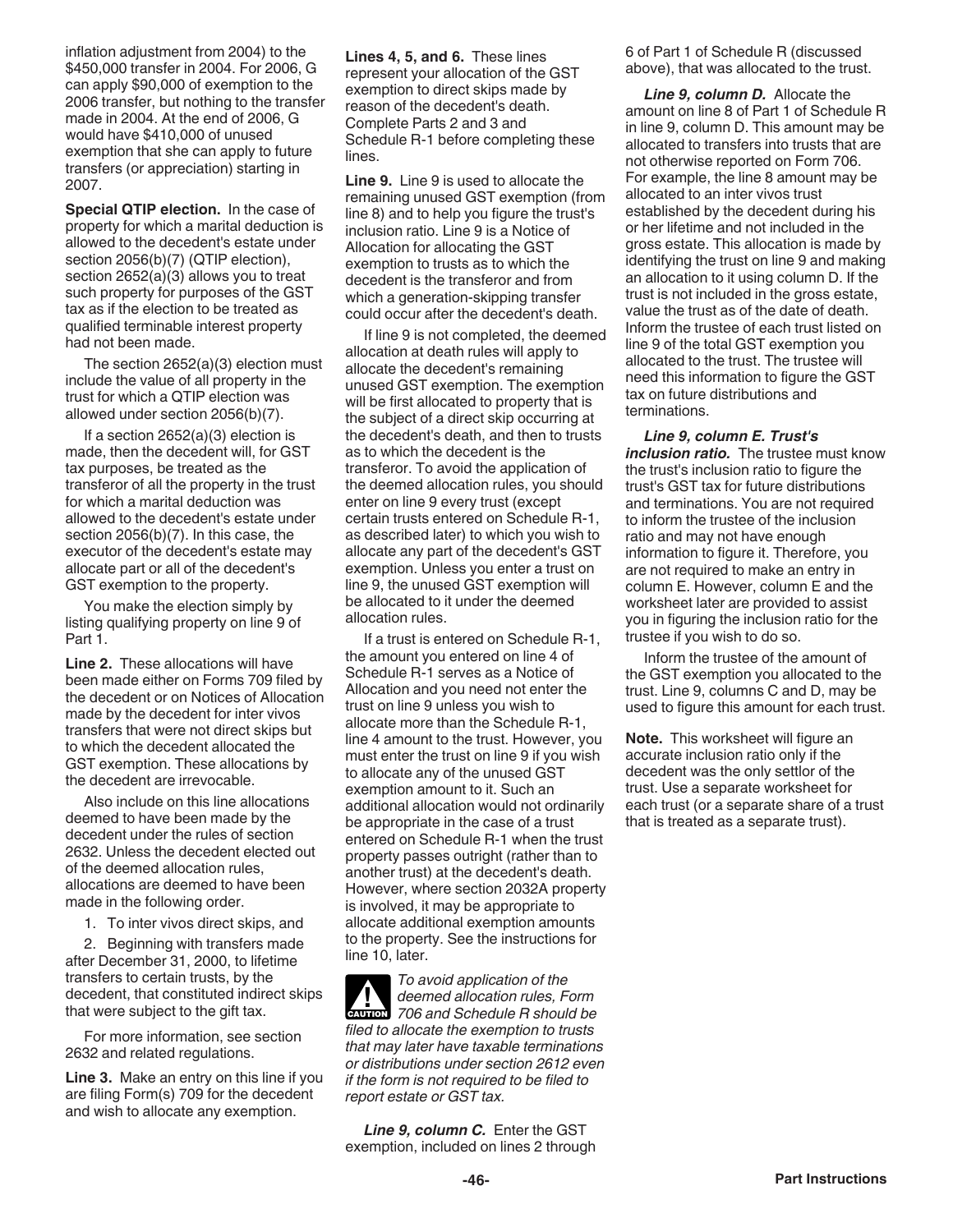#### <span id="page-46-0"></span>**WORKSHEET (inclusion ratio):**

| 1. | Total estate and gift tax value of<br>all of the property interests that<br>passed to the trust |
|----|-------------------------------------------------------------------------------------------------|
| 2. | Estate taxes, state death taxes,                                                                |
|    | and other charges actually<br>recovered from the trust                                          |
| 3  | GST taxes imposed on direct                                                                     |
|    | skips to skip persons other than                                                                |
|    | this trust and borne by the                                                                     |
|    | property transferred to this<br><u>trustance</u>                                                |
| 4  | GST taxes actually recovered                                                                    |
|    | from this trust (from Schedule R,                                                               |
|    | Part 2, line 8 or Schedule R-1,                                                                 |
|    | line 6)<br>.                                                                                    |
| 5  | Add lines 2 through $4 \ldots$                                                                  |
| 6  | Subtract line 5 from line 1                                                                     |
| 7  | Add columns C and D of                                                                          |
|    | $line 9$                                                                                        |
| 8  | Divide line $7$ by line $6 \ldots$ .                                                            |
| 9  | Trust's inclusion ratio. Subtract                                                               |
|    | line 8 from 1.000 $\, \ldots \, \ldots \,$ .                                                    |

**Line 10. Special-use allocation.** For skip persons who receive an interest in section 2032A special-use property, you may allocate more GST exemption than the direct skip amount to reduce the additional GST tax that would be due when the interest is later disposed of or qualified use ceases. See Schedule A-1, above, for more details about this additional GST tax.

Enter on line 10 the total additional GST exemption available to allocate to all skip persons who received any interest in section 2032A property. Attach a special-use allocation statement listing each such skip person and the amount of the GST exemption allocated to that person.

If you do not allocate the GST exemption, it will be automatically allocated under the deemed allocation at death rules. To the extent any amount is not so allocated, it will be automatically allocated to the earliest disposition or cessation that is subject to the GST tax. Under certain circumstances, post-death events may cause the decedent to be treated as a transferor for purposes of Chapter 13.

Line 10 may be used to set aside an exemption amount for such an event. Attach a statement listing each such event and the amount of exemption allocated to that event.

#### **Parts 2 and 3.**

Use Part 2 to figure the GST tax on transfers in which the property interests transferred are to bear the GST tax on the transfers. Use Part 3 to report the GST tax on transfers in which the

property interests transferred do not bear the GST tax on the transfers.

Section 2603(b) requires that unless the governing instrument provides otherwise, the GST tax is to be charged to the property constituting the transfer. Therefore, you will usually enter all of the direct skips on Part 2.

You may enter a transfer on Part 3 only if the will or trust instrument directs, by specific reference, that the GST tax is not to be paid from the transferred property interests.

Part 2, line 3. Enter zero on this line unless the will or trust instrument specifies that the GST taxes will be paid by property other than that constituting the transfer (as described above). Enter on line 3 the total of the GST taxes shown on Part 3 and Schedule(s) R-1 that are payable out of the property interests shown on Part 2, line 1.

**Part 2. line 6.** Do not enter more than the amount on line 5. Additional allocations may be made using Part 1.

**Part 3, line 3.** See the instructions to Part 2, line 3 above. Enter only the total of the GST taxes shown on Schedule(s) R-1 that are payable out of the property interests shown on Part 3, line 1.

**Part 3, line 6.** See the instructions to Part 2, line 6 above.

#### **How To Complete Schedule R-1**

**Filing due date.** Enter the due date of Form 706. You must send the copies of Schedule R-1 to the fiduciary before this date.

**Line 4.** Do not enter more than the amount on line 3. If you wish to allocate an additional GST exemption, you must use Schedule R, Part 1. Making an entry on line 4 constitutes a Notice of Allocation of the decedent's GST exemption to the trust.

**Line 6.** If the property interests entered on line 1 will not bear the GST tax, multiply line 6 by 40% (0.40).

**Signature.** The executor(s) must sign Schedule R-1 in the same manner as Form 706. See *Signature and Verification,* above.

**Filing Schedule R-1.** Attach to Form 706 one copy of each Schedule R-1 that you prepare. Send two copies of each Schedule R-1 to the fiduciary.

# **Schedule U—Qualified Conservation Easement Exclusion**

*If at the time of the contribution of the conservation easement,*  of the conservation easement,<br>the value of the easement, the *value of the land subject to the easement, or the value of any retained development right was different than the estate tax value, you must complete a separate computation in addition to completing Schedule U.*

*Use a copy of Schedule U as a worksheet for this separate computation. Complete lines 4 through 14 of the worksheet Schedule U. However, the value you use on lines 4, 5, 7, and 10 of the worksheet is the value for these items as of the date of the contribution of the easement, not the estate tax value. If the date of contribution and the estate tax values are the same, you do not need to do a separate computation.*

*After completing the worksheet, enter the amount from line 14 of the worksheet on line 14 of Schedule U. Finish completing Schedule U by entering amounts on lines 4, 7, and 15 through 20, following the instructions later for those lines. At the top of Schedule U, enter "worksheet attached." Attach the worksheet to the return.*

Under section 2031(c), you may elect to exclude a portion of the value of land that is subject to a qualified conservation easement. You make the election by filing Schedule U with all of the required information and excluding the applicable value of the land that is subject to the easement on *Part 5—Recapitulation*, at item 12. To elect the exclusion, include on Schedule A, B, E, F, G, or H, as appropriate, the decedent's interest in the land that is subject to the exclusion. You must make the election on a timely filed Form 706, including extensions.

The exclusion is the lesser of: The applicable percentage of the value of land (after certain reductions) subject to a qualified conservation easement, or

 $•$  \$500,000.

Once made, the election is irrevocable.

### **General Requirements**

#### **Qualified Land**

Land may qualify for the exclusion if all of the following requirements are met.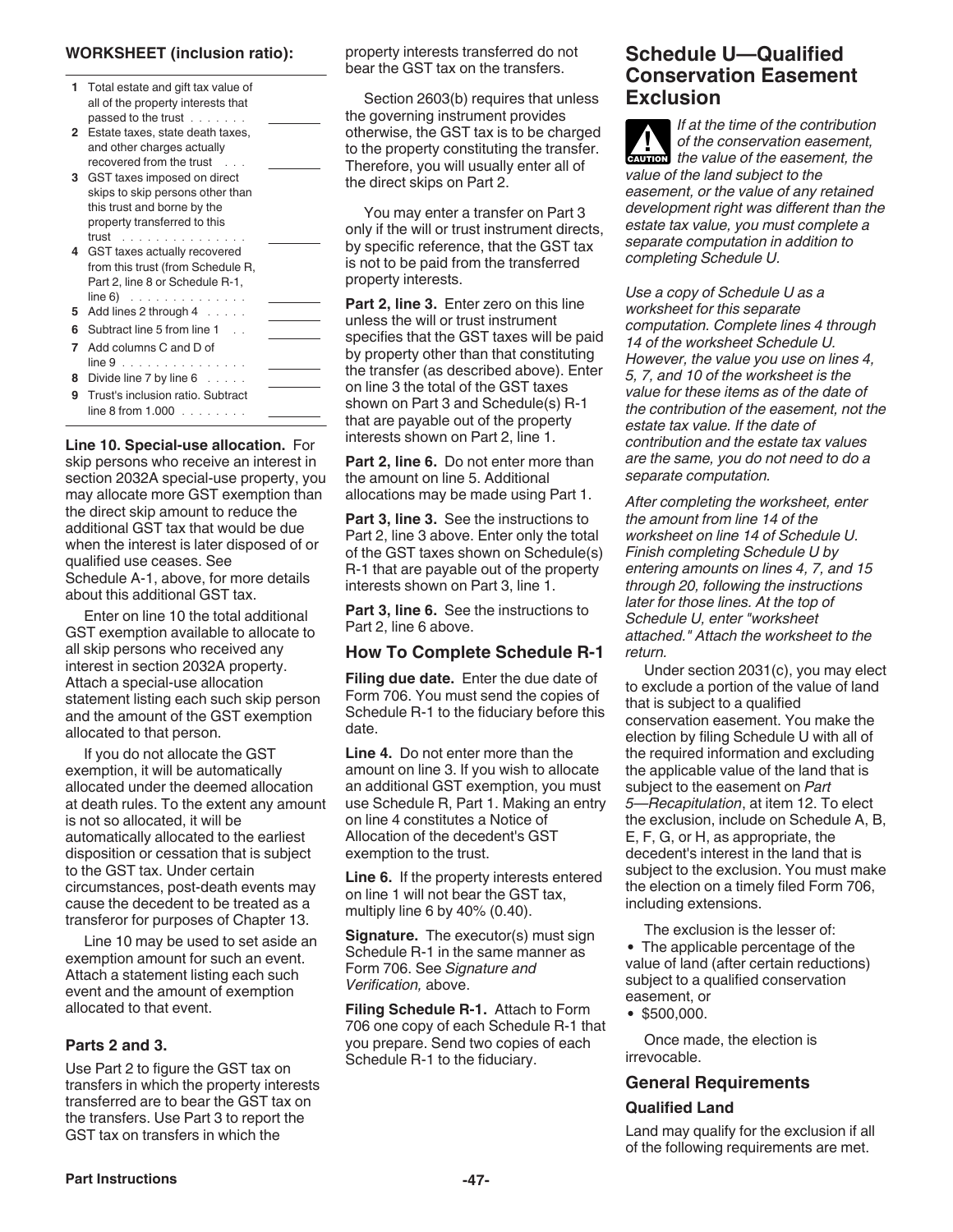The decedent or a member of the decedent's family must have owned the land for the 3-year period ending on the date of the decedent's death.

No later than the date the election is made, a qualified conservation easement on the land has been made by the decedent, a member of the decedent's family, the executor of the decedent's estate, or the trustee of a trust that holds the land.

The land is located in the United States or one of its possessions.

#### **Member of Family**

*Members of the decedent's family*  include the decedent's spouse; ancestors; lineal descendants of the decedent, of the decedent's spouse, and of the parents of the decedent; and the spouse of any lineal descendant. A legally adopted child of an individual is considered a child of the individual by blood.

#### **Indirect Ownership of Land**

The qualified conservation easement exclusion applies if the land is owned indirectly through a partnership, corporation, or trust, if the decedent owned (directly or indirectly) at least 30% of the entity. For the rules on determining ownership of an entity, see *Ownership rules* next.

**Ownership rules.** An interest in property owned, directly or indirectly, by or for a corporation, partnership, or trust is considered proportionately owned by or for the entity's shareholders, partners, or beneficiaries. A person is the beneficiary of a trust only if he or she has a present interest in the trust. For additional information, see the ownership rules in section 2057(e)(3).

### **Qualified Conservation Easement**

A *qualified conservation easement* is one that would qualify as a qualified conservation contribution under section 170(h). It must be a contribution:

- Of a qualified real property interest,
- To a qualified organization, and
- Exclusively for conservation purposes.

**Qualified real property interest.** A *qualified real property interest* is any of the following.

• The entire interest of the donor, other than a qualified mineral interest;

A remainder interest; or

A restriction granted in perpetuity on the use that may be made of the real property. The restriction must include a prohibition on more than a de minimis use for commercial recreational activity.

**Qualified organization.** A *qualified organization* includes:

Corporations and any community chest, fund, or foundation, organized and operated exclusively for religious, charitable, scientific, testing for public safety, literary, or educational purposes, or to foster national or international amateur sports competition, or for the prevention of cruelty to children or animals, without net earnings benefitting any individual shareholder and without activity with the purpose of influencing legislation or political campaigning; which

a. Receives more than one-third of its support from gifts, contributions, membership fees, or receipts from sales, admissions fees, or performance of services, or

b. Is controlled by such an organization.

Any entity that qualifies under section 170(b)(1)(A)(v) or (vi).

**Conservation purpose.** An easement has a *conservation purpose* if it is for:

The preservation of land areas for outdoor recreation by, or for the education of, the public;

• The protection of a relatively natural habitat of fish, wildlife, or plants, or a similar ecosystem; or

• The preservation of open space (including farmland and forest land) where such preservation is for the scenic enjoyment of the general public, or under a clearly delineated federal, state, or local conservation policy and will yield a significant public benefit.

#### **Specific Instructions**

#### **Line 1**

If the land is reported as one or more item numbers on a Form 706 schedule, simply list the schedule and item numbers. If the land subject to the easement is only part of an item, however, list the schedule and item number and describe the part subject to the easement. See the instructions for *Schedule A—Real Estate* for information on how to describe the land.

#### **Line 3**

Using the general rules for describing real estate, provide enough information so the IRS can value the easement. Give the date the easement was granted and by whom it was granted.

#### **Line 4**

Enter on this line the gross value at which the land was reported on the applicable asset schedule on this Form 706. Do not reduce the value by the amount of any mortgage outstanding. Report the estate tax value even if the easement was granted by the decedent (or someone other than the decedent) prior to the decedent's death.

**Note.** If the value of the land reported on line 4 was different at the time the easement was contributed than that reported on Form 706, see the *Caution*  at the beginning of the Schedule U instructions.

#### **Line 5**

The amount on line 5 should be the date of death value of any qualifying conservation easements granted prior to the decedent's death, whether granted by the decedent or someone other than the decedent, for which the exclusion is being elected.

**Note.** If the value of the easement reported on line 5 was different at the time the easement was contributed than at the date of death, see the *Caution* at the beginning of the Schedule U instructions.

#### **Line 7**

You must reduce the land value by the value of any development rights retained by the donor in the conveyance of the easement. A *development right* is any right to use the land for any commercial purpose that is not subordinate to or directly supportive of the use of the land as a farm for farming purposes.

**Note.** If the value of the retained development rights reported on line 7 was different at the time the easement was contributed than at the date of death, see the *Caution* at the beginning of the Schedule U instructions.

You do not have to make this reduction if everyone with an interest in the land (regardless of whether in possession) agrees to permanently extinguish the retained development right. The agreement must be filed with this return and must include all of the following information and terms.

1. A statement that the agreement is made under section 2031(c)(5).

2. A list of all persons in being holding an interest in the land that is subject to the qualified conservation easement. Include each person's name,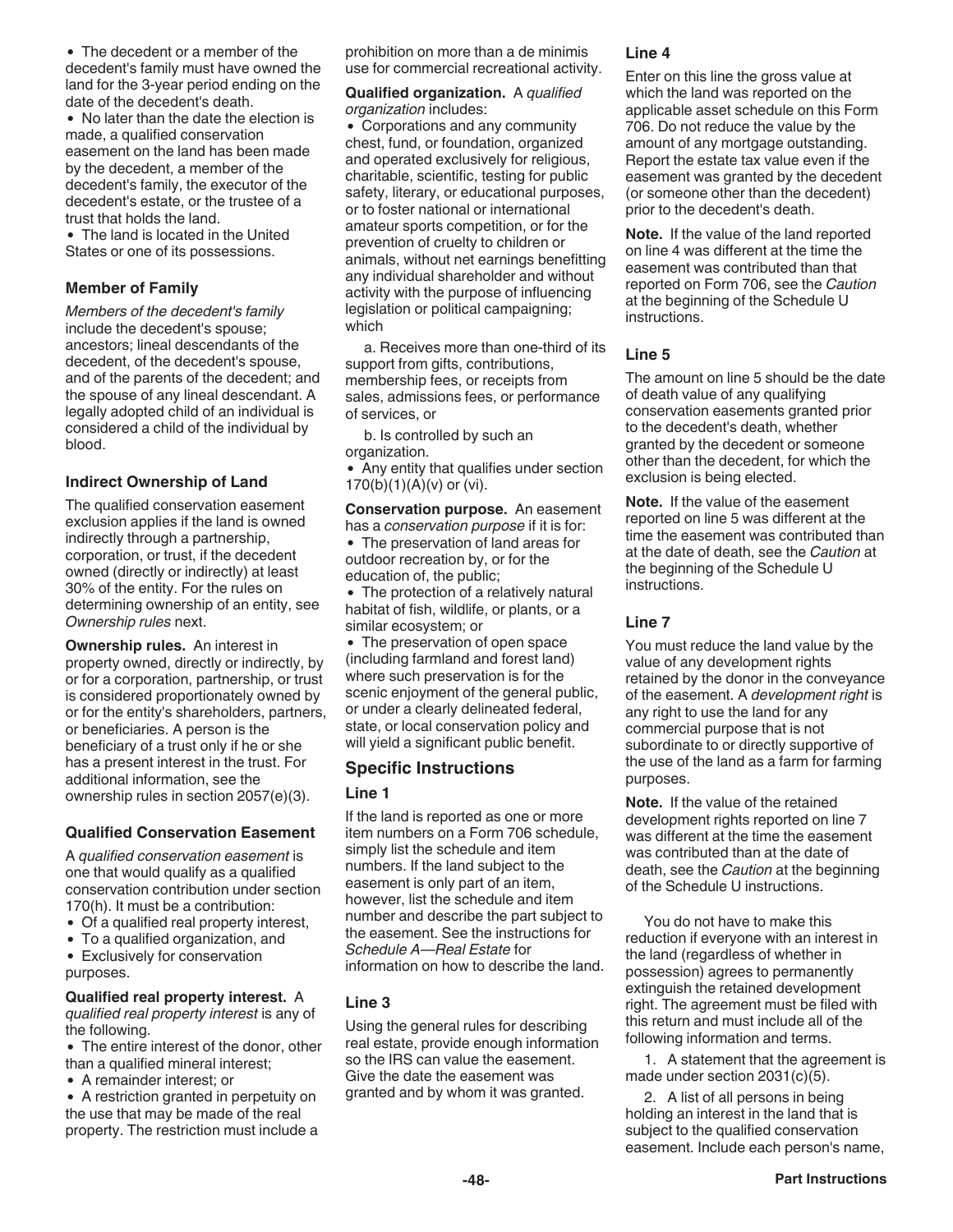<span id="page-48-0"></span>address, tax identifying number, relationship to the decedent, and a description of their interest.

3. The items of real property shown on the estate tax return that are subject to the qualified conservation easement (identified by schedule and item number).

4. A description of the retained development right that is to be extinguished.

5. A clear statement of consent that is binding on all parties under applicable local law:

a. To take whatever action is necessary to permanently extinguish the retained development rights listed in the agreement, and

b. To be personally liable for additional taxes under section 2031(c) (5)(C) if this agreement is not implemented by the earlier of:

**•** The date that is 2 years after the date of the decedent's death, or

**•** The date of sale of the land subject to the qualified conservation easement.

6. A statement that in the event this agreement is not timely implemented, that they will report the additional tax on whatever return is required by the IRS and will file the return and pay the additional tax by the last day of the 6th month following the applicable date described above.

All parties to the agreement must sign the agreement.

For an example of an agreement containing some of the same terms, see Part 3 of Schedule A-1 (Form 706).

#### **Line 10**

Enter the total value of the qualified conservation easements on which the exclusion is based. This could include easements granted by the decedent (or someone other than the decedent) prior to the decedent's death, easements granted by the decedent that take effect at death, easements granted by the executor after the decedent's death, or some combination of these.

*Use the value of the easement as of the date of death, even if*  **z** as of the date of death, even if the easement was granted prior *to the date of death. But, if the value of the easement was different at the time the easement was contributed than at the date of death, see the* Caution *at the beginning of the Schedule U instructions.*

Explain how this value was determined and attach copies of any appraisals. Normally, the appropriate way to value a conservation easement is to determine the FMV of the land both before and after the granting of the easement, with the difference being the value of the easement.

Reduce the reported value of the easement by the amount of any consideration received for the easement. If the date of death value of the easement is different from the value at the time the consideration was received, reduce the value of the easement by the same proportion that the consideration received bears to the value of the easement at the time it was granted. For example, assume the value of the easement at the time it was granted was \$100,000 and \$10,000 was received in consideration for the easement. If the easement was worth \$150,000 at the date of death, you must reduce the value of the easement by  $$15,000 ($10,000/\$100,000 \times$ \$150,000) and report the value of the easement on line 10 as \$135,000.

#### **Line 15**

If a charitable contribution deduction for this land has been taken on Schedule O, enter the amount of the deduction here. If the easement was granted after the decedent's death, a contribution deduction may be taken on Schedule O, if it otherwise qualifies, as long as no income tax deduction was or will be claimed for the contribution by any person or entity.

### **Line 16**

Reduce the value of the land by the amount of any acquisition indebtedness on the land at the date of the decedent's death. Acquisition indebtedness includes the unpaid amount of:

Any indebtedness incurred by the donor in acquiring the property,

Any indebtedness incurred before the acquisition if the indebtedness would not have been incurred but for the acquisition,

Any indebtedness incurred after the acquisition if the indebtedness would not have been incurred but for the acquisition and the incurrence of the indebtedness was reasonably foreseeable at the time of the acquisition, and

The extension, renewal, or refinancing of acquisition indebtedness.

# **Schedule PC—Protective Claim for Refund**

A *protective claim for refund* preserves the estate's right to a refund of tax paid on any amount included in the gross estate which would be deductible under section 2053 but has not been paid or otherwise will not meet the requirements of section 2053 until after the limitations period for filing the claim has passed. See section 6511(a).

*Only use Schedule PC for section 2053 protective claims for refund being filed with Form 706. If the initial notice of the protective claim for refund is being submitted after Form 706 has been filed, use Form 843, Claim for Refund and Request for Abatement, to file the claim.*

Schedule PC may be used to file a section 2053 protective claim for refund by estates of decedents who died after December 31, 2011. It also will be used to inform the IRS when the contingency leading to the protective claim for refund is resolved and the refund due the estate is finalized. The estate must indicate whether the Schedule PC being filed is the initial notice of protective claim for refund, notice of partial claim for refund, or notice of the final resolution of the claim for refund.

Because each separate claim or expense requires a separate Schedule PC, more than one Schedule PC may be included with Form 706, if applicable. Two copies of each Schedule PC must be included with Form 706.

**Note.** Filing a section 2053 protective claim for refund on Schedule PC will not suspend the IRS' review and examination of Form 706, nor will it delay the issuance of a closing letter for the estate.

### **Initial Notice of Claim**

The first Schedule PC to be filed is the initial notice of protective claim for refund. The estate will receive a written acknowledgment of receipt of the claim from the IRS. If the acknowledgment is not received within 180 days of filing the protective claim for refund on Schedule PC, the fiduciary should contact the IRS at 866-699-4083 to inquire about the receipt and processing of the claim. A certified mail receipt or other evidence of delivery is not sufficient to confirm receipt and processing of the protective claim for refund.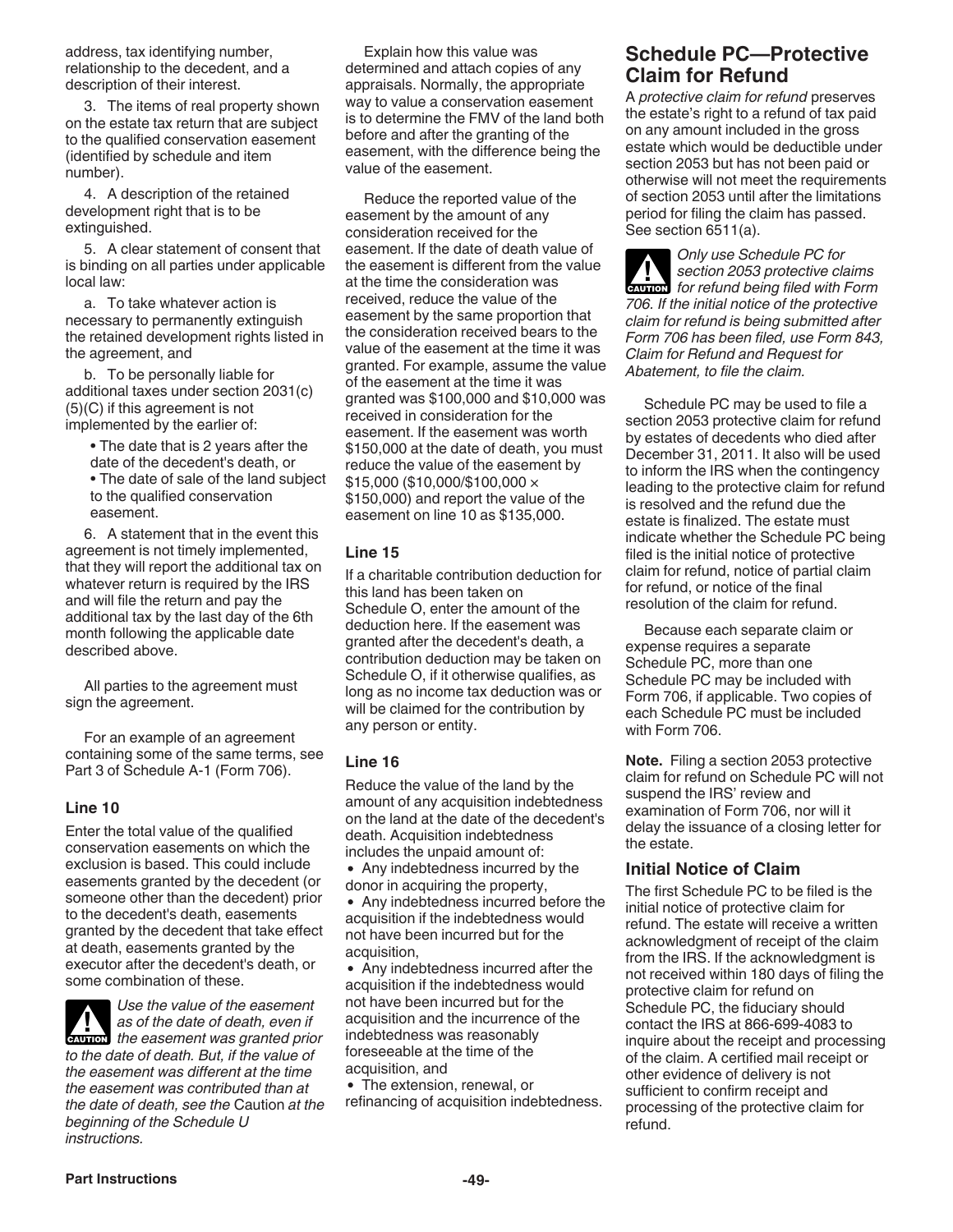**Note.** The written acknowledgment of receipt does not constitute a determination that all requirements for a valid protective claim for refund have been met.

In general, the claim will not be subject to substantive review until the amount of the claim has been established. However, a claim can be disallowed at the time of filing. For example, the claim for refund will be rejected if:

The claim was not timely filed,

The claim was not filed by the fiduciary or other person with authority to act on behalf of the estate,

• The acknowledgment of the penalties of perjury statement (on page 1 of Form 706) was not signed, or

• The claim is not adequately described.

If the IRS does not raise such a defect when the claim is filed, it will not be precluded from doing so in the later substantive review.

The estate may be given an opportunity to cure any defects in the initial notice by filing a corrected and signed protective claim for refund before the expiration of the limitations period in section 6511(a) or within 45 days of notice of the defect, whichever is later.

#### **Related Ancillary Expenses**

If a section 2053 protective claim for refund has been adequately identified on Schedule PC, the IRS will presume that the claim includes certain expenses related to resolving, defending, or satisfying the claim. These ancillary expenses may include attorneys' fees, court costs, appraisal fees, and accounting fees. The estate is not required to separately identify or substantiate these expenses; however, each expense must meet the requirements of section 2053 to be deductible.

#### **Notice of Final Resolution of Claim**

When an expense that was the subject of a section 2053 protective claim for refund is finally determined, the estate must notify the IRS that the claim for refund is ready for consideration. The notification should provide facts and evidence substantiating the deduction under section 2053 and the resulting recomputation of the estate tax liability. A separate notice of final resolution must be filed with the IRS for each resolved section 2053 protective claim for refund.

There are two means by which the estate may notify the IRS of the resolution of the uncertainty that deprived the estate of the deduction when Form 706 was filed. The estate may file a supplemental Form 706 with an updated Schedule PC and including each schedule affected by the allowance of the deduction under section 2053. Page 1 of Form 706 should contain the notation "Supplemental Information—Notification of Consideration of Section 2053 Protective Claim(s) for Refund" and include the filing date of the initial notice of protective claim for refund. A copy of the initial notice of claim also should be submitted.

Alternatively, the estate may notify the IRS by filing an updated Form 843. Form 843 must contain the notation "Notification of Consideration of Section 2053 Protective Claim(s) for Refund," including the filing date of the initial notice of protective claim for refund, on page 1. A copy of the initial notice of claim also must be submitted.

The estate should notify the IRS of resolution within 90 days of the date the claim or expense is paid or the date on which the amount of the claim becomes certain and no longer subject to contingency, whichever is later. Separate notifications must be submitted for every section 2053 protective claim for refund that was filed.

If the final section 2053 claim or expense involves multiple or recurring payments, the 90-day period begins on the date of the last payment. The estate also may notify the IRS (not more than annually) as payments are being made and possibly qualify for a partial refund based on the amounts paid through the date of the notice.

#### **Specific Instructions**

#### **Part 1. General Information**

Complete Part 1 by providing information that is correct and complete as of the time Schedule PC is filed. If filing an updated Schedule PC with a supplemental Form 706 or as notice of final resolution of the protective claim for refund, be sure to update the information from the original filing to ensure that it is accurate. Be particularly careful to verify that contact information (addresses and telephone numbers) and the reason for filing Schedule PC are indicated correctly. If the fiduciary is different from the executor identified on page 1 of Form 706 or has changed since the initial notice of protective claim for refund was filed, attach letters

testamentary, letters of administration, or similar documentation evidencing the fiduciary's authority to file the protective claim for refund on behalf of the estate. Include a copy of Form 56, Notice Concerning Fiduciary Relationship, if it has been filed.

#### **Part 2. Claim Information**

For a protective claim for refund to be properly filed and considered, the claim or expense forming the basis of the potential section 2053 deduction must be clearly identified. Using the check boxes provided, indicate whether you are filing the initial claim for refund, a claim for partial refund, or a final claim. On the chart in Part 2, give the Form 706 schedule and item number of the claim or expense. List any amounts claimed under exceptions for ascertainable amounts (Regulations section 20.2053-1(d)(4)), claims and counterclaims in related matters (Regulations section 20.2053-4(b)), or claims under \$500,000 (Regulations section 20.2053-4(c)). Provide all relevant information as described including, most importantly, an explanation of the reasons and contingencies delaying the actual payment to be made in satisfaction of the claim or expense. Complete columns E and F only if filing a notice of partial or final resolution. Show the amount of ancillary or related expenses to be included in the claim for refund and indicate whether this amount is estimated, agreed upon, or has been paid. Also show the amount being claimed for refund.

**Note.** If you made partial claims for a recurring expense, the amount presently claimed as a deduction under section 2053 will only include the amount presently claimed, not the cumulative amount.

#### **Part 3. Other Schedules PC and Forms 843 Filed by the Estate**

On the chart in Part 3, provide information on other protective claims for refund that have been previously filed on behalf of the estate (if any), whether on other Schedules PC or on Form 843. When the initial claim for refund is filed, only information from Form(s) 843 need be included in Part 3. However, when filing a partial or final claim for refund, complete Part 3 by including the status of all claims filed by or on behalf of the estate, including those filed on other Schedules PC with Form 706. For each such claim, give the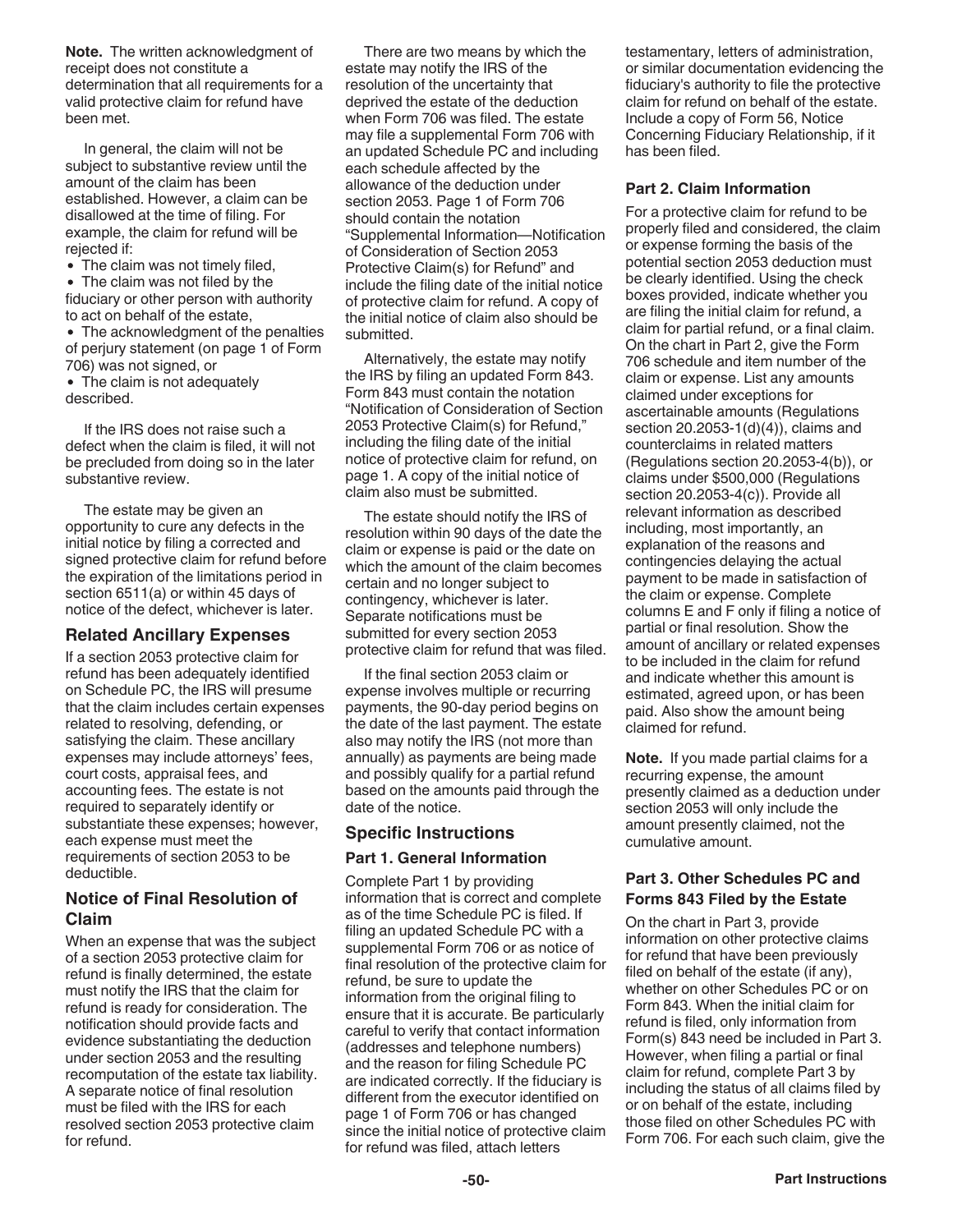<span id="page-50-0"></span>place of filing, date of filing, and amount of the claim.

# **Continuation Schedule**

When you need to list more assets or deductions than you have room for on one of the main schedules, use the Continuation Schedule at the end of Form 706. It provides a uniform format for listing additional assets from Schedules A through I and additional deductions from Schedules J, K, L, M, and O.

Please remember to do the following.

Use a separate Continuation Schedule for each main schedule you are continuing. Do not combine assets or deductions from different schedules on one Continuation Schedule.

• Make copies of the blank schedule before completing it if you expect to need more than one.

Use as many Continuation Schedules as needed to list all the assets or deductions.

Enter the letter of the schedule you are continuing in the space at the top of the Continuation Schedule.

Use the Unit value column **only** if continuing Schedule B, E, or G. For all other schedules, use this space to continue the description.

• Carry the total from the Continuation Schedules forward to the appropriate line on the main schedule.

| If continuing                                           | Report                   | <b>Where on Continuation Schedule</b>        |  |
|---------------------------------------------------------|--------------------------|----------------------------------------------|--|
| Schedule E. Pt. 2                                       | Percentage includible    | Alternate valuation date                     |  |
| Schedules J, L, M<br>Continued description of deduction |                          | Alternate valuation date and Alternate value |  |
| Schedule O                                              | Character of institution | Alternate valuation date and Alternate value |  |
| Schedule O                                              | Amount of each deduction | Value at date of death or amount deductible  |  |

**Privacy Act and Paperwork Reduction Act Notice.** We ask for the information on this form to carry out the Internal Revenue laws of the United States. You are required to give us the information. We need it to ensure that you are complying with these laws and to allow us to figure and collect the right amount of tax. Subtitle B and section 6109, and the regulations require you to provide this information.

You are not required to provide the information requested on a form that is subject to the Paperwork Reduction Act unless the form displays a valid OMB control number. Books or records relating to a form or its instructions must be retained as long as their contents may become material in the administration of any Internal Revenue law. Generally, tax returns and return information are confidential as required by section 6103. However, section 6103 allows or requires the Internal Revenue Service to disclose information from this form in certain circumstances. For example, we may disclose information to the Department of Justice for civil or criminal litigation, and to cities, states, the District of Columbia, and U.S. commonwealths or possessions for use in administering their tax laws. We may also disclose this information to other countries under a tax treaty, to federal and state agencies to enforce federal non-tax criminal laws, or to federal law enforcement and intelligence agencies to combat terrorism. Failure to provide this information, or providing false information, may subject you to penalties.

The time needed to complete and file this form and related schedules will vary depending on individual circumstances. The estimated average times are:

| Form                         | Recordkeeping  | Learning about the law<br>or the form | Preparing the form | Copying, assembling, and sending<br>the form to the IRS |
|------------------------------|----------------|---------------------------------------|--------------------|---------------------------------------------------------|
| 706                          | 1 hr., 25 min. | 1 hr., 50 min.                        | 3 hr., 42 min.     | 48 min.                                                 |
| Schedule A                   |                | $15$ min.                             | $12 \text{ min.}$  | 20 min.                                                 |
| Schedule A-1                 | 33 min.        | 31 min.                               | 1 hr., 15 min.     | 1 hr., 3 min.                                           |
| Schedule B                   | 19 min.        | 9 min.                                | 16 min.            | 20 min.                                                 |
| Schedule C                   | 19 min.        | 1 min.                                | 13 min.            | 20 min.                                                 |
| Schedule D                   | 6 min.         | 6 min.                                | 13 min.            | 20 min.                                                 |
| Schedule E                   | 39 min.        | 6 min.                                | 36 min.            | 20 min.                                                 |
| Schedule F                   | 26 min.        | 8 min.                                | 18 min.            | 20 min.                                                 |
| Schedule G                   | 26 min.        | 21 min.                               | $12$ min.          | 13 min.                                                 |
| Schedule H                   | 26 min.        | 6 min.                                | $12 \text{ min.}$  | 13 min.                                                 |
| Schedule I                   | 13 min.        | 30 min.                               | 15 min.            | 20 min.                                                 |
| Schedule J                   | 26 min.        | 6 min.                                | 16 min.            | 20 min.                                                 |
| Schedule K                   | 13 min.        | 9 min.                                | 18 min.            | 20 min.                                                 |
| Schedule L                   | 13 min.        | 4 min.                                | 15 min.            | 20 min.                                                 |
| Schedule M                   | 13 min.        | 34 min.                               | 25 min.            | 20 min.                                                 |
| Schedule O                   | 19 min.        | $12 \text{ min.}$                     | 21 min.            | 20 min.                                                 |
| Schedule P                   | 6 min.         | 15 min.                               | 18 min.            | 13 min.                                                 |
| Schedule Q                   |                | $12$ min.                             | 15 min.            | 13 min.                                                 |
| Worksheet for Schedule Q     | 6 min.         | 6 min.                                | 58 min.            | 20 min.                                                 |
| Schedule R                   | 19 min.        | 45 min.                               | 1 hr., 10 min.     | 48 min.                                                 |
| Schedule R-1                 | 6 min.         | 46 min.                               | 35 min.            | 20 min.                                                 |
| Schedule U                   | 19 min.        | 26 min.                               | 29 min.            | 20 min.                                                 |
| Schedule PC                  |                | 2 min.                                | $12 \text{ min.}$  | 20 min.                                                 |
| <b>Continuation Schedule</b> | 19 min.        | 1 min.                                | 13 min.            | 20 min.                                                 |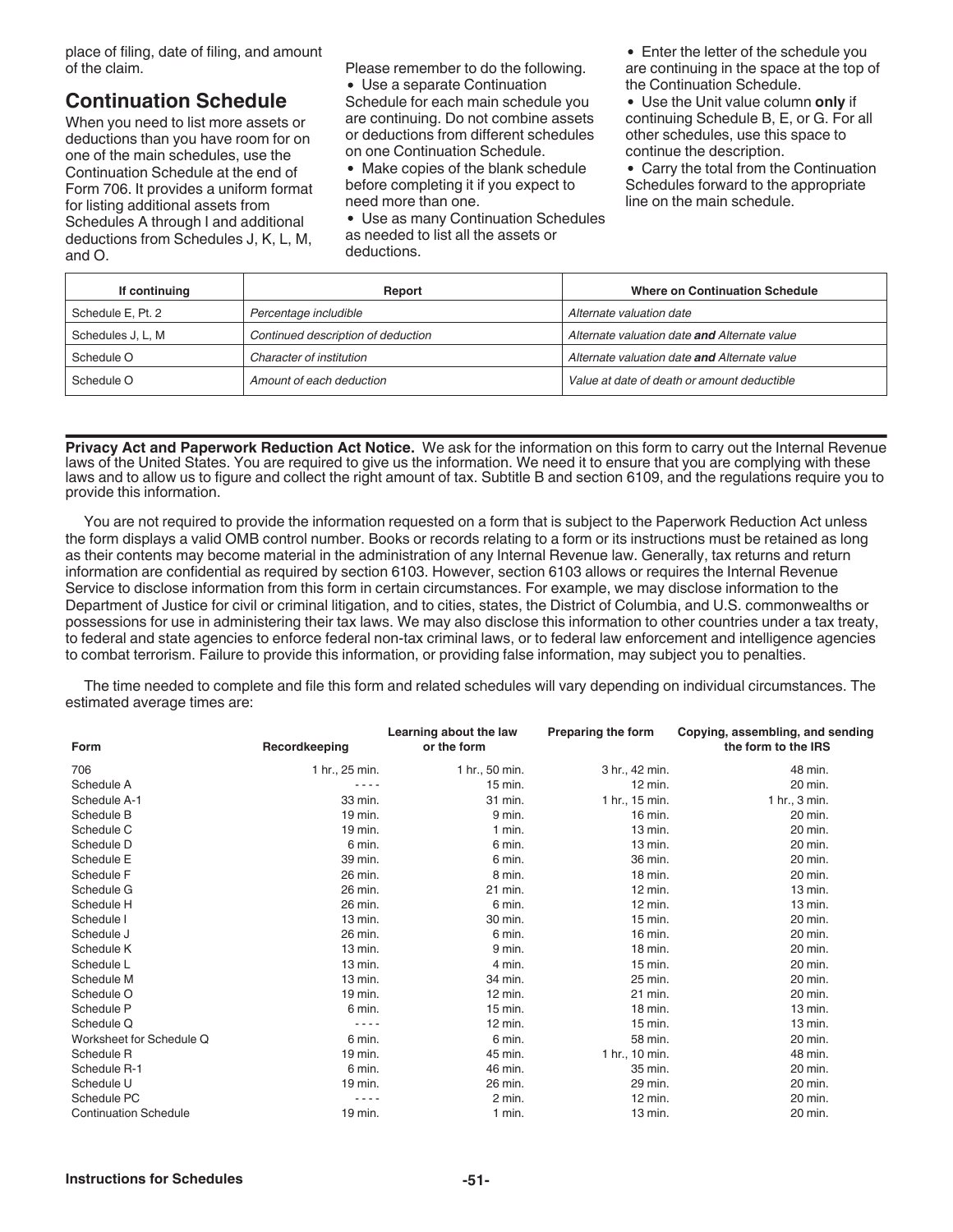If you have comments concerning the accuracy of these time estimates or suggestions for making Form 706 simpler, we would be happy to hear from you. You can send us comments from *[IRS.gov/FormComments](https://www.irs.gov/uac/comment-on-tax-forms-and-publications)*. Or you can write to the Internal Revenue Service, Tax Forms and Publications Division, 1111 Constitution Ave. NW, IR-6526, Washington, DC 20224. Don't send the tax form to this address. Instead, see Where To File, earlier.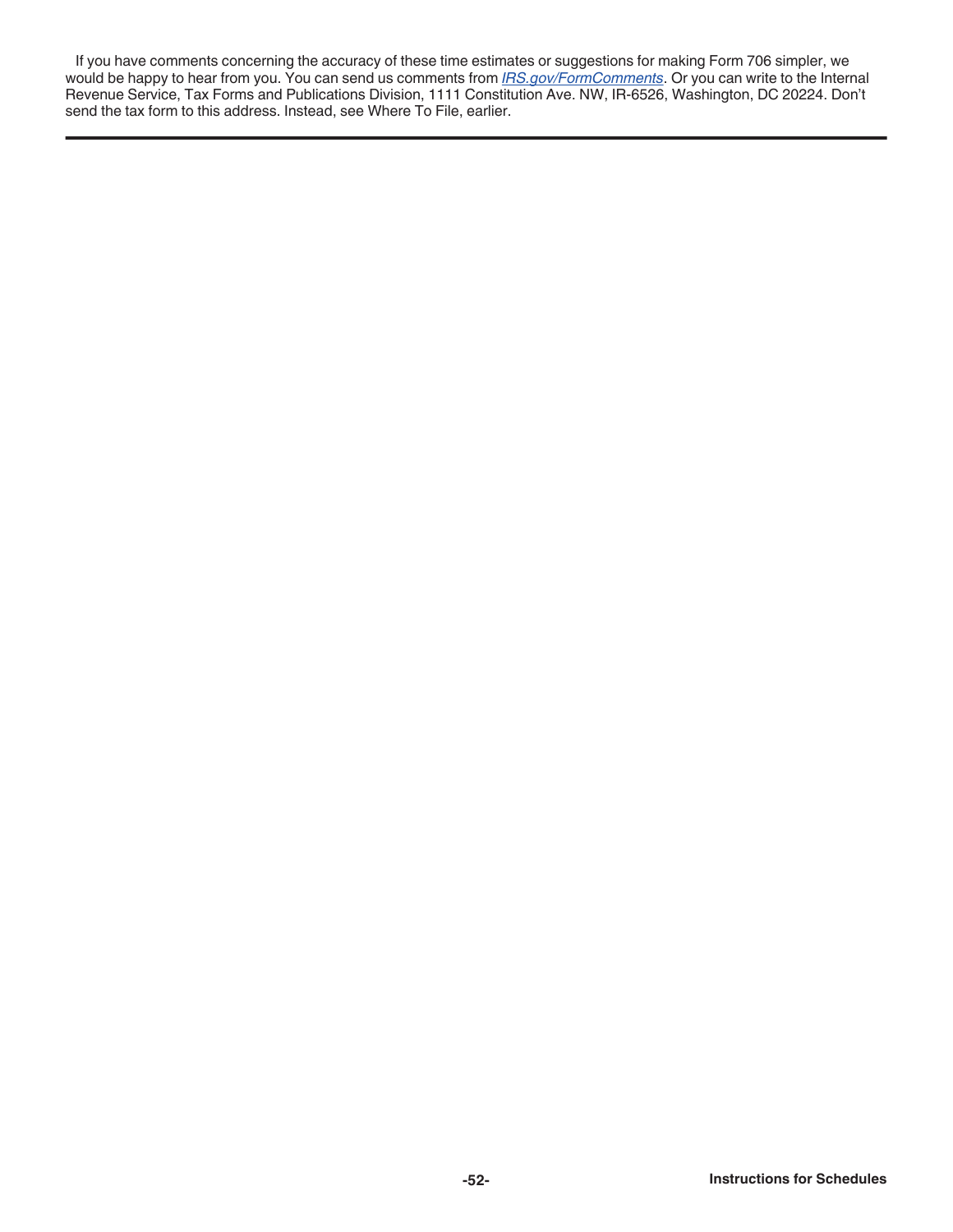#### <span id="page-52-0"></span>**Index**

#### **A**

Address, executor [6](#page-5-0) Administration Expenses [32](#page-31-0) Alternate valuation [10](#page-9-0) Amending Form 706 [4](#page-3-0) Annuities<sup>[30](#page-29-0)</sup> Applicable Credit Adjustment [10](#page-9-0) Applicable Credit Amount [10](#page-9-0) Authorized Representative [16](#page-15-0)

#### **B**

Bonds [22](#page-21-0)

#### **C**

Canadian marital credit [10](#page-9-0) Charitable Deduction [38](#page-37-0) Claim for refund [49](#page-48-0) Close Corporations [17](#page-16-0) Conservation Easement [47](#page-46-0) Continuation Schedule [51](#page-50-0) Credit for foreign death taxes [39](#page-38-0) Credit for tax on prior transfers [40](#page-39-0)

#### **D**

Death certificate [4](#page-3-0) Debts of the decedent [34](#page-33-0) Deductions [18](#page-17-0) Direct skips  $\overline{43}$  $\overline{43}$  $\overline{43}$ Disclaimer, qualified [39](#page-38-0) Documents, supplemental [4](#page-3-0) DSUE [18](#page-17-0)

#### **E**

Election [13](#page-12-0), [16](#page-15-0) Election, lump sum distribution [32](#page-31-0) Estimated Values [19](#page-18-0) Executor  $\frac{3}{6}$ 

#### **F**

Foreign Accounts [17](#page-16-0) Foreign Death Taxes [39](#page-38-0) Forms and publications, obtaining [5](#page-4-0) Funeral Expenses [32](#page-31-0)

**G**

General Information [16](#page-15-0)

General Instructions [2](#page-1-0) Gross estate  $2, 17$  $2, 17$  $2, 17$ GST [43](#page-42-0)

**I** Inclusion ratio for trust [46](#page-45-0) Installment payments [14](#page-13-0) Insurance [25](#page-24-0)

#### **J** Joint Property [25](#page-24-0)

**L** Liens [34](#page-33-0) Losses<sub>[34](#page-33-0)</sub>

# Lump sum distribution election  $32$

**M** Marital Deduction [35](#page-34-0)

Material participation [12](#page-11-0) Member of family [12](#page-11-0) Mortgages and liens [34](#page-33-0)

**N** Nonresident Noncitizens [3](#page-2-0)

**P**

Part 1. Decedent and Executor [6](#page-5-0) Part 2. Tax Computation [6](#page-5-0) Part 3. Elections by the Executor [10](#page-9-0) Part 4. General Information [16](#page-15-0) Part 5. Recapitulation [17](#page-16-0) Part 6. Portability of Deceased Spousal Unused Exclusion [18](#page-17-0) Partnership Interests [17](#page-16-0) Paying the Tax [3](#page-2-0) Penalties [4](#page-3-0) Portability [18](#page-17-0) Powers of appointment [29](#page-28-0) Private delivery services [3](#page-2-0) Protective Claim for Refund [49](#page-48-0) Publications, obtaining [5](#page-4-0) Purpose of Form [2](#page-1-0)

QDOT [37](#page-36-0)

**Q**

QTIP [37](#page-36-0) Qualified heir [12](#page-11-0) Qualified real property [12](#page-11-0)

### **R**

Recapitulation [17](#page-16-0) Residents of U.S. Possessions [3](#page-2-0) Reversionary or Remainder Interests [16](#page-15-0) Rounding off to whole dollars  $\frac{4}{3}$  $\frac{4}{3}$  $\frac{4}{3}$ 

#### **S**

Schedule A, Real Estate [20](#page-19-0) Schedule A-1, Section 2032A Valuation [20](#page-19-0) Schedule B, Stocks and Bonds [22](#page-21-0) Schedule C, Mortgages, Notes, and Cash [24](#page-23-0) Schedule D, Insurance on Decedent's Life [25](#page-24-0) Schedule E, Jointly Owned Property [25](#page-24-0)<br>Schedule F, Miscellaneous Property [26](#page-25-0) Schedule G, Transfers During Decedent's Life [27](#page-26-0) Schedule H, Powers of appointment [29](#page-28-0) Schedule I, Annuities [30](#page-29-0) Schedule J, Funeral Expenses and Expenses Incurred in Administering Property Subject to Claims [32](#page-31-0) Schedule K, Debts of the Decedent and Mortgages and Liens [33](#page-32-0) Schedule L, Net Losses During Administration and Expenses Incurred in Administering Property Not Subject to

Claims [34](#page-33-0) Schedule M, Bequests to Surviving Spouses [35](#page-34-0) Schedule O, Charitable, Public, and Similar Gifts and

Bequests [38](#page-37-0) Schedule P, Credit for Foreign Death Taxes [39](#page-38-0)

Schedule PC, Protective Claim for Refund [49](#page-48-0)

Schedule Q, Credit for Tax on Prior Transfers [40](#page-39-0)

Schedules R and R-1, Generation-Skipping Transfer Tax [43](#page-42-0) Schedule U, Qualified Conservation Easement Exclusion [47](#page-46-0) Section 2032A [11](#page-10-0) Section 2035(a) transfers [27](#page-26-0) Section 2036 transfers [27](#page-26-0) Section 2037 transfers [27](#page-26-0) Section 2038 transfers [27](#page-26-0) Section 2044 [17](#page-16-0) Section 6[16](#page-15-0)3 16 Section 6166  $\overline{14}$  $\overline{14}$  $\overline{14}$ Signature and verification [4](#page-3-0) Social security number [6](#page-5-0) Special Rule – Portability [19](#page-18-0) Special-Use Valuation [11,](#page-10-0) [20](#page-19-0) Specific Instructions [5](#page-4-0) Stocks [22](#page-21-0)

Table A, Unified Rate Schedule [6](#page-5-0) Table of Estimated Values [18](#page-17-0) Tax Computation [6](#page-5-0) Terminable Interests [36](#page-35-0) Total Credits [10](#page-9-0) Transfers, valuation rules [29](#page-28-0) Trusts [17](#page-16-0)

#### **U**

**T**

U. S. Citizens or Residents [3](#page-2-0) Unified Credit (Applicable Credit Amount) [10](#page-9-0) Unified credit adjustment [10](#page-9-0)

#### **V**

Valuation methods [13](#page-12-0) Valuation rules, transfers [29](#page-28-0)

#### **W**

What's New  $1$ When To File [3](#page-2-0) Which Estates Must File [2](#page-1-0) Worksheet, inclusion ratio for trust [46](#page-45-0) Worksheet for Schedule Q [41](#page-40-0) Worksheet TG-Taxable Gifts Reconciliation [6](#page-5-0)

**-53-**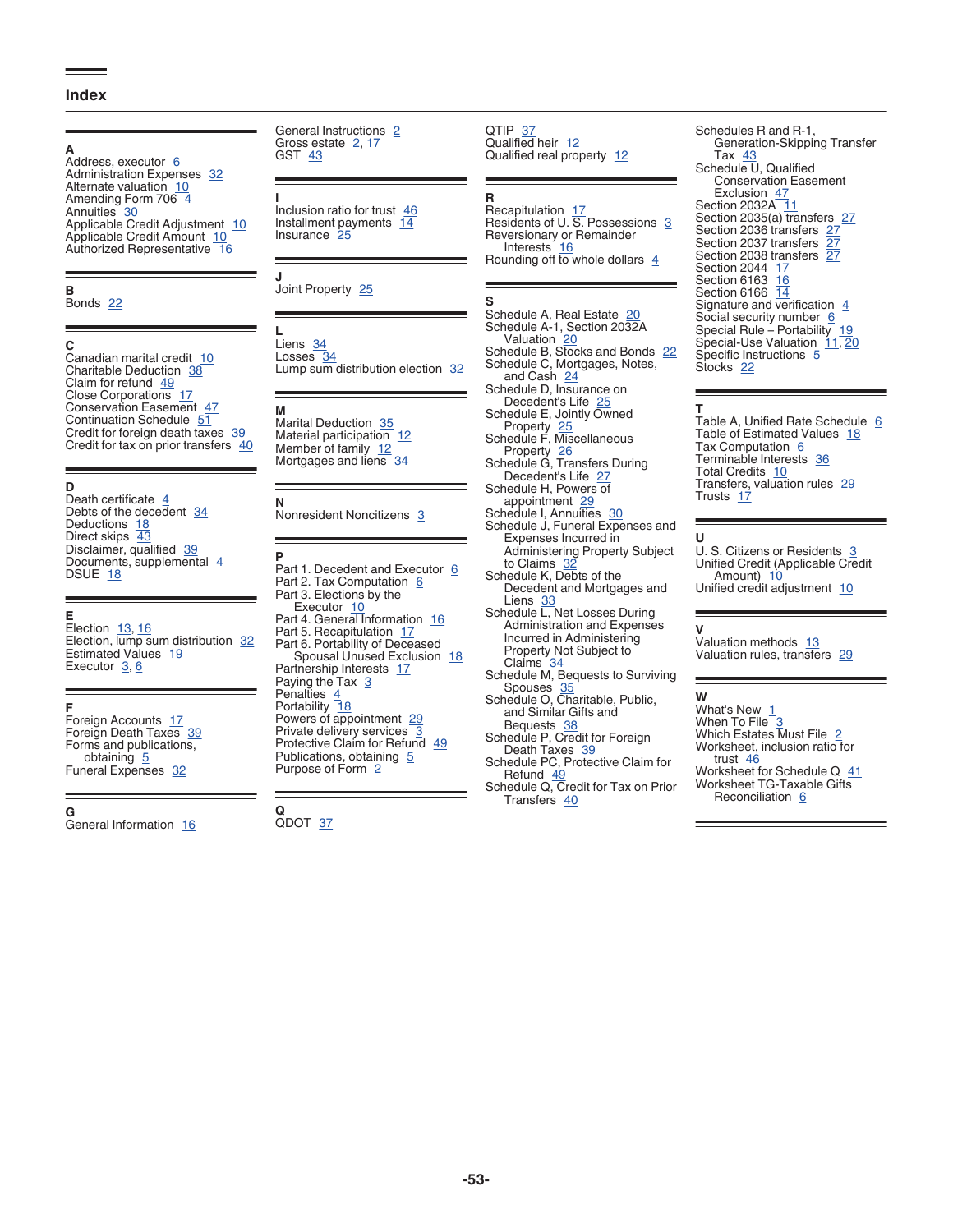# <span id="page-53-0"></span>**Checklists for Completing Form 706**

To ensure a complete return, review the following checklists before filing Form 706.

#### *Attachments . . .*

- Death Certificate  $\Box$
- Certified copy of the will—if decedent died testate, you must attach a certified copy of the will. If not certified, explain why.  $\Box$
- Appraisals—attach any appraisals used to value property included on the return.  $\Box$
- $\Box$ Copies of all trust documents where the decedent was a grantor or a beneficiary.
- Form 2848 or 8821, if applicable.  $\Box$
- $\Box$ Copy of any Form(s) 709 filed by the decedent.
- $\Box$ Copy of Line 7 worksheet, if applicable.
- Form 712, if any policies of life insurance are included on the return.  $\Box$
- Form 706-CE, if claiming a foreign death tax credit.  $\Box$